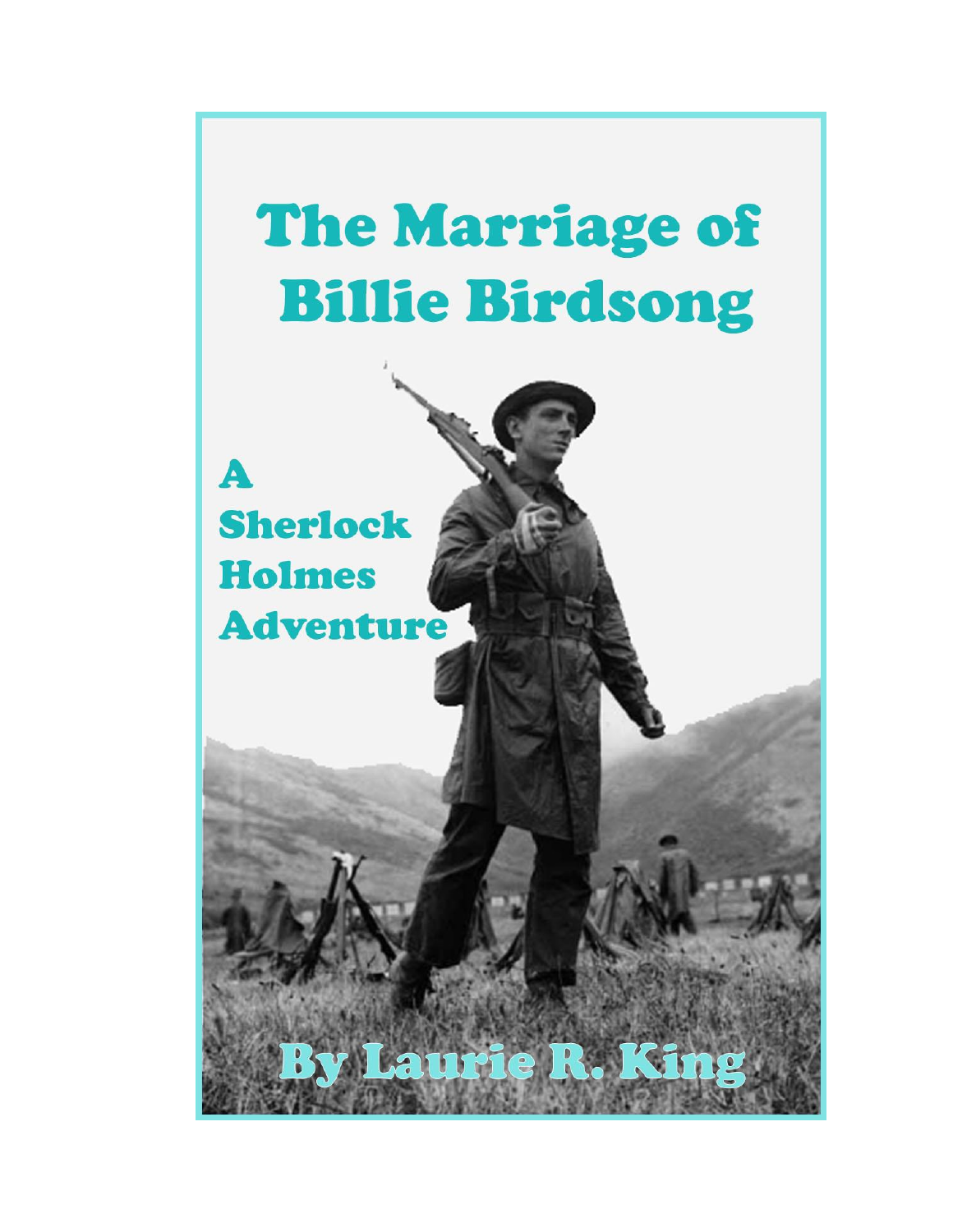# **The Marriage of Billie Birdsong**

**A Sherlock Holmes Adventure by**

**Laurie R. King**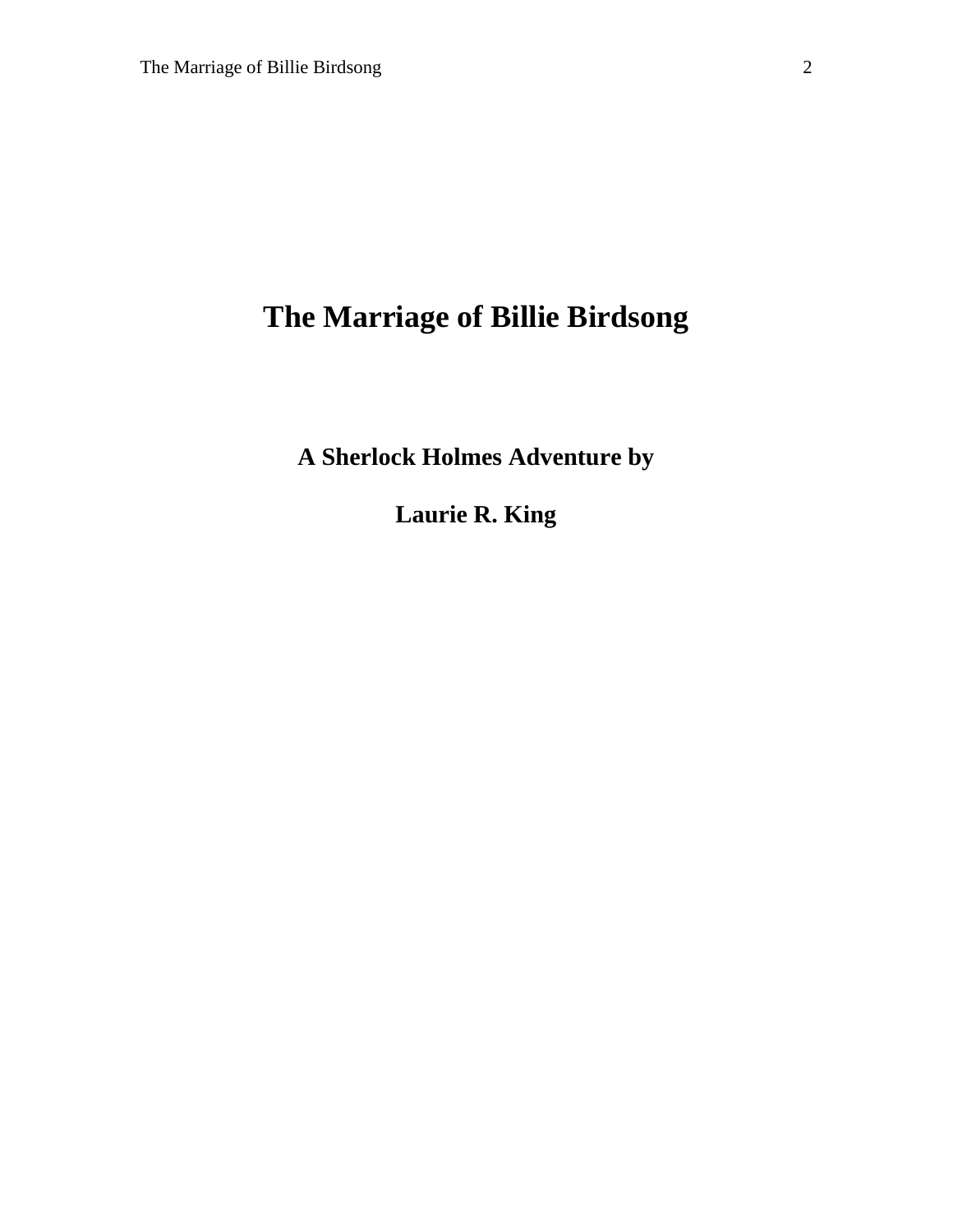#### Introduction

In 1923, on his world tour of Spiritualism lectures, Arthur Conan Doyle visited San Francisco. The following spring (or so it is given in Laurie R. King's *Locked Rooms*) Mr. Sherlock Holmes and his wife Mary Russell themselves arrived in San Francisco.

What happened there, as described in King's *The Art of Detection*, has created something of a controversy in the world of Holmes studies. Either the account was penned by Sir Arthur during his 1923 visit to this skeptical city, then abandoned and left unpublished for fear of shocking his devoted readers—or it was written in 1924 by Mr. Holmes himself, while his wife and partner Mary Russell was away on business of her own.

Readers of the Russell memoirs will accept that the story is nothing short of the actual truth.

Billie Birdsong's story is but a part of a larger tale, and only finds its completion on the day when the mayor of San Francisco, Gavin Newsome, opened the doors of city hall to the marriage of same-sex couples. From February 11 to March 11, 2004, gay men and lesbian women were given the same rights as the rest of the population. On August 24 of that year, those marriages were annulled—until four years later, when the California Supreme Court ruled that such a ban was unconstitutional. In 2015, the US Supreme Court did the same for the entire country.

\*

This story is found within *The Art of Detection*, by Laurie R. King.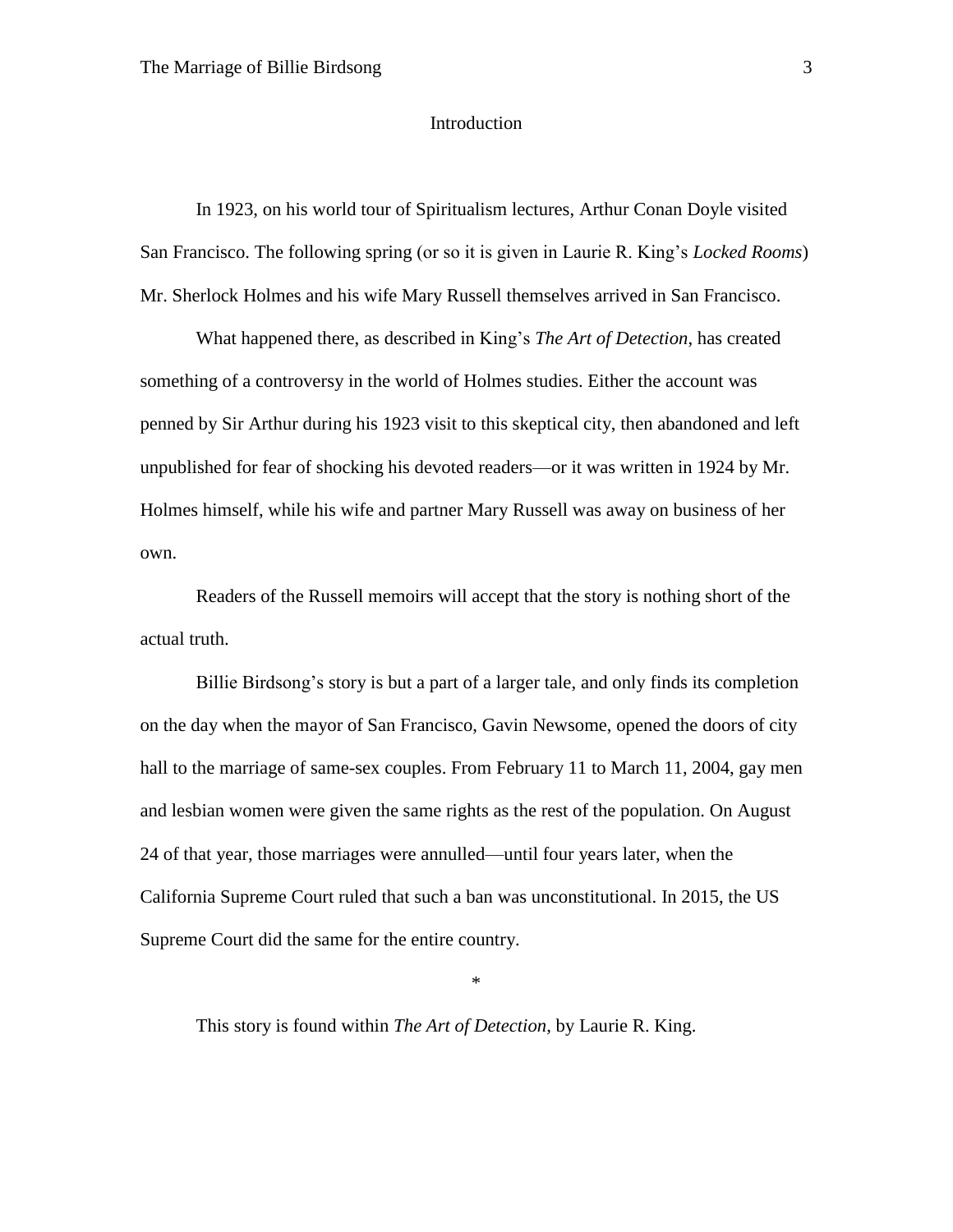# **The Marriage of Billie Birdsong**

## **by Sherlock Holmes, Esq.**

**I**

The mind is a machine ill suited to desuetude. The occasional holiday is all very well, but without the oil of challenge and the heat generated by effort, the mind rusts and seizes and is unavailable when needed.

I found myself in San Francisco one spring evening, my travelling companion temporarily about other business and my mind at a loss for a load to carry. Recent days had seen the successful conclusion of a case not without interest, but after forty-eight hours of solitary leisure, a dangerous restlessness had begun to set in, so I cast about for other forms of stimulation to see me through the days ahead.

In the brief time I had been in this brash city on the Pacific, I had come to appreciate its idiosyncrasies and, despite its youth, its powerful sense of personality. A remarkably diverse metropolis, with nearly three-quarters of its residents born elsewhere, it seemed less a part of these United States than a country unto itself. It claimed, only half-humorously, its own emperor, a poor madman who had wandered the streets during the previous century; it had faced the worst fire any modern city had ever known and had built anew within a decade; its port linked the disparate parts of the world more than any other I had seen; it even chose which federal mandates it should apply to itself, so that the Volstead Act that was currently shredding the social orders of the rest of the nation went all but unacknowledged in San Francisco, where the prohibition of alcohol was given merely token recognition in restaurants and public houses alike: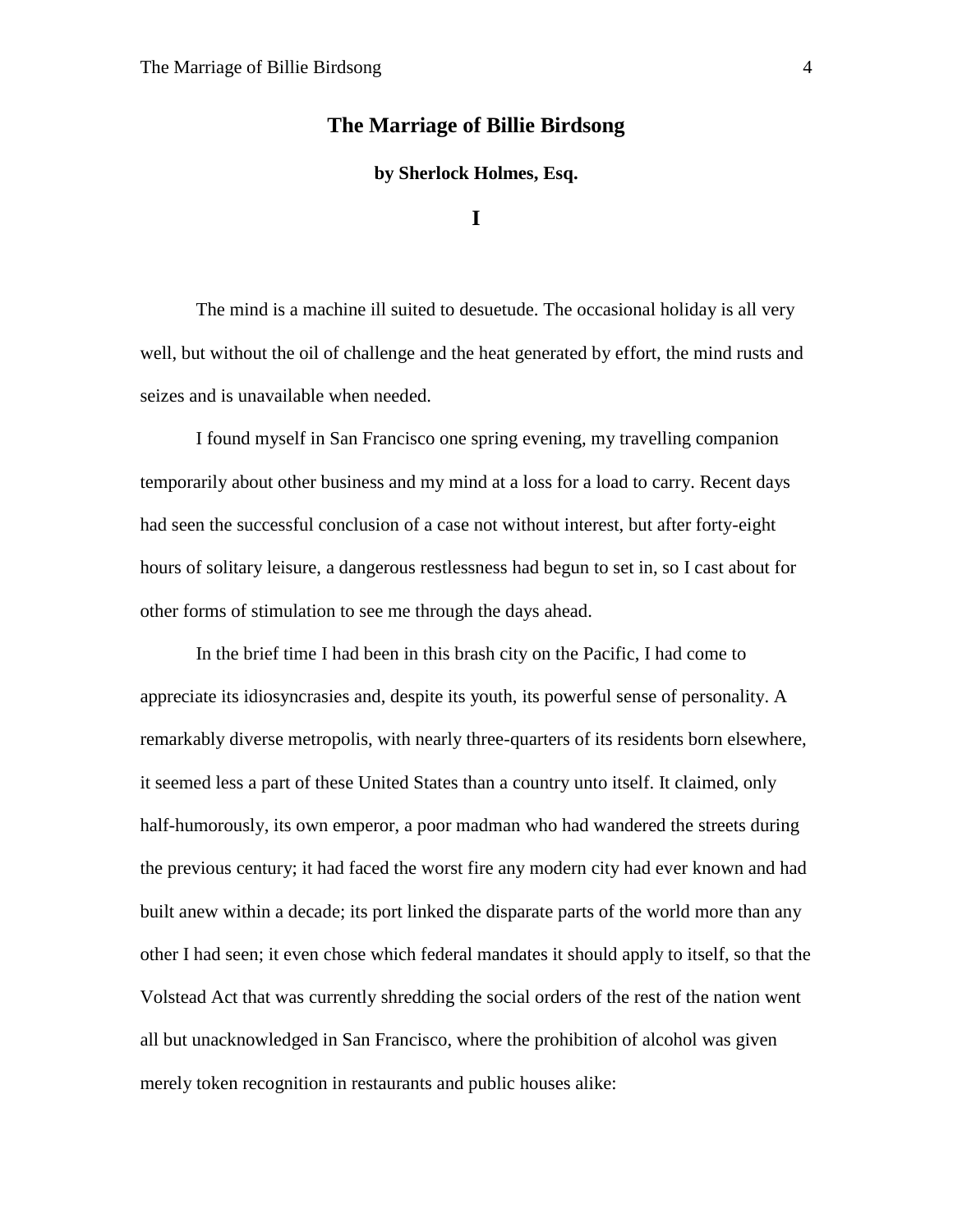I had myself seen the chief of police with a glass of wine in his hand. The main effect of Prohibition that I had found was in the reduction of quality, not quantity.

I decided that, in keeping with my long-held belief that matriculation in the university of life ends only with the great final lesson, my education might benefit by an exploration of this remarkable city of the future. Not, however, the sort of exploration available to me by light of day—I had already spent more time than I cared playing the tourist. Thus, as evening fell I took up my overcoat against the night's mists and my stick against any possible assailant, and walked out of the doors of my hotel.

The city had come far from its days of being little more than a polite adjunct to the roaring Barbary Coast. The humorously named Maiden Lane, once the centre of bawdy entertainments, was now a staid enclave of the fashion industry, and these days, few men woke after a night out on the town to find themselves on a ship bound for Shanghai.

Still, though the Barbary Coast might have been shut down and the Chinese district cleansed of its more noxious corners, this remained, I had been assured, a 'wide open town'.

In the interest of research, then, I went to investigate its self-professed openness.

In San Francisco, those wishing the less salubrious quarters keep away from the hills and make for the low-lying ground. I had been in the city long enough to know the general direction, and made my way out of the commercial centre towards Market Street, and beyond. Within ten minutes I had found what I was looking for, paid a twenty fivecent 'membership fee', ordered an overpriced glass of a beverage that in better times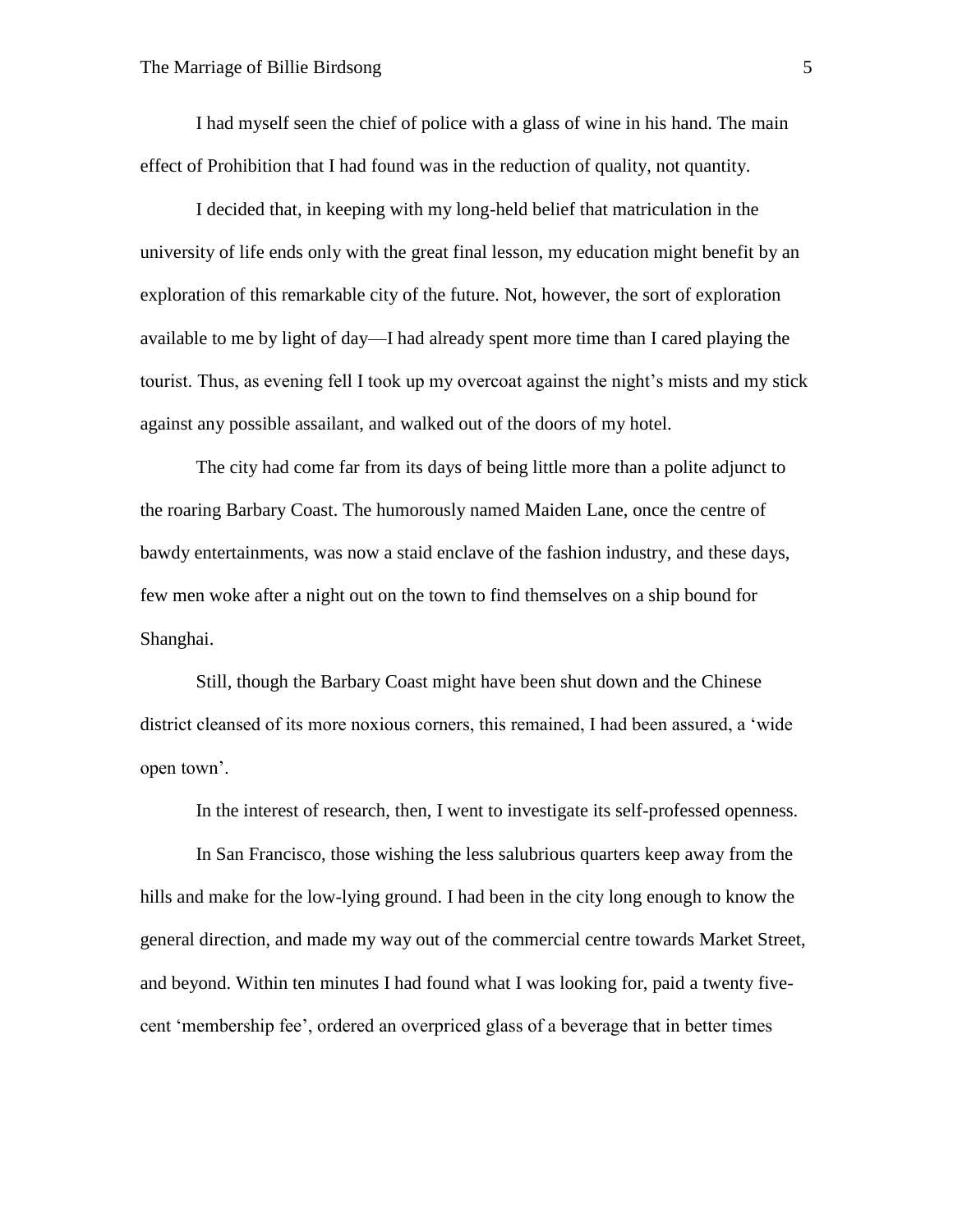would have been swilled around the floor with a string-mop, and soon had found my evening's guide.

My guide introduced himself by a surreptitious insinuation of his fingers into my pocket. When I had his wrist firmly locked between my own fingers, I said without turning around, 'I see that the New World pickpockets have yet to attain the skill of their London brothers. Or perhaps I have simply come across an incompetent.'

Give the lad credit, he did not attempt to struggle against my grip, feeling no doubt the threat of broken bones in the particular arrangement of my finger-tips. Actually, I should admit that 'incompetent' was something of an exaggeration, a word chosen more for effect than accuracy. The boy was good enough for most purposes, just not good enough to lift the contents of my pocket. Particularly not in a place where I had half expected something of the sort.

I twisted his arm in a manner that forced him to circle around me, and nodded at the chair behind him. 'Do sit down,' I suggested firmly.

He hesitated, and I bent my restraining hand by way of encouragement. When he was seated, I let go.

'May I buy you a drink?' I asked him.

He did not immediately bolt for the door, as nine of ten young men in his position would do. He rubbed at his wrist, then sat back in his chair, eyeing me curiously.

Returning the favour, I saw a slim young man of perhaps nineteen or twenty, dressed in the compensatory fashion of one who has more sense of style than means of paying for it: quiet and slightly threadbare coat over flamboyant collar, waistcoat, and cravat, freshly polished shoes that had been cut for some other man's feet, quality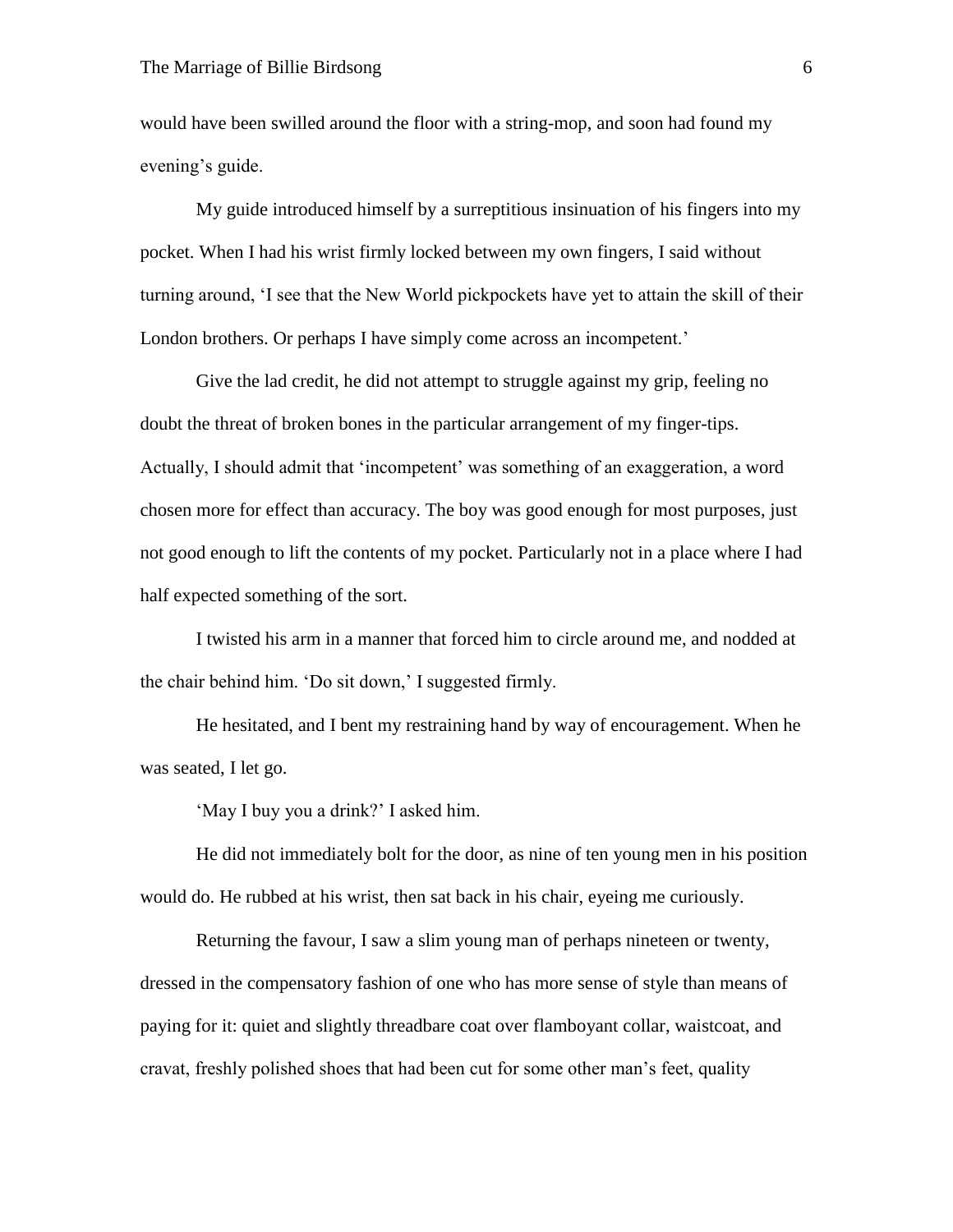trousers slightly bunched at the waist, with knees on the edge of shiny and cuff-edges that had worn through and been neatly turned up. The whole was put together as if to say that if he couldn't dress well, he would dress with panache.

His blond hair (in need of a trim) was sleeked back over his head, and had not known a hat since it was last combed; his cheeks were freshly shaved, albeit by his own hand and with an inadequate looking-glass, or perhaps simply inadequate light; his nails were clean and well trimmed; his teeth had regular acquaintance with a brush and toothpowder.

It was his gaze that gave him away. As they wandered across my person, seeing a grey- haired man in expensive London clothes to suit the accent, his pale blue eyes took on a knowing cast. I was not surprised to see him lean back a trifle more, tucking one arm behind the back of the chair so his coat fell slightly away from the clean, innocent whiteness of his shirt, of which one button did not quite match the others. He gave me the sort of smile I had seen before, one no doubt intended to be sultry.

I laughed aloud; his carefully composed smile wavered, his eye-brows tipped into a scowl.

'My dear young man,' I said, 'when I offered to buy you a drink, it was merely for the purpose of conversation, nothing more. If you are looking for companionship, I would suggest you approach that male person in the unfortunate cap sitting along the back wall. His collars might not be clean, but he is clearly interested in making your acquaintance.'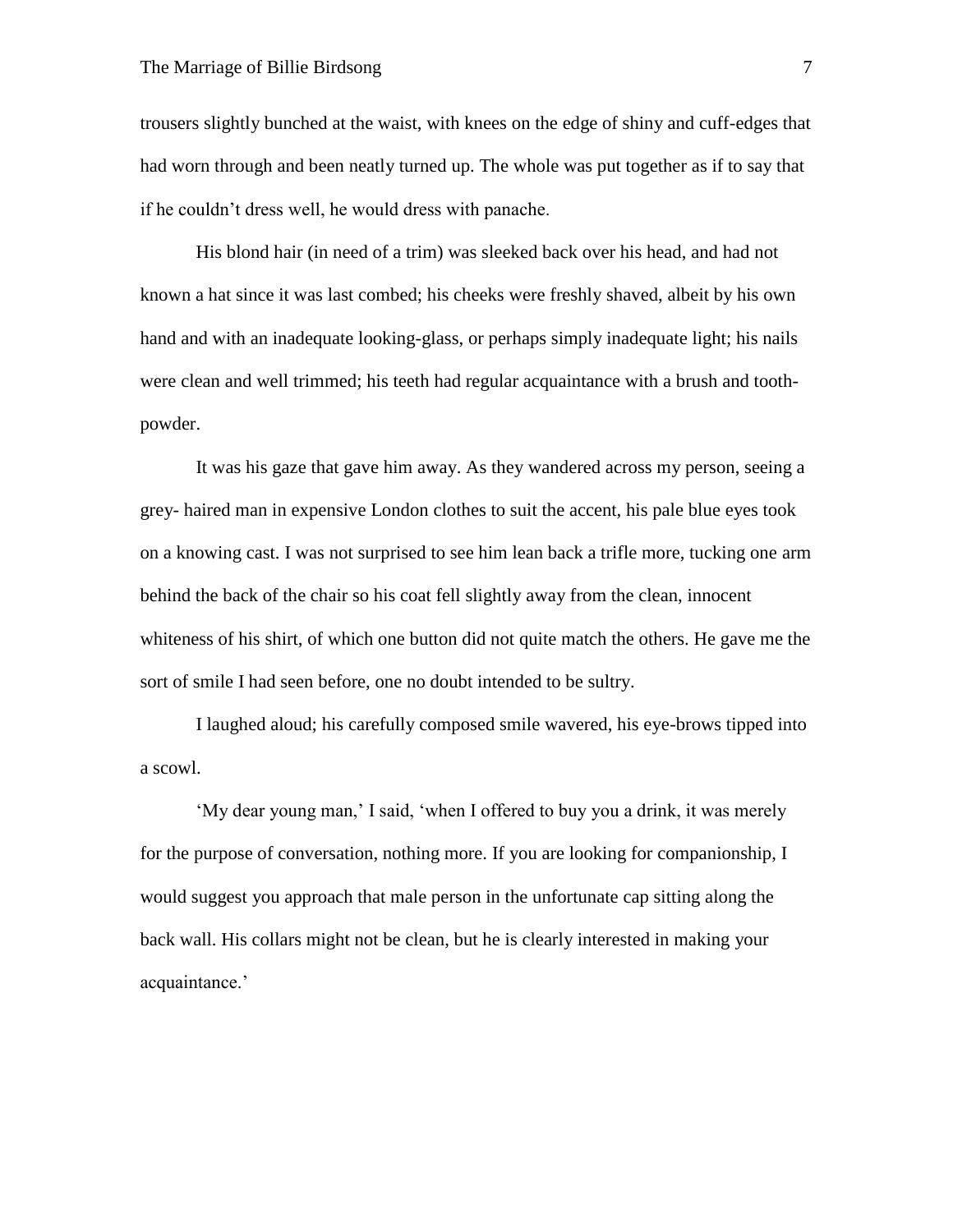My companion hesitated, glanced over his shoulder at the unprepossessing gentleman in question, and settled again with a dismissive shake to his shoulders. 'Sure,' he said. 'I'll have a drink.'

He ordered a cocktail of the sort that had been invented by a bored and sadistic barkeep the week before, and while we waited I ran a small wager with myself as to its colour and the shape of glass it would come inside. I won on colour—a sickly lavender tint—but the glass was an ordinary water-glass rather than one of those broad plates better suited to olives or salted nuts than liquid. He held his drink up to me by way of toast, took a sip without wincing, then by way of thanks thrust his hand out at me and said, 'Martin Ledbetter.'

I gave him a name and my hand, and when we had settled the matter of identities, I sampled my local California claret-type, which to my relief did not actually scour off the membranes of my palate. I then bent to examine the small bowl of assorted oddments that had arrived with the drinks.

'Are these intended to be eaten?' I asked my companion.

'If you've got a hard stomach and good teeth, they probably won't kill you,' he replied. I nudged the bowl across the table for him, and he happily scooped up a handful and began snapping off the shells of what I decided were either large pistachios or wizened peanuts, depositing them onto the floor to mix with the sawdust, shells, and assorted waste. 'So, what brings you to our fair city, Mr Sigerson?'

'My wife's family live here,' I replied, which statement had as much truth in it as the names we had given each other. 'She's off for a few days on business, so I thought I'd take a look at the other side of San Francisco.'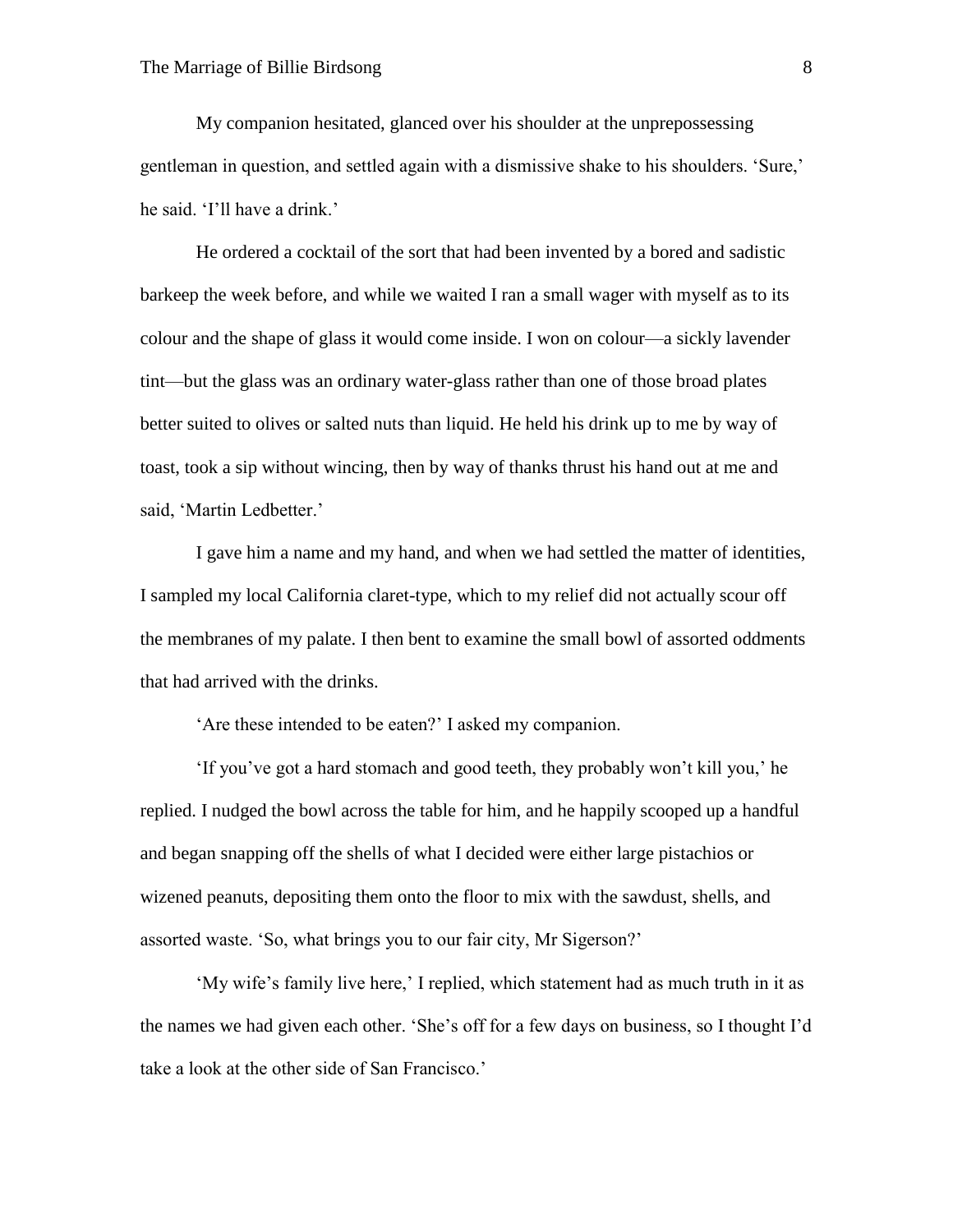'The seamy tour, eh?' he said, wagging his nicely shaped eye-brows in a raffish commentary on the whims of the old and rich.

'More by way of comparison. I have spent a great deal of my life in places such as this, for the most part in London. I was curious to see if this new town had any variations to play on the old themes.'

His eyes again ran down my trousers, paused on the shoes made for me by a man in Piccadilly, went to the immaculate silk of the tie I wore, before he blurted out, 'Why would someone like you spend time in places like this?'

'And what is someone like me?' I wondered aloud.

His gaze went from the ebony cuff-links I had been given in Japan to the heavy gold watch-chain across my waistcoat, and he shook his head in thought. 'You're not beat-up enough to be a lifelong drunk or an addict, and you walked right past the girls near the door, so you're not looking for them. Or for me. Are you some kind of dogooder? A church reformer or something?'

'I have absolutely no desire to reform any of these good people,' I assured him. 'Then why come here?'

I held up my wine to the dim light leaking from the bar, noting the evidence of sugar added to the fermentation, then told him, 'You might say I come here in a professional capacity.'

I could see him pick over my statement, saw his eyes narrow for a brief instant as he considered the possibility that my profession might be within the bounds of law enforcement, then go on to more likely roles. Eventually he cocked his head at me, appraisingly, no doubt recalling the ease with which I had intercepted his intrusive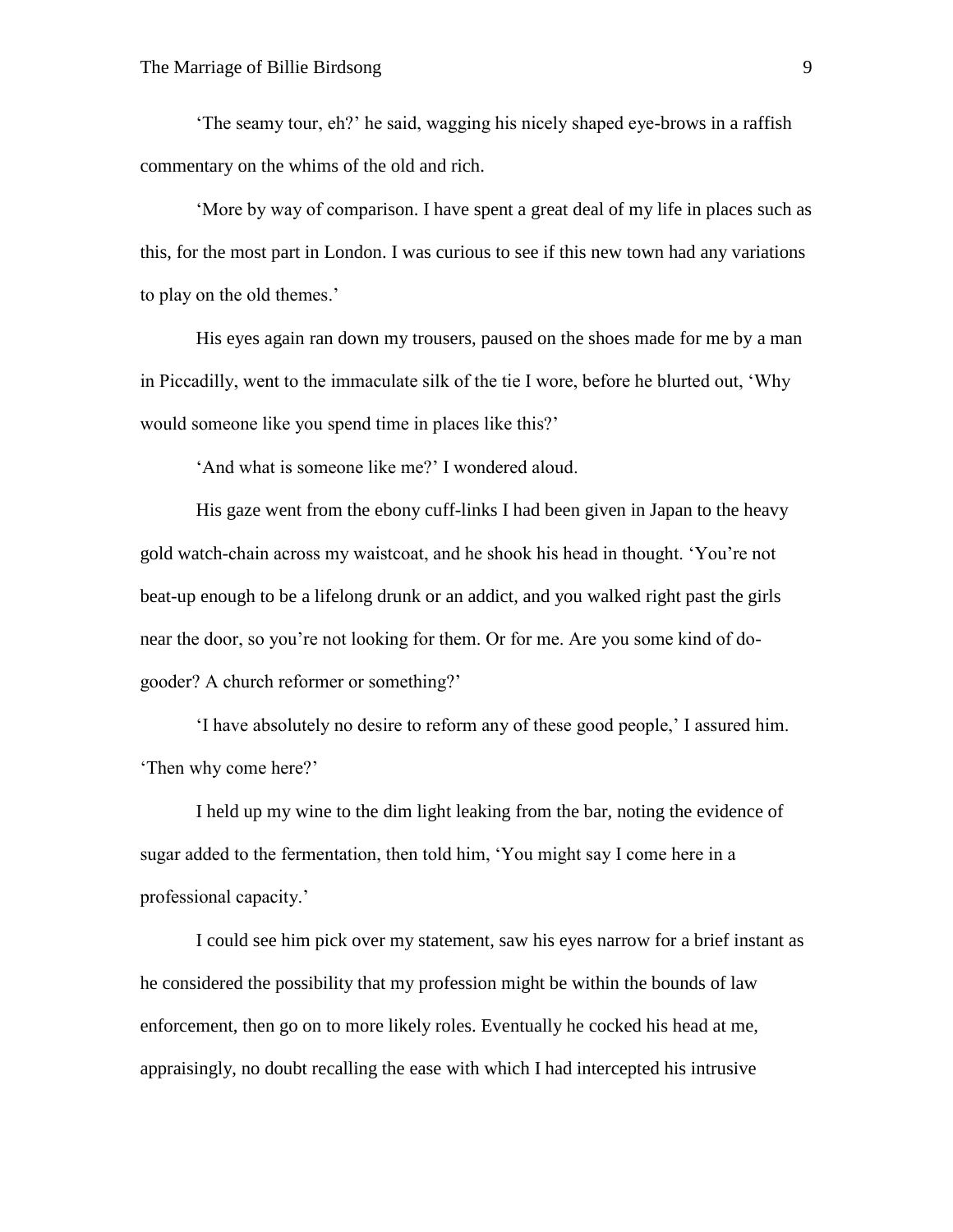fingers. 'Con-man? Dance-hall owner? No, I've got it—you're a professional gambler—a cardsharp!'

'I have been known to play the Great Game, but lesser forms such as baccarat and poker have never interested me. As to the other possibilities, well, shall we say merely that I try not to limit myself?'

I nearly laughed out loud at the sudden bloom of respect in his pale eyes. Young men are ever gullible to the siren call of romance, and the romance of crime has the sweetest voice of all. 'Tell me, Mr Ledbetter, have you any pressing engagements for the rest of the evening? I find myself in need of a guide to the city's underworld, and you seem well placed for the position. A paid position,' I added.

'How much?' he responded.

'Not as much as you'd have got had you managed to lift my note-case, but more than you would get were you to depend on the generosity of the man in the cloth cap.'

We negotiated for a time, agreed on a sum, and after I had paid him half, he rose and led me out onto the street.

It was a curious evening, the first I had spent among the demimonde in some years, and although I found it much as I had left it, decades before and half a world away, it was every bit as sad, as tawdry, and as entrancing as it had ever been, from the ladies tapping at the upstairs windows to attract custom to the curiously appealing foodstuffs each establishment presented to keep its patrons on the premises—although in this town, the free food tended to be spiced meats wrapped in Mexican flatbreads or diminutive ham sandwiches rather than the Scotch eggs and kidney pies of my native land.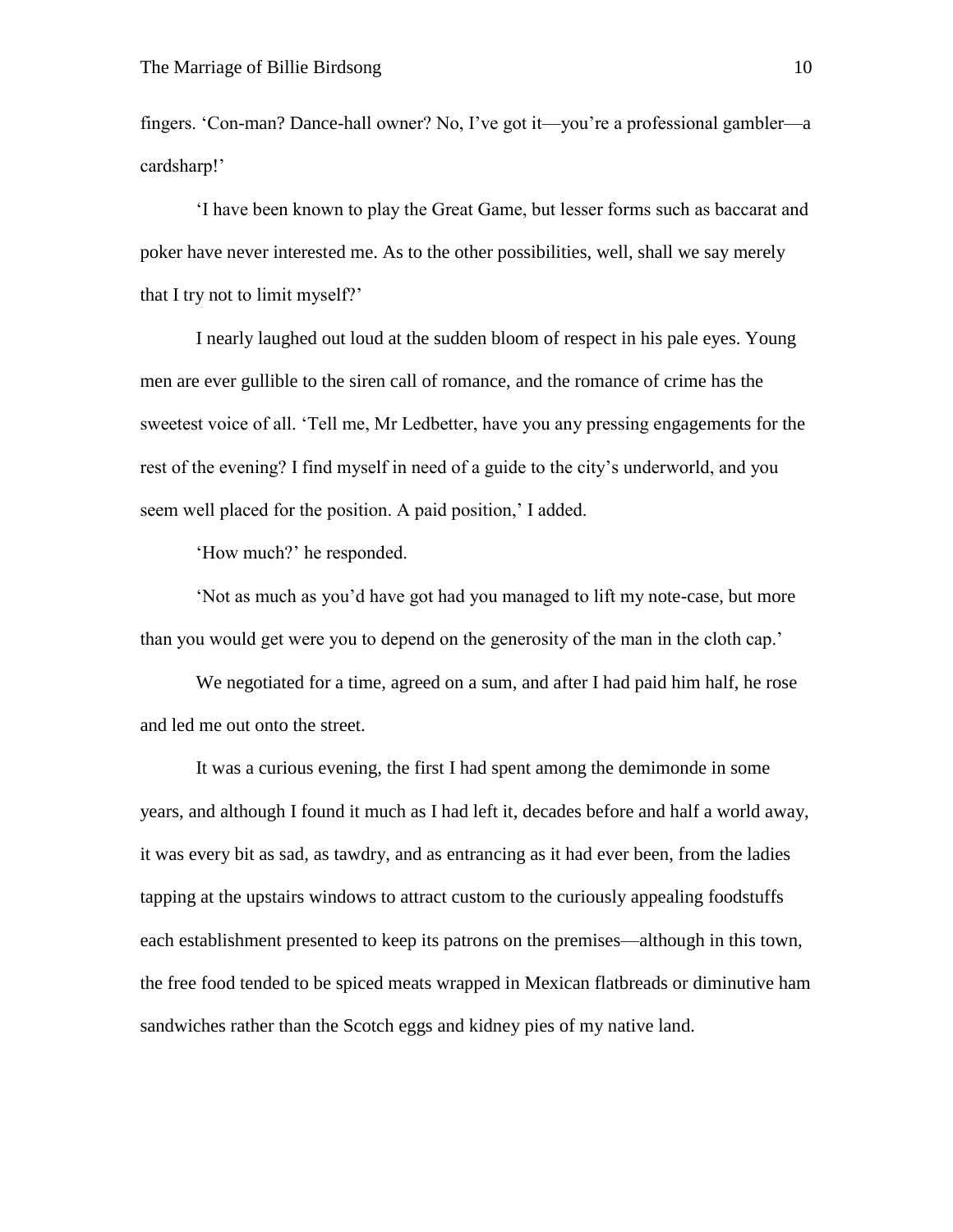Ledbetter, understandably enough, began with the higher end of the spectrum, those establishments where the gin came in a distillery's bottles and the singers could hit a reasonable percentage of the notes. However, once he had figured out that I was not easily shocked, he rose to the challenge, and led me to half a dozen holes that I would never have discovered on my own. As his pièce de résistance, in the wee hours of the morning he pulled me into a narrow doorway in a part of town north of Market Street. A window slid open, an eye gazed out, the window slid shut, and the door opened: one breath, and I was transported to the days of my youth.

'An opium den, by Jove,' I exclaimed, and laughed aloud at his expression. Looking back, I suspect that the accumulation of odd spirits I had consumed had begun to affect me, but it had been in truth a far more entertaining evening than I could have anticipated.

When we were back out on the street some time later, I said something of the sort as I paid my guide the remainder of his evening's hire. 'I have to thank you, young man, for a most enlightening tour. It has assured me that the human imagination, while somewhat stuck in its old grooves, is not completely moribund.'

He accepted his money with an owlish blink, watched me slip the note-case back into my pocket, and said, 'I can't let you walk back to your hotel by yourself. What if you're robbed?'

'That is very kind of you,' I told him, politely not deigning to point out that attempted robbery was precisely what had brought us together. Too, considering his condition, I thought it not unlikely that he would be the one to wake in some dark alley with a bleeding head and empty pockets. 'But I shall be fine.'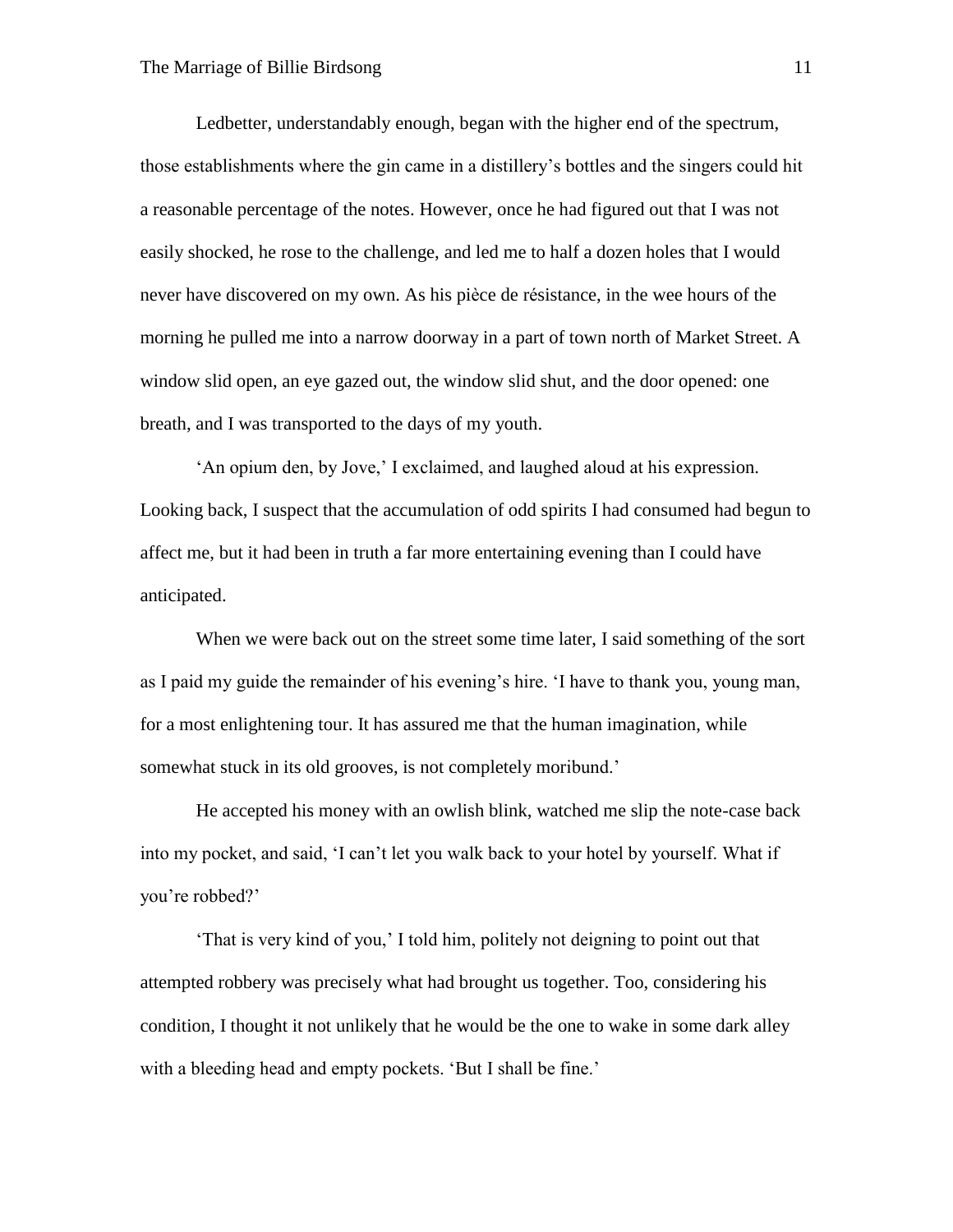Still, nothing would do but that he walk me out of the dark areas where the taxis do not ply, by which time we were nearly at my hotel. He accompanied me to the steps, looking considerably more sober for the effort, and shook my hand.

'Mr Sigerson, any time you want a tour, just say the word.'

'What about tonight?' I asked. Midnight had gone, long before.

'Again?'

'Something slightly different, perhaps. Shall we say nine o'clock, here at the hotel? At the same rates, of course. Yes? Very well, see you tonight.'

I do not know which man watched me pass through the doors of the hotel with more amazement on his face, the night doorman, or young Mr Ledbetter.

The following evening I took an early dinner and dressed in a manner even more formal than I had the previous evening. My silk hat gleamed, my immaculate suit (not evening wear, which I deemed would create too much of a distraction) did not; I gave my ebony stick a polish with a face-flannel and tucked my prized emerald stickpin into the folds of my silk tie. Thus besplendoured, I waited in the park across the street from the hotel. When the young man came striding up the western side of Powell Street, I gave a sharp whistle, and he crossed over to join me.

He stopped in front of me and eyed the gold chain across my front. 'Don't you want to dress down just a little?'

'So that I look less like a toff, you mean?'

'I don't know what a toff is, but you look like a man just asking to be robbed.'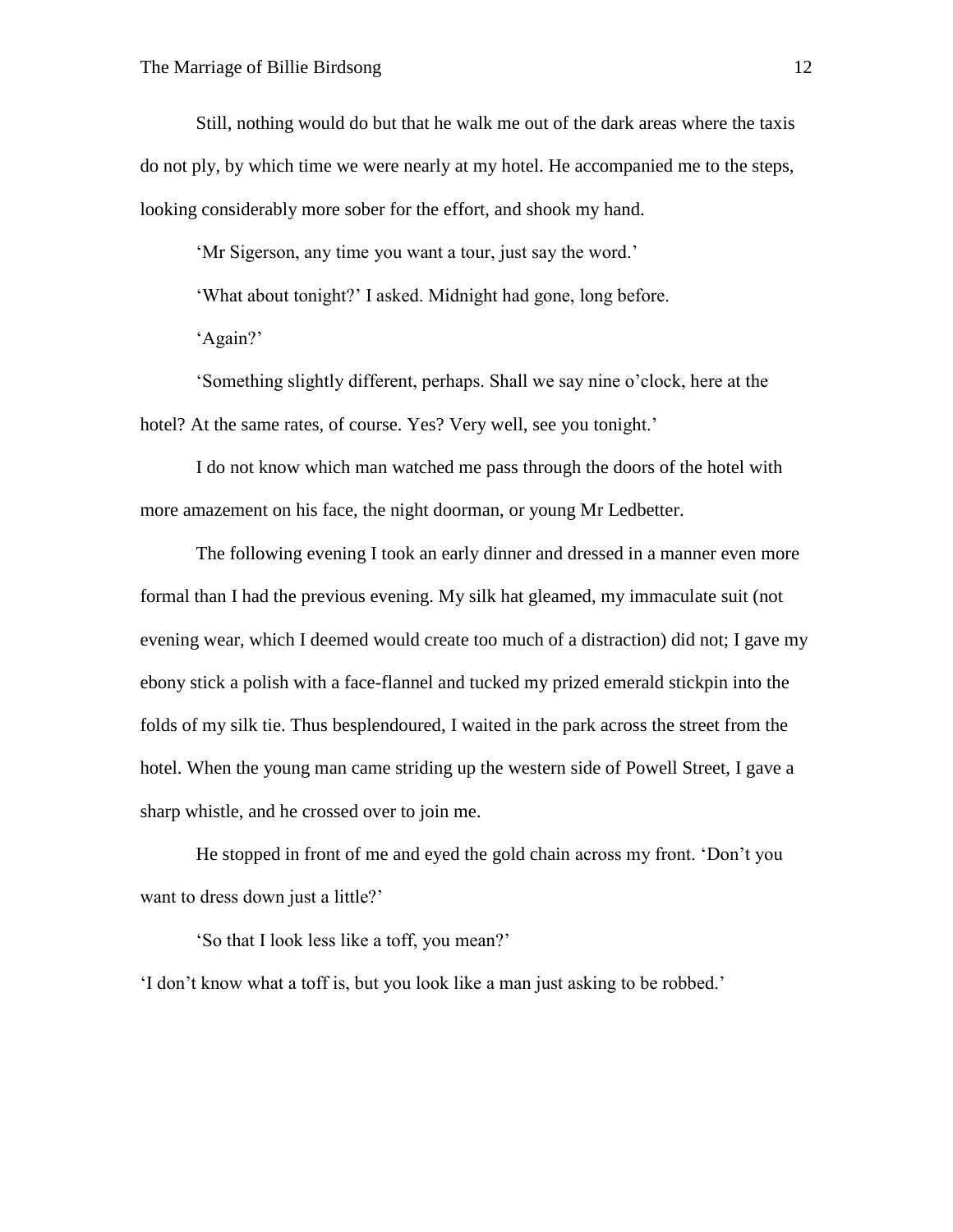'As good a definition as any. I find contrast offers a soupçon of spice to one's social encounters. And besides, had I not looked like a man asking to be robbed, you and I might never have met.'

I was amused to see the lad blush, amused and encouraged: A pickpocket who could feel shame was by no means lost. I set my top-hat at an angle and declared, 'Mr Ledbetter, I am in your hands.'

The previous evening, I had visited half a dozen establishments in his company, and only the opium den had qualified for the term 'dive'. This evening, my guide appeared determined to complete my experience of the city's night-life.

At the third such place of business—dark, dismal, and so dispirited, the owners had not even bothered to maintain the electric bells behind the bar to warn of a raid, I poured my glass of so-called whisky onto the matted sawdust underfoot and said, 'These sorts of places are, I agree, worthy of note, but I fear my liver will not survive too many more of them. What about the Blue Tiger?'

'You know about the Blue Tiger?' he enquired in surprise.

'It came up in a conversation the other day.' In fact, I had sat surveillance across the street from its door for several hours; however, it was also true that the place did later enter into the conversation with the subject of that surveillance.

'Okay, it's your nickel.'

We took a taxi, and joined a brief queue of private cars and taxis disgorging their brightly dressed Young Things at the door. There we received our first hitch: The doorman knew my companion, and blocked our entrance with a mighty scowl and an impressive set of shoulders.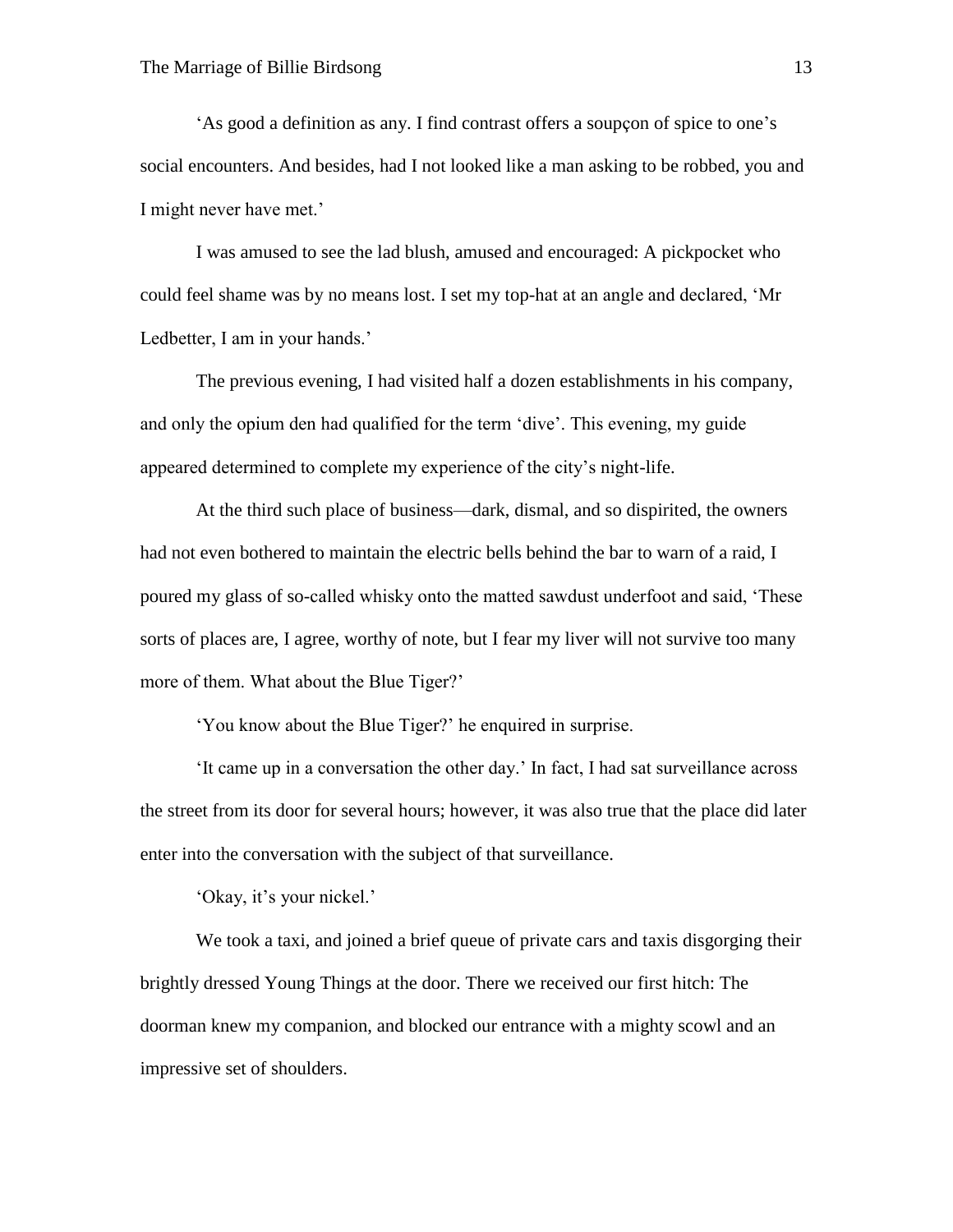'Marty, I told you not to come back here,' he growled.

'Oh, Henry, don't be wet. I'm on my best behaviour tonight—this is my friend, Mr Sigerson. He'll keep an eye on me.'

'We had complaints, last time.'

'Unsubstantiated,' the lad retorted, although he gave me an apologetic smile.

The retired pugilist looked me over dubiously, no doubt caught on the possible meanings of 'friend'. Obediently, I told him in my plummiest of voices, 'I assure you, Mr Ledbetter will behave himself.'

The man nodded reluctantly, but leant forward to shake one massive finger in my guide's face. 'We have one lady say her handbag's gone missing, you're out—and with a set of bruises you won't forget easy.'

'Ooh, Mr Toughie,' Ledbetter purred, and slipped past the doorman into the club beyond.

The Blue Tiger was a dance hall, but it had a balcony that circled three-quarters of the floor. It was there we took our seats, with—such was the 'membership fee' I had paid on entering—a clear view of the stage. At the moment, the raised space was as bare of players as the dance floor was of couples, but the disarray of chairs and instruments indicated a mere break in the music.

A waiter appeared at my elbow, and I glanced at the surrounding tables. The customary drink here, unless one wished a named cocktail, appeared to be champagne; I ordered a bottle. It was priced at only five or six times what I would have paid for the same beverage in Europe, and it arrived in a not too badly tarnished silver bucket with a pair of admirably clean glasses.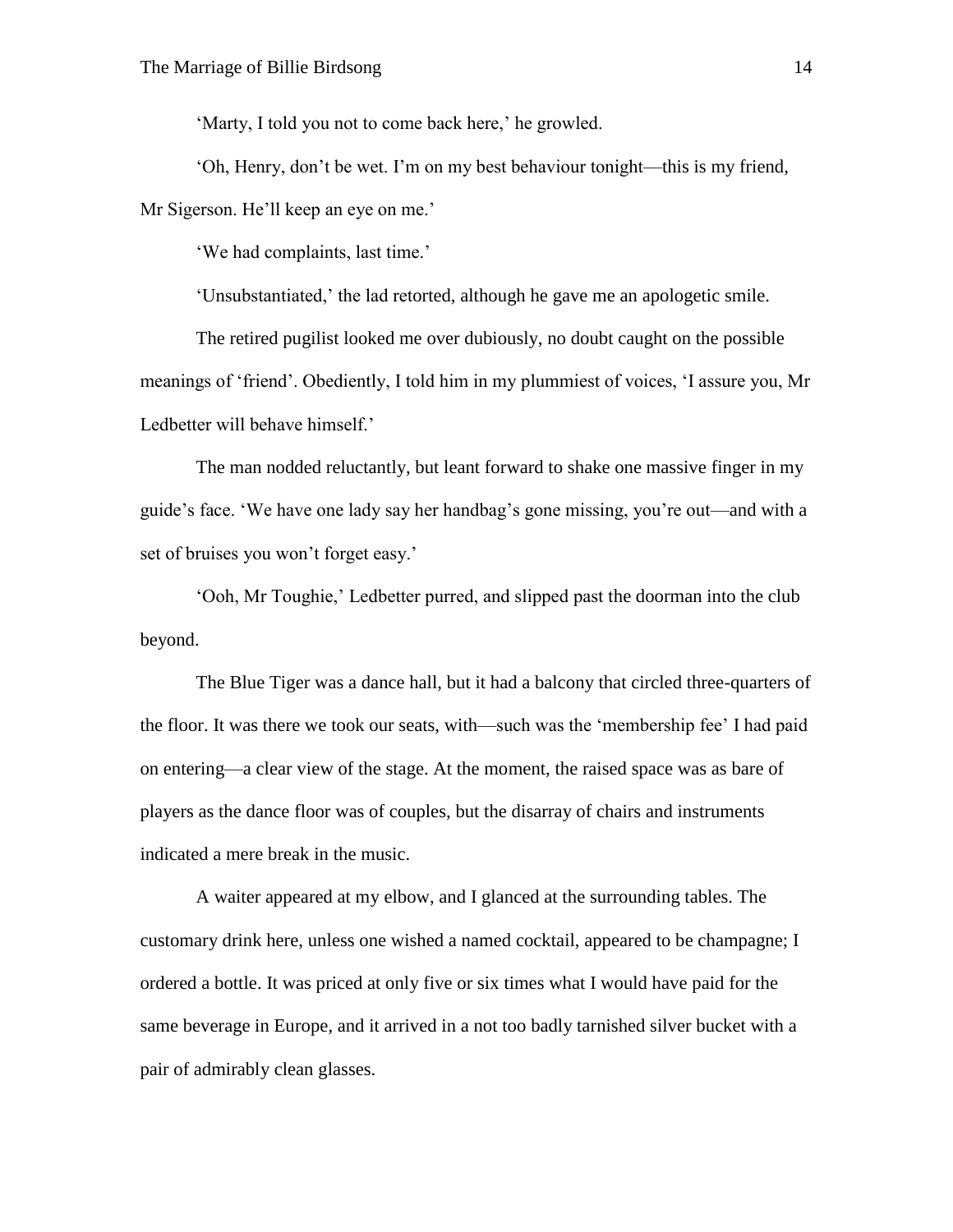My young companion waved the waiter away and set to removing the cork. He did so expertly, directing the upwelling foam into a glass before it could be lost. He raised his glass to me in a wordless toast, a habit that was either his own or that of his American generation. Before I could enquire, the band spilt back onto the stage, six comely Negro ladies, and resumed their instruments.

Their music was not at all bad—not to my taste, of course, but the notes were accurate and the syncopation precise. A hundred gaily dressed young people bobbed and spun out on the floor, and the temperature and humidity climbed. It was as well, I reflected, that the female dancers were as lightly clad as they were, all open backs and exposed arms. The young men, on the other hand, succumbing to the dictates of wool and linen, had faces as shiny as their hair. Ledbetter's foot tapped under the table, but when I assured him that I would not feel abandoned were he to go out onto the dance floor, he merely shook his head and refilled our glasses.

Perhaps he feared that, once among the crowd, he might find it difficult to keep his promise to the doorman. This hesitation could have been another vestige of ethics, or merely the knowledge that I could too easily abandon him unpaid.

A likeable young rogue, Mr Martin Ledbetter.

When the band broke for another brief intermission, I signalled for a second bottle of the wine and then said to the lad, 'Tell me about yourself, Mr Ledbetter.'

'Why?' he replied, his voice short.

'I suppose I could point out that conversation is what I am employing you for, in my search for understanding of the American way of life. Or I could say that I am interested in how a personable and clearly intelligent young man comes to find picking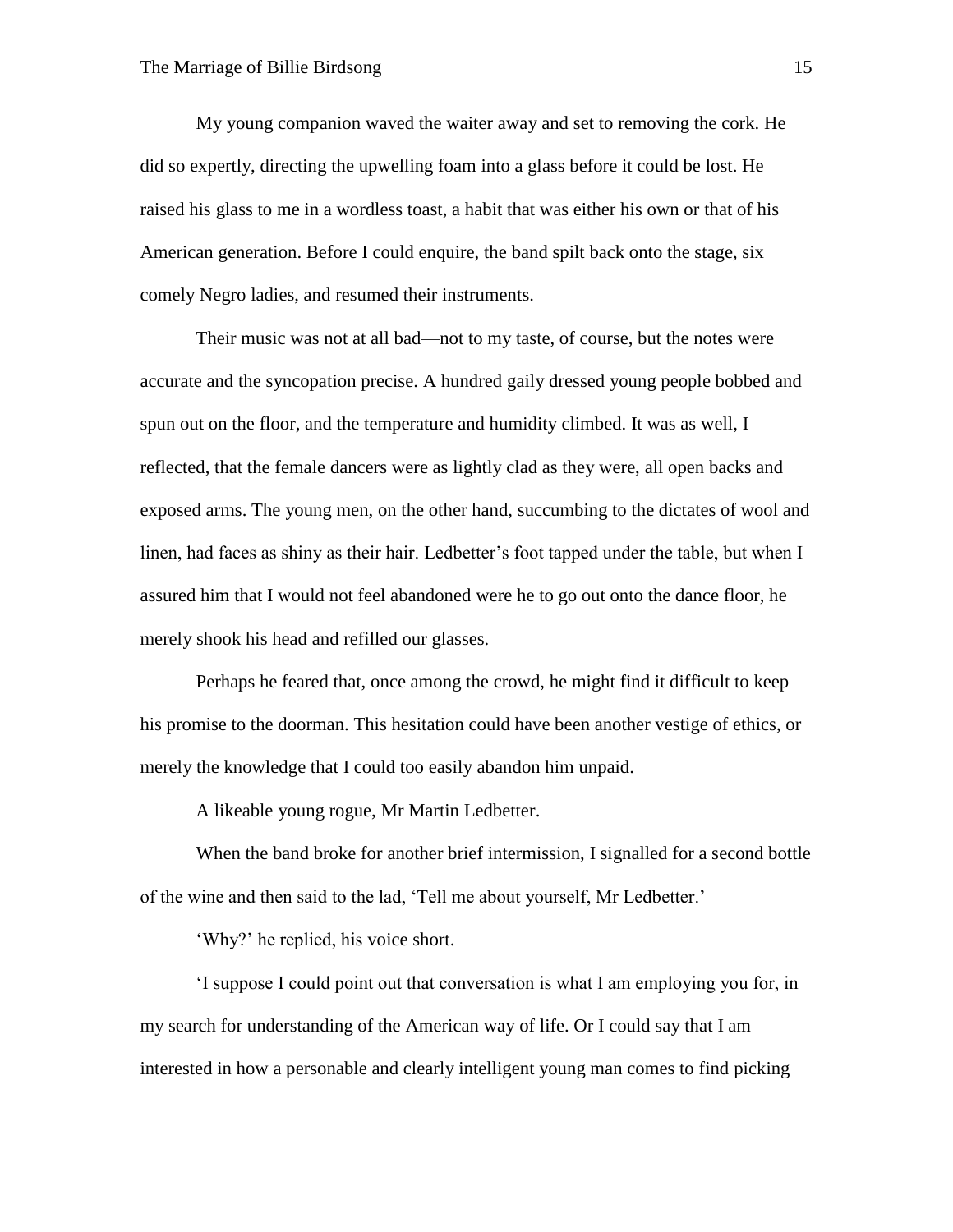pockets more lucrative than, say, working in an office. However, let us merely say that a break in the music is intended to provide an interlude for conversation, and it would be churlish of us to pass the opportunity by.'

He stood up abruptly, and said, 'A break is also intended to provide the chance to whiz. Which I am going to do.'

He made his deliberate way between the tables, hands slightly outstretched as counterbalance to the wine in his blood. The music started again and he was not back, but by the second dance, he reappeared up the stairway.

He sat down, fortified himself with half the contents of the glass, and said abruptly, 'I was born here in 1901, never knew my father, my mother was killed in the Earthquake, and the aunt who raised me died when I was sixteen. I make a living how I can, and nobody gets hurt but me.' He made the toast gesture again, polished off the contents of his glass, and reached for the bottle, defiantly allowing it to slosh over the side.

Looking only at the hard-working jazz band, I told him, 'You were born in 1903 or four, and spent your early years in Minnesota. Your father may well be dead, but someone put you through school, some male friend or relative who was two inches taller and forty pounds heavier than you, who had a certain amount of money about ten years ago, and who died within perhaps the last two years.'

I did not need to look at his face to see the look of confusion and alarm there: I had seen that expression often enough, and as I usually did, I relented with an explanation.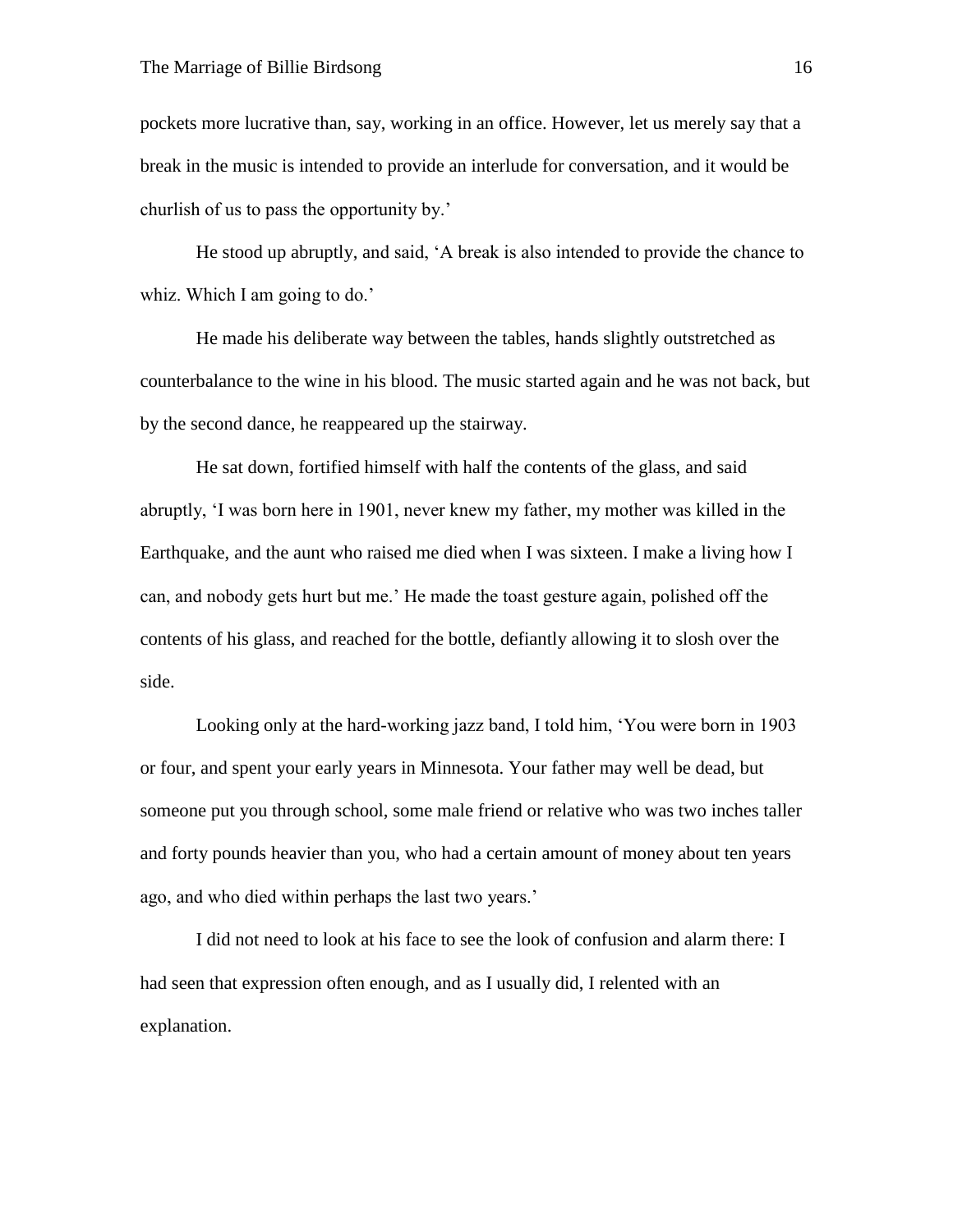'You can't be more than twenty now. To a trained ear, your voice provides clear evidence of where you were when you first learnt to speak. You have been to school, although not university. And the clothing you wear was expensive ten years ago, but tailored to a larger man, who died and left his wardrobe to you.' I finally looked at him, to explain, 'You are wearing a complete change of clothing from what you had on last night, yet both sets of suit, shirt, and shoes have the same ill fit. And the amount of wear evidenced by the shirt collars would take about two years to accumulate, given an original two-week supply. If you stole the clothes rather than inherited them, you would surely have replenished your supply of shirts over the years.'

The young man's jaw worked, his pale eyes went icy; for an instant, I expected him to dash the contents of his glass in my face and storm out, never to cross my path again.

Instead, he controlled himself. He set his glass carefully on the table and leant forward until his face was inches from mine. 'I'll show you around; I'll play your games; I won't talk about who I am.'

'Very well,' I answered equably. 'Then tell me about these gentlemen on the stage.'

The boy's face remained taut for a minute, then slowly relaxed into a grin. 'You caught that, did you?'

'That all the ladies are men wearing frocks and make-up? Certainly.' 'You must've heard about them before. That's why you wanted to come here.'

'I will admit, I heard something of the sort. But I would have known in any case. It's hardly a new act, you know. London had transvestites of both varieties long before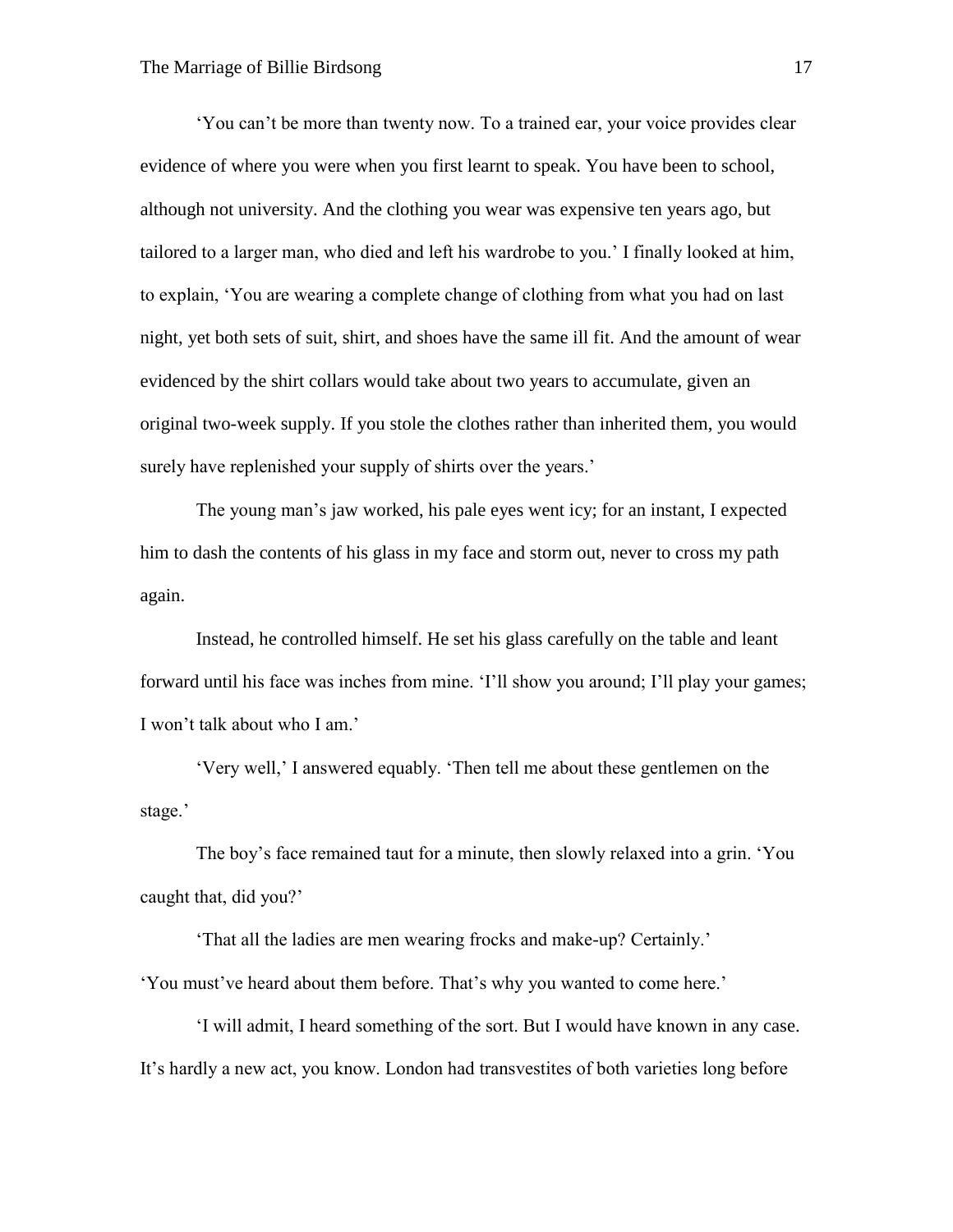Victoria was on the throne. The Romans in Londinium probably watched a similar performance.'

He had no answer for that, although as he sat watching the stage, I knew that a part of his mind was taken up with the idea that former generations had flavours of sin that were not so very different. Such an idea invariably takes the young by surprise.

The song ended, the overhead light changed subtly, and Ledbetter sat forward in his chair. I watched curiously as the entire cabaret held its drinks and came to attention. The lights dipped to nothing, there was a sound of machinery and motion, and a minute later the lights rose again, glittering off the polished bars of a golden bird-cage a good ten feet tall. It swung gently a few feet from the boards, then descended, and as it lowered the lights gradually revealed a person seated on the cage's swinging perch. The moment she became visible, the audience erupted with applause, hooting and whistling their appreciation. The woman's pretty head remained inclined in modest recognition; when the cage touched ground, its door fell open, and she stepped out into the fanfare, head still looking at the ground.

She was small and exotically handsome, her theatrical make-up emphasising the large eyes and full lips Nature had given. A gold-and-pearl head-piece wrapped her head like a bandeau, but with cross-pieces that connected over the crown of her sleek ebony hair and continued down on either side to make ear-pieces. Her dress was long and golden, the slippers peeping from beneath its hem were gold, her finger-nails were painted gold, even her warm coppery skin seemed to glitter; the white explosion of a lengthy feather boa around her throat only emphasised the overall colour.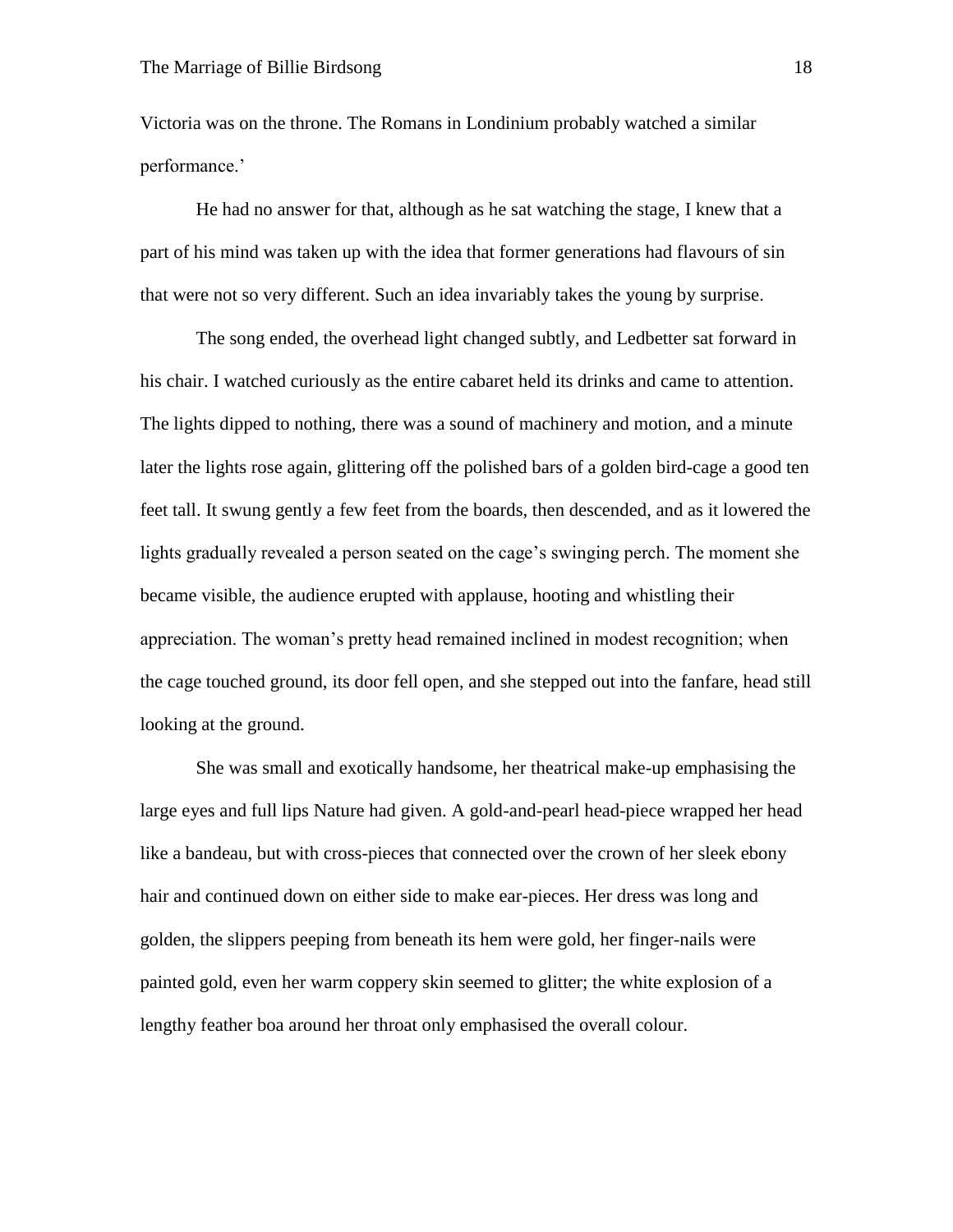When the tribute had begun to fade, she took a step forward and threw back her arms and her head, showing for the first time a pair of blazing green eyes. She opened her mouth, and the band came in precisely on the first beat.

Her signature song was, of course, 'The Bird in the Golden Cage', a tune that I had first heard when I was not much older than Martin Ledbetter, in those gay fin de siècle days that the Twenties already seemed determined to emulate, if not surpass. The notes emerged from the singer's throat completely unhindered by any trace of masculinity; if one closed one's eyes, one would hear only a saucy and self-assured woman at the height of her powers; when the song had ended, I applauded as freely as the rest.

Ledbetter leant over to speak in my ear. 'That's Billy Birdsong. Just returned from half a year in Europe.'

'Ah yes, Miss Birdsong. I have heard of her.'

'Originally William,' he said, pouncing on the words as if he had caught me out. I suppose he still expected me to be shocked at the daring sins of his generation, sins previously unseen upon the earth.

I concealed my smile, and said merely, 'Of course. However, good manners require that one accept at face value whichever identity a person presents. Wouldn't you agree, "Mr Ledbetter"?'

He gave me a sharp glance, then turned back to the stage.

The chanteuse was no operatic voice, but her contralto range was true, and had clearly been trained. She was pleasing on the eyes, her jokes were clever if on the racy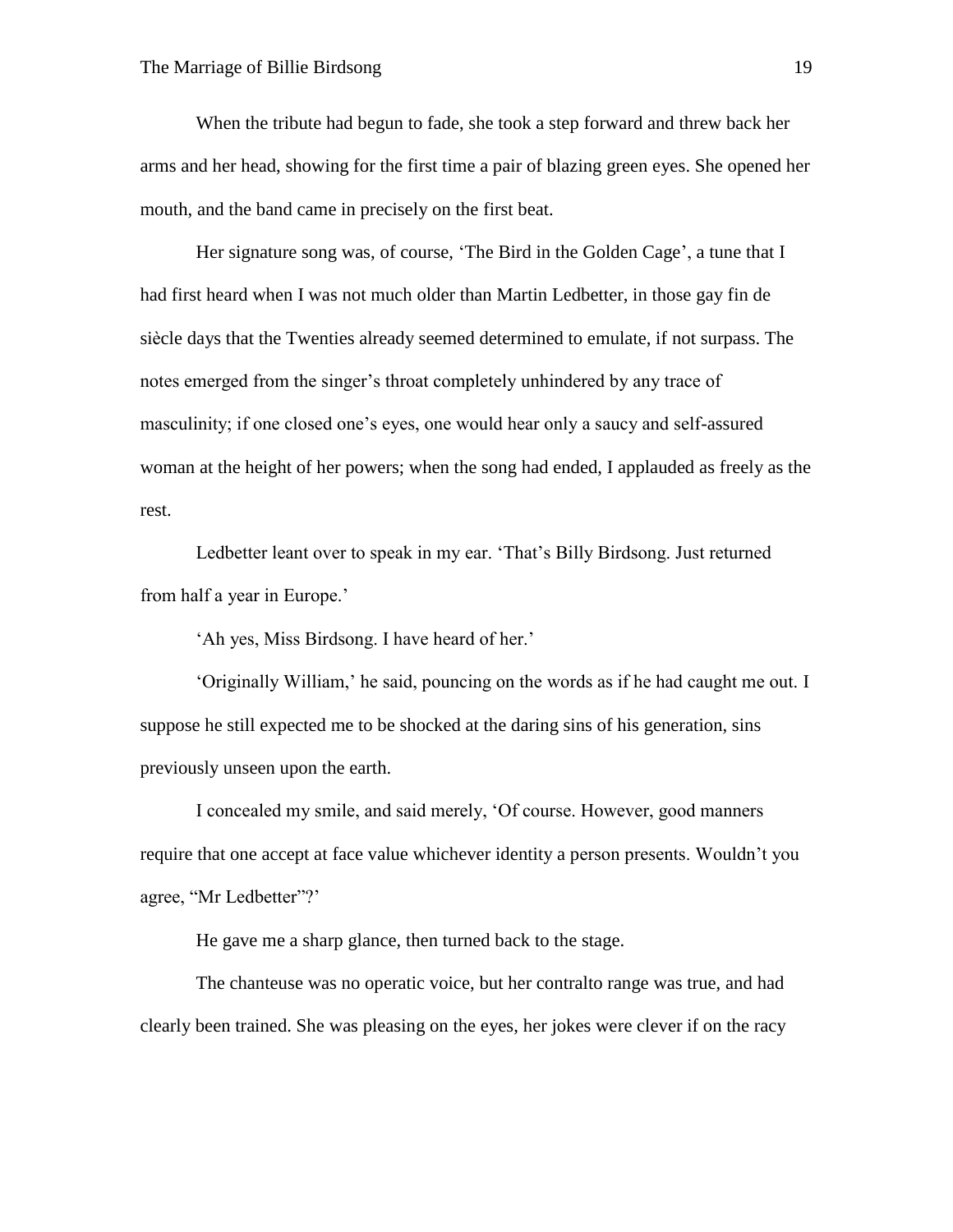side, her costumes remarkable, and I could easily understand if this home-grown talent had made a successful conquest among the sophisticates of Europe.

At the end of her set of songs, she retired from the stage amidst whistles and hoots, and the dancers settled in for the more mundane talents of other singers.

It was here that Ledbetter justified his salary. He stood up and said, 'Be back in a minute.'

As the young man did not appear to be using his disappearances to ingest any substances more illicit than the alcohol on the table, I wondered if he had a medical condition that should be seen to. When he had not returned in a reasonable time, I further began to wonder if perhaps I had been abandoned—I will admit that I even felt at my inner pocket to reassure myself that my note-case was still with me.

However, I had neither been robbed nor abandoned; indeed, it turned out that I was being served well by my hireling, who had gone to fetch the evening's entertainment.

I rose at the approach of Ledbetter's companion, taking the delicate hand and bowing deeply over it as my guide made the introductions. The singer's green eyes danced with pleasure.

'Marty here told me I had an admirer from a far-off land. I just had to come see.'

Billy Birdsong was a fine womanly figure of a man, five feet four inches of smooth racially mixed skin over a dancer's muscles and pleasingly languid bones. Modern dictates of fashion made re-forming the male form less of an engineering feat than it had a generation before-these days, even women were required to appear boyish. The casual drape of a sheer scarf around the singer's neck concealed the masculinity of the throat, and she navigated with assurance on heels higher than many women dared.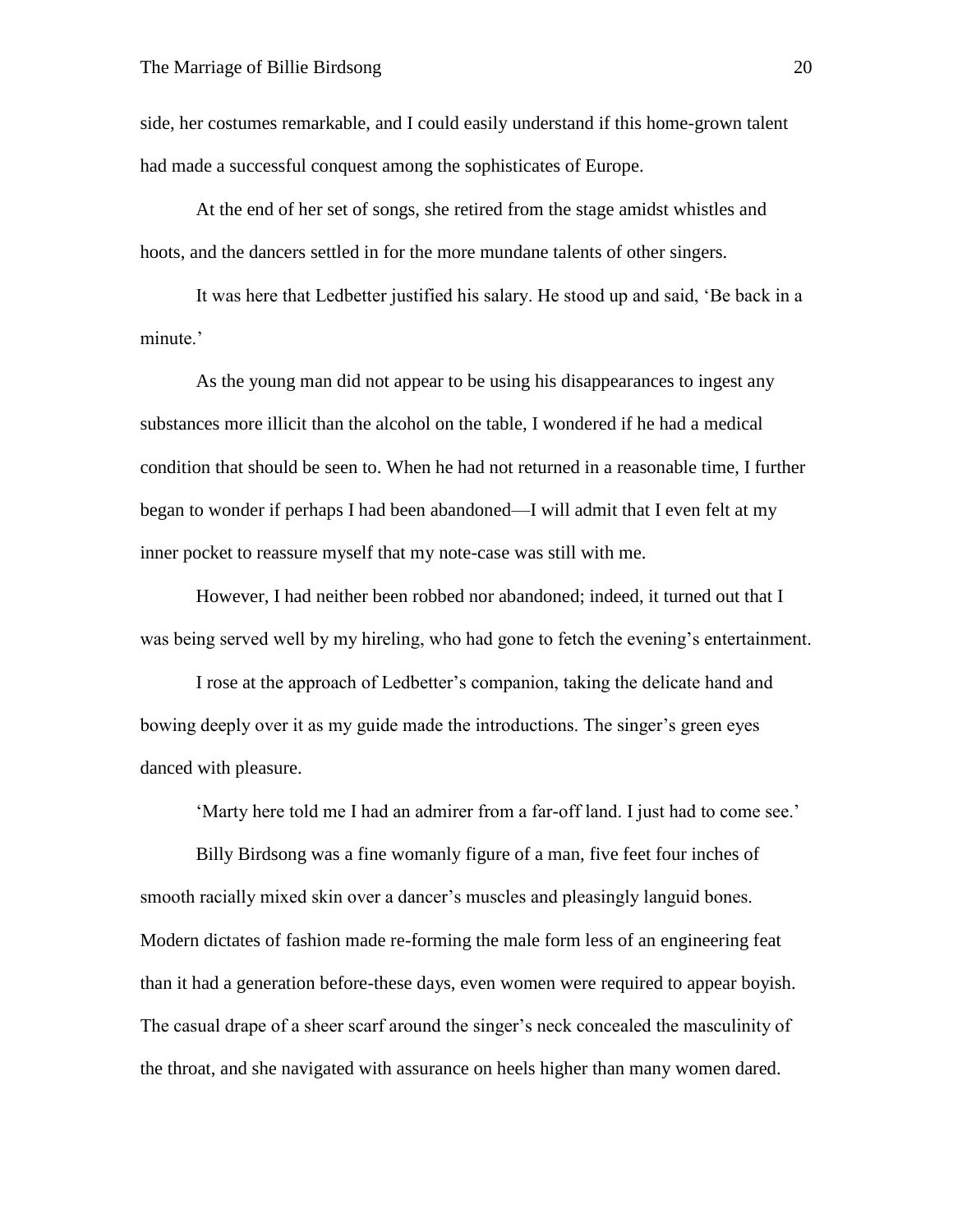I invited her to sit while Ledbetter summoned up a new bottle of champagne and another glass. Miss Birdsong fluttered her eye-lashes with only the slightest exaggeration of femininity, and said, 'You are from England, Mr Sigerson?'

'London, yes.'

'I was there for most of February.'

'Pity, the spring can be quite lovely. Alas, I was in India then, or I would surely have seen you. Where did you perform?'

She told me, acted gratified that I had heard of the place, and set about the sort of conversation that is required of professional ladies. She was, however, distracted. Before a minute had passed, her avid attention to my description of the Suez Canal slid sideways—only momentarily, and only those green eyes shifted—but clearly she was searching her surroundings for something, or someone. And not finding them.

This intrigued me in a way her professional demeanour had not. Billy Birdsong was the most prominent person in the place; why should she give the most surreptitious of glances at her surroundings? She could easily rise up and gaze imperiously about, and no one would be taken aback.

Either she did not wish to offend me, or she did not wish to be seen looking about. And although I could indeed have represented a potential source of patronage, her lack of interest made that seem unlikely.

No; she was scouring the room for someone, a face she did not want to be seen searching out, and she was not finding that person. Furthermore, that absence made her increasingly anxious: While her eyes probed the corners of the balconies, her fingers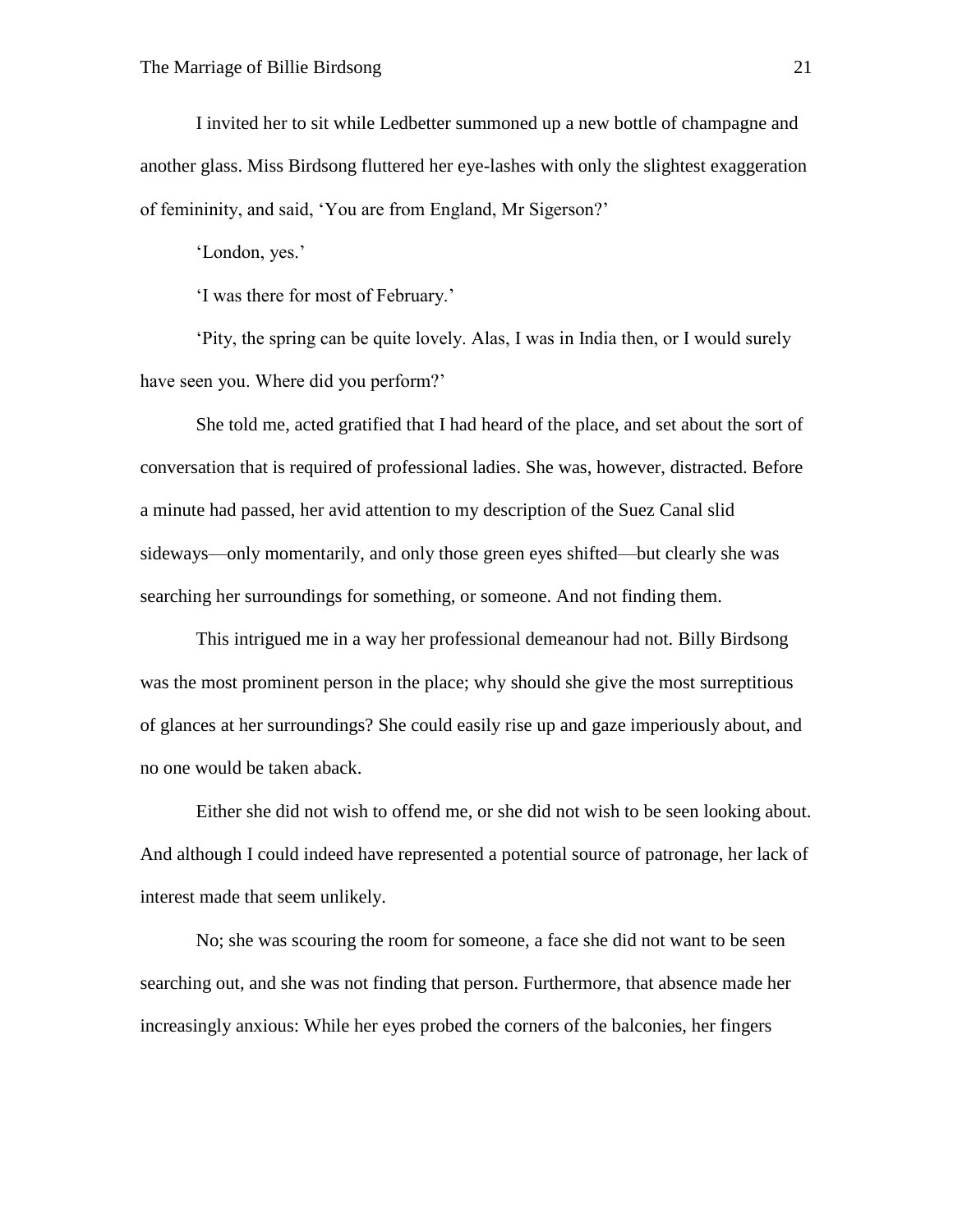sought out the large, beautifully mounted pink pearl she wore on a silver chain, tugging at it and rolling it between finger and thumb.

When her hand rose to her mouth and her sharp little teeth began to work at the cuticles of the finger holding the pearl, I knew something was amiss.

'Miss Birdsong,' I began.

'Call me Billy,' she broke in. 'Everybody does.'

'Yes. Miss Birdsong, you appear to be agitated. May I be of any help?'

At that, her gaze snapped back to me, her spine went straight, and her gnawed finger dropped away. 'Agitated? Don't be ridiculous,' she protested, and laughed. 'Why should I be agitated while I'm sitting with admirers and drinking their bubbly? Silly man.'

One thing I am not is silly, and I believe she saw that, despite the setting and my proximity to the pickpocketing ne'er-do-well at the other side of the table. She laughed again, a well-trained noise, finished her champagne, and rose to make a wide and easy circuit of the balcony before retreating down the stairs.

But *la donna è mobile*, even when *la donna* is an artifice, and thus I was not in the least surprised when a note arrived, on scented paper and in an elaborately calligraphed script:

If you would like to buy a girl some dinner after her second show, come to the dressing rooms at twelve thirty.

—BB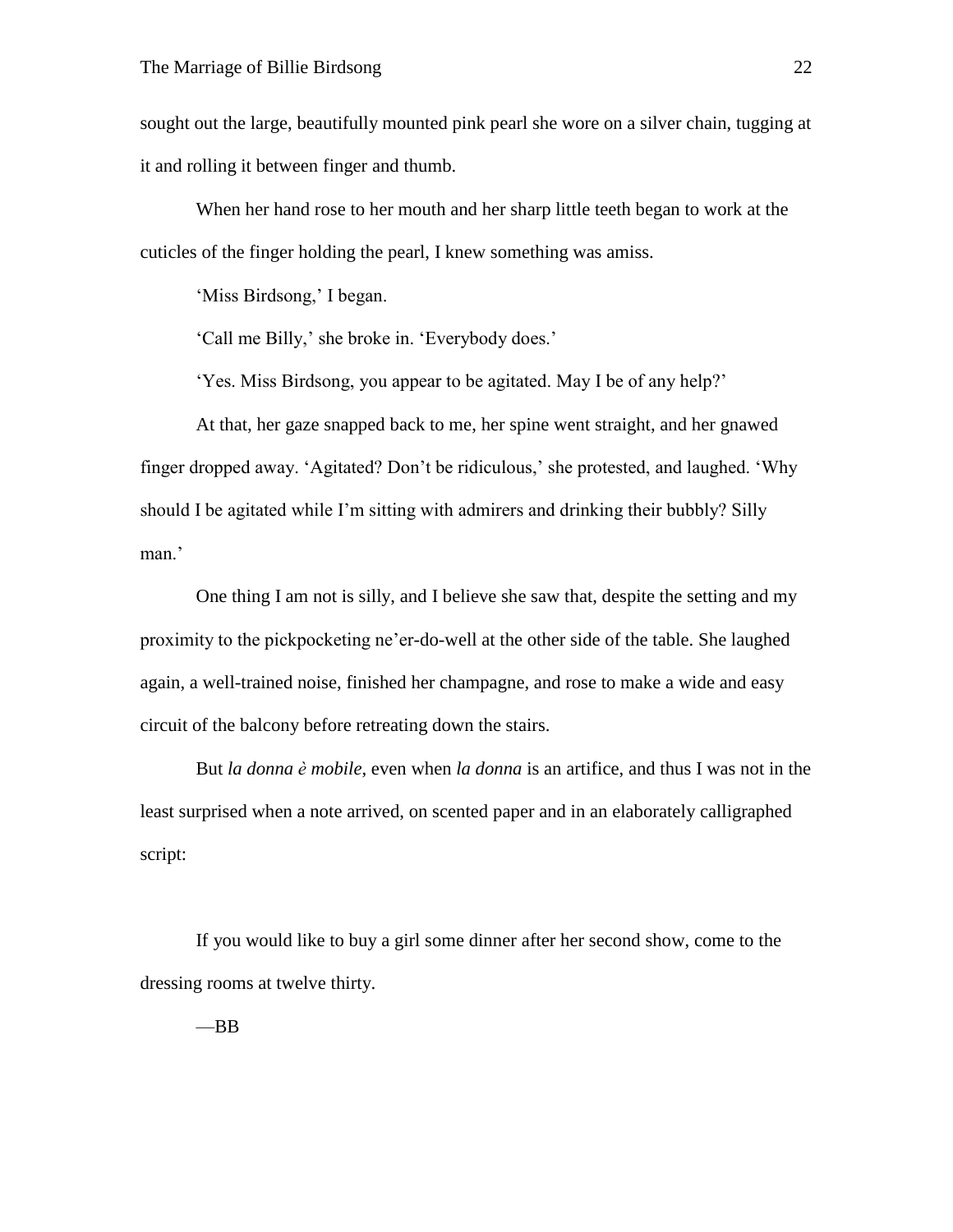Ledbetter was, I believe, rather taken aback.

## **II**

I should not by choice have sat through the second arrangement of Miss Birdsong's music, as the increasing intoxication of the audience and its dancers did nothing to make their feverish gaiety any more appealing. But I held myself in patience, observing the behaviour of this self-avowedly barbaric race of moderns and making notes on the stylistic oddities of American slang, Jazz music, and the parallel between the men/women musicians before me and their reverse equivalents (actresses in breeches) of the eighteenth century London stage. All three being topics with the potential for engrossing monographs (the number of euphemisms for drunkenness alone would fill a small note-book), the evening was not wasted.

Eventually, however, the singer waved her way merrily off the stage for the second time that night (or, by that time, morning). The crowds began to thin as those who had gainful employ the next morning took themselves home for a few hours' rest, and Ledbetter and I made our way down the stairs and to the dressing rooms behind the stage.

One of my first questions regarding the singer was answered when I saw that the costume draped over the screen, clearly for her to don once she had shed her stage finery, was also a frock: Some performers acting the part of women make it a point to assert a strongly masculine identity off of the stage. Miss Birdsong was one of those whose act merged into everyday life.

'Sit down, dear boys, I'll just be a jiffy. Have a bonbon.' We pushed aside the chocolates and orchids and sat on the stools beside the gifts while the singer swabbed the heavy pancake make-up from her face, revealing delicate features that, had the eye-brows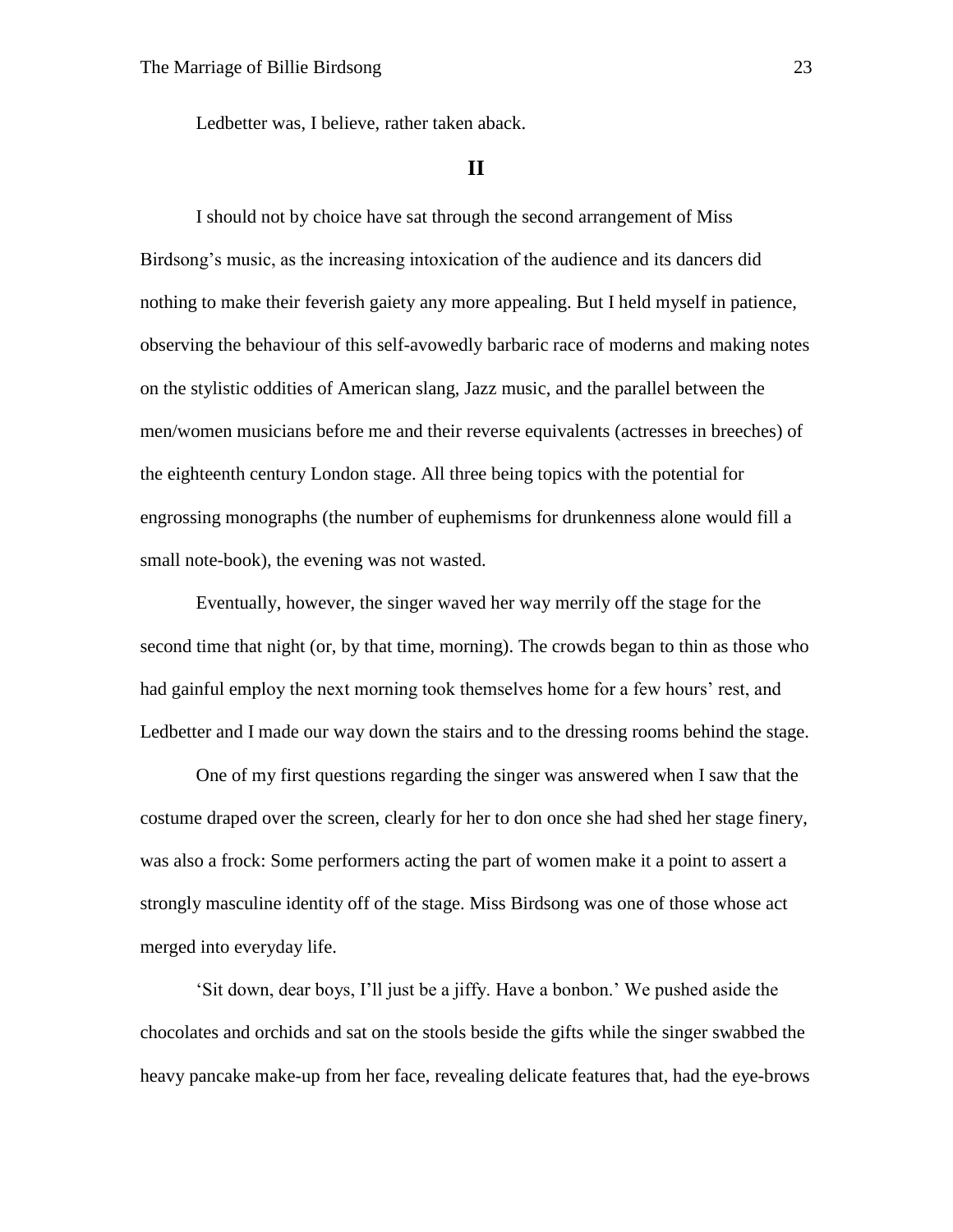preserved their natural thickness and the side-burns been permitted to grow, would have read as that of a boy. As it was, she looked like a somewhat boyish girl—as indeed had half the audience, to my eyes. When her face was clean, however, she did not leave it bare, but replaced the heavy theatrical mask with lighter but equally effective powder and paint, chatting gaily all the time, mostly about Paris and London.

When she had finished to her satisfaction, she rose, loosing the belt of her mauve silk dressing-gown as she walked towards the three-panelled screen. When she had stepped into hiding, the dressing-gown shot artfully up to drape itself over the top of the screen, the frock waiting there vanished a moment later, and soon she came back, adjusting the seams of her embroidered stockings coquettishly.

A most entertaining performance; I could already see that this excursion into the night- life of the city of St Francis was bound to add to my education.

She caught up my silk hat and tipped it onto my head, permitted young Ledbetter to help her into her brilliant white sealskin coat, picked up her tiny gold mesh handbag, and sashayed down the corridor to the stage door, calling farewells to various fellow musicians and staff as she went. Outside of the door, she repeated the performance with the men and a few women waiting there, signing autographs and exchanging banter. The nightclub diva seemed well liked by all.

She hooked her two hands through our arms and steered us up two streets to a small bistro that was doing a brisk business despite the hour. Clearly a regular customer, she was whisked to a table, where she shrugged out of her furs and accepted a cigarette and light from Ledbetter.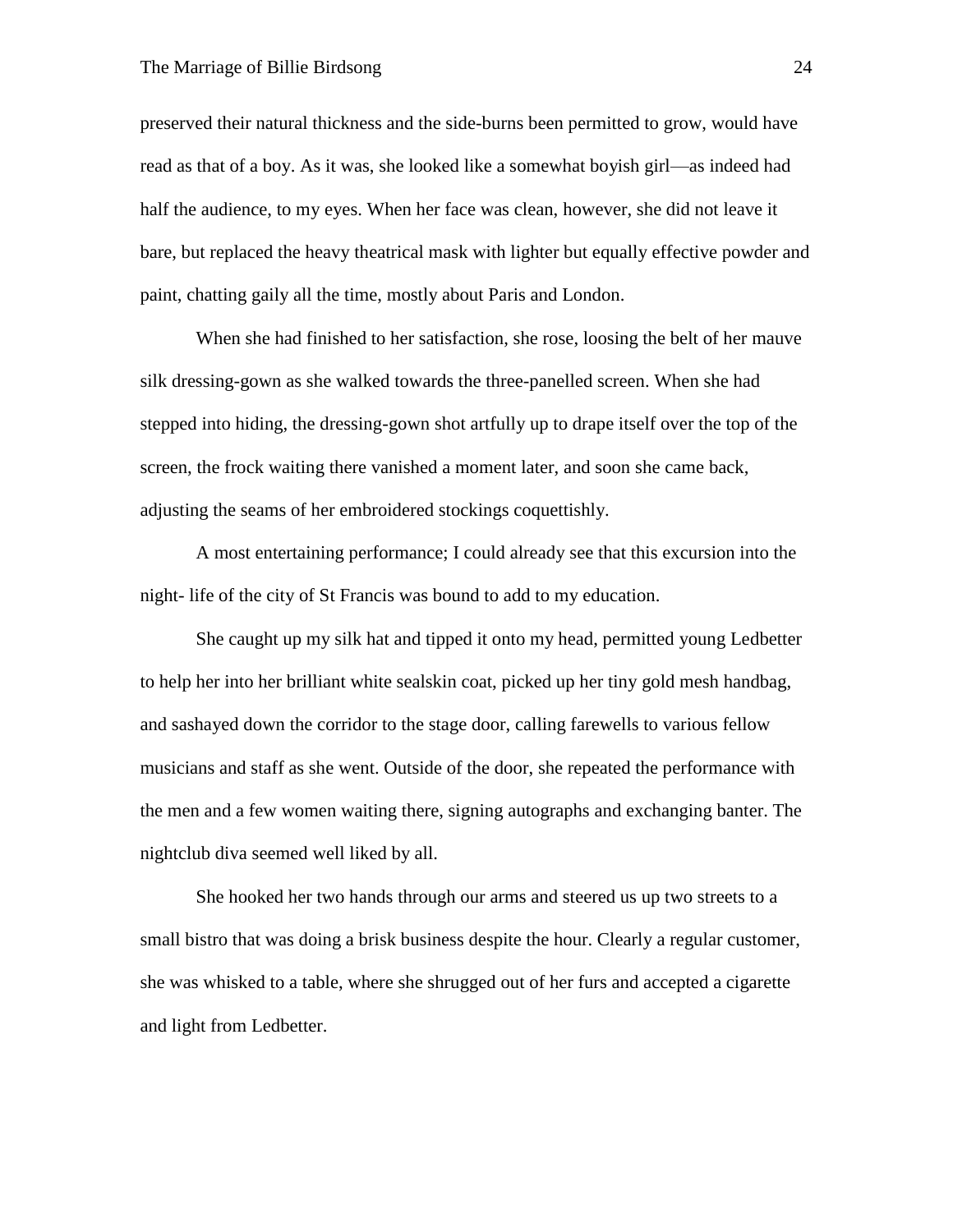When we had ordered, however, her first words were to me. 'Mr Sigerson, how can you possibly imagine that I am in need of your help?'

'You were hoping to see someone back in the balcony, a person whose absence both surprised and troubled you. The person, I venture to say, who gave you that pearl you wear.'

Her fingers dropped away from the object as if it had gone suddenly hot. 'Ridiculous!' she said, her fists clenching in a most unladylike manner.

'You scarcely listened to what Mr Ledbetter and I had to say, you worried that necklace to the breaking point, and you chewed your finger-nails into an early manicure. How else to explain that level of anxiety?'

She reared back her head and stared at me. 'What are you, some kind of Sherlock Holmes?'

It was a question I had encountered before. 'I am a gentleman who finds himself with leisure on his hands, willing to assist a lady in distress.'

The series of expressions on the face across the table from me was inimitable, and priceless, as the singer wrestled with the improbable possibility that this grey-haired English gent might be far more of an innocent than was either likely, or desirable. In the end, the body inside the frock sat forward, subtly changing form, as the voice dropped the better part of an octave to ask, 'You do know I'm not actually a woman?'

'Mr Birdsong, how you choose to present yourself matters not in the least to me. And if you prefer to keep to yourself whatever troubled you on the balcony, I shall happily share a meal with you and take my leave.'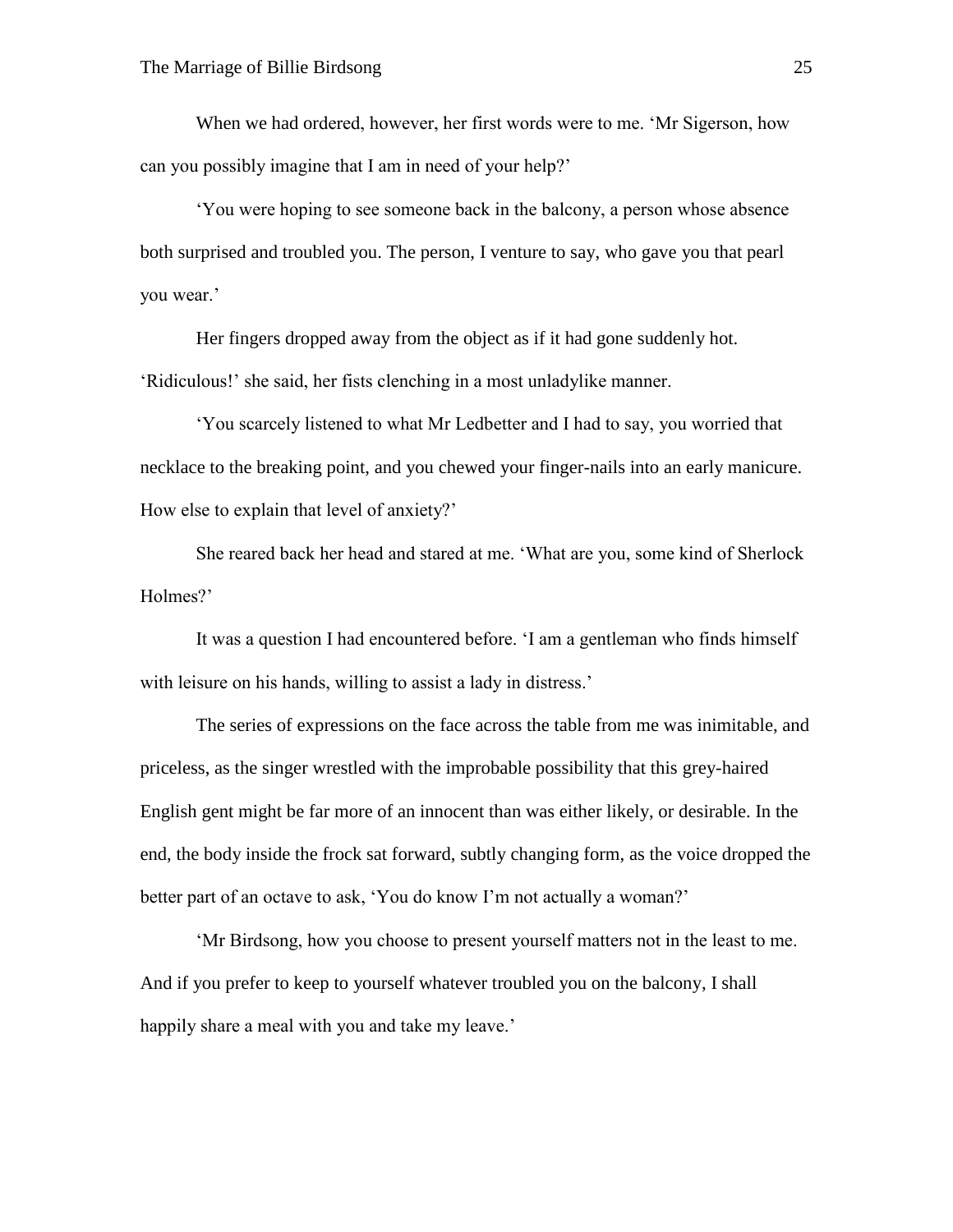The man studied my face for a long moment, then sat back and slowly resumed the woman's skin. Such a talent is no common thing, nor an easy one, and my curiosity about the person gave another stir.

Birdsong—patently not the singer's birth name, although I thought the William might be original—was by feature and accent from the American south-west, Arizona or New Mexico. The thick, straight black hair and exotically tinted skin revealed a percentage of blood older to these lands than that of the European settlers, although the light green eyes were imports—in northern India one found this mixture of brown skin and green eyes, but not in America, and not with those cheek-bones. Close quarters revealed that he was older than the twenty-eight or thirty years old that he looked, perhaps by as much as a decade. As an adolescent, he would have been remarkably beautiful; the complications accompanying great beauty had, no doubt, contributed to set him on the road to his choice of profession.

Still, the singer seemed happy enough. Apart, that is, from those anxious eyes in the balcony.

'I was looking for a friend,' she said abruptly. 'He said he'd be there and he wasn't. It's not like him.'

'And you are unable to make enquiries?' I suggested. She had, after all, failed to reach her dressing room's telephone.

Still she hesitated, before explaining, 'I think he may be a soldier.' The shrug of shoulders was eloquent.

'Ah. Yes, that would create difficulties. A person such as myself, however, might gain access where you would be rebuffed.'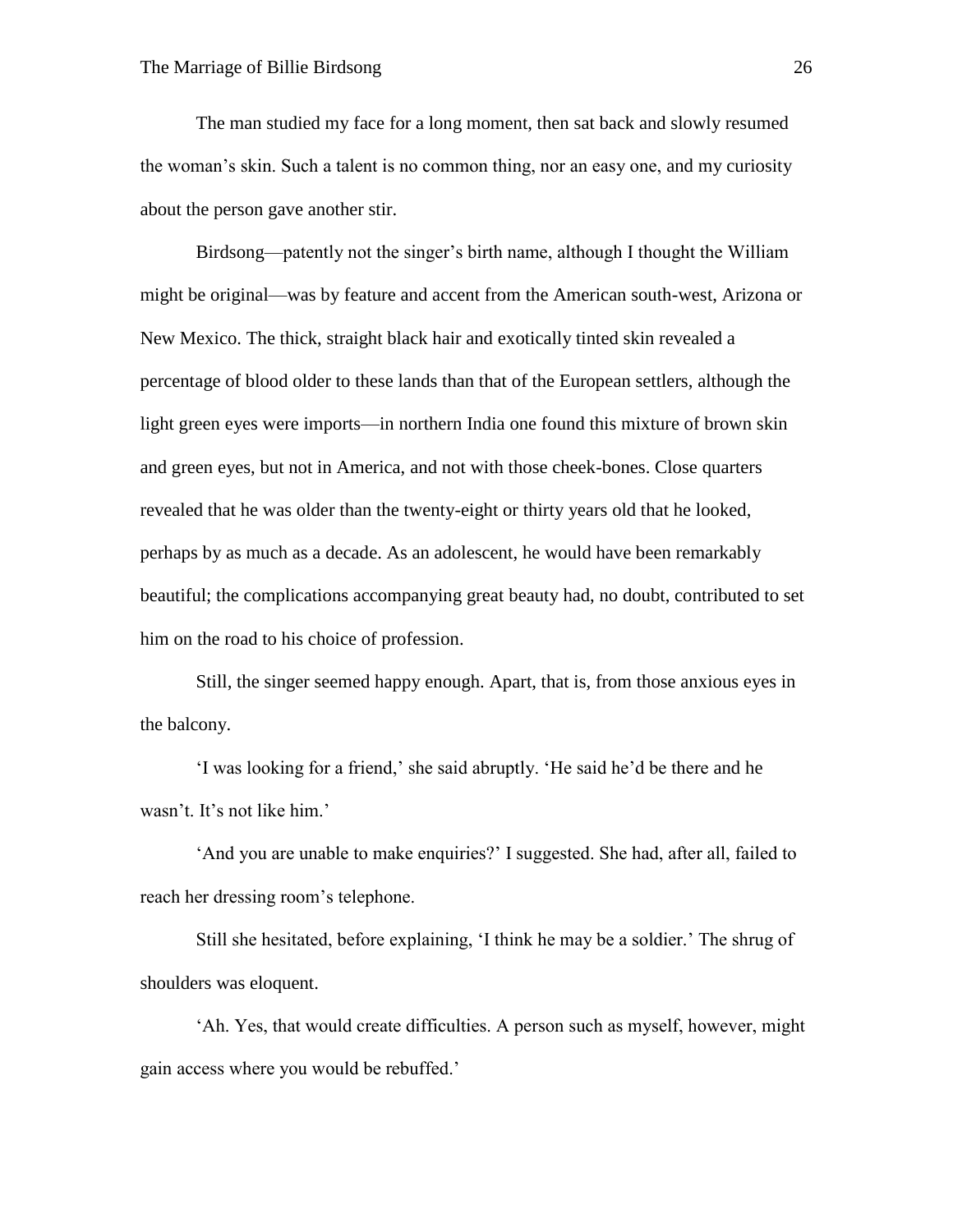'Impossible. If he is, and if his commanding officer got wind of where he spends his free time, he'd be in the brig before you could snap your fingers.'

'My dear Miss Birdsong, kindly give me a modicum of credit. In a long and misspent life, I have at least learnt how to ask questions that lead nowhere.'

'I couldn't take the chance.'

'You and your friend were, I take it, seen together in public?'

'Occasionally.'

'That alone is more of a risk than any queries I might make.'

I have been told that my manner with the fairer sex, although far from intimate, can be remarkably comforting. So it proved with this artificial female. Our meal arrived, and as she ate, the singer spoke about other things, keeping up a flirtatious repartee with Ledbetter, but all the time her eyes kept coming back to my face, trying to decipher what lay there.

Finally, when the plates had been cleared and I had settled the cheque, she studied me, then seemed to come to a decision, laying her pretty hand on my sleeve.

'If you do anything to give him away, you will destroy the life of a fine man.'

'Miss Birdsong, you have my word: If his superiors discover his secret, it will not be through me.'

'I don't know why I'm trusting you with this. I shouldn't. But I do. His name is Jack Raynor.

'I met him a little more than a month ago, my second night back at the Tiger. I'd only been home from Europe a few days, but the travel expenses for that trip were monstrous, so I came right along to work. He sent a bottle of bubbly to my dressing room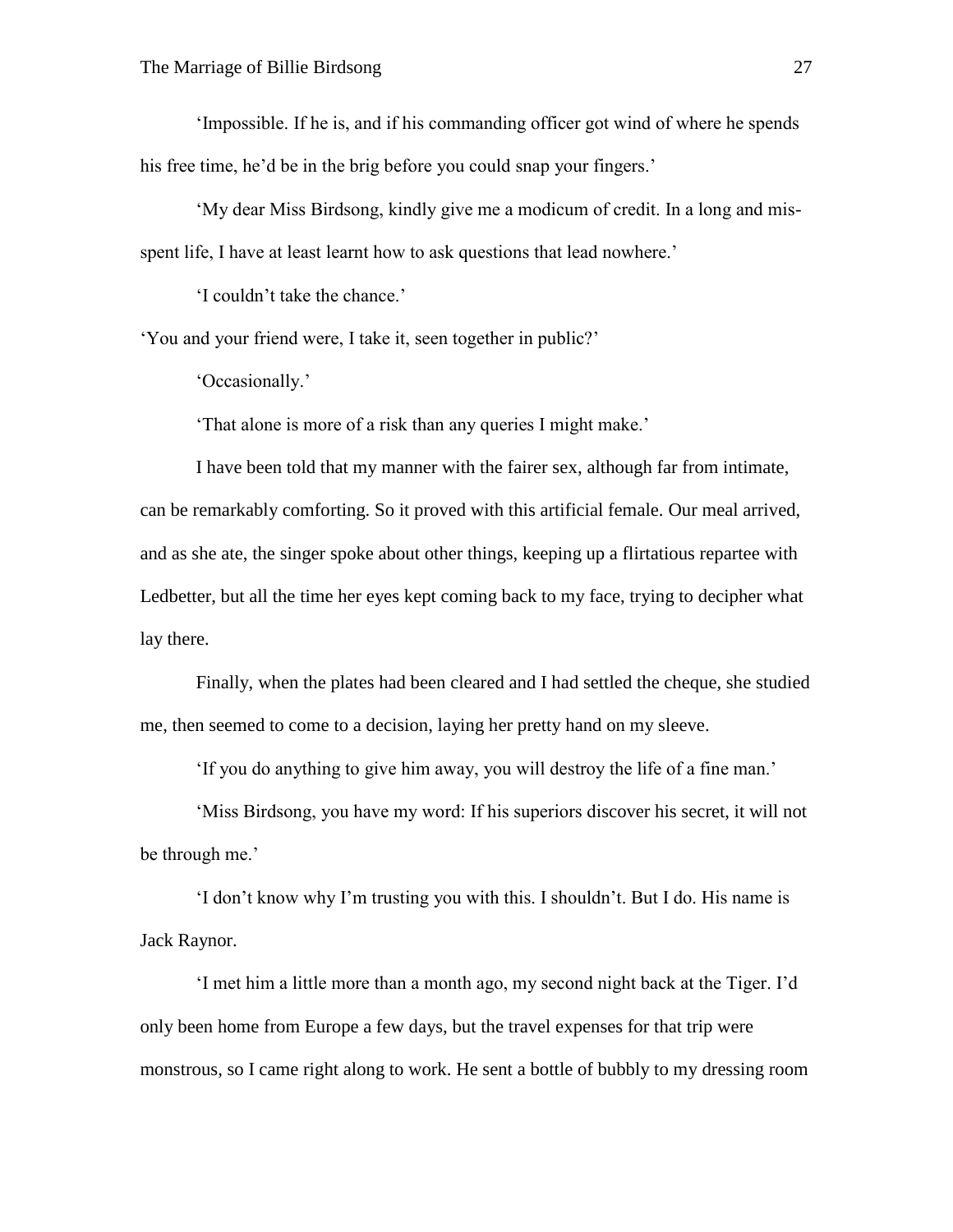after the second show, along with an enormous armful of pink roses and a note saying how much he'd enjoyed the show. I invited him back, along with about twenty others, and thanked him politely, and by the time the crowd thinned out he was gone.

'But the next night he was there again, with the champagne and the roses—yellow this time. I had him back, told him to wait until the others had left, and then we went for dinner. He was a very sweet, well-spoken boy. No—a man. Quiet but very self-assured.'

'He did not wear a uniform to the club?'

'Heavens no!'

'Yet you thought soldier rather than sailor.' The San Francisco Bay was home to both Army and Navy personnel. 'Yes. I'm not sure why. Perhaps it was the hair-cut and the straight back. Those generally say soldier, don't they?'

There might be a score of more definitive indicators, I reflected, but a singer in a port city such as this would have encountered enough of both varieties of military personnel to render an immediate impulse relatively trustworthy.

'How old is he?'

'In his early thirties, perhaps. He'd spent time in the tropics, and had that kind of baked look to his skin that makes it hard to tell. And I think, too, that he'd been sick. Not now, but not so long ago—his skin was a little sallow, and he spoke once about fevers.'

'But you think he was still actively in the services, rather than an ex-soldier?' A man in his early thirties would have been in his middle twenties during the War, and could easily have left the service since then.

'I really don't know. Does it matter?'

'All detail matters.'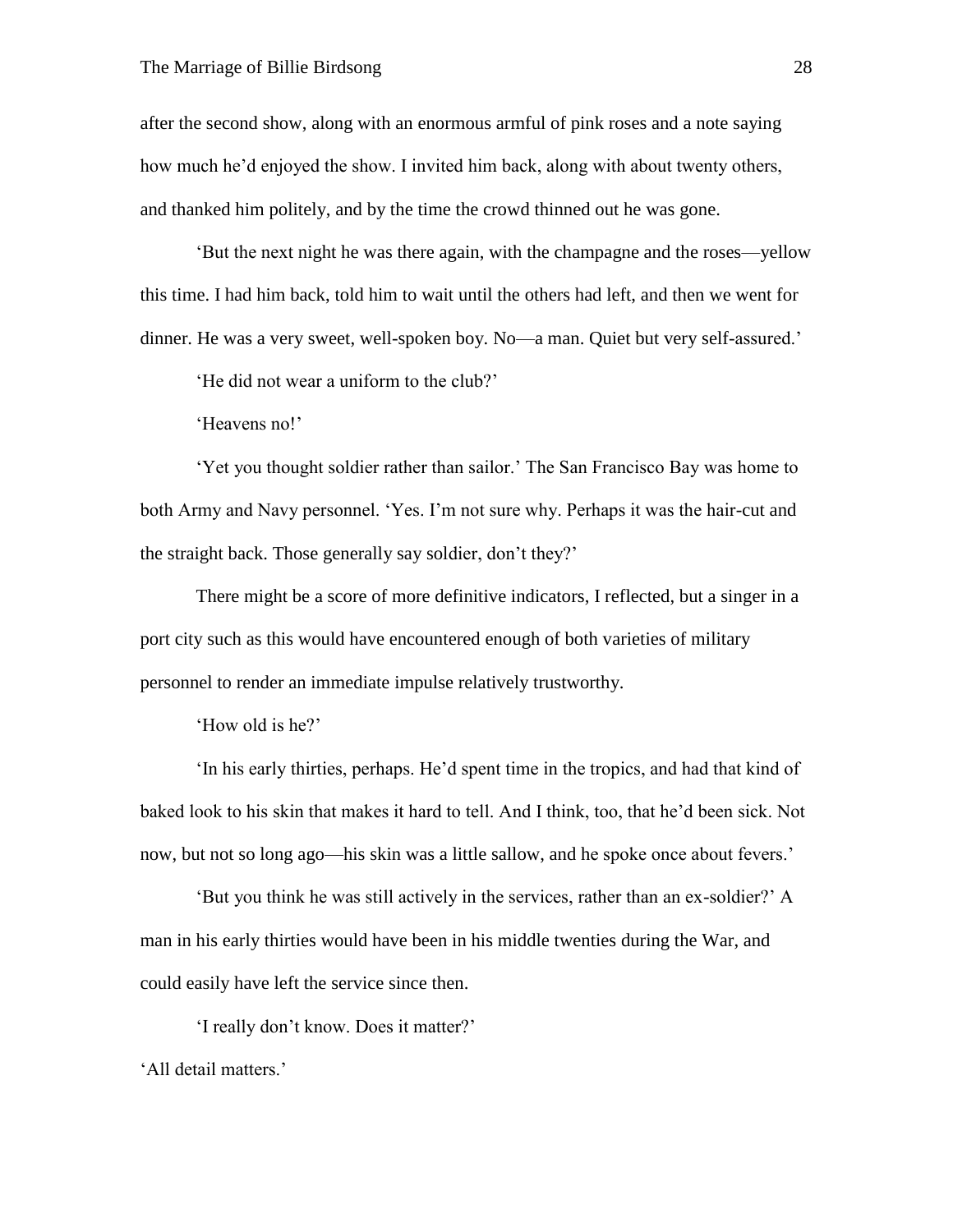'I suppose so,' she said doubtfully.

'What about his history? Is he from San Francisco?

Did you ever meet any of his friends?'

'He wasn't from here, no. I got the impression that he hadn't been in the city very long.'

'Why do you say that?'

'He had that kind of new-kid interest in the place, kept coming up with items of local interest that tickled him. He especially liked our sizeable collection of dotty characters—he got a kick out of Emperor Norton, I remember. Have you heard about him? One of our local eccentrics of the last century, who got involved in some shady deal, lost everything including his mind, and then went around telling everyone he was the Emperor of California and making sweeping commands and pronouncements. Another eccentric he liked was Charley Pankhurst, a stage- coach driver down near Watsonville. "Mountain Charley" owned an inn, voted in elections, had a lot of friends in the area—only when Charley died, they discovered he was a woman. Yes, the San Francisco area has its fair share of characters.'

'I see,' I told her, taking care to keep my voice even, lest she think I might be so bold as to include her among the eccentrics. 'What about Raynor's friends?'

'I never met any, and I don't even know—well now, wait just a tick. He did one time let slip that he had a friend who talked about music and books. Oh dear, I'm so bad with names. Joe? Gary? I'm sorry, it was just in passing. And there was a night, we were leaving the club to walk back to my apartment, and he spotted someone he knew. That fellow was even more of a soldier than Jack—he might as well have been marching on the parade ground. You know, heels down, shoulders back?'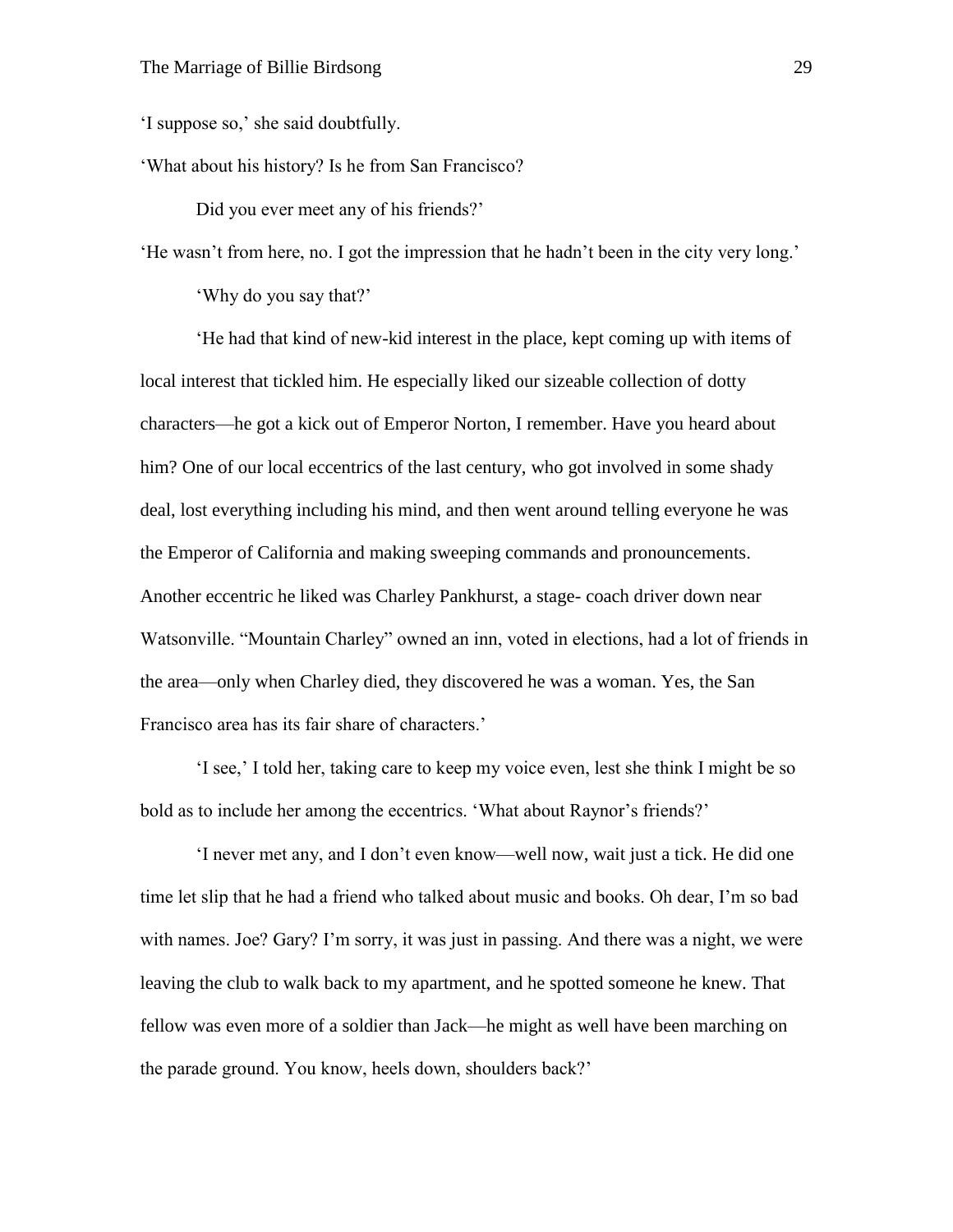'Did you speak with this man?'

'Oh no, Jack steered me away from him right quick.'

'Pity.' It sounded more and more as if the man Raynor was indeed on active duty, if he was so chary of meeting a fellow soldier while in the company of Billy Birdsong.

'To return to his presence at the Blue Tiger—You saw him there with some regularity?'

'After that first time, he would show up three, four, sometimes five times a week. After the third night I invited him home, and ... well, he turned out to be a real sweetheart.'

'Quite. And when was the last time you saw him?'

'Five nights ago. When he left, Friday just before dawn, he said, "See you tomorrow", meaning Saturday. But he didn't show up, and I haven't seen him since.'

'Could he not simply have been taken away by unexpected responsibilities?'

'Well, he had something to do Friday night, but once before when we'd had a date and he couldn't make it, he sent me a note—a post-card, sent to my home, an innocent message but just something to let me know he wouldn't be there. Something like, "Tell your Aunt Tillie she'll have to see the sights without me, hope to get there tomorrow." That's when he told me about the fevers—he'd been too sick to come.'

'But this time you've had no post-card.'

'Not a word.'

'Very well, I shall see what I can find out about your friend. Is there anything else he said that would indicate his employment, interests, habits?'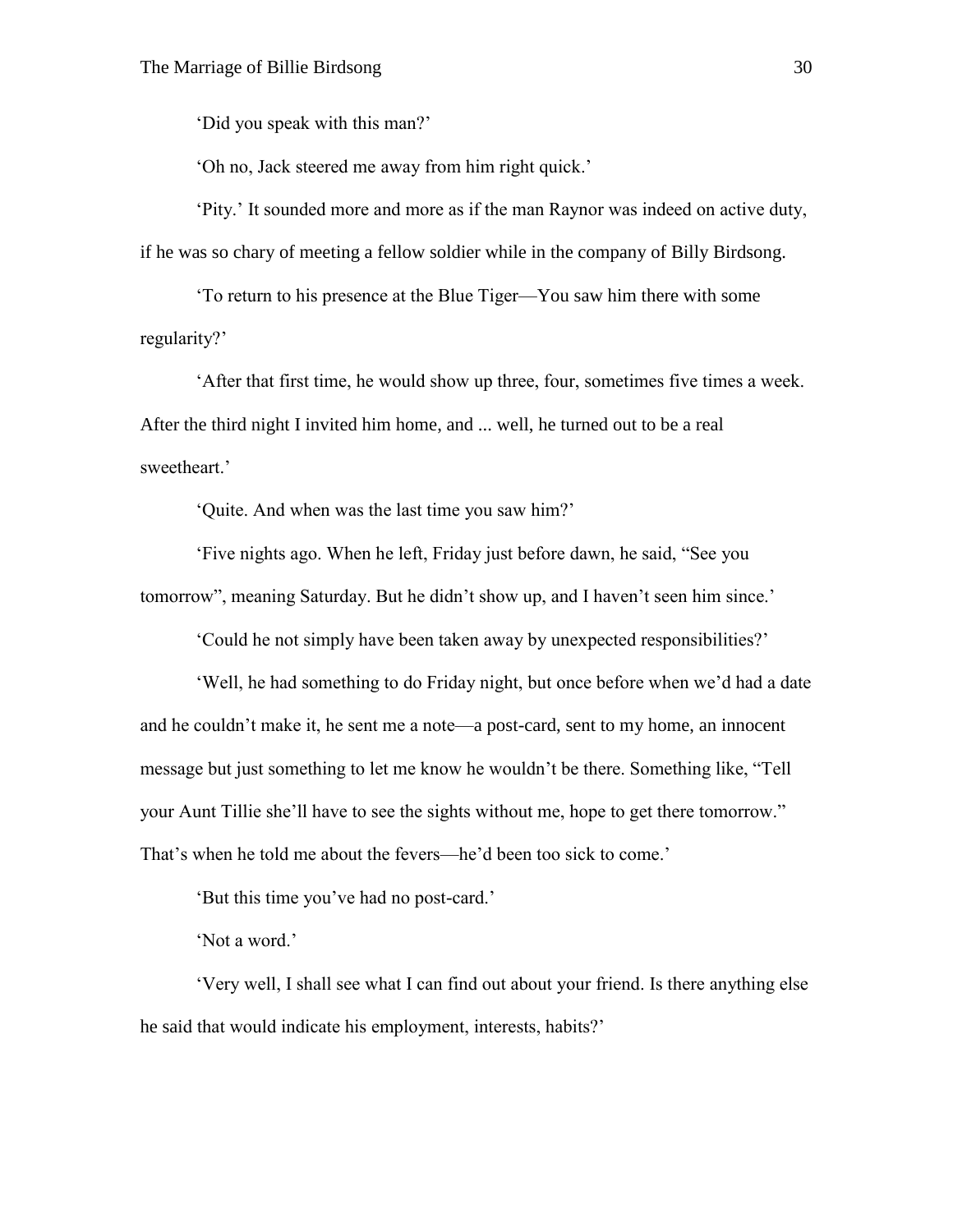'Well, he didn't like to talk about his work at all. We talked mostly about music, and art, and Europe. Not about what he did during the days. He liked to chat about imaginary things, and what he'd like to do with his life. He'd pose a question, and we'd both talk about that. Things like, if you were a painter, who would you be? Or, where would you live if you didn't have to work? And, what one thing would make you give up everything else?'

'What did he say to that last?'

'Love, of course. We both agreed that love was better than anything.'

I shook off this claptrap of a sidetrack. 'If he was a soldier, you would say that he was an officer?'

'I assumed he was. He was educated and well-spoken-and he had no shortage of spending money. I don't know for certain. Stranger things have happened.'

'They have indeed,' I agreed. Just the previous year I had worked on a case involving a baronet who changed his name in order to enlist as a common soldier, with harsh consequences. 'Can you give me a description of Mr Raynor?'

'I have a photograph, if you'd like to see it.'

That gave me pause: If he had granted her a photograph, it indicated more than a casual fling.

'Yes, I would like to see it.'

She opened the clasp of her bag and took out a small cabinet photograph some four inches tall and three wide, popping open the lock and holding the resulting silver clamshell out on her palm. I took it from her, and saw a fit young man in his early thirties, pale of hair and eye. He was clean shaven, easy to look upon, and faced the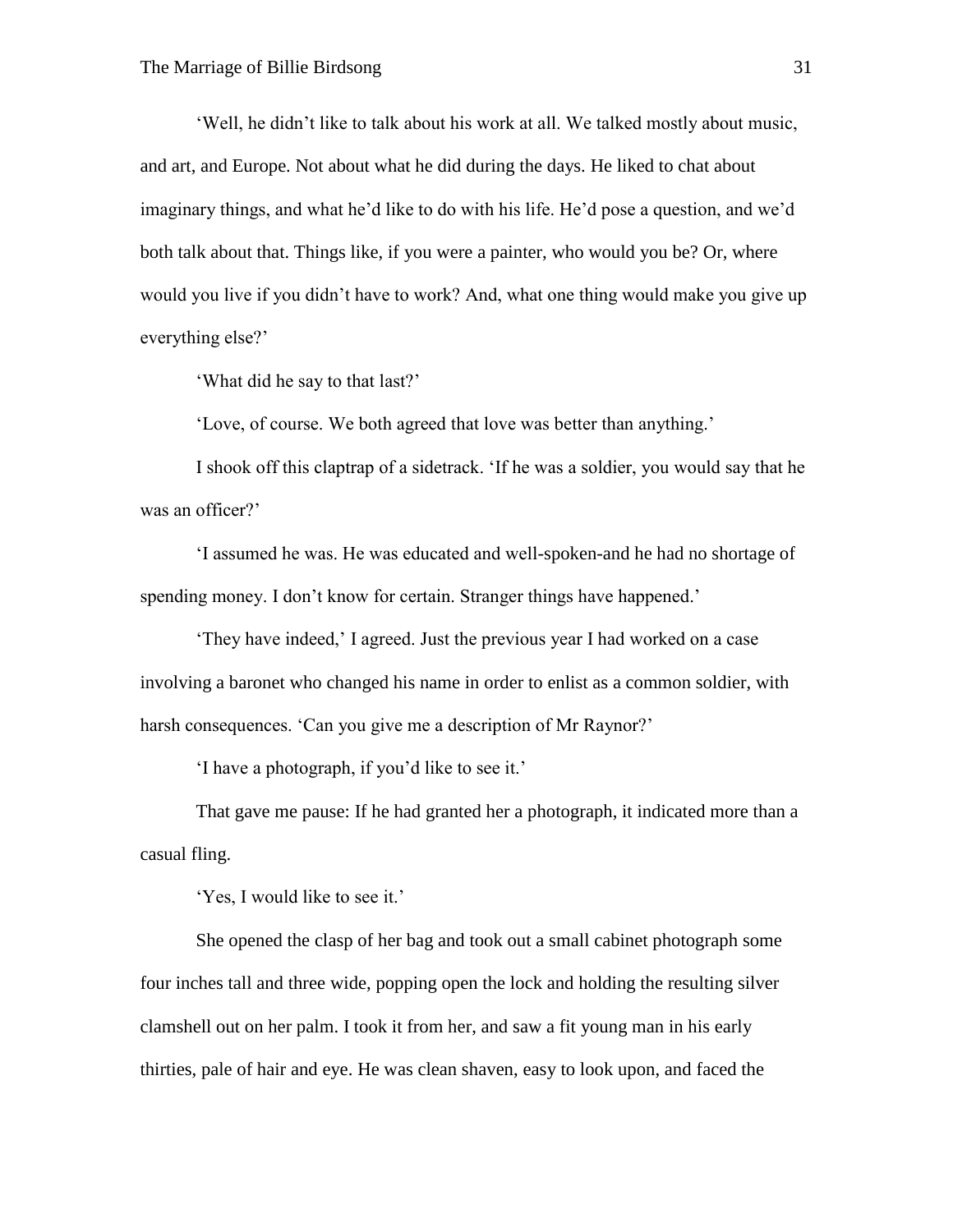camera with a tilt of the head that could have been confidence, or a trace of defiance. Still, the lines gathering at the corners of his eyes suggested an easy good humour; at the same time, the inward set of his lips told of secrets unspoken.

'His eyes are blue?' I asked.

'Blue as lapis lazuli,' the singer answered. 'He's more tan than he appears in the photograph, although in certain lights he appears a little sallow-looking. And you can't tell from the portrait, but he's about as tall as you, though heavier around the shoulders. He has a scar about an inch and a half long just above his left jaw-bone, which you can't see there. And I don't know if it matters, but he has a little mole the shape of a kite on his back just above the belt-line.'

I handed her back the portrait; she tucked it away with care. 'And can you give me a more specific idea of the days and times he came to the club?'

'To be absolutely certain I'd have to look at my diary. But I do know that in the early days he would only be at my first set, then half-way through the second he'd stand up, give me a wave, and race away like Cinderella from the ball.'

'You mean he left at midnight?'

'Not as early as that, but pretty much like clockwork at, oh, say one o'clock.'

'Those were the early days. And later on?'

'After the first week or so, when I got to know him better, we'd meet in the afternoon before I had to come here, and have a little early supper. And later still, Jack began to stay for both sets, have some dinner afterwards, and take me home. Sometimes he even sleeps for a little while before waking up at around four-thirty to leave.'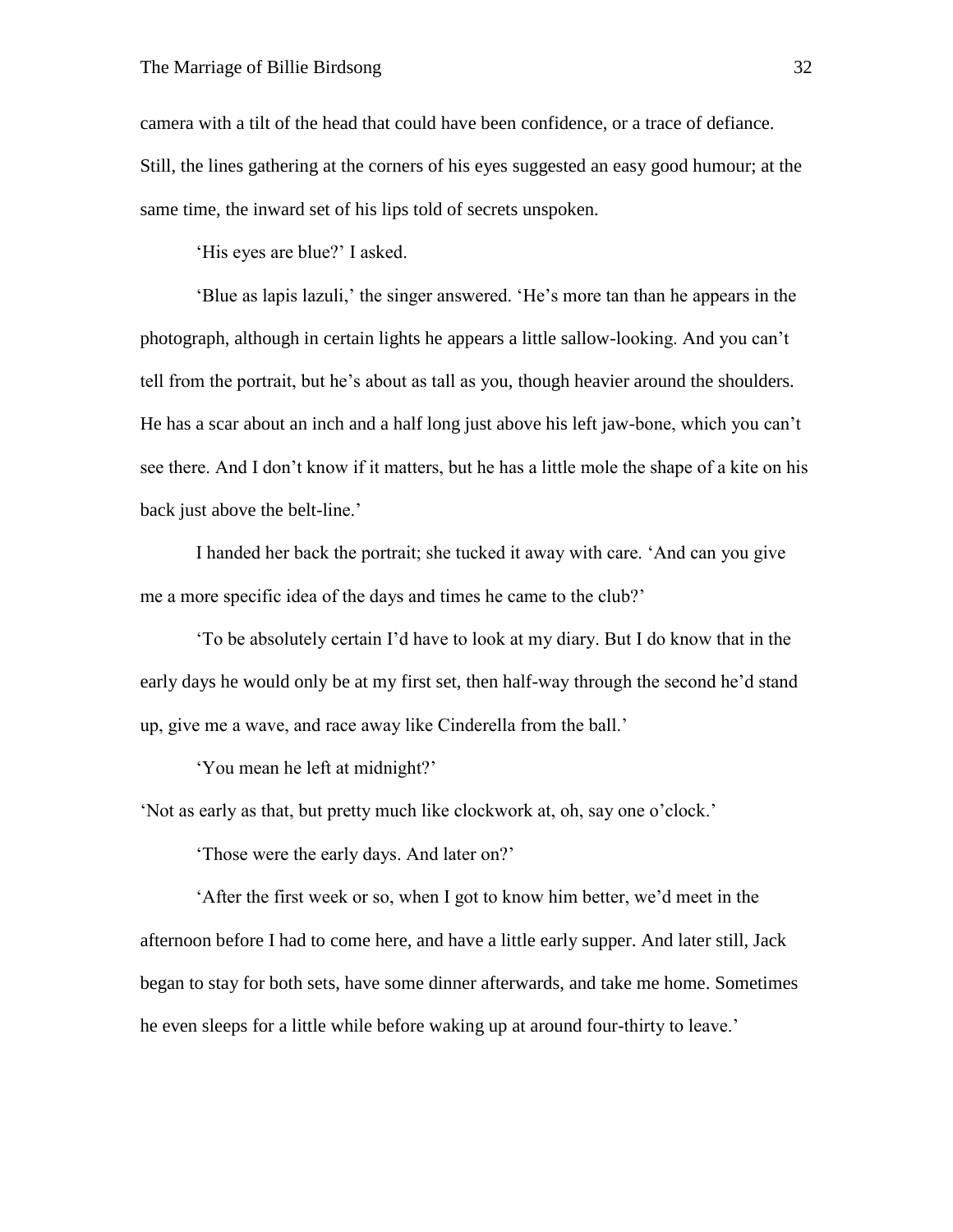'But there have been some days he didn't have to leave early,' I said, and when she nodded in agreement, I asked which nights those might have been.

Her pretty brow wrinkled in thought, creating lines that confirmed my suspicion of her true age: a good seven or eight years older than her missing friend.

'Mostly he's free weekends, so sometimes he's with me from Friday afternoon until Sunday night. It's really lovely to have all day Sunday together. Jack likes to go to church, then maybe out to the beach or take the ferry across the Bay. Once we took the trolley out to see how that new museum is coming along, the one out near the ocean, and afterwards we went down to ride the Ferris wheel, then had dinner at the Cliff House. He's very knowledgeable about art, isn't as well versed in music, likes good food but hasn't a clue about wine. He's a confident dancer, he has a lively sense of the ridiculous, lovely manners, and an eye for clothes. He's ... I'd have to call him a gentleman.'

'I see. Well, when you have your diary to hand, I would appreciate a more exact reckoning of his times in the city.'

'I'll do it as soon as I get home.'

'Tomorrow will suffice. Send it to me at the St Francis, if you would.'

'Certainly.'

'Now, when he leaves you in the mornings, have you happened to see which way he goes?'

'Early on, he'd walk straight down towards Van Ness. You know, east of my place. Now, though, he goes just one block in that direction and then turns left.'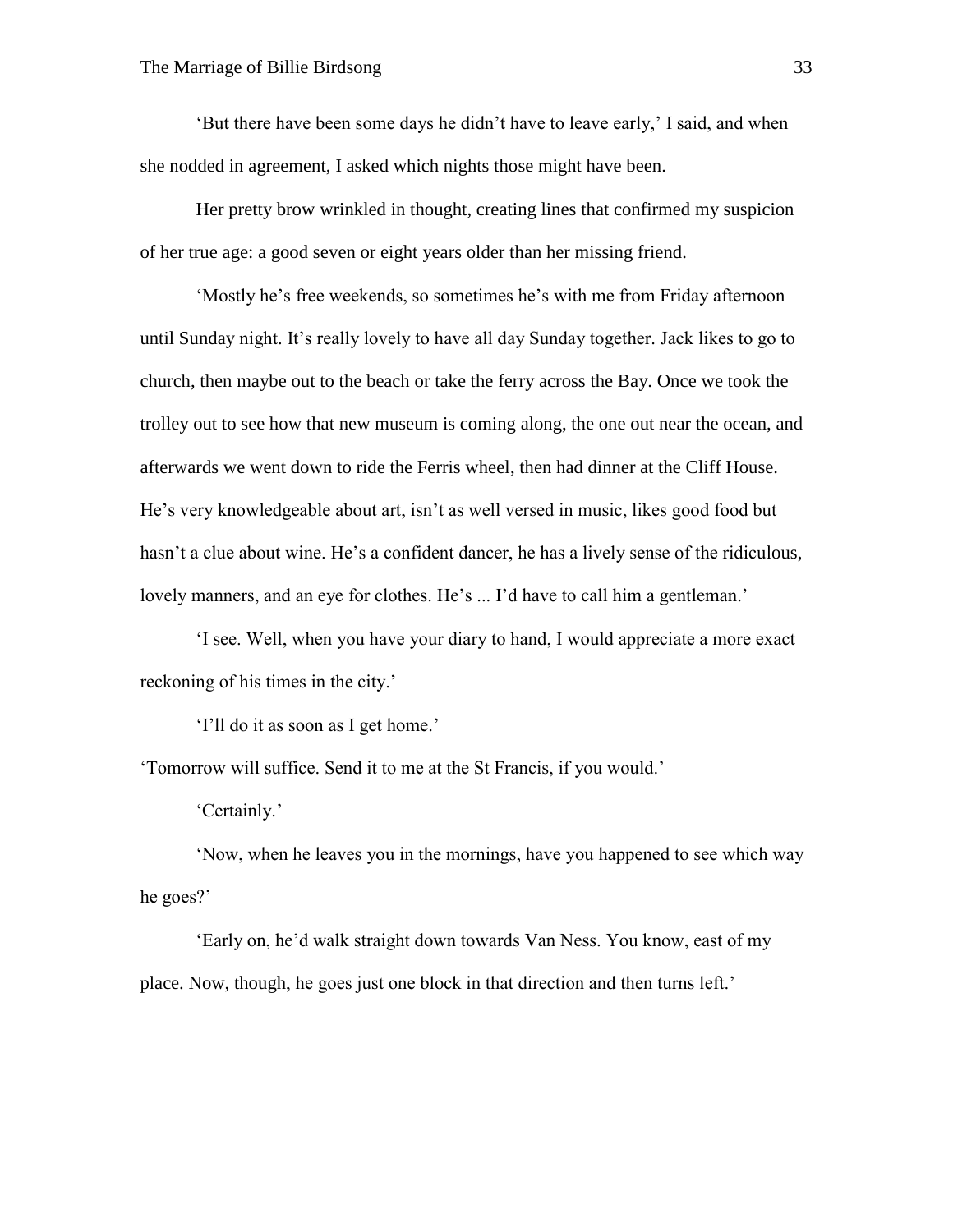'That would be going north?' She agreed, and I reflected that habitually rising at four- thirty in the morning to watch one's friend depart indicated a high degree of affection.

'One last thing. Your necklace. How long have you had it?'

The singer's hand went to the luminous gem nestled at her throat. 'He gave it to me eight days ago. Our three-week anniversary, he said. He brought the pearl from the South Pacific himself, and had it made up.'

'I should like to borrow it, if I may.'

The singer's fingers tightened protectively. 'Why?'

'That necklace appears to be the only piece of evidence Raynor has left behind.'

'How do I know this isn't some elaborate con, you disappearing with my pearl as soon as my back is turned?' She nobly refrained from glancing at the third party at our table.

'It would be an elaborate con, indeed,' I remarked, but had to agree that she deserved some concrete reassurance. I started to pull my note-case from my pocket, by way of surety, then stopped; there was something more appropriate than mere money. If, that is, I trusted the singer with it.

With some reluctance, I removed the emerald stickpin from my neck-tie and held it out. 'This was given me by a lady I held in the highest esteem. I would have given my life for her, and this was a token of her thanks for a service rendered. As ransoms go, this may be the possession I hold most dear.'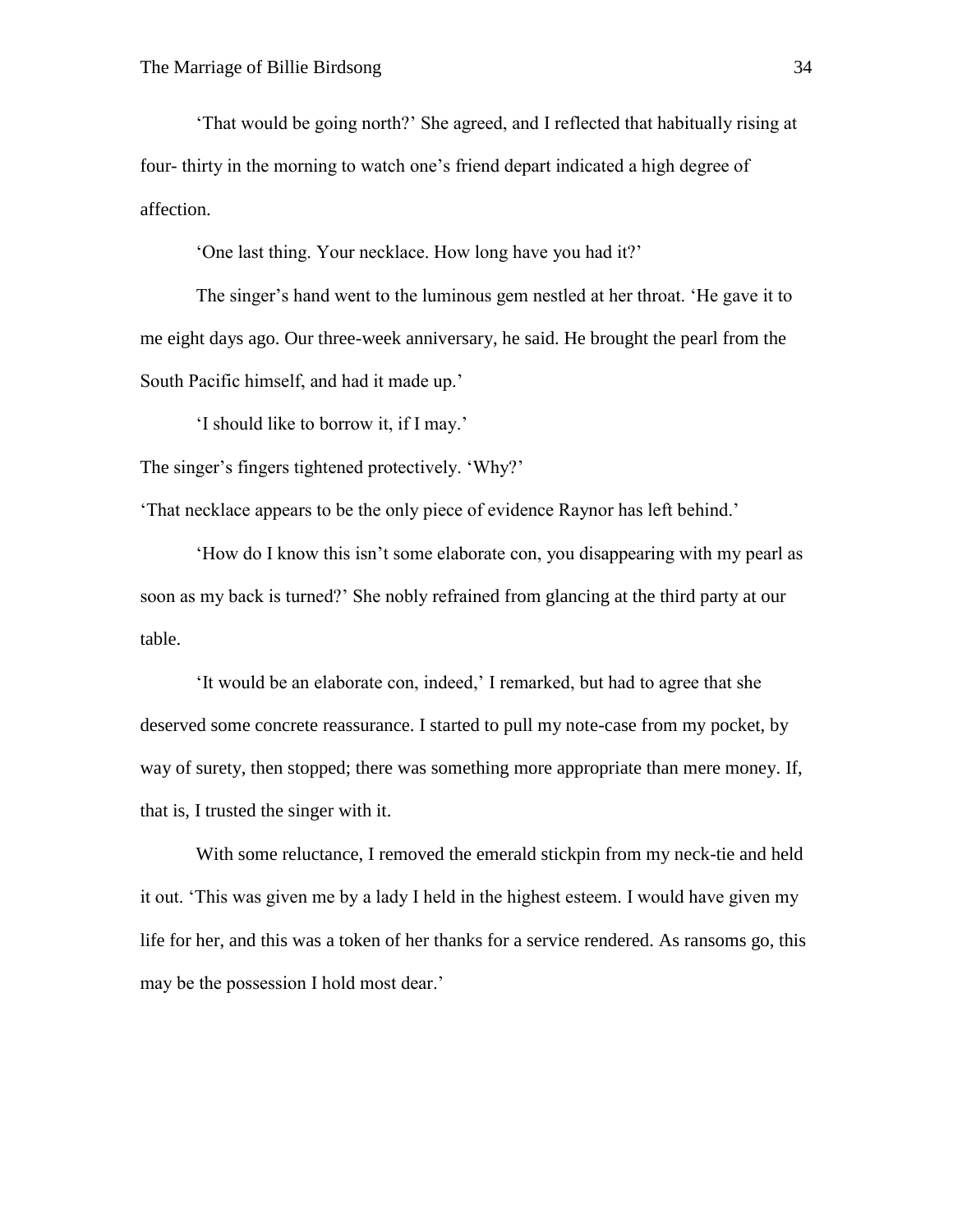The thing glittered on the palm of my hand. In a moment, the pearl on the chain spilt onto my palm beside it; then the pearl lay there alone, while the stick-pin was fastened onto the bodice of the singer's dress.

I took my leave of guide and chanteuse, and walked through streets that seemed to shimmer with a contralto voice, like the fading image of sudden brightness on the eye.

The next morning, I went in search of the silversmith who had made the pearl necklace. I began on Market Street, at the large emporium called Samuel's—not that I thought they had produced it, as a glance showed me that most of what Samuel's carried was manufactured elsewhere, but I hoped that they could recommend a direction for me to set my enquiries. As indeed they did. Mr Samuel himself, once I produced the name of a mutual acquaintance, proved highly knowledgeable about his competitors in the trade, and willingly suggested the sort of silversmiths who might have made the setting for the pearl. I found my man at the third such establishment, a bijou house of treasures situated just two streets from the hotel.

The sleek but friendly young woman who greeted me took one surprised look at the article in my hand, settled me in a chair, and retreated to the back of the store, returning with her employer.

'This is Mr Minovski,' she told me. 'He can answer any questions you have about your necklace.'

'Yes, yes,' said the gentleman in question, a wizened fellow with a full head of pure white hair, the characteristic stoop of the jeweller or watch-maker, and the identifying stains, scars, and calluses of the trade on his fingers. 'What has happened to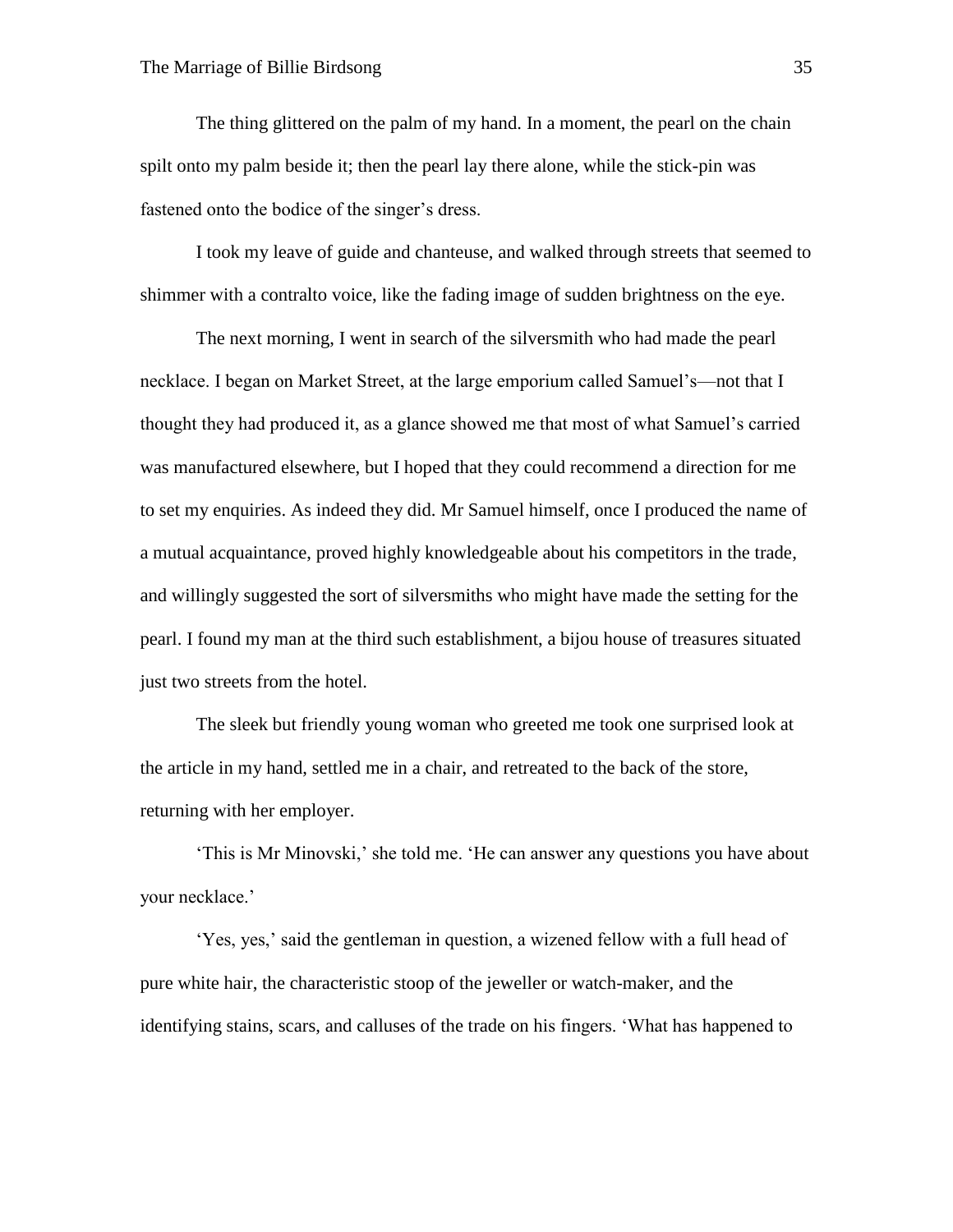this little beauty? Surely my chain has not parted?' He poured it from his palm onto a square of black velvet, bending over with his loupe adjusted for examination.

'No, nothing of the sort,' I reassured him. 'I merely borrowed it from its owner, who has asked me to locate the young man who gave it to her.'

The jeweller fixed me with an attentive eye. 'The boy's gone missing?'

'Shall we say, he did not appear where he was expected to be. And it seemed to me that anyone presenting a lady with such a gift as this was not a mere casual acquaintance.'

'Indeed no. He brought me the pearl, asked me to design a setting worthy of it, and offered half again my price if he could have it in half the time.'

'When was this?'

'Annabeth, my dear, could you please look up the date for this kind gentleman? Lovely piece, this, I was quite happy with it. So was he, for that matter. Ah yes, here, it was two weeks ago, on the Thursday. I took a liking to the lad, and set aside one or two other commissions in order to give it to him in the time he asked. He picked it up on the Monday.'

And gave it to Billy that night. 'Did he leave a manner of getting into touch with him?'

'I wouldn't know. Do you have anything there in the order book, Annabeth?'

'No, Mr Minovski, he didn't leave an address or telephone number. You remember, he said he was staying with friends and it would spoil the surprise if they found out? That was why he paid for it entirely when he ordered the work.'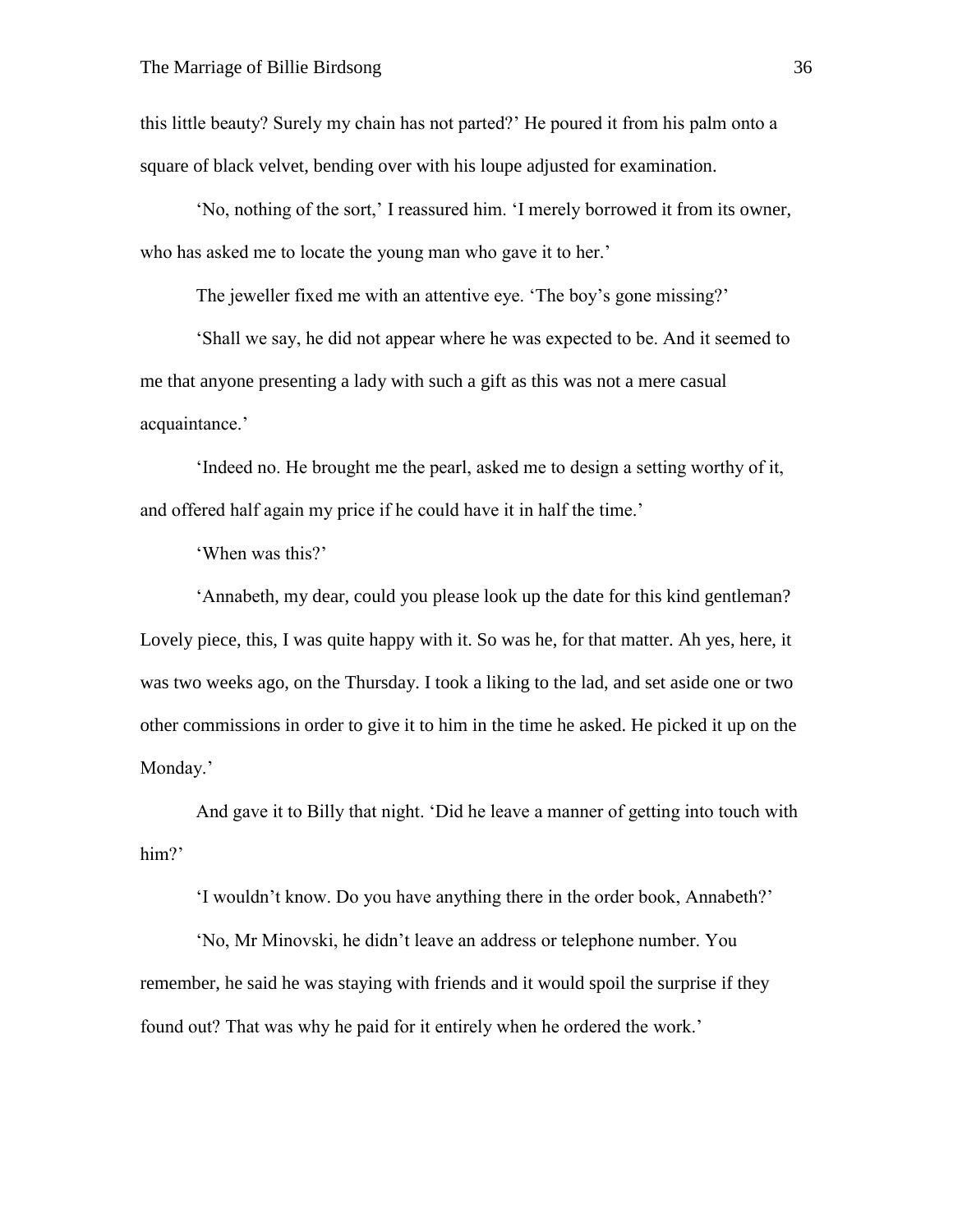'Did he say anything else, about the pearl perhaps, or what he was doing in San Francisco?'

I had asked the question in general; Minovski answered. 'Oh yes. I specifically asked about the pearl, since it's such a beauty, and he said it came from Manila, or in any case, that's where he bought it. He bought several, thinking to have them made into necklaces for his sisters, but he particularly liked the colour and lustre of this one. I asked him, purely from professional interest, how much he had paid for it, and although it had seemed to him quite a price, I assured him that he could make his cost back several times over if he cared to sell it here and now, it or some of the others he'd bought.

'He laughed and said that the others were nothing near as special as this one, but that he'd keep it in mind if he found himself in need of cash. Mostly he was interested in a setting that would flatter the pearl, and decided on an old-fashioned, almost Baroque sort of work, heavy and ornate by comparison with modern tastes. You have to admit, it's a splendid piece.'

'It is indeed.' More than that, it was a splendid mystery, who this gentleman was that had paid a year's salary for a soldier for a singer's token. I began to take my leave of the jeweller, when his next words froze my hand with the hat half-way to my head.

'The young man seemed to think so, as well, since he went on to make enquiries concerning a pair of rings.'

'A pair?' I said sharply. 'Wedding rings?'

'He did not use the phrase, but when a man looks at designs for two matching bands, one makes assumptions.'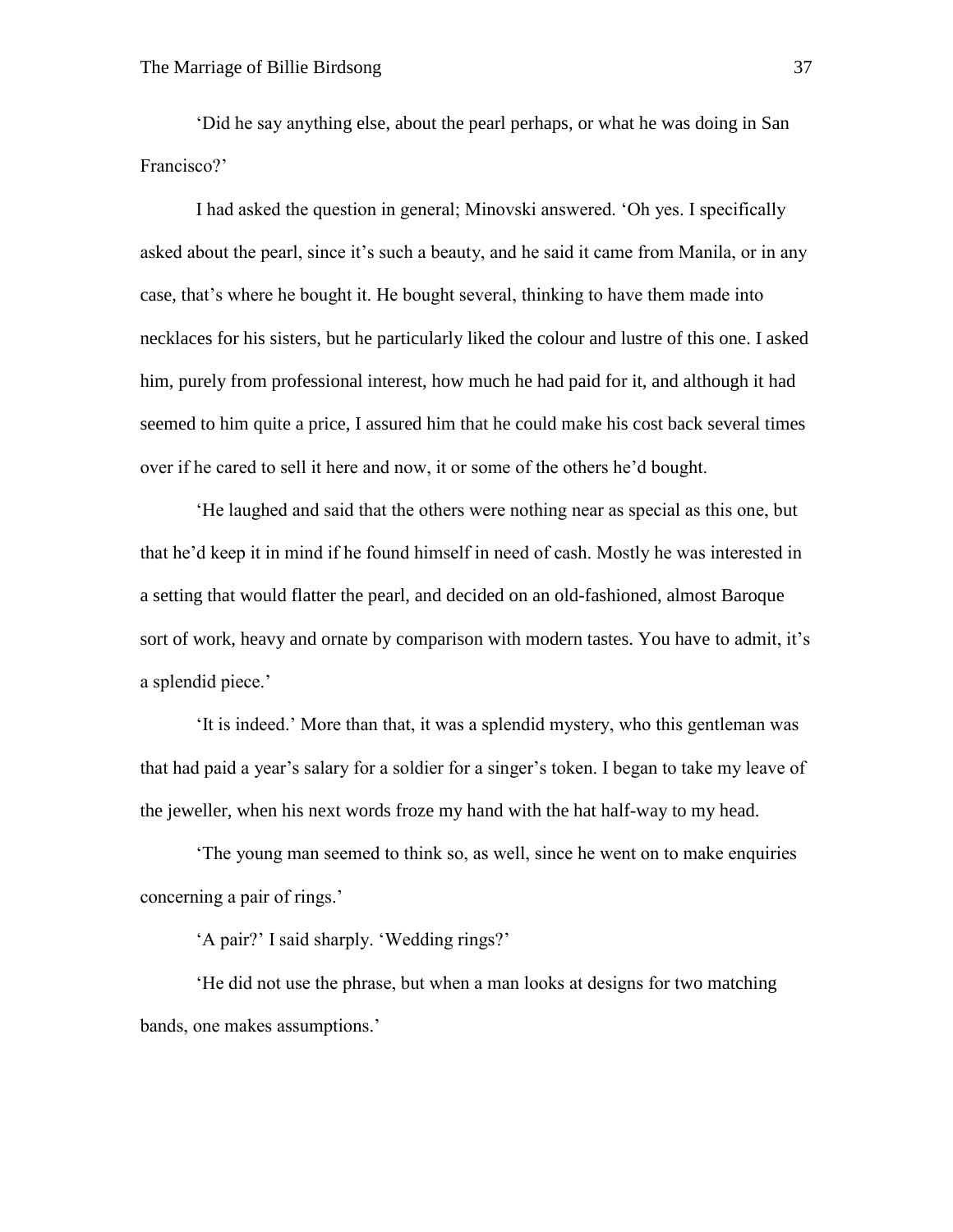I lowered the hat and sat for a time in thought. It was, I supposed, on the edge of possible that Raynor would be contemplating a pair of friendship rings to be shared with the singer. However, the stronger, and considerably darker, possibility was that the wedding bands were precisely that. After all, a man in Raynor's situation—a 'gentleman' in his early thirties, with means, position, and apparently from a good family—might well be considering marriage, a conventional relationship with an unexceptional and appropriate mate. Indeed, the fling with Billy Birdsong might be just that, a final dance of Bohemian youth in San Francisco before the sombre establishment of a marriage elsewhere: That he had failed to tell her anything of his life pointed in that direction. The pearl necklace could well have been intended as a thank-you, and a wordless farewell, four days before he left the city.

I thanked the jeweller, tipped my hat to his assistant, and made my thoughtful way back to the hotel. Once there, a borrowed ferry schedule, the telephone, and a handful of shag tobacco provided me with a modicum of light in the darkness and a plan of action for the afternoon.

The next problem facing me was that of impersonating an officer.

## **III**

I had done it in the past, of course, any number of times. However, my present age made appearing as anything short of a high-ranking officer unlikely, and the irritatingly instantaneous communication offered by the telephone made exposing my ruse all too easy.

Instead, I decided that the appearance of a dignified and persistent legal person, formerly of the officer class, might be equally effective. I considered a car and driver,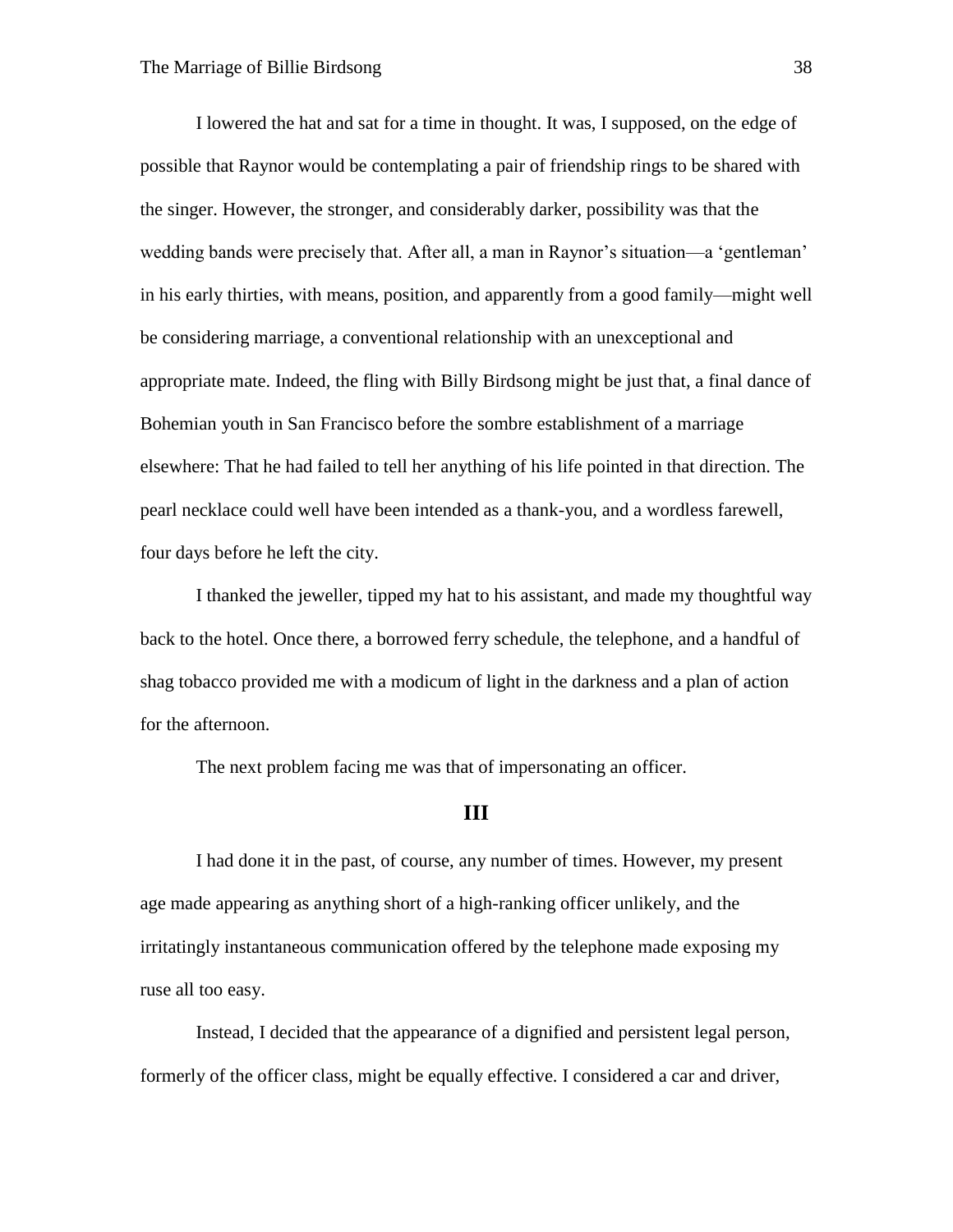### The Marriage of Billie Birdsong 39

decided that the measure of verisimilitude they might offer was not worth the inconvenience of being tied to them, and turned to my storage trunks to assemble a legal personage: intimidatingly formal if slightly out-of-date suit, golden pince-nez, and much used leather despatch case. This last necessitated a trawl through the pawn shops in the vicinity of the Flood Building, in the third of which I uncovered the one-time possessions of a failed stock-broker. Adding a tightly furled black umbrella borrowed from the doorman, I inserted myself with dignity through the doors of a taxi and directed the driver to the Ferry Building.

San Francisco, that key portal to the western United States, is guarded by no less than nine forts: North of the Golden Gate, the gap through which the sea ebbs and flows, lie Cronkhite, Barry, and Baker; McDowell stands on an island in the Bay; Mason, Scott, and Miley form the Presidio along the city's northern shore; with Funston down the coast a distance with the longer-range guns. This is in addition to Alcatraz Island, currently a federal prison, and the distant guns at Milagra Ridge even further down the peninsula.

An embarrassment of riches when it came to hunting for one lone soldier who may or may not be a junior officer.

However, this Cinderella soldier had tended to scurry off before his coach turned into a pumpkin—or rather, before he was stranded on the wrong side of his day's duties. The Army launch would serve for ordinary business, but for Raynor's no doubt clandestine activities, the anonymity of the ferry might have better suited him. A printed schedule obtained from the hotel clerk informed me that my last opportunity for a ferry to Sausalito, the town nearest those forts north of the city, departed at 1:30 in the morning, precisely correct for a man having to hurry away from his musical entertainments just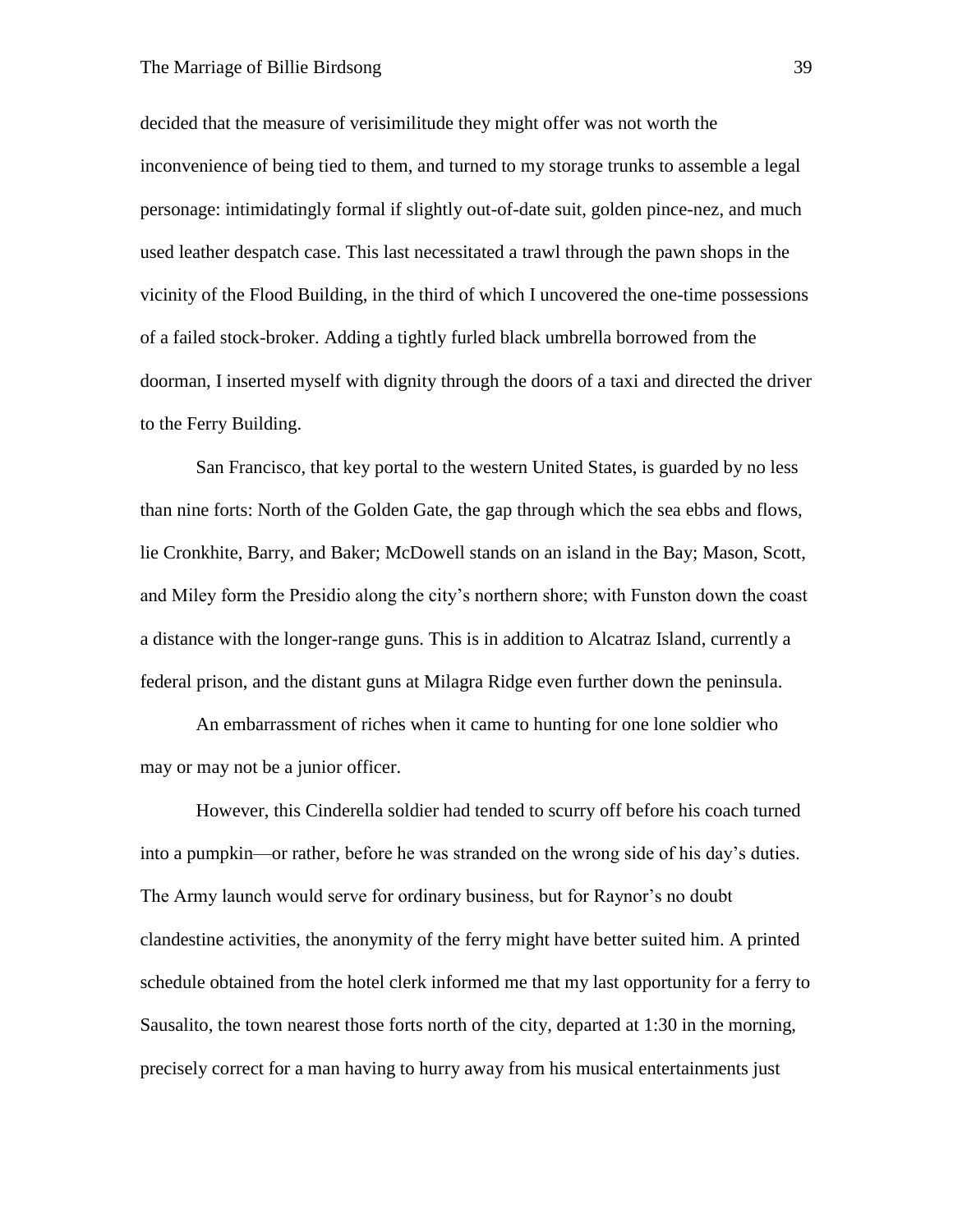before the strike of one. I thought a destination of Fort McDowell unlikely since, being an island, McDowell would have involved Raynor in further transportation beyond Sausalito; this left the contiguous forts of Baker, Barry, and Cronkhite.

Fort Baker, occupying the sheltered eastern stretch of the south-facing peninsula called Marin, was closest to the ferry's landing. And according to my most reliable local informant, a boot-black who plied his trade around the corner from the hotel, Baker was the most active of the three northern forts. This was only sensible, that those fortifications facing the sea should come into their own in times of war, but be allowed to rest during the peace.

It was nearing three o'clock when a taxi hired from the Sausalito dock delivered me to the gates of Fort Baker. I informed the guard that I needed to speak with the commander, who proved to be a Major Morris. It was not, of course, as easy as all that, but persistence, coupled with my accent, clothing, and grey head, eventually had me in the presence of a large man with jutting iron-grey eyebrows and a body showing the strain of desk work.

'I don't have much time,' the major began by telling me. 'I have an inspection at four, you should have made an appointment.' He transferred some papers from one side of his desk to the other, to illustrate how extremely busy he was.

'Had I telephoned for an appointment, you would have given it me next week. And had you seen me when first I entered your offices, we might have been finished by now. I am looking for a man under your command by the name of Jack Raynor.'

'You and half the post,' he snapped.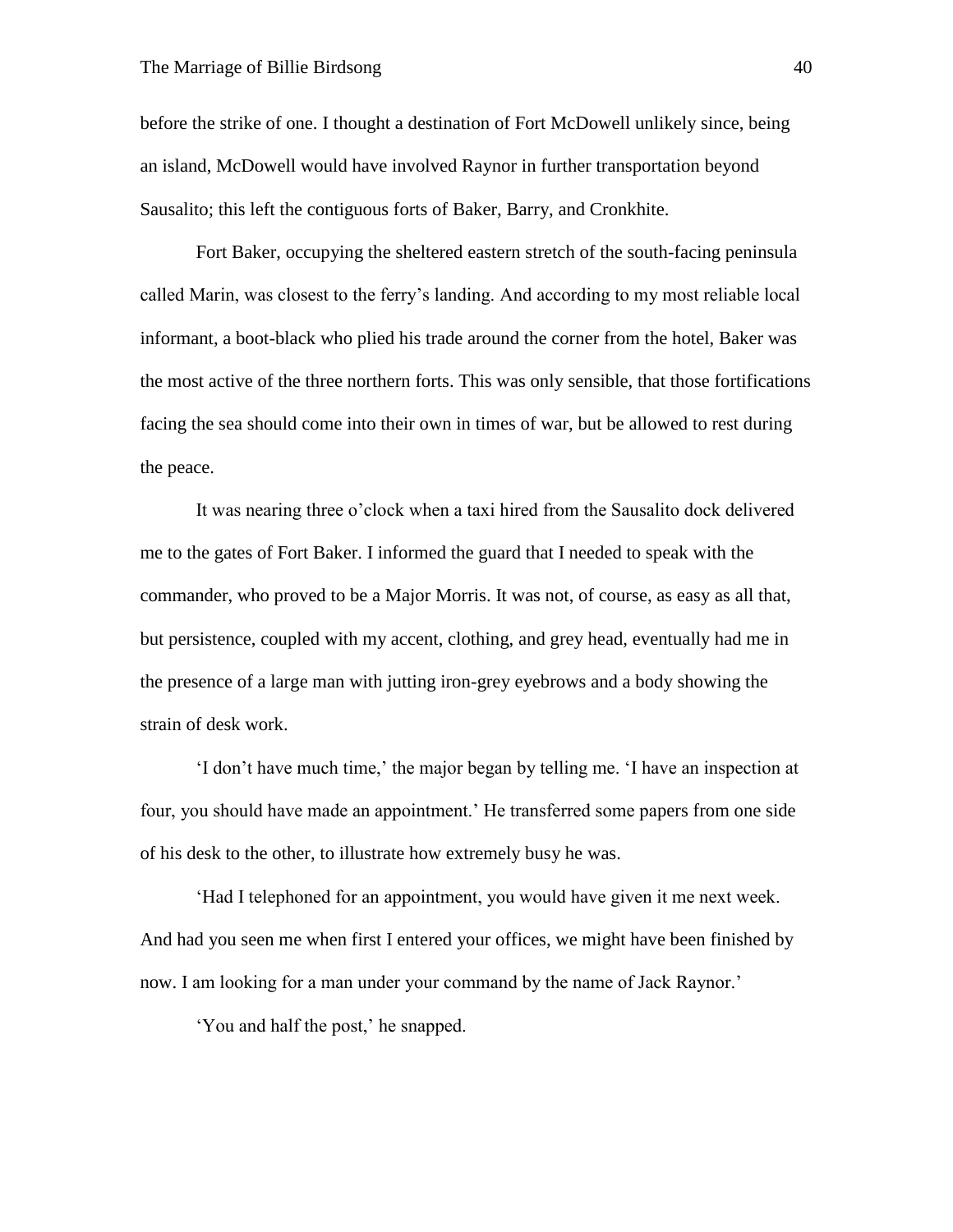The phrase was sufficiently colloquial that I thought it advisable to clarify his meaning. 'Am I to understand that Mr Raynor is absent without leave?'

'You are indeed. Lieutenant Raynor is officially absent without leave, taken off with some floozy no doubt. I tell you, mister, this is a hell of a place to command. Much easier out in the middle of nowhere, the boys have nothing to tempt them away.'

This time, I perceived a trace of actual concern beneath the bluster, and thought it time to ingratiate myself into the major's affections. With a wry smile on my face, I told him, 'I can understand that. My last command was surrounded by nothing but sand and rats, and any discipline problems we had were due to boredom rather than opportunity.'

He perked right up at that, as I had anticipated. 'What command was that?'

The regiment to which I claimed allegiance had in fact served in South Africa, although so far as I know, it had never possessed a young officer by the name of Sigerson. Still, anecdotes about inadequate arms, wretched food, and wily enemy action bring a bond to such men, and Morris was feeling considerably more beneficent towards the one-time English captain before him when I worked our conversation back to his missing lieutenant.

I arranged a look of sympathy on my face and leant forward to reinforce it. 'Has Lieutenant Raynor pulled a disappearing act before this?' Now that I had Jack Raynor's proper rank, I took care to pronounce it in the American style, so as not to distract my informant.

'Raynor? He hasn't been with us all that long, but I've never had cause to reprimand him. Lately he's looked a little the worse for wear some mornings, but he's never so much as reported late, far less failed to appear entirely.'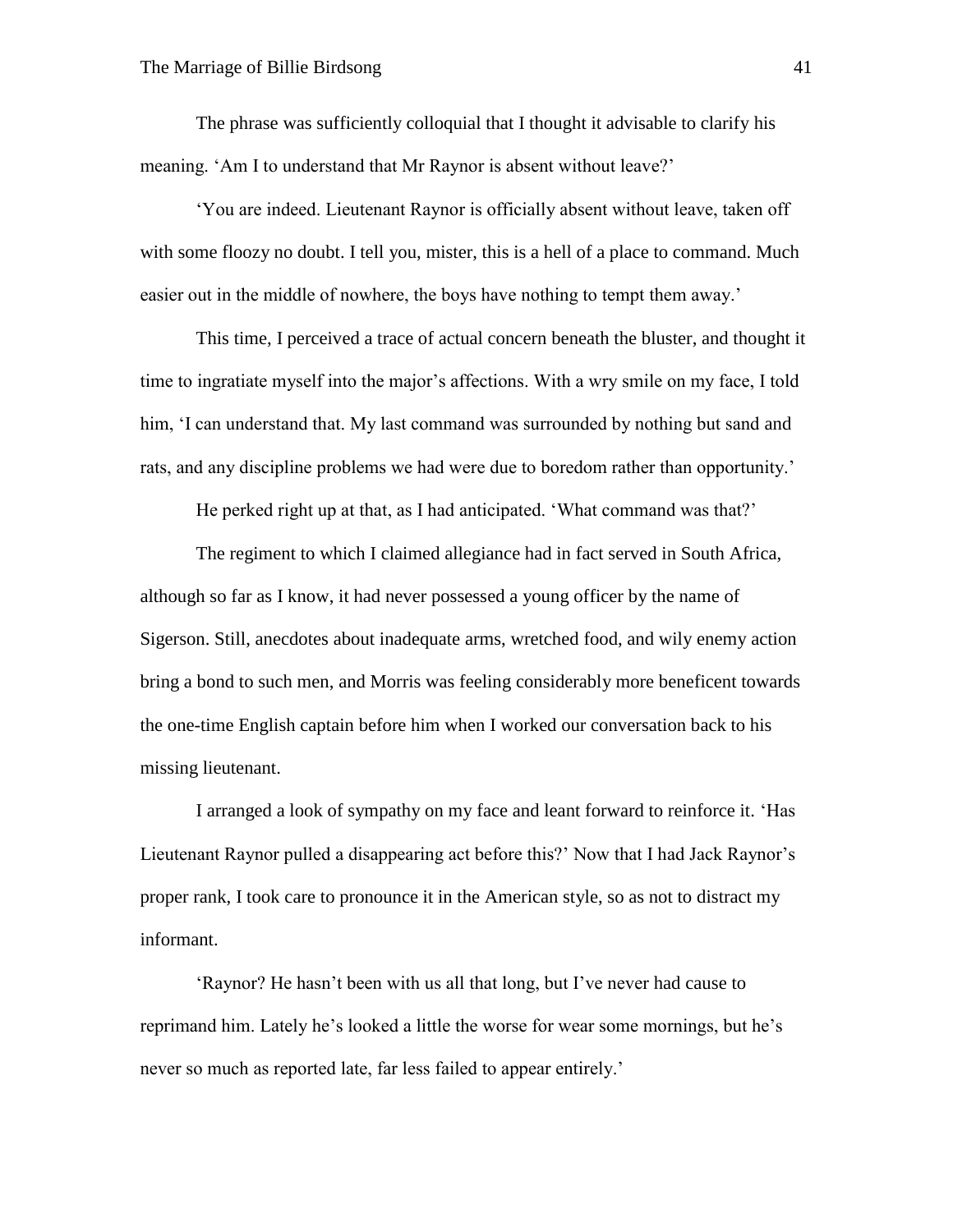'Why do you suppose he has seemed, er, "the worse for wear"?'

'Why do you think?' he answered with a snort. 'Good looking young officer, a little money behind him, he's a catch. I figured he'd get tired of the hours pretty soon and either drop her or marry her.'

I did not inform the major that the lady in question and the lady to marry might comprise two separate problems.

'You say he hasn't long been under your command?'

The major fixed me with a curious look. 'I thought you were the family lawyer?'

'I represent the family lawyer, who did not feel the matter required his personal presence. I was charged simply with the delivery of certain papers, which did not at the time appear to necessitate a knowledge of Raynor's history.'

'Not enough to bring the big man himself from Minneapolis, eh? Or was it St Paul?'

'The firm has offices in both cities,' I replied equably.

'Right. Well, Raynor's only been here going on three months. He was in Manila, but came down with the malaria and the medics said if he didn't get himself into a cooler climate for a while, he'd be a goner. So they transferred him to the Presidio, and since he wasn't good for much, they sent him to me. Not that I needed another young officer, especially one who's not up to much, but Barry—you know Fort Barry, just to the west along the headlands? Barry's on caretaker status, with just a detail to keep an eye on things—pretty boring station, so we keep it turned over fairly regularly. There's really just a handful of men, and sometimes there's just a non-com in charge, although at the moment I've got a young lieutenant over there. When Raynor came, I sent him over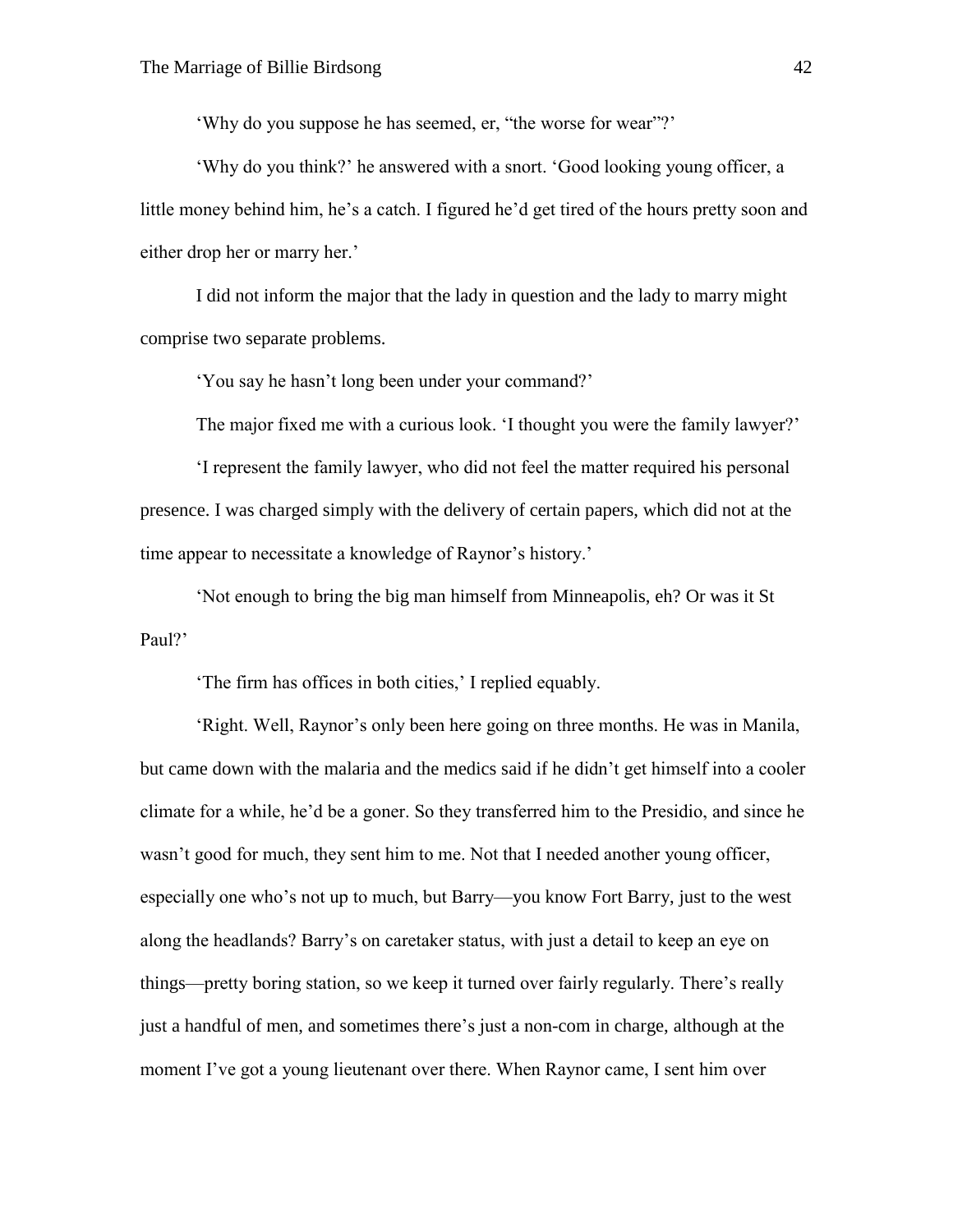there, mostly to get him out from under my feet—last thing I needed was an invalid lieutenant to nurse. And I figured Raynor could keep the other young man company. Once Raynor was back on his feet, I thought I'd bring him back over here and let him do some work. Now that he's getting his health back, Raynor's shown signs of being a good officer. The men like him, he fits in well with the other officers, no problems. Until this.'

'When was he last seen?'

'Friday. Five days ago—another two days and he's going on the books as a desertion, and he's in big trouble. He led a detail to service Battery Wallace, supervised the shooting range in the afternoon, came back here to Baker to lead a night-time manoeuvre, and the next day he was missing.'

'Did he take any possessions with him?'

'His clothes are still in his rooms, but who knows what else he had?'

'There might be one thing to indicate whether he planned to be away for good,' I suggested. 'I happened to be shown a letter he wrote some time ago, from Manila, which referred to a number of pearls that he'd bought to have made into jewellery for various family members.

If we looked in his rooms and found them, that would be fairly definitive indication of an accidental absence.'

The major thought this over for a minute, and nodded. He opened his mouth to summon his adjutant outside the door, then changed his mind. Instead, he opened a drawer in the desk and came out with a formidable ring of keys, stood and set his cap on his head, and told me, 'I'll do this myself. I'll be back in a few minutes.'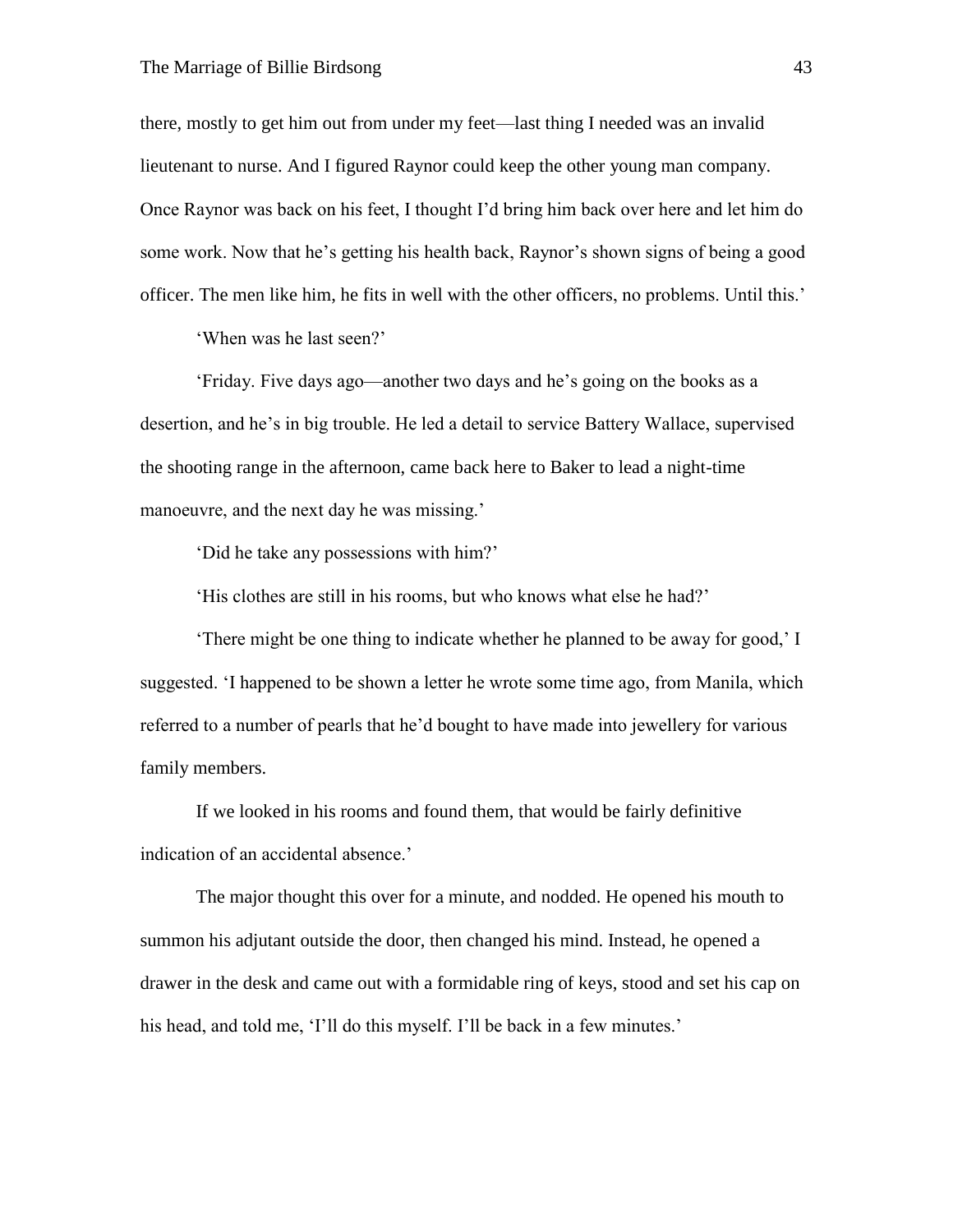I, however, was standing as well. 'I can come with you, see if anything catches my eye. I will give you my promise that I will touch nothing, if you like. The family will want to know,' I added. I intended to see the inside of the young officer's rooms, even if it meant breaking into an Army base at midnight.

Such a venture proved unnecessary, for the major only hesitated a moment before deciding that a fellow officer could be trusted that far, and shouted for his car.

The major, it seemed, preferred to motor under his own power rather than use the driver that rank might have expected. No sooner were we away from the parade ground than I began to wish him more concerned with appearance than the art of motoring. Major Morris was a terror behind the wheel, one of those men who can scarcely bear to glance at the road ahead, and instead peers to either side, into his passenger's face, and even around to the back window. I clung to the front and attempted to empty my mind of all thought.

The road to the neighbouring fort was steep, but brief, and cut through the intervening hills in a distressingly long and narrow tunnel which was in a condition my younger associates might term 'dodgy'. It couldn't have been more than eight or ten years old, but the massive timbers making up its damp walls and ceiling looked as soft as old bed sheets, and when the major had to shift into a lower gear with the gradient, I expected the sound to shake the walls down onto our heads. I came closer to prayer than I have at any time since I gave up the habit as a schoolboy.

After a small eternity, blessed daylight opened up around us, and I peeled my fingers out from the dents on the dash-board and reminded myself to breathe.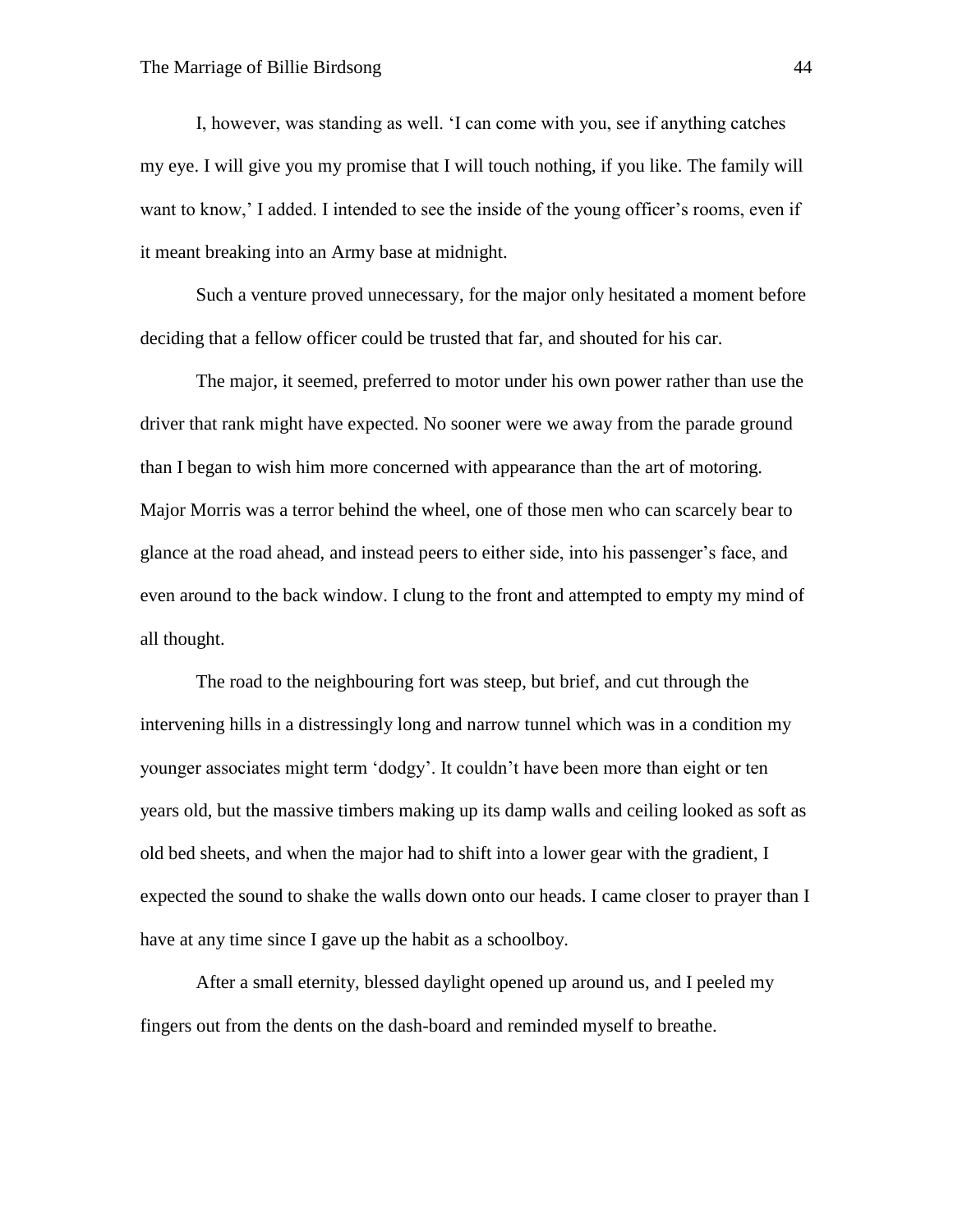The fort on the other side of the tunnel was a collection of buildings overlooking a long, narrow lagoon. It was an attractive setting, but appeared nearly deserted, as I saw only two men in uniform between the tunnel's mouth and the apparent centre of the fort. We passed the chapel and pulled to a stop—adding a large dent to the smaller ones in the dash-board, as the major's use of the brake was as vigorous as might be expected. I lowered myself to solid ground and followed him up the steps into the officer's housing.

'This is a duplex,' he informed me. 'Raynor's got the west half, Lieutenant Halston the other. The house-boy lives in the back.'

Raynor's quarters had the methodical tidiness of an experienced soldier, with everything in its place and, apart from the furniture, capable of being packed up in an hour. The books on his shelves were the usual—Thackeray, Defoe, Hugo, two poetry collections—although the recordings stacked neatly by the Victrola were more classical than the Jazz I might have expected. Some of them I owned myself.

His most personal effects were a small, intricately worked Chinese carpet on the floor between his armchair and the fireplace, its thick pile depicting a lively and colourful twisting dragon, and three similarly intricate carvings on the table beside his armchair, each a different form of dragon. The smallest was of age-darkened ivory, no bigger than a chestnut, the creature turned back on itself and with features picked out by a knife blade like the point of a needle. The next was of a lustrous jade the colour of the ocean across the next ridge, grey tinting the green and giving it a depth and mystery. This dragon was simpler, but muscular, if that word can be used to describe a thing that would fit into a fist.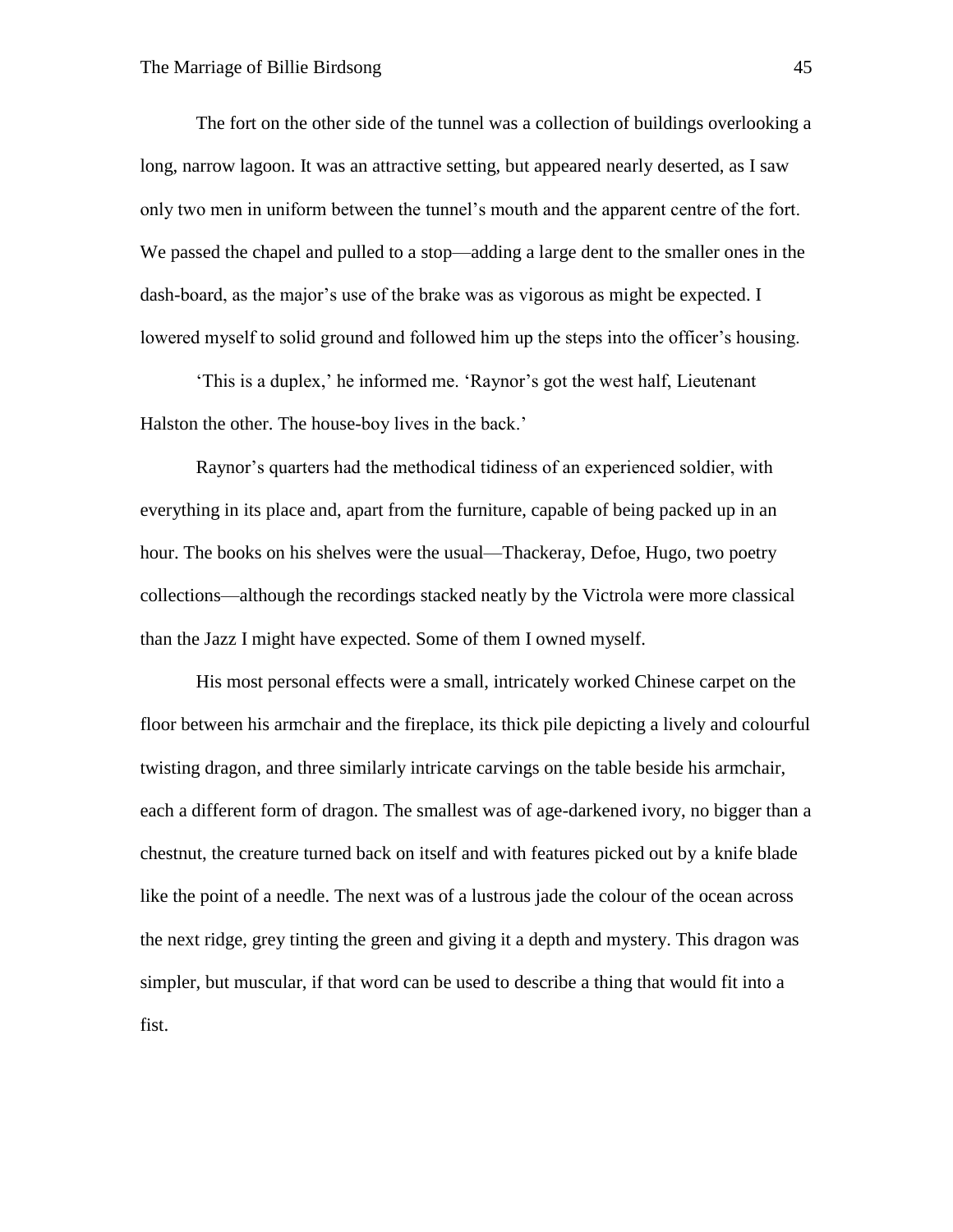The third dragon was of some tropical wood, a glossy dark substance almost without texture. The seven-inch high creature was sitting on its haunches like a begging lap-dog, its tail curled around its rear legs and both small fore-legs in the air. It was the sort of thing an amateur critic would instantly dismiss as rough and whimsical, but in fact, the eye kept returning to it, for behind the whimsy the dragon gave off an air of watchful deliberation, and the roughness of the carving was of a kind with the rough surface of a master Japanese potter. A curious object, all the more so to find it in the establishment of a junior Army officer.

I pulled myself away from Raynor's collection of dragons and turned to the man's desk, but before I had done more than open a drawer, Major Morris came upon the small velvet bag of pearls. It was in the first place he looked, the bottom of his lieutenant's sea bag. 'They always hide things in their travelling kit,' he mused, the black bag pulled open on his palm, but his mind was clearly taken up with the implications of the pearls rather than the habits of young soldiers. 'If he left them here . . .'

'Then he did not intend to be gone,' I finished his sentence for him, equally preoccupied with the scrap of paper in my own hand. (I had not actually promised to touch nothing, merely said that I would make such a promise if he had asked. He had not.) 'Do you know a man whose name begins with DuM? The "M" is a capital letter, so perhaps DuMons, DuMont, something of the sort?'

'No,' he said, pulling the strings shut on the bag. Then he added, 'There's DuMaurier, but that's not a man, it's a battery. Was a battery, I should say.'

'It is no longer?' I asked, but he was already set on his historical lecture.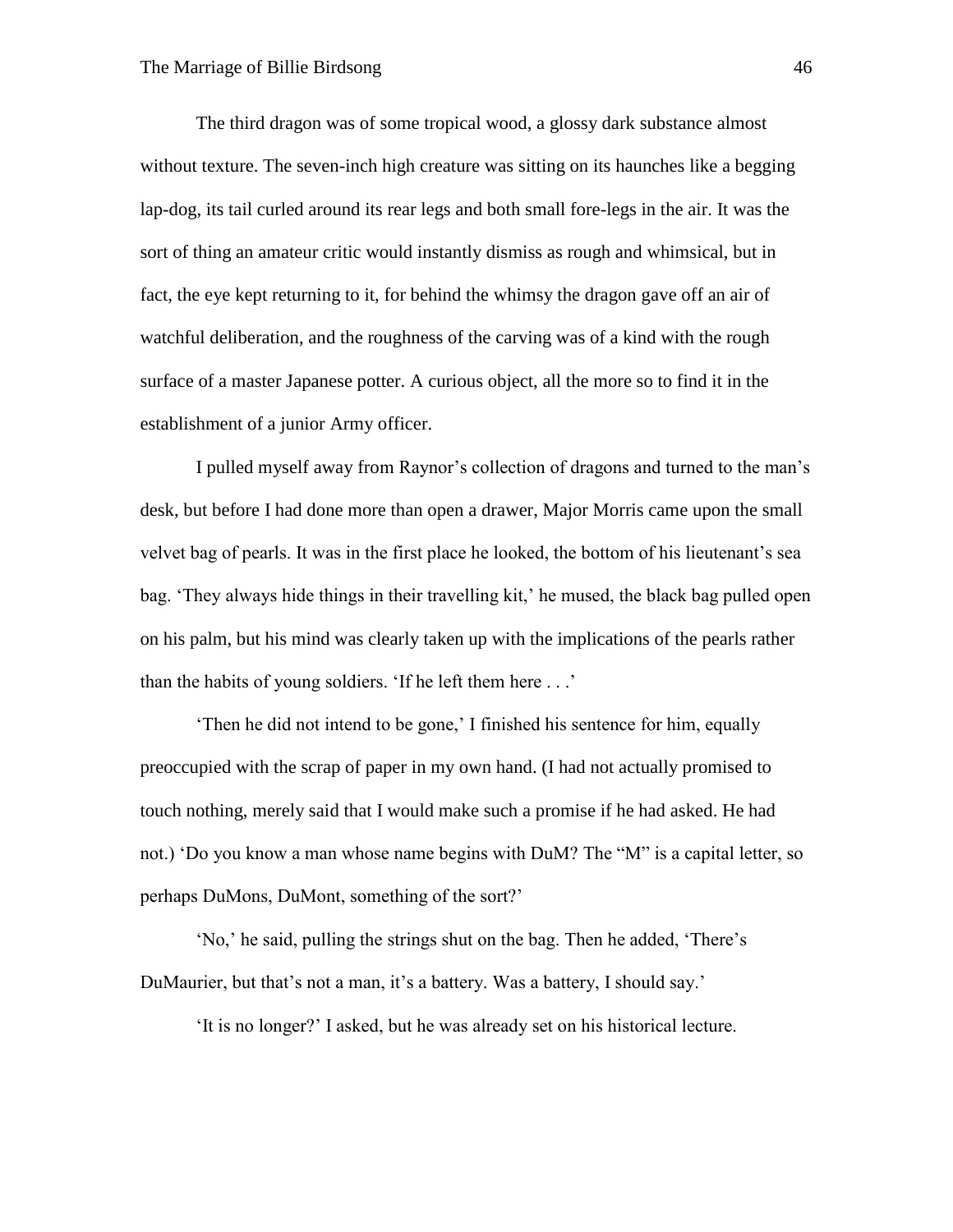'The emplacements are all named for Army men. DuMaurier was a captain who led a daring raid against Fort Sumter in the Civil War. DuMaurier is one of the older emplacements, although the gun itself was pulled out in 1917 and sent to France. Probably melted down by now and being used to tin peaches. Anyway, turns out there's no point in having a gun you can see from the air, not any more. Airplanes are changing everything.'

'Quite.'

'Why do you ask?'

'Because he's made a note here, "DuM 2:00".'

The major dropped his find back in the duffel bag and came to look at the paper in my hand. He scowled at it, then at me, for the paper I held had nothing written on it, but then, I'd had more practice than most in the art of reading pencil indentations pressed from one sheet to another. I had needed only the light through the window, but for the major, I took a pencil from the desk drawer and gently rubbed at the sheet until the letters appeared.

He raised one of those bushy eye-brows, and without another word walked to Raynor's door. I hesitated, my fingers yearning after the envelopes that lay so tantalising in the drawer behind the pencils, but Morris was standing there waiting. I closed the drawer reluctantly and wondered again about the difficulties of a night-time raid on Army grounds. I was glad to see him turn the key in the door behind us.

As he marched down the steps of Raynor's 'duplex' the major spotted a callow uniform approaching, and raised his voice in that effortless parade-ground bellow of the career soldier.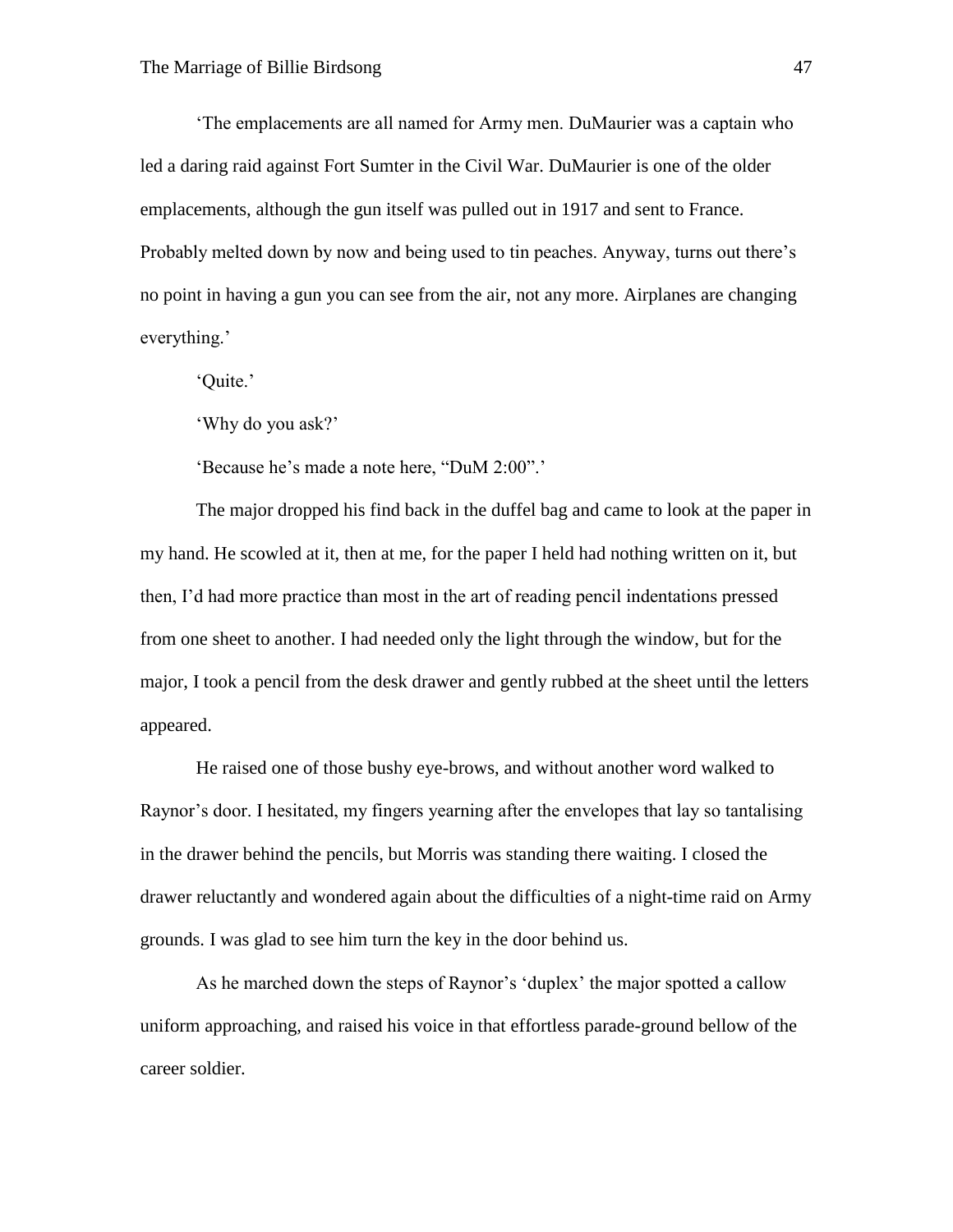'Corporal, double-time it over to the stables and have a horse saddled by the time I get there.'

'I say, Major,' I began.

'And another horse for this gentleman here. You do ride?' he demanded of me. Not by preference in a city suit and shoes, but if the alternative was to be left behind, then ride in a city suit and shoes I would.

Before long I could see why the major had called for four-legged transport over that with four wheels. The road was well enough maintained, but when we turned off it for the cliffs that first climb, then precipitously drop down to the sea, we should have had to proceed on foot. As it was, the way the horses picked their cautious path downhill, it might well have been more comfortable to have walked. Certainly it would have been faster. However, a major requires the dignity of transport, even if it be just for a mile, so transport we had. Morris led the way, his voice reaching me in uneven phrases, snatched away by the perpetual wind from the sea. '... not maintained... new long-range guns ... mine-fields . . . bird-watchers . . .'

Eventually, we reached the gun emplacement, a low, grey, weed-choked concrete structure rooted in the cliffs like the nest of some enormous sea-faring bird. Unlike the other batteries we had passed, this one was, as the major had been trying to tell me, not well maintained. One of the cliffs had slumped across the narrow roadway, and the horses were not happy about picking their way across. We reached the gun and dismounted, tying our reins onto an iron ring clearly set there for the purpose, and walked past the circular clearing where once the gun had thundered. To the south had been built a set of rooms for the storage of powder and such, although as the gun was inactive, and looked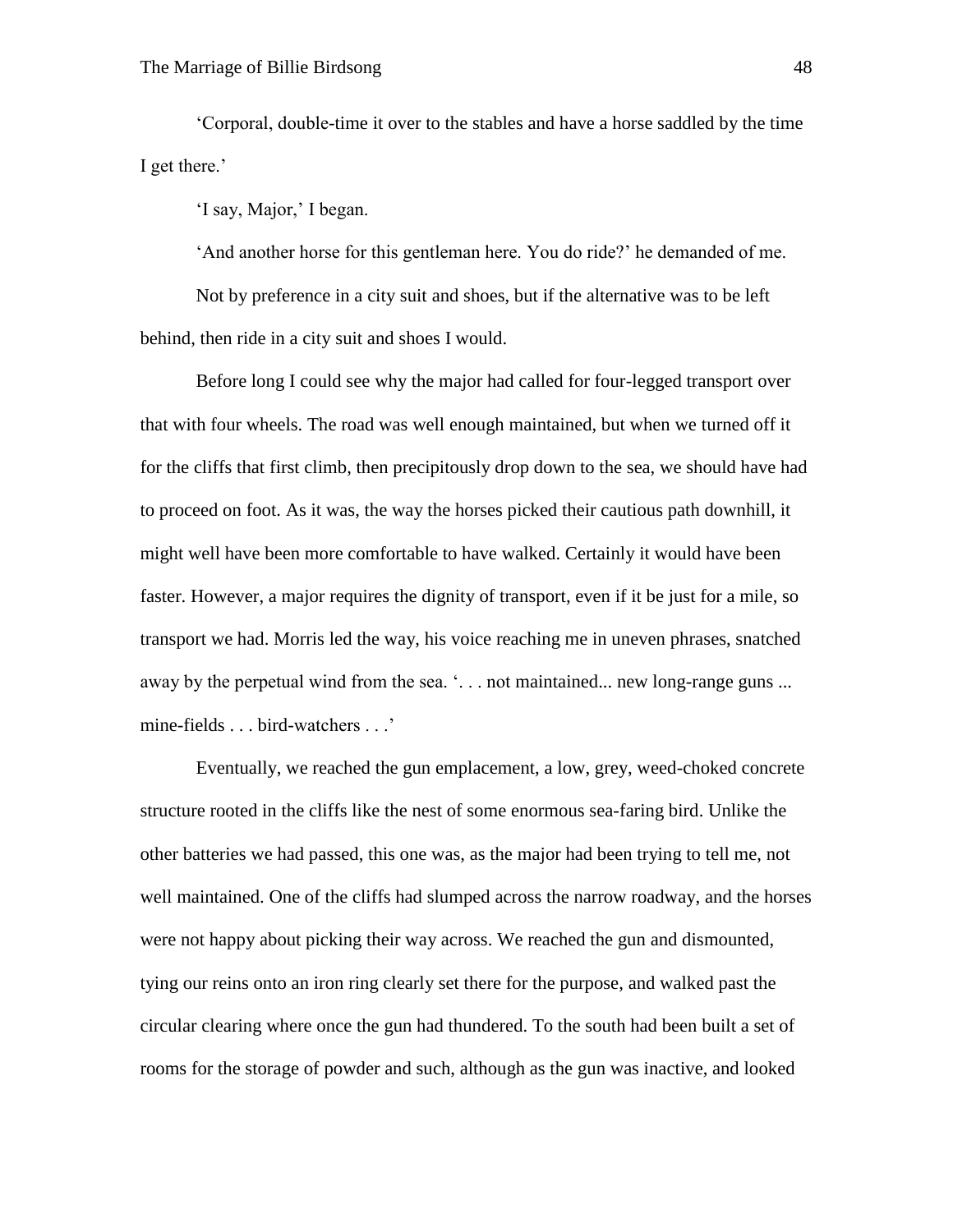### The Marriage of Billie Birdsong 49

to remain that way, the wide doorway was not supplied with so much as a padlock. The major wrestled with the rust-clotted handle, then laid his shoulder against the door. The hinges gave way with a groan that appeared to embarrass him, as evidence of neglect.

Neither of us said anything, however, and in a moment the thought of rusted metal had fled from our minds. For inside the first room, slumped in a heap against the northernmost wall, we found the body of Lieutenant Jack Raynor.

The moment I saw the figure, I was aware of a considerable feeling of satisfaction. Not, I hasten to say, that the man was dead, but rather that Major Morris and I had come here alone. It was rare to be given the opportunity to examine a body before the police arrived with their clumsy ways. I held out no hope that the Army methods would prove any more gentle.

'You must go back and summon assistance,' I told him, wincing at the way his great boots scuffed the floor around Raynor's head.

'I can't leave you alone here,' he declared.

'But the poor fellow, he'll be eaten by the foxes,' I protested, with more sentiment than accuracy. 'I can't very well go for help, your men wouldn't obey my orders-indeed, they'd probably clap me in the brig for trespassing. I'll just remain here and chase away the vermin. You won't be long.'

The man gave a brief and disapproving look at the remains of his lieutenant, mounted up, and rode off. I took up a position just outside the entrance of the emplacement and lit a cigarette, sketching a brisk salute as Morris turned to look back at the top of the rise. And the moment his hat had vanished behind the hill, I tossed the halfsmoked cigarette over my shoulder and stepped inside.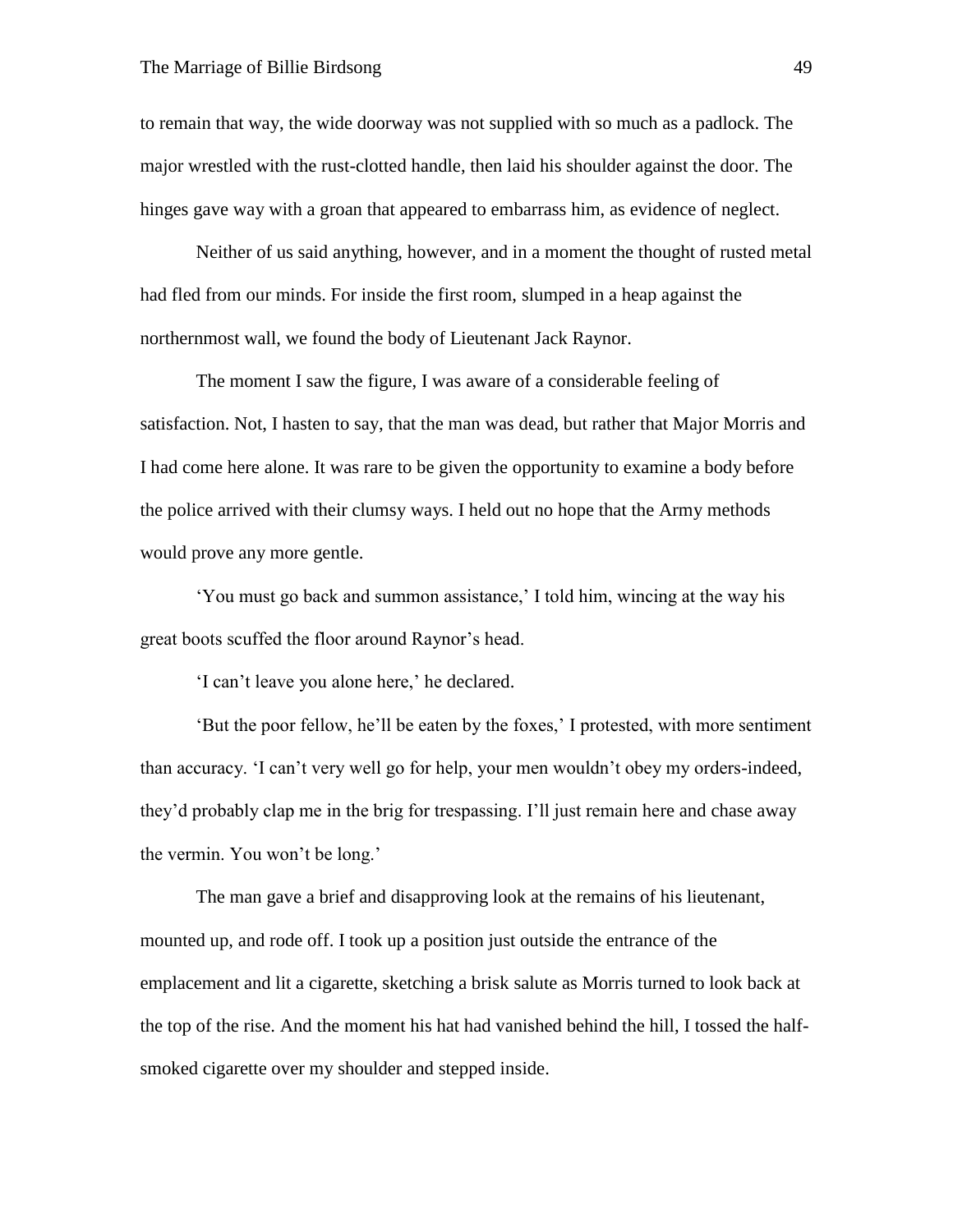The room had clearly gone unused for some months, if not years, which vastly simplified my examination of the floor. From the door, I shone my pocket-torch at an oblique angle, comparing what I saw there with the soles of the shoes worn by the dead man. I could see no sign that Raynor had walked over the accumulated dirt; instead, he had been bodily carried inside by a size nine boot with a heavily worn right toe, then dropped. I then continued inside to look at the body itself.

Raynor lay on his left side, and had done so for some days, long enough for rigor to come and go, long enough to attract the interest of flies and a few small teeth. He had been described as handsome, but no one would say that now. He possessed the requisite facial structures of nose and lips; his teeth had been good and his hair light; that was about all that could be said of his appearance.

Fortunately, he had come to this place fully dressed, and the thick wool of his uniform had preserved the rest of his skin against encroachment. I searched the pockets, finding a silver cigar-case in one pocket, containing two slim, brown cigarillos, and a matching silver wind-proof lighter. In another pocket lay his note-case. This held eighteen dollars in assorted denominations, a letter from his mother, and an assortment of scraps and receipts that seemed to have no immediate bearing on the case, although I made note of them, for future reference, before returning them to their respective places. The case also contained two items of interest to a limited number of people; those I transferred into my own pocket, for the sake of the young man's reputation.

I then loosed his clothes, primarily to confirm his identity, and found just above one hip the kite-shaped birth-mark described by Billy Birdsong. I looked over the rest of the man's torso, then scrupulously restored the clothing to its previous arrangement.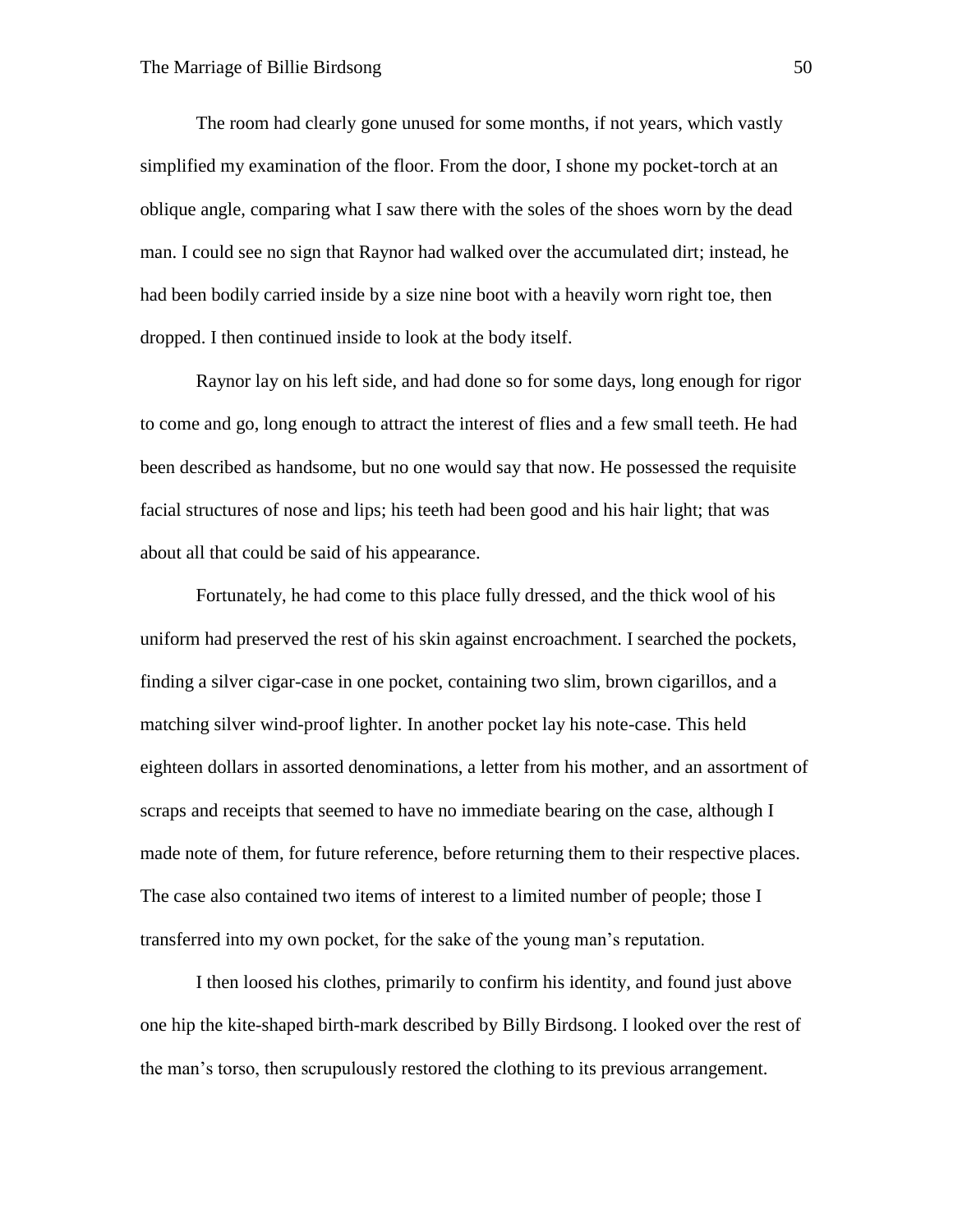I examined the head wounds closely, then tipped Raynor onto his back. The dark stains along the left side of his body showed that he had been placed here while his blood was still liquid enough to pool with gravity. He had not, however, been killed here. I could see no blood on the walls, none but the stains directly under his head-indeed, when I turned on my heels to look back at the floor, there were not even any droplets between the body and the entrance. I became aware that I was softly humming one of the Bach cantatas, a sign that the case had just become interesting.

The wounds to Raynor's head had been done with a smooth, rounded piece of wood as big around as a girl's wrist, which had left a few slim splinters embedded in the wreckage. The first injury described a line a fraction of an inch above the right ear, descending slightly towards the chin. The second injury, the fatal one, had come straight down into Raynor's face, driving everything from brow to jaw back into the brain. A thorough autopsy could prove the sequence, based on the intersecting fracture lines of the skull, but I thought it unlikely that a trained soldier would placidly sit and watch a blow coming at his face. Nor would his assailant have reason then to hit the side of a dead man's head.

No: Raynor was sitting and calmly smoking an evening cigar—a glance into his mouth revealed the chunk of tobacco leaves bitten involuntarily by his front teeth-when someone behind and above had swung a vicious blow at his head. The lieutenant had collapsed to the ground. His assailant had then kicked him onto his back, leaving a sharp semicircle of discolouration on Raynor's belly, before standing over his victim and delivering the coup de grâce, straight down onto the once-handsome face.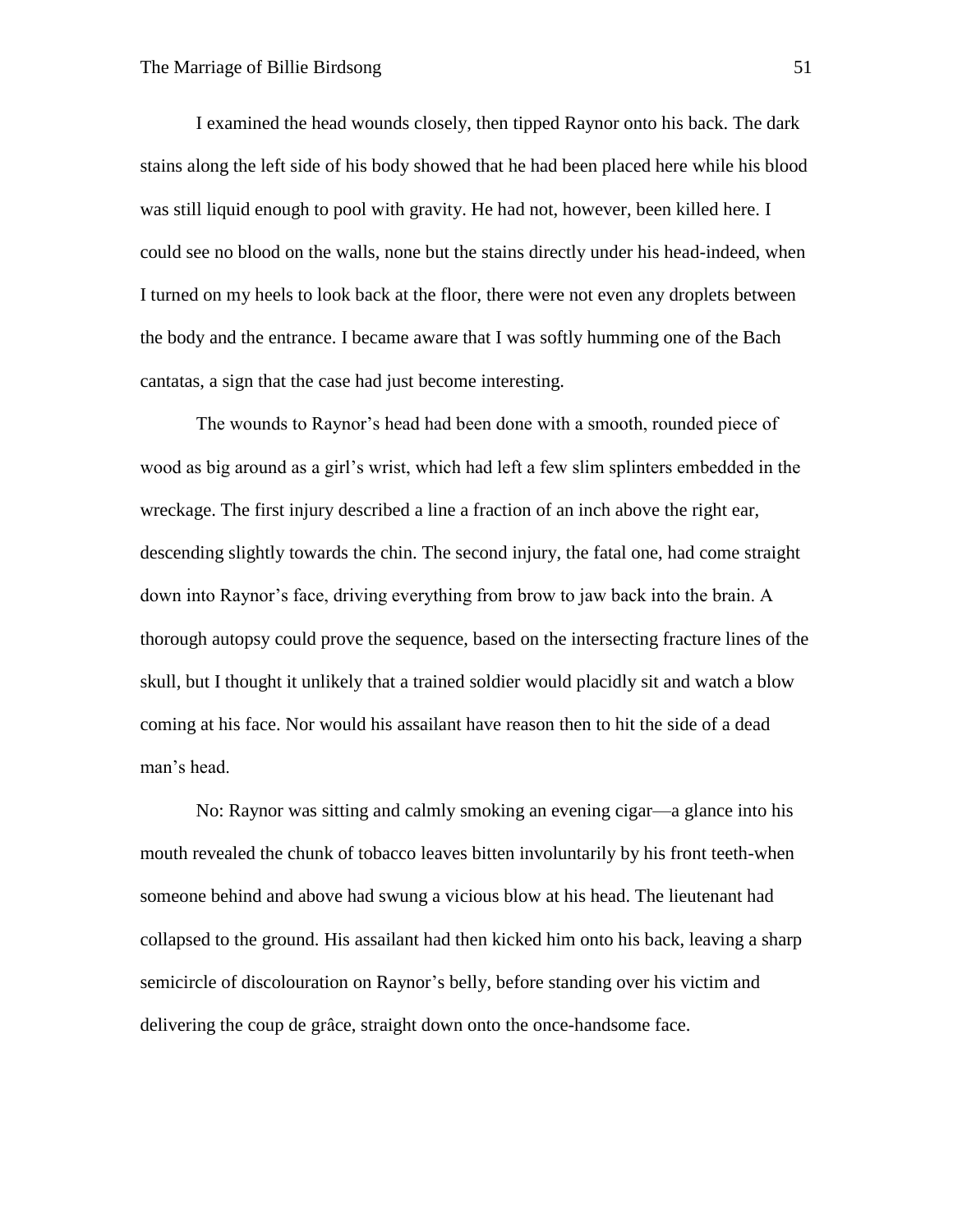Even with the rudimentary tools of pocket-torch and magnifying glass, I could see among the smashed flesh and bone a splinter of wood and some threads of white cotton. The latter, I decided, explained the lack of dripped blood: The murderer had wrapped Raynor's head in a bathtowel as he transported his victim, so as not to leave a trail, or incriminating stains on his own person; the threads I saw now had remained behind on the drying blood when the cloth was ripped free.

I sat back on my heels and considered the figure before me.

The note in Raynor's room indicated a meeting here at two in the morning. It was remotely possible, taking into account the perpetual breezes playing across this exposed spot, that he had failed to notice a man with a bat sneaking up behind him. Still, I thought it more likely that Raynor had known his assailant, and trusted him enough to allow him to pass behind his back.

Raynor's scribbled note, the location of their meeting, clandestine or not, and his acquaintance with the man determined his identity: a fellow soldier.

It shouldn't be difficult to identify him, I knew, not with the evidence at hand and the limited pool of individuals. The main problem would be preserving the evidence, that he might be convicted.

I was conducting a close but fruitless search of the emplacement's forecourt when the sound of voices reached my ears. I met the Army half-way, Morris with four privates, one corporal, and a sergeant.

'They're sending a man over from the Presidio,' Morris said without preamble, and sounding none too pleased at the interloper. 'We're to take the body back to Baker.'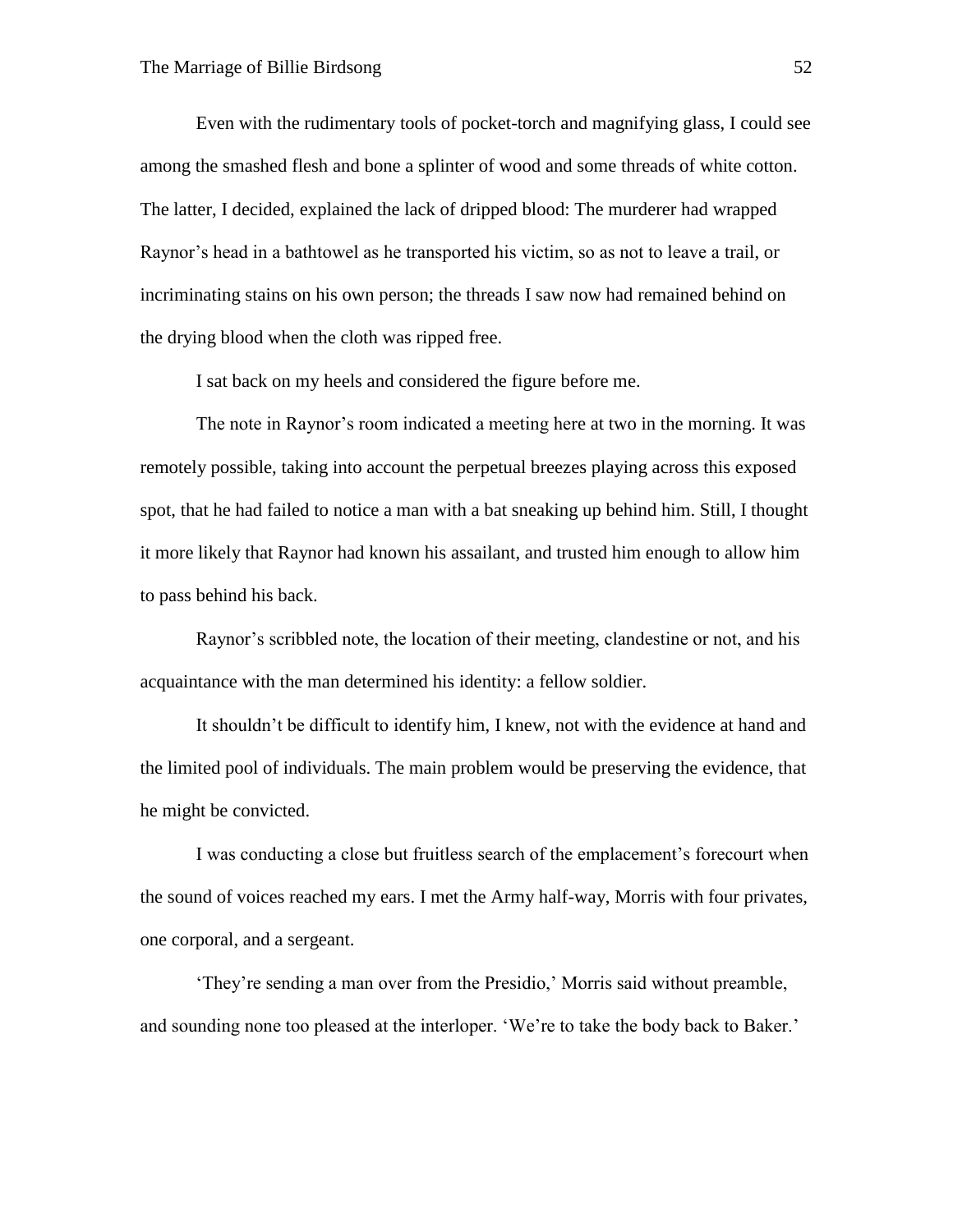'Major, a word?' I asked. He glanced at his men, and told the sergeant to allow them a smoke while we stepped aside for a little chat.

'Sir,' I began, 'I have had occasion once or twice to work with the police, and have some little experience with their methods of gathering information on criminal cases. I would suggest, therefore, that before you have your men take up Lieutenant Raynor's body, you make an effort to preserve those things that might lead to his murderer. It is, of course, possible that the man from the Presidio would do the same, but after all, Raynor wasn't his man.'

'I can hardly leave the poor fellow lying here until morning, and it'll be dark by the time the investigator gets across.'

I stifled the impulse to point out that another evening would make no difference to Raynor, and thought instead about the resentful edge to his voice. Morris cared nothing for ordering his soldiers to stand about—that, after all, is what soldiers do best. No, what the major resented was for his men to be forced to wait on an outside authority. And I was very willing to play on his territoriality to maintain personal control of the investigation, before it was taken forcibly from my hands.

'Would you like me to begin one or two actions a professional investigator might take?' I offered. 'For example, there's a foot-print that must have been left by the man who put Raynor here. It needs only some care not to be trod upon, and later a small pot of plaster-of-Paris. And if I might borrow one or two of your men, we could search for the place where Lieutenant Raynor was killed.' Again, I took care to pronounce the man's rank in the American fashion, lest the introduction of a *leftenant* remind Morris that I, too, was an outsider.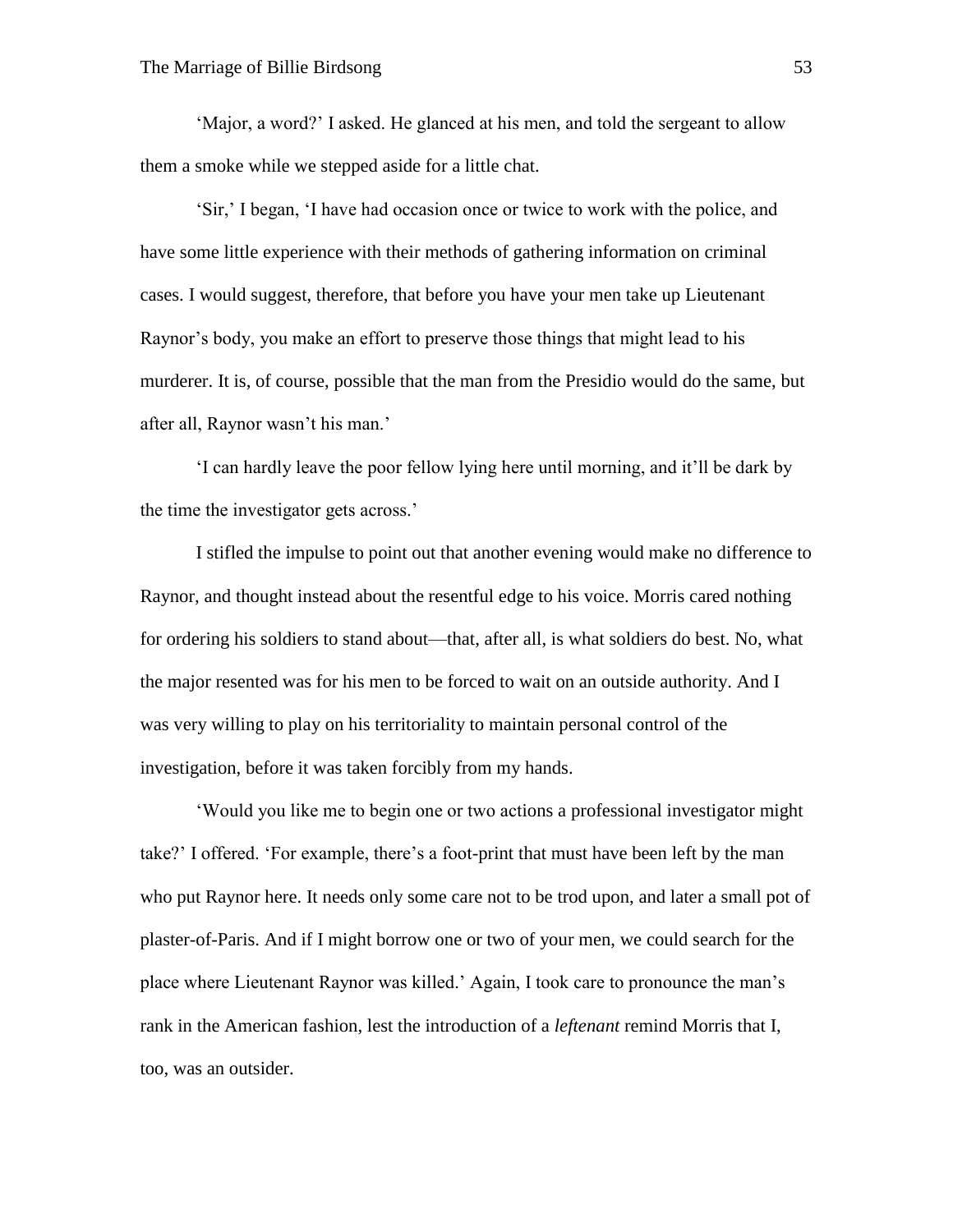The major readily agreed to this—although less, I believe, in any hope that I might solve his case before the outsider could, than to get me out of his hair while he took control of Raynor's corpse. To him, the discipline of restoring a missing soldier to his post, even if he be an inanimate soldier, was foremost.

At his command, the men resumed with their lamps and the canvas stretcher they had brought. I stood over the foot-print while they worked, to save it from their heavy boots, and when Morris mounted up, I reminded him that a small pot of plaster would be very helpful. He nodded and turned his ceremonial little procession in the direction of Fort Baker, leaving me with the corporal, a diminutive tow-head by the name of Larsen. My miniature platoon and I removed our hats in recognition of the sombre occasion, then got to work.

'We have but a few hours of daylight left,' I told Larsen. 'We need to find where Lieutenant Raynor was killed.'

'Wasn't he killed here?' he asked.

'A blow like that would cause the blood to splash about, and there was no sign of that inside.'

'So we're looking for a lot of blood?' he enquired, casting a dubious glance at the expanse of hillside.

'Yes, although it rained briefly on Sunday night, so there may not be much visible. Let us instead search the ground for one of two things: a stick or bat, broken in pieces, or a half-smoked cigarillo. Brown, about the size of your little finger.'

Three invisible items on some acres of hillside: dried blood, wooden stick, and brown cigar. With the sun already working its way down in the sky.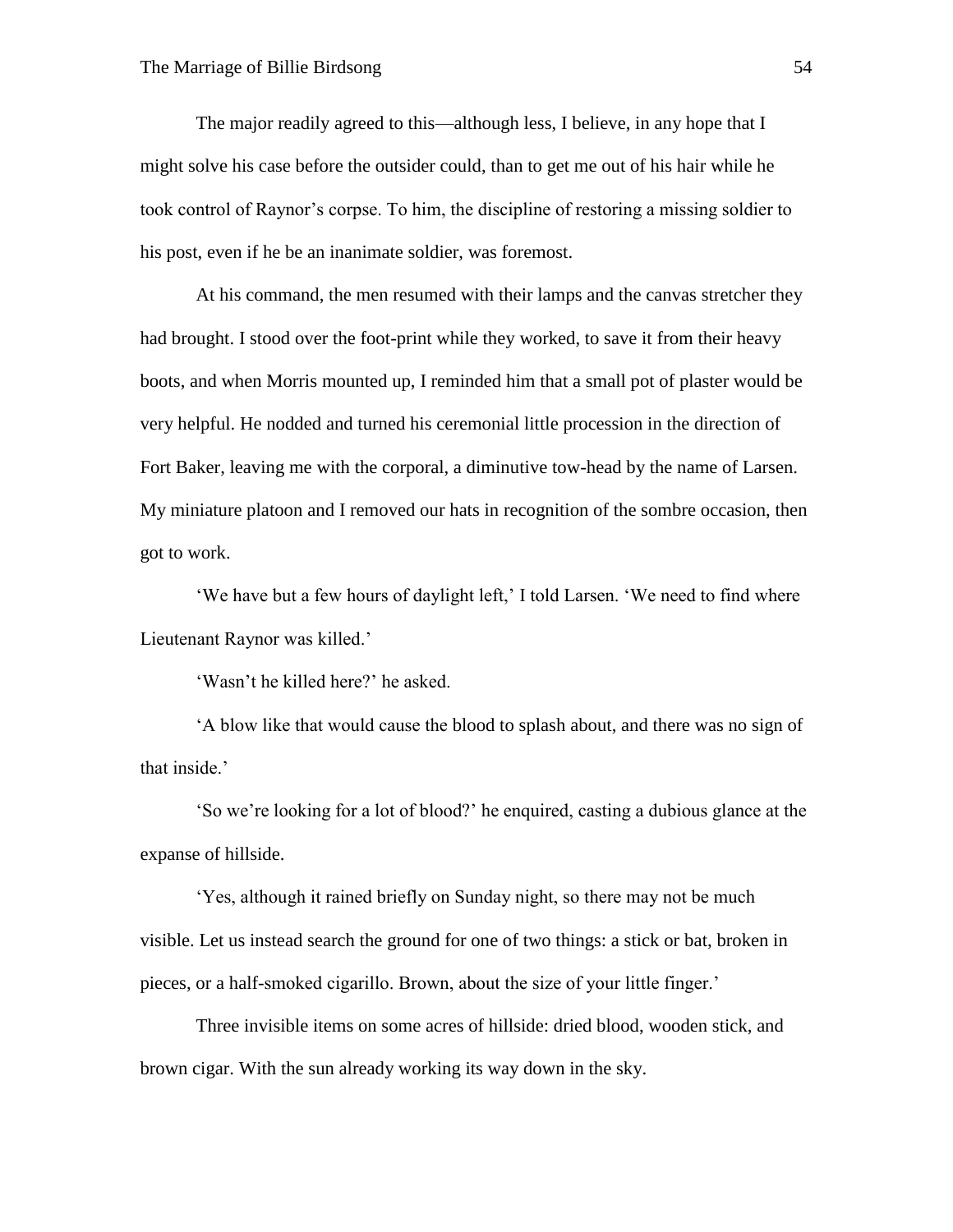We began our search in the vicinity of the emplacement, the most logical place to sit while waiting for a meeting to begin. We found nothing, and I directed my troop to begin a sweep in circles out from the gun.

For myself, however, I find a systematic approach both unsympathetic and ineffective. Much better to step aside and allow the human sense known as intuition to take command. I settled on a grass-covered rock and took out my pipe.

It is two o'clock in the morning, at 37 1/2 degrees north, with a moon that is five nights past full riding in what until Sunday evening would be a clear night sky: enough light that, were I a young man well familiar with the terrain, I would not require a lamp to make out my path. I am a young artillery officer, fully dressed, anticipating a difficult interview—were the conversation to be simple, it could have been held in closer proximity to the base. This was most probably the wee hours of Saturday morning, since Raynor left Birdsong early, expecting to see the singer on Saturday night—'See you tomorrow,' he'd said at dawn Friday. It is two o'clock in the morning, I am a young man with concerns on my mind, a young man who has also been looking at wedding rings, and I sit to smoke one of the slim cigars from my case. The sky is clear—and the moon...

I rose and looked around the daylight hillside, then strode downhill nearly to the cliff face. The waves below crashed and churned, the great Pacific stretched out endlessly, and the number of available protruding boulders grew.

But I would want to watch for the approach of the person I was meeting. I would sit where I could keep the emplacement in view.

I followed the ridge south, scarcely conscious of the precipitous drop to my right, and suddenly there it was, a three-inch-long scrap of brown marginally darker than the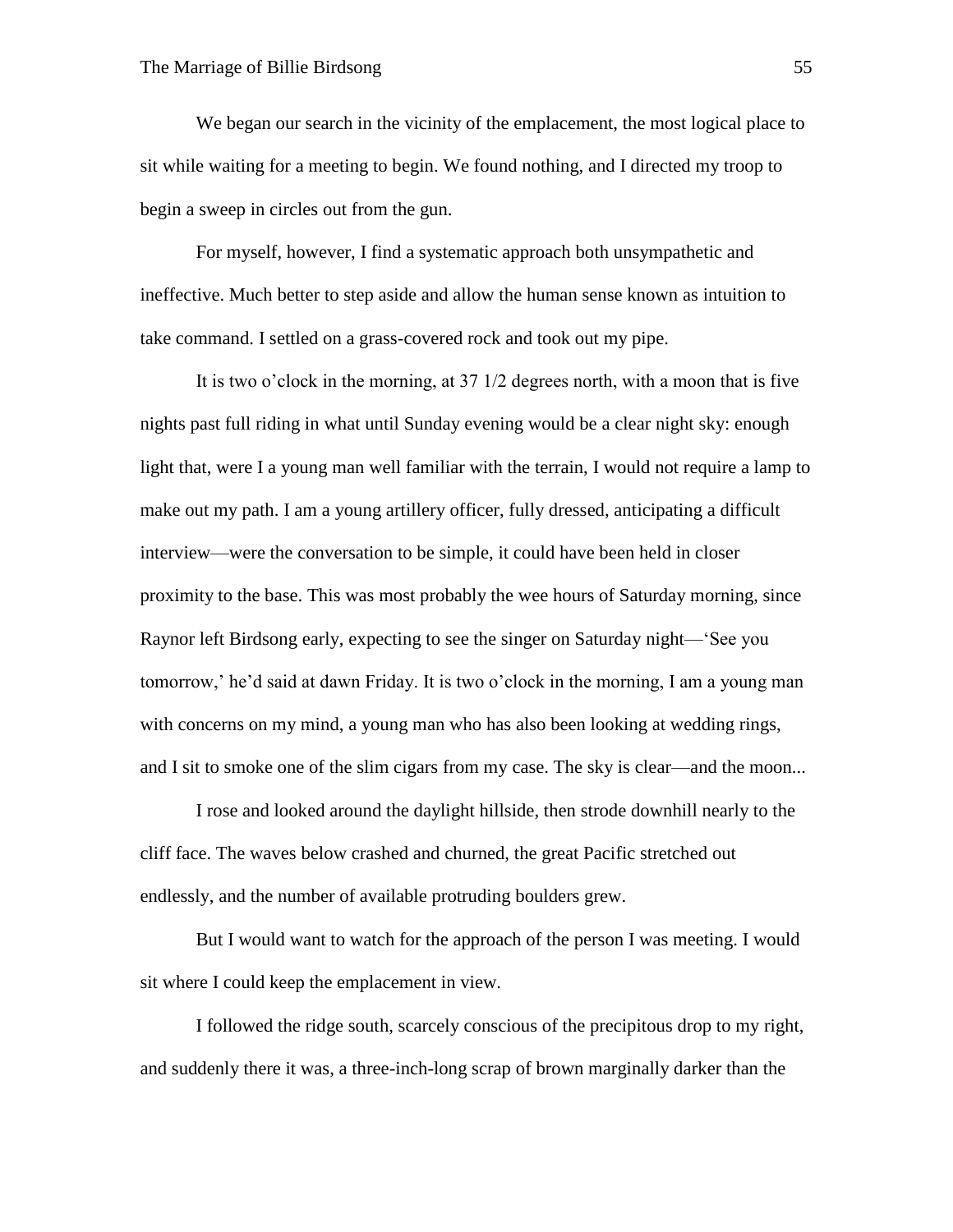red-brown colour of the soil. I bent down and teased it out of the grasses. One end showed the uneven remains of a cigar allowed to burn itself out, but the other, despite the intervening rain, still appeared sharply broken off: cut, by Raynor's teeth when the crashing blow came to the side of his head.

I tucked the cigarillo remnant into an envelope and in my pocket, pulled out my glass, and dropped to my knees for a close examination of the vicinity.

Ten minutes later I spoke.

'That is close enough. You risk treading on the marks.'

'I saw that you'd found something,' my corporal said, somewhat unnecessarily. 'I wondered if you wanted my help over here instead.'

'You found nothing?'

'A wad of chewing gum, a dead sea-gull, a sheet of week-old newspaper caught on some branches. No blood.'

'The blood and the cigar are here. And two tiny slivers of wood, although the remains of the bat appear to have been carried off. Or perhaps thrown. But the pattern of the blood, although diminished by the rain, presents a clear picture. I don't know if you have noticed, but when a viscous liquid such as blood falls, its manner of striking the ground testifies to the direction of its fall.' The young soldier murmured some response, but I paid him no heed. I do find it useful to have a pair of ears in the vicinity—when no audience is to hand, I will even talk to myself to aid the process of thought. The best assistant is the one who contributes nothing, acting as pure sounding-board to reflect my thoughts. My audience here was, at least, experienced in volunteering nothing.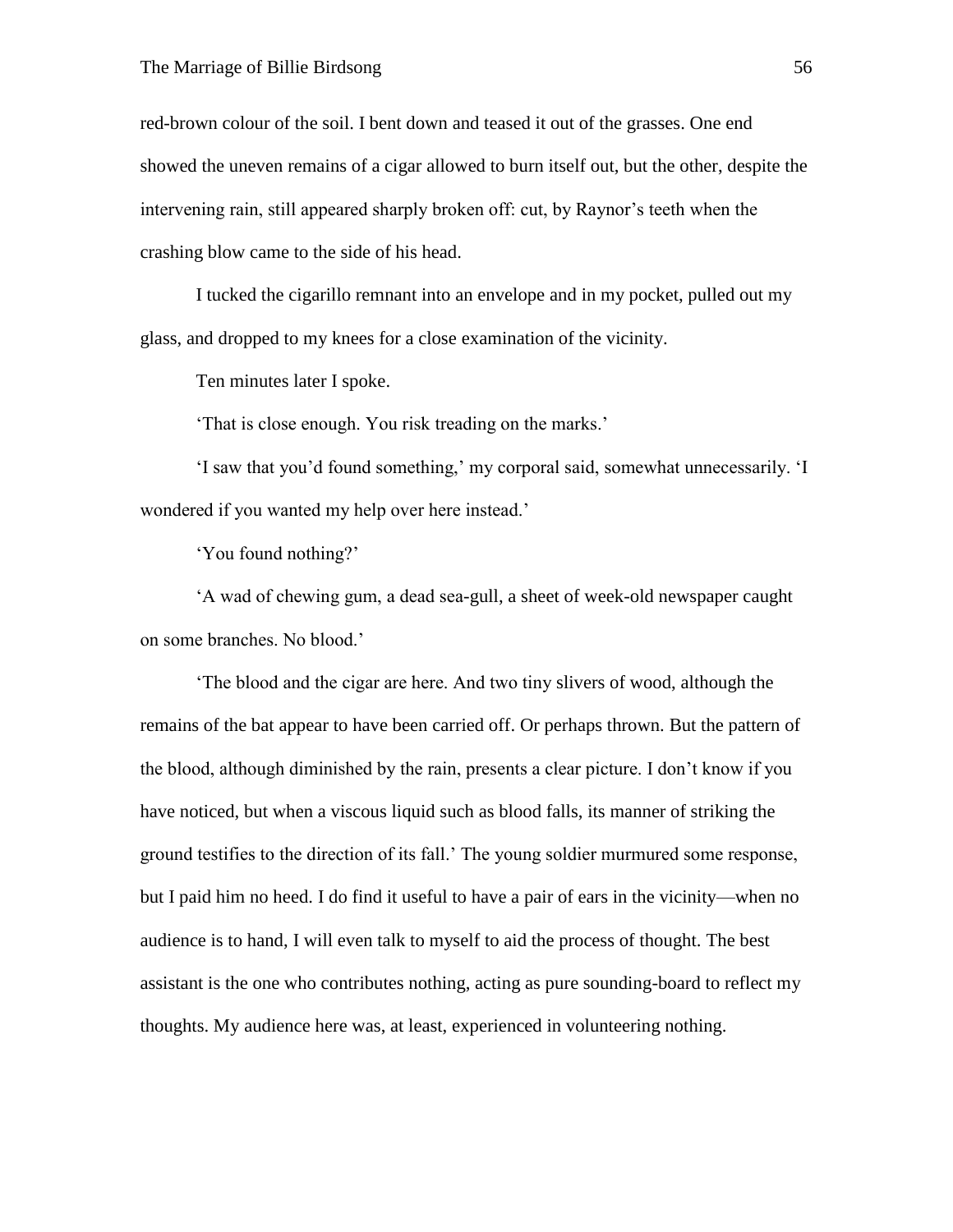'Blood dripping straight down produces a circular shape, ragged at the edges but essentially round,' I continued. 'Blood thrown up from a wound that then hits a vertical surface tends to slump, leaving a tear-drop shape that can be traced back to its source. Similarly, when shed from a moving man, it leaves its tail in the direction from which the man is moving. I am writing a monograph on the subject, for the use of crime investigators. I call it "The Science of Blood Splash Analysis." Now, young man, what do you make of this? You may come this way, there's nothing to be damaged along the path.'

I was not actually interested in what he made of the mark on the ground, although what he had to say would tell me what kind of man I had been given to assist me. The corporal picked his way across the ground, following the faint path left by generations of deer, and looked at the soil where I pointed.

'That from a boot?' he offered.

I looked up in surprise. Not only had he seen the gentle depression cut into the turf, he had recognised it.

'Very good,' I told him. 'Anything else?'

'The lieutenant was sitting on that rock, wasn't he?' For this, I wanted to look my assistant in the eye or, in any event, from a standing position. I braced myself to rise, and the polite lad took my elbow to help me.

An unremarkable face, with pale brown eyes and cornsilk hair, crooked teeth, the upper- body musculature that comes with physical labour from childhood, and the exaggerated muscles of hand and wrist that indicate far too many hours bent over a cow's udders: dairy farmer's younger son, escaped into the Army, I diagnosed. His was a face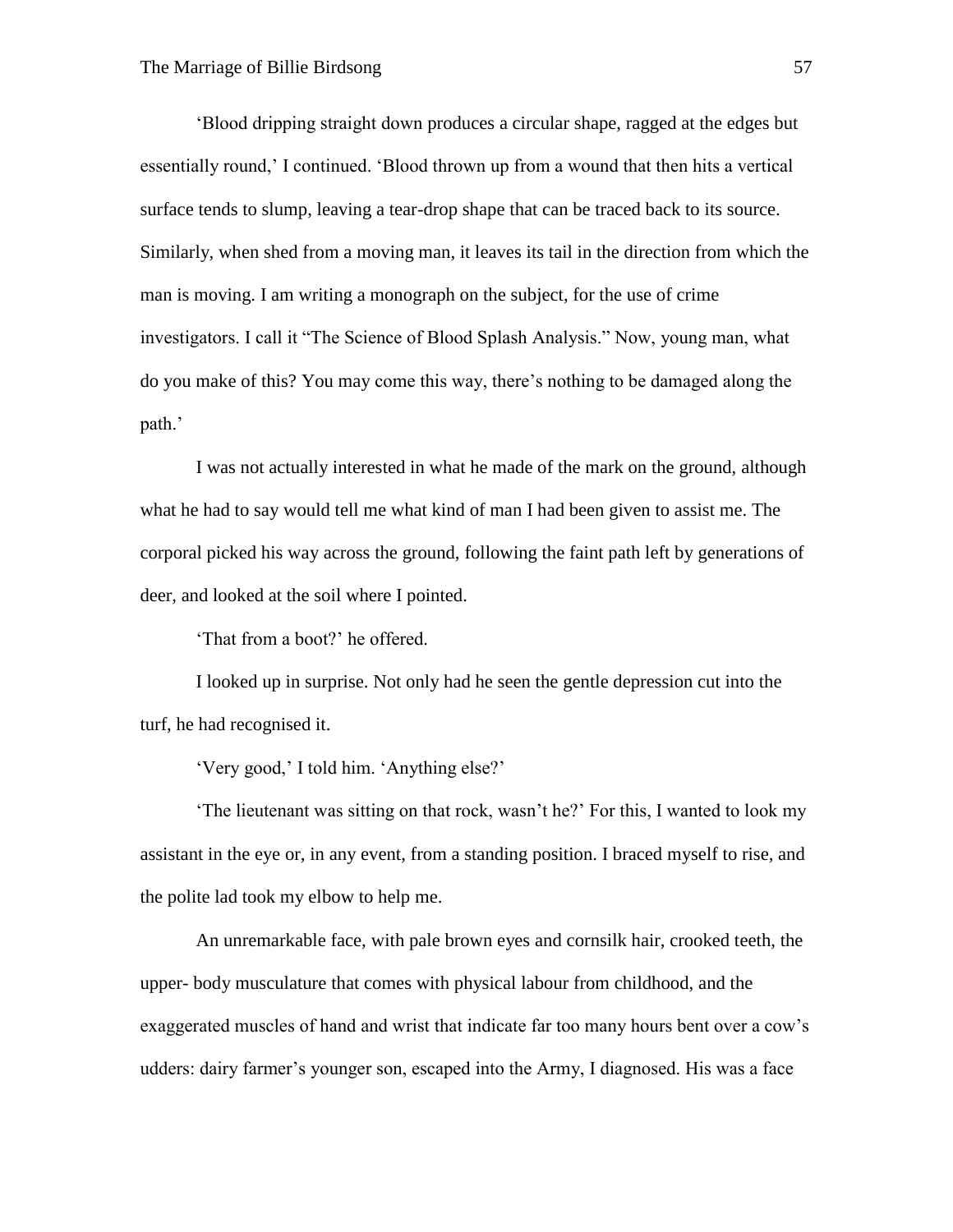of boyish innocence, which on closer examination hinted of a vein of well-concealed humour. That combination can only mean intelligence.

'How do you know that's where he was sitting?' I asked Larsen.

'The marks on the stone. The moss is all mussed along the top, and there's a scratch where a metal grommet scraped it.'

'Lichen, not moss,' I corrected absently. He grinned suddenly, so that he looked about eleven years old.

'Me and my pappy did a lot of hunting. They sometimes use me as a tracker here, when one of the horses wanders off or something.'

I sent a vote of thanks in the direction of Major Morris, and said, 'A veritable Natty Bumppo. What see you here, young man?'

'I'm not that good, and there's probably not all that much to see, what with the ground being a little on the dry side beforehand and then the rain afterwards. One man was sitting here smoking, another man came up behind him and knocked him off the rock. Looks like one or both of 'em sort of rolled around the ground a little, and although I don't know about blood splash patterns and all, you can sure see the blood right there.'

'Where Lieutenant Raynor lay dying.'

'He was a good man.' The lad pulled off his cap in an unconscious tribute, staring at the hand-sized smear of red-brown.

'You knew him.'

'He'd only been here for a little while, but it's not a very large base, you get to know most of the officers. And he was one of the good ones.'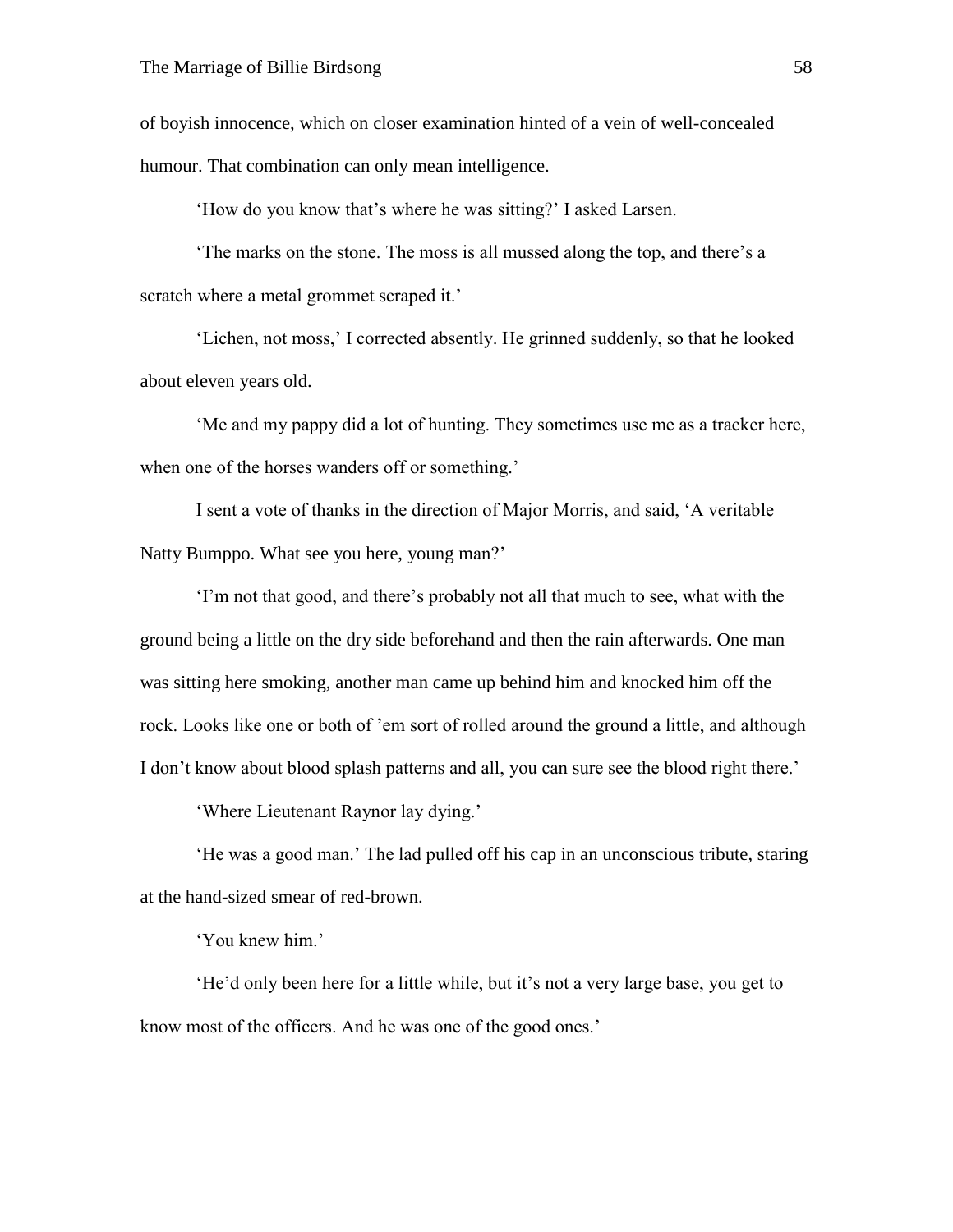'Any ideas about who would have wanted to do this?'

'Nope. Most of the fellows felt the same way about him I did.'

'I see.'

'What was he doing out here, do you know?'

I turned to look over the great shining expanse of the Pacific, set alight by the low-lying sun. 'He was sitting and looking at the moon, smoking one of his small cigars, and waiting to meet a man he regarded as a friend. And I suspect that the man who did this had his own ambiguous feelings about Raynor. He killed him, but he couldn't quite bear to turn his back and abandon Raynor's dead body out here on the hillside, knowing what the gulls would do to it. Nor could he bring himself to push Raynor off the cliff to the sea.'

'Wouldn't be all that easy, to push him off.'

'Why do you say that?'

'Oh, it looks simple, just roll something over and splash, but in fact the slope's just a little too gentle for that. 'Bout six months ago, we had a horse break its leg along here, had to shoot it, and the major ordered us to shove it off the cliff. Took ten of us the better part of the day to get the cursed thing anywhere near the water. 'Course, a man'd be simpler, but not real easy. Not unless you could pick him up and throw him.'

I studied him for a while, so intently that the young man began to look nervous, as young men do. 'Let us take a closer look at that cliff,' I said. At that, his nervousness increased.

'Uh, mister, I really wouldn't if I was you. I mean, no offence meant, but you're not a real young man.'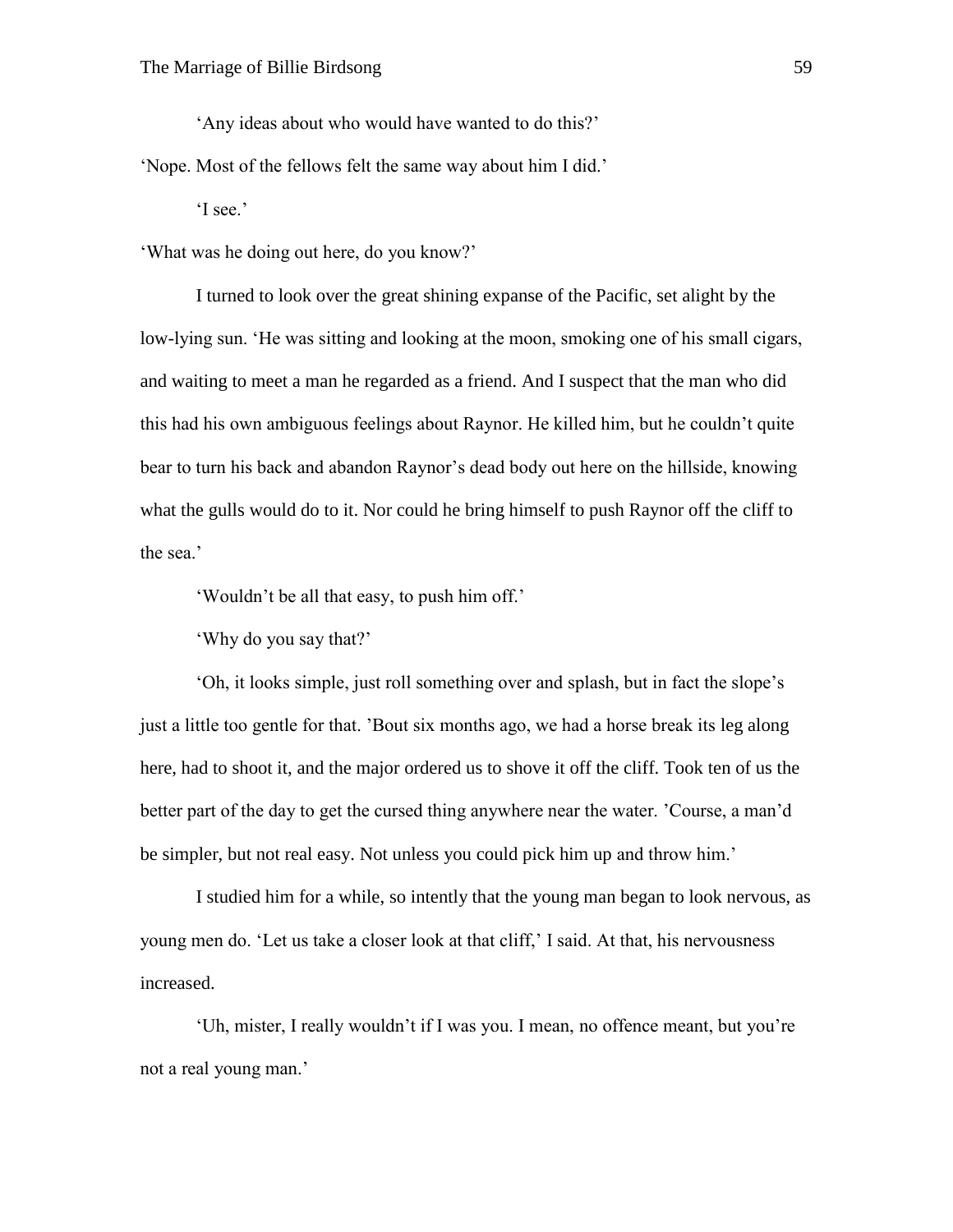'I shall endeavour to remain on the land side of the water-line, Corporal.'

My youthful helpmeet sheltered my every step as we approached the steeper portion of the cliff, although I could see what he meant, that at this part of the cliffs, there was no convenient spot at which one could absolutely guarantee that a rolled object would continue rolling without fetching up on rock or shrub.

I could also see something else. At the very point at which the slope became impossible, when I had resorted to hunkering onto my heels with one hand on the ground and Corporal Larsen's firm grip on my coat-tails for support—the point, in short, at which farther progress became impossible—I spotted a lump of white half-way to the breaking waves, and even more precipitously, a light shape that could be the raw colour of broken wood.

I looked around into the worried brown eyes of my assistant. 'Which position on a belaying rope do you prefer?' I asked. 'The anchoring end, or the dangling?'

# **IV**

The lad would not hear of my dangling out over the ocean. In fact, he came perilously near to arguing with me entirely, considering that he was a soldier under orders, and only agreed to assist me when I pointed out that our other, equine companion might also serve to anchor the rope.

Further delay came when he would have set out for the fort, where the nearest rope lay, on foot. It appeared that the nag which had transported me here was an officer's horse, thus rendered off-limits to a mere corporal.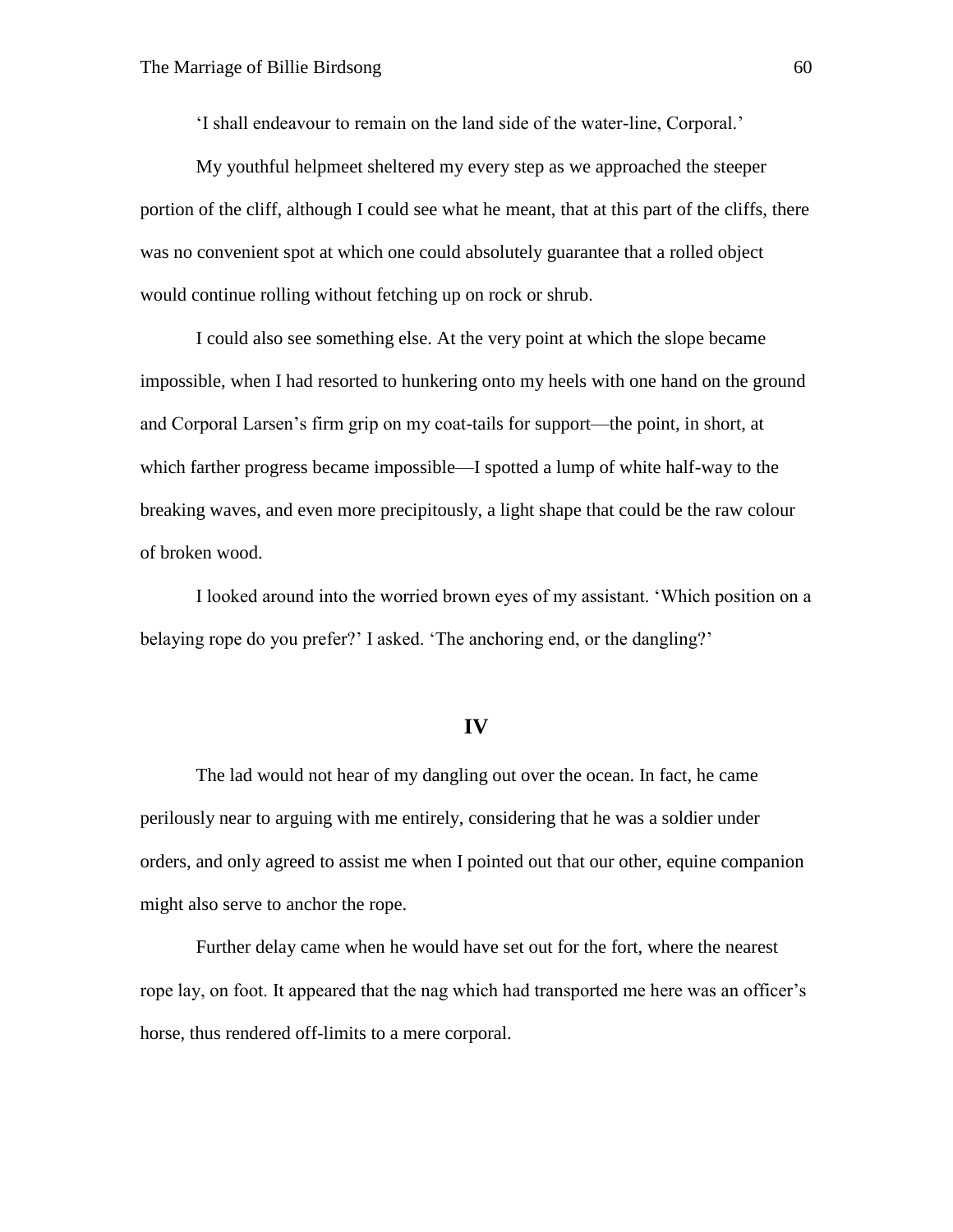'Don't be ridiculous,' I told Larsen. 'Even if you travel at a jog-trot we'll be working that cliff in the dark. Take the horse and go. If anyone questions you, you're on a personal mission from Major Morris. But, lad? Don't give anyone details.'

In the end, the threat of impending darkness tipped him into obedience. With none of the caution demonstrated by the major and me, Larsen flung himself into the saddle and dug in his heels, not even pausing to adjust the stirrups to his shorter legs. Rider and mount flashed over the top of the hill, and he must have kept up the breakneck racing attitude because he rode the two- mile journey to the barn and back again in far less time than I would have credited to that particular creature. He dropped off the winded animal, led it along the slope to where I stood and, as soon as I had the reins in my hand, began dragging his equipment from the saddle.

Along with the sack, the rope, and three apples, he had brought a lantern, which indicated how long he thought this was going to take us.

I showed him how to fashion a climbing harness out of the rope, then tied the other end of it to the saddle, looping the middle around the saddle-horn. The corporal eyed the process dubiously, but seemed reassured by my knots as much as the attitude of disinterested competence I created for his benefit. He set off down the hill uncertainly, testing the play of rope as he went, but by the time he reached the sharper decline, he was moving easily, trusting my control of the situation.

Before long, he turned around to traverse the slope backwards, braced fully against the rope that was scouring my palms. The horse was tired enough that the peculiarity did not cause it to startle, which was as well. The sun rested a thumb's breadth from the horizon, and Corporal Larsen was invisible to me, nothing but a tension on the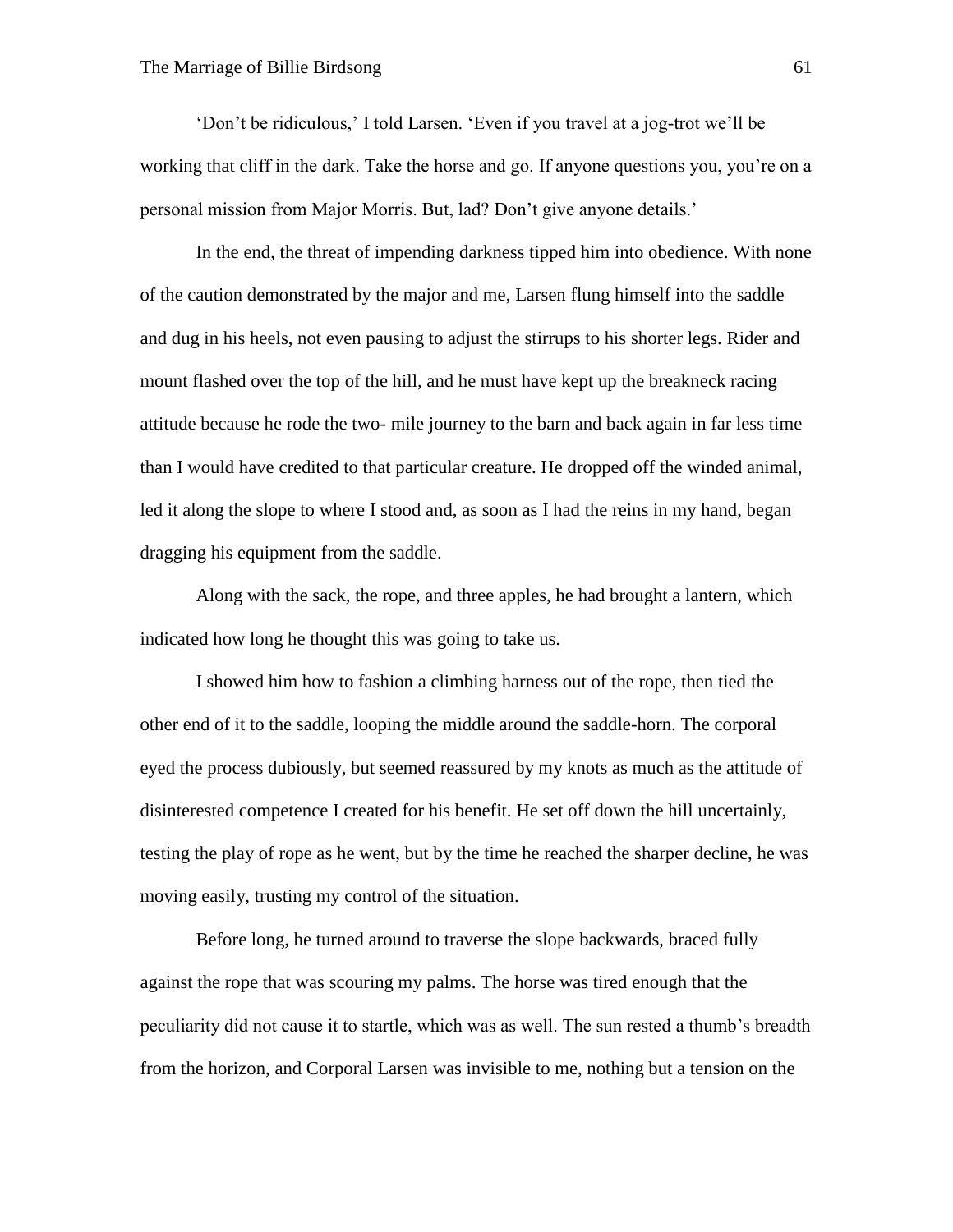hemp running through my hands. I felt him move down, responding to the single tug by holding the rope firm, then at the double tug played out more of the line. There was a single loop remaining at my feet, and I was considering the challenge of persuading the horse to move down the hillside a few yards when another single tug came, and I held fast. Finally there came a series of sharp tugs, and I began to haul the line steadily in against the pommel. In a few minutes the bulk of the rope lay across my boots, then a long shadow wavered across the hillside as the last rays of the sun gave outline to my assistant's form.

His boyish face with flushed with adventure and triumph as he wrestled himself free from the no-doubt painfully constricting harness, then walked over to present me with his treasure. However, he took one glance at the state of my palms and gave an exclamation of dismay.

'Your hands! Oh, that was really stupid of me, not to have brought gloves! Here, let me wrap them.'

'Your California weather is so clement, I neglected to wear my own,' I admitted. 'It's nothing, I shall just need to take care that I do not add my own stains to the marks on the towel. Show me what you've found, lad, and stop fussing over me.'

He insisted on tying off his relatively clean handkerchief, however, before he would give me his sack. While I opened its top, he tidied the rope like a good soldier, but his eyes never left what I was doing, and his actions were somewhat distracted by his attentions.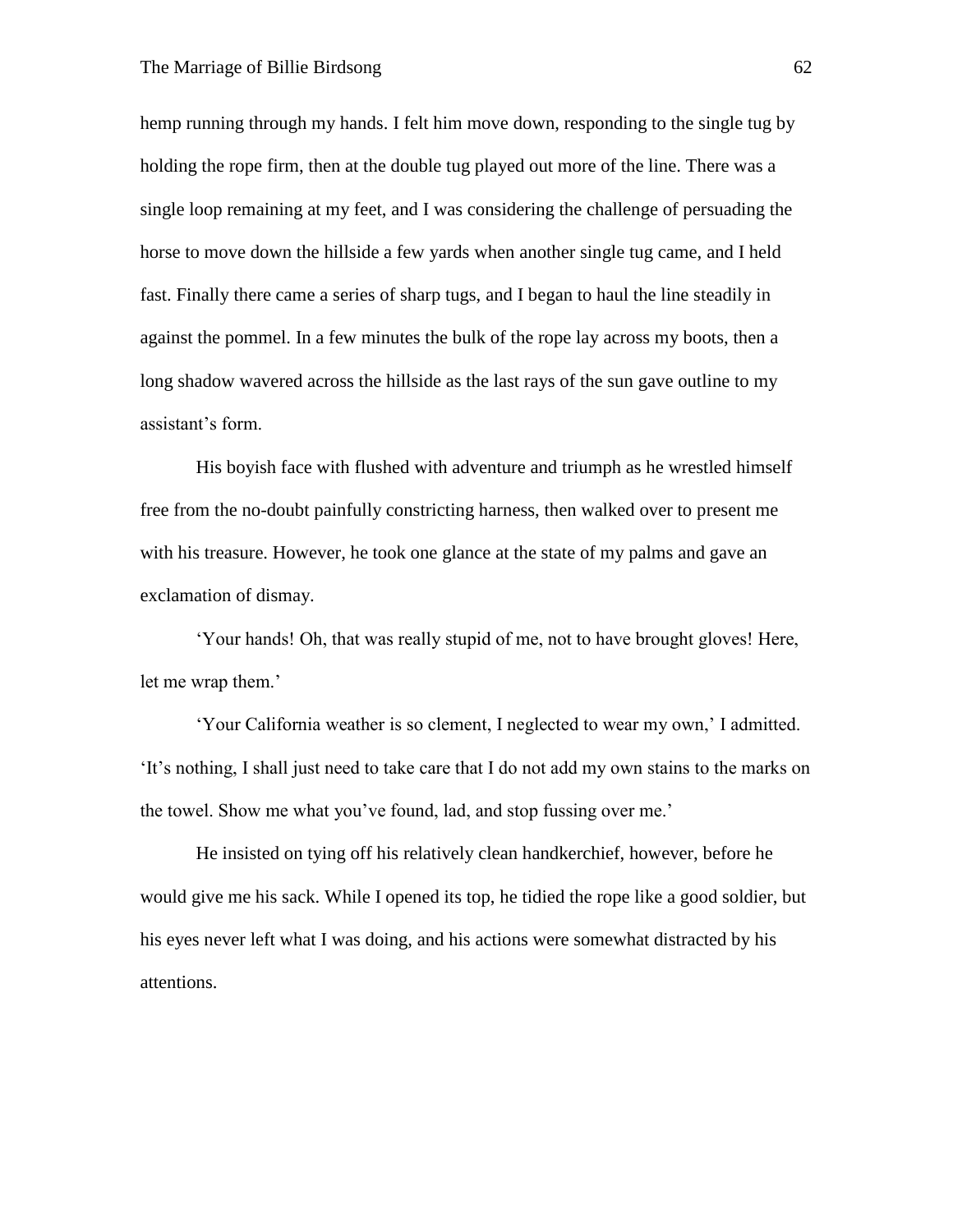The wooden object I had spotted was the business end of a base-ball bat, split from the handle by the force of the blows, still clotted despite the rain with the killing residue. Shards of bone had been driven an eighth of an inch into the hard wood.

'I couldn't find the other part,' Larsen said, sounding apologetic.

'It's probably floated half-way to Hawaii by now,' I reassured him, and reached for the other object in the sack.

There is a shroud held in veneration by the Roman Church, displayed in a church in the Italian city of Turin, that appears to show the face of a bearded man around whom it was wrapped at death. Being old and odd, this remarkable object is of course identified as the winding-sheet of the Saviour, although there is no proof of the matter.

The cloth I unwrapped on that darkening hillside was weirdly similar to the Turin shroud. As I unpeeled the sodden object, stains appeared; I spread it flat, and in a peculiar coincidence, the last rays of that day's sunlight travelled across it, then went dim, as Corporal

Larsen and I stood staring down at the clear imprint of a man's agonised face, pressed into the cloth.

We made use of the lamp Larsen had brought, darkness catching us up as we passed through the tunnel to Fort Baker. Although he would have had me in the saddle, I could see no reason to perch on high while the corporal laboured at my side, and in the end we walked together in front of the horse, which bore the stained towel and the murder weapon as if bearing Raynor's body home.

Back at Fort Baker, I was disappointed to find the military police from the Presidio in possession. I needed a conversation with the good major, but such would not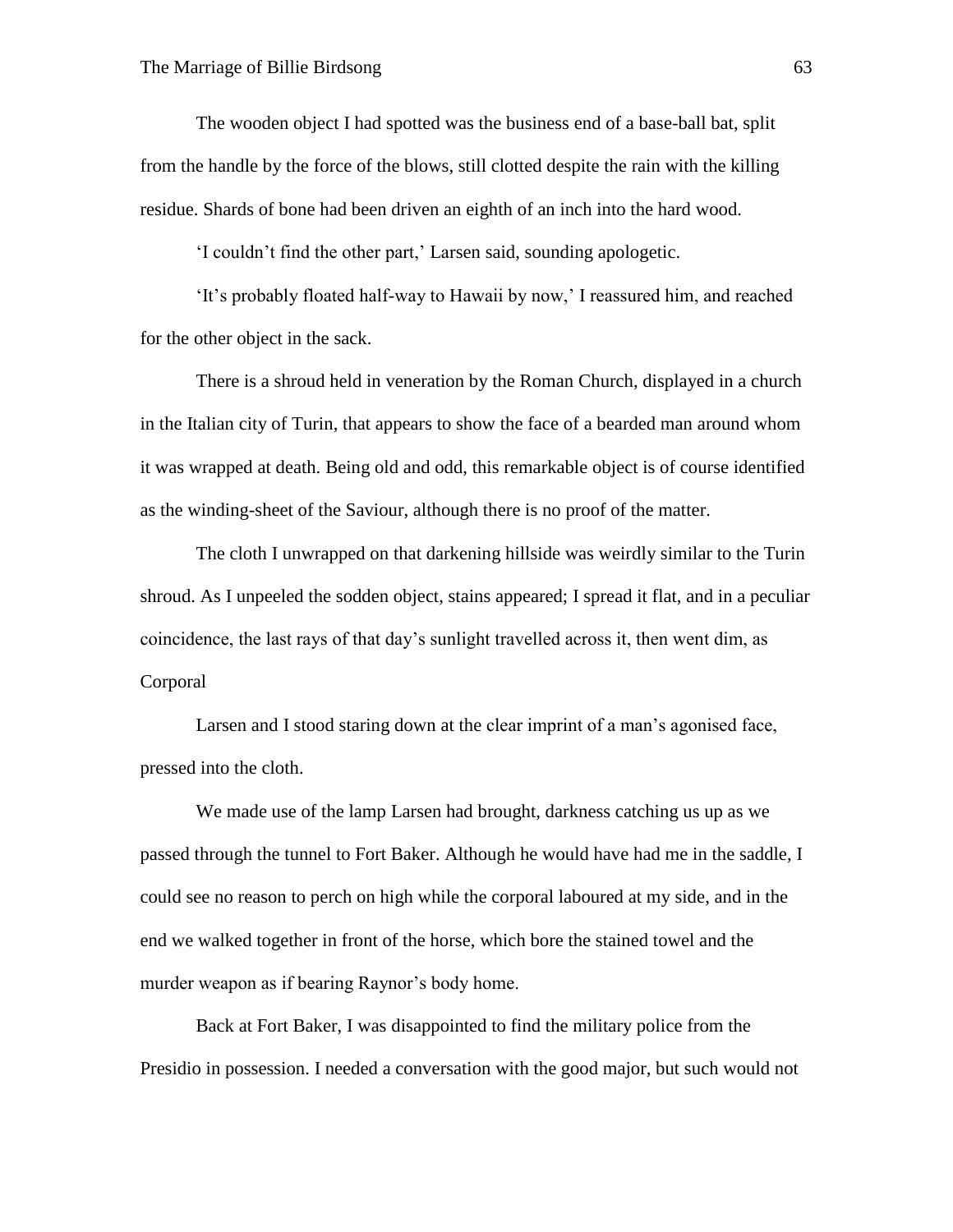be provided this evening. Instead, I turned over the items my young friend had recovered from the cliffside, and made an appointment for the following afternoon.

The Army launch El Aquario was busy shuttling back and forth across the passage, and after retrieving my unnecessary brief-case from Morris's office, I went down to the dock to await its next trip. As it happened, Lieutenant Jack Raynor waited there as well, on his final voyage across to the Army mortuary. I stood on the pier, and later on the tossing deck, contemplating the wrapped form of the young officer and addressing him with my silent questions. A promising young officer with secrets to keep: Why had he died?

The lieutenant did not say.

When I returned to the hotel, the desk-man handed me an envelope with the handwritten initials BB at the upper left corner. I opened it as I rode up in the lift, and found inside the dates of Lieutenant Raynor's presence in the city over the last month of his life, both at the club, and when he had been free during the daylight hours. At this juncture, I did not know that it would do me any good, but I folded it into my pocket and walked down the silent hallway to my empty room.

It was long since dark, and truth to tell, I was feeling my age. I should have liked nothing better than a large and leisurely meal, a book, and my currently solitary bed, but my day was far from finished. Instead, I called for a hurried plate of sandwiches and descended to the hotel's Turkish baths, which restored me sufficiently that I might consider the remainder of the night without outright loathing. I resumed my semiformal evening wear, dropped my silk hat onto my freshly trimmed head, pulled a pair of thin leather gloves over my abused hands, and set out for the Blue Tiger cabaret.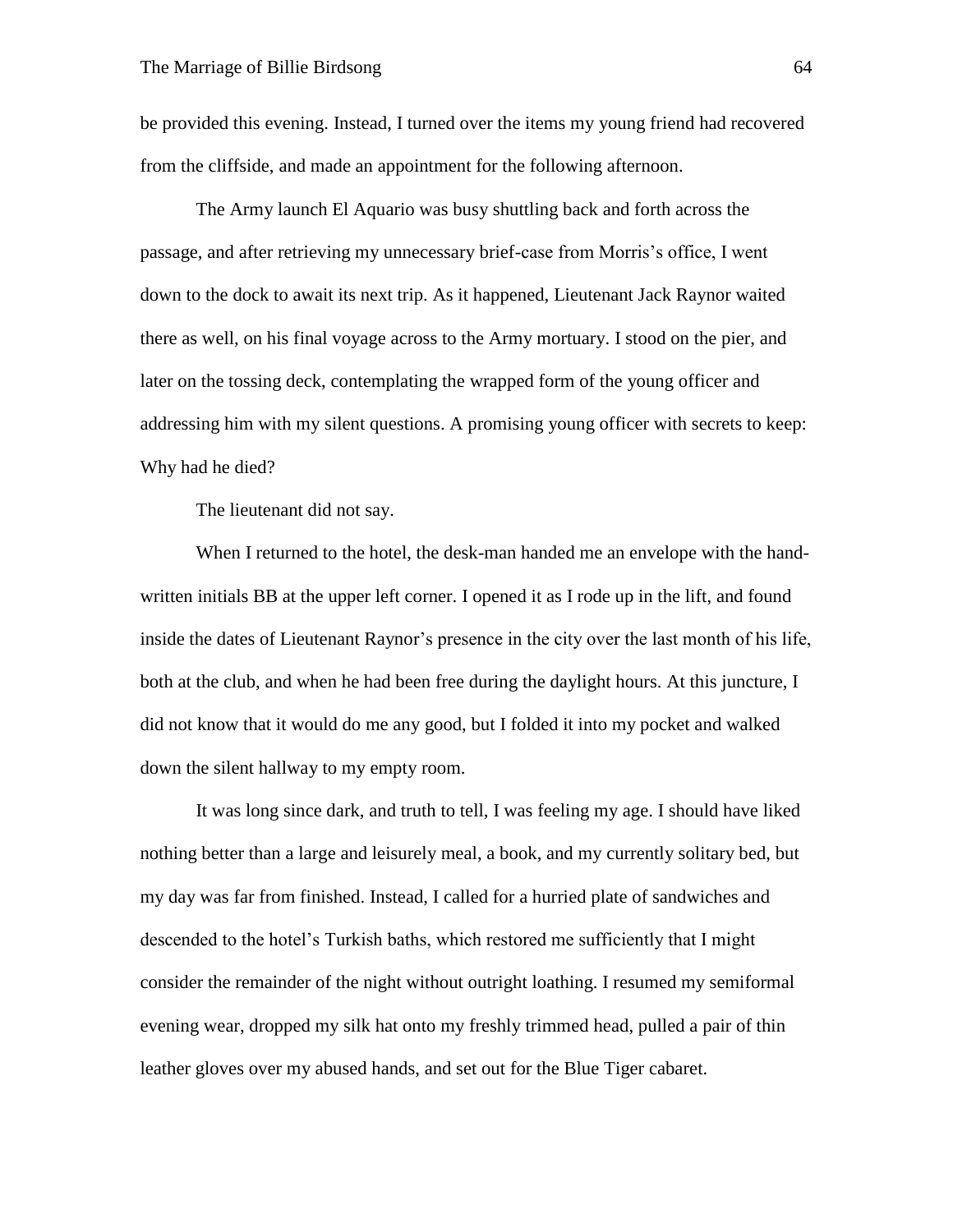The man at the door tipped his hat to me, recognising instantly the generous patron of the night before. I was guided up the stairs again to the balcony, shown to a table overlooking the stage, and provided a bottle of champagne on ice. I was later than I had anticipated, and Martin Ledbetter gave a sour glance at the sweating silver bucket.

'They wouldn't bring the bubbly until you were here to pay for it,' he said, reaching for the glasses.

'Still, they did allow you to sit down,' I pointed out. He did not deign to answer.

Billy Birdsong was already on the stage, half-way through the second of her two evening's performances. I was interested to hear a different set of songs from the previous evening, an indication that many of the audience were repeat visitors. She also wore a different costume from those she had appeared in; I wondered idly just how extensive her repertoire and her wardrobe were.

Again, we were summoned to her dressing room after the show, and seated amongst the chocolate and flower tributes. She stripped off her stage face, painted on her other face of less exaggerated femininity, and changed into an embroidered frock of light wool.

When she emerged from behind the screen, I stood up, but instead of accompanying her down the street to her bistro, I escorted the remaining staff and hangers-on out of the room, placed Ledbetter outside in the hallway to keep them from returning, and closed the door firmly.

Wordlessly, I held out the pearl necklace; the singer took it, with hands that were uncertain with apprehension, and returned to me my stick-pin.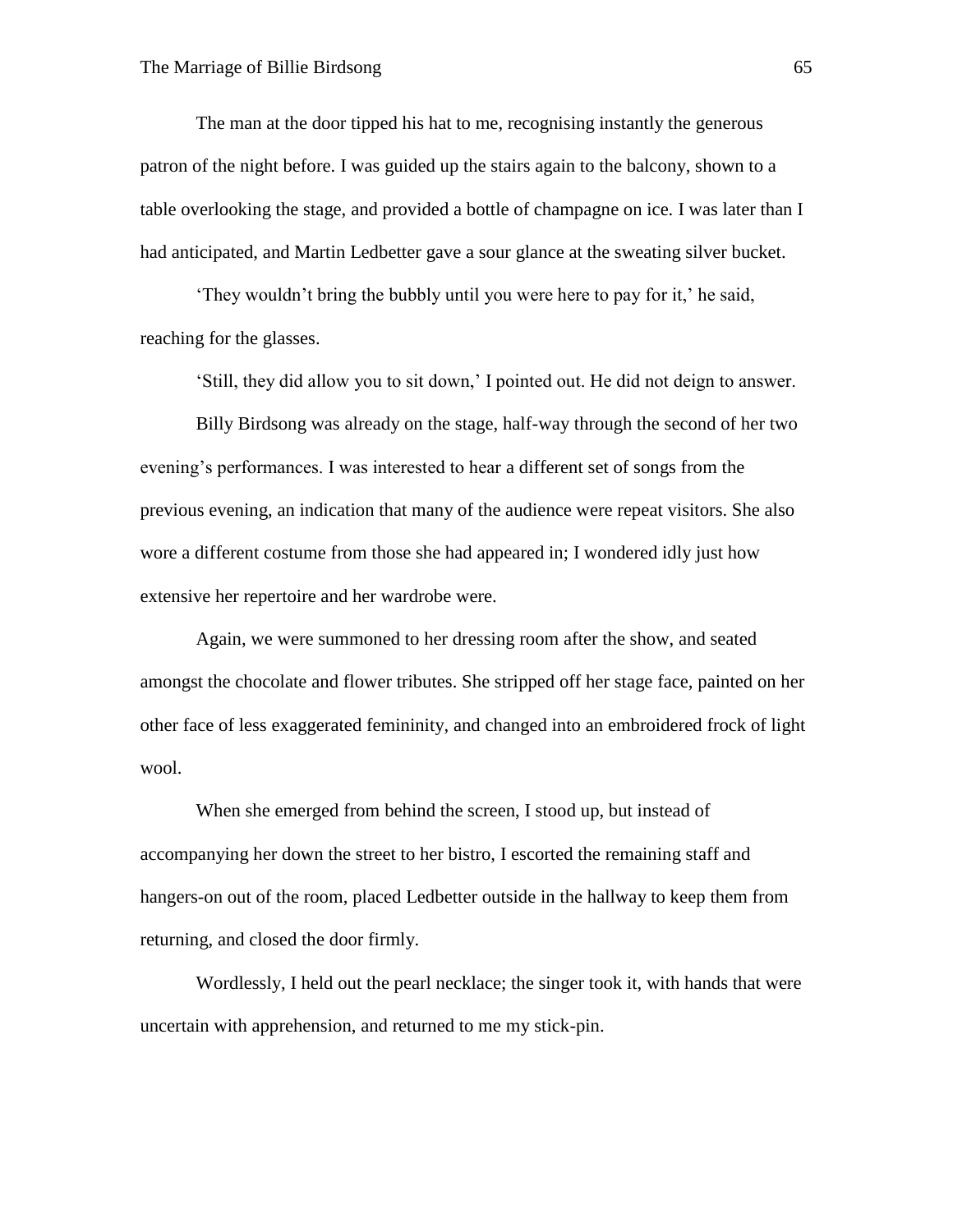'Sit down,' I told her, and reached for the nearest bottle of an admirer's wine, scrabbling through the debris atop the table for a cork-screw.

Hesitantly, frightened, she obeyed. She took the glass I handed her, drank its contents as if it held medicine, and sat expectantly.

'He's dead,' I told her.

The green eyes closed. 'I knew it,' she whispered. 'He'd have come back, otherwise. How?'

'Murdered.'

The singer stared up at me in horror, and said, 'God. Because of me?'

'As yet, there is no reason to believe his death had anything to do with you. The Army police are looking into it, but more to the point, I will continue to investigate the matter.'

'The police? Oh no.'

'In my cursory search of your Lieutenant Raynor's quarters, I saw nothing that would bring your name into this at all. The only thing I found was this.' I took from my note-case one of the two items I had removed from Raynor's pocket, and placed it on the table in front of the singer. 'He had it in his wallet. I thought you might want it returned.'

She looked at the studio portrait of herself, which was signed, With love and kisses from Billy.

'No, I don't suppose his family needed to see that.'

She sounded bitter, as would any person required to deny their very existence; my need to move the investigation forward had to be put, temporarily, behind reassuring my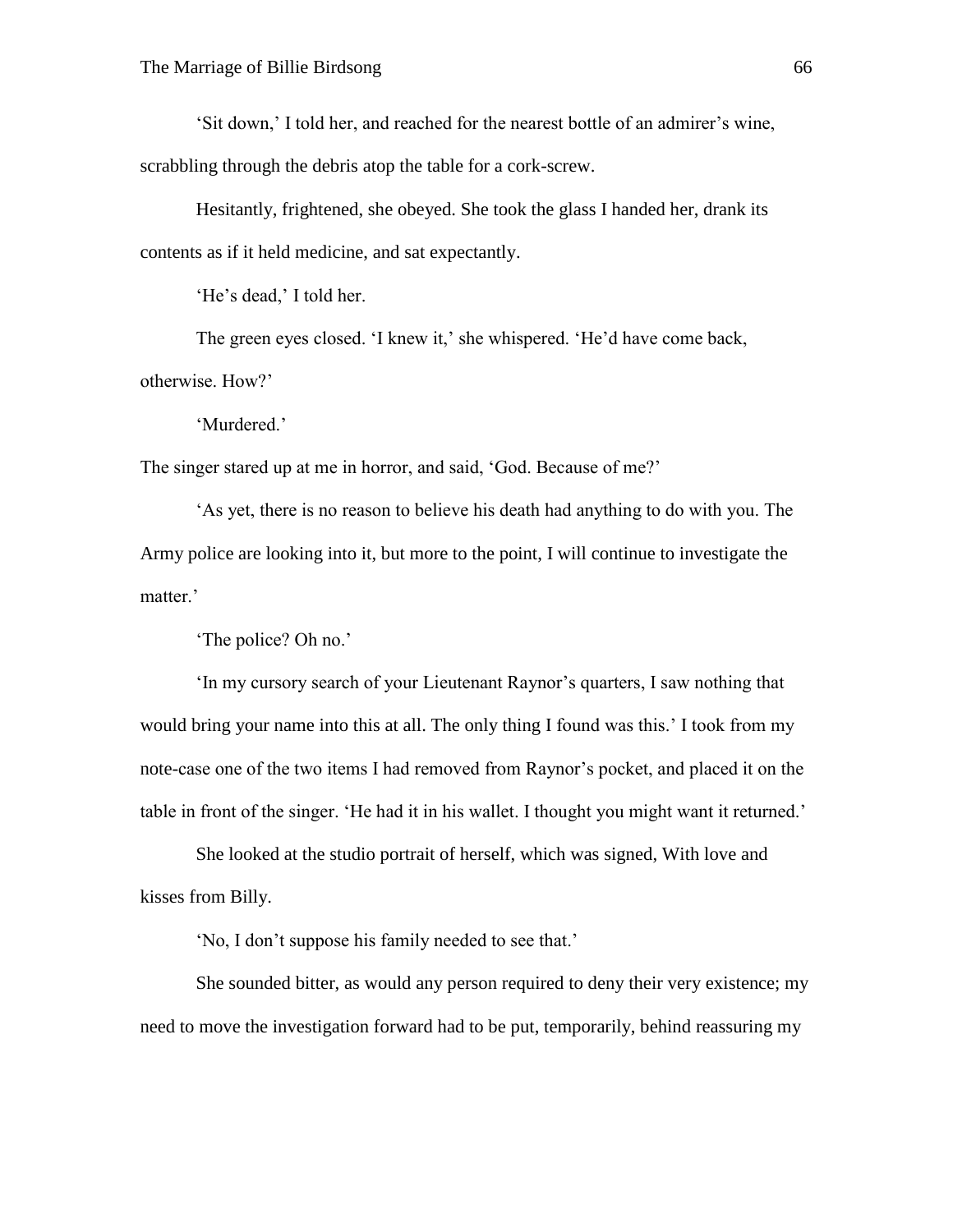client. 'His family is of no importance,' I said firmly. 'What matters is that Lieutenant Raynor cared enough to risk carrying your photograph in his breast pocket.'

There followed the usual teary self-recrimination of a client, which becomes no less tiresome with the number of times one is forced to witness it. However, eventually the singer's tears receded and she sat staring at herself in the dressing-table mirror; I knew that in a moment, she would see her ravaged face and reach, half-heartedly but inevitably, for the make-up pots.

For a performer, the sentiment 'Life must go on' runs closer to the surface than for other people.

'The first night, you told me that one evening when you were walking with Lieutenant Raynor, he saw someone he knew, and retreated from a confrontation.'

'Yes.'

'I need to know every detail of that incident.'

'What's to tell? We were walking arm-in-arm, he spots two people a couple blocks up, he pulls me into an alley and we take another route to my place.'

'When would this have been?'

'I don't know,' she replied in a despairing little voice. I felt like shaking her, but instead merely leant forward so that I dominated her vision.

'Think, Billy. What you were doing, how you felt, what was going on that night.'

'I really don't—Wait a minute,' she broke off. 'It was the night after he gave me the pearl. And that was on the full moon, I remember because Jack held it up to the window and compared the two, and said I would remember that night whenever the moon was full. He was such a romantic boy,' she said, and began to weep again.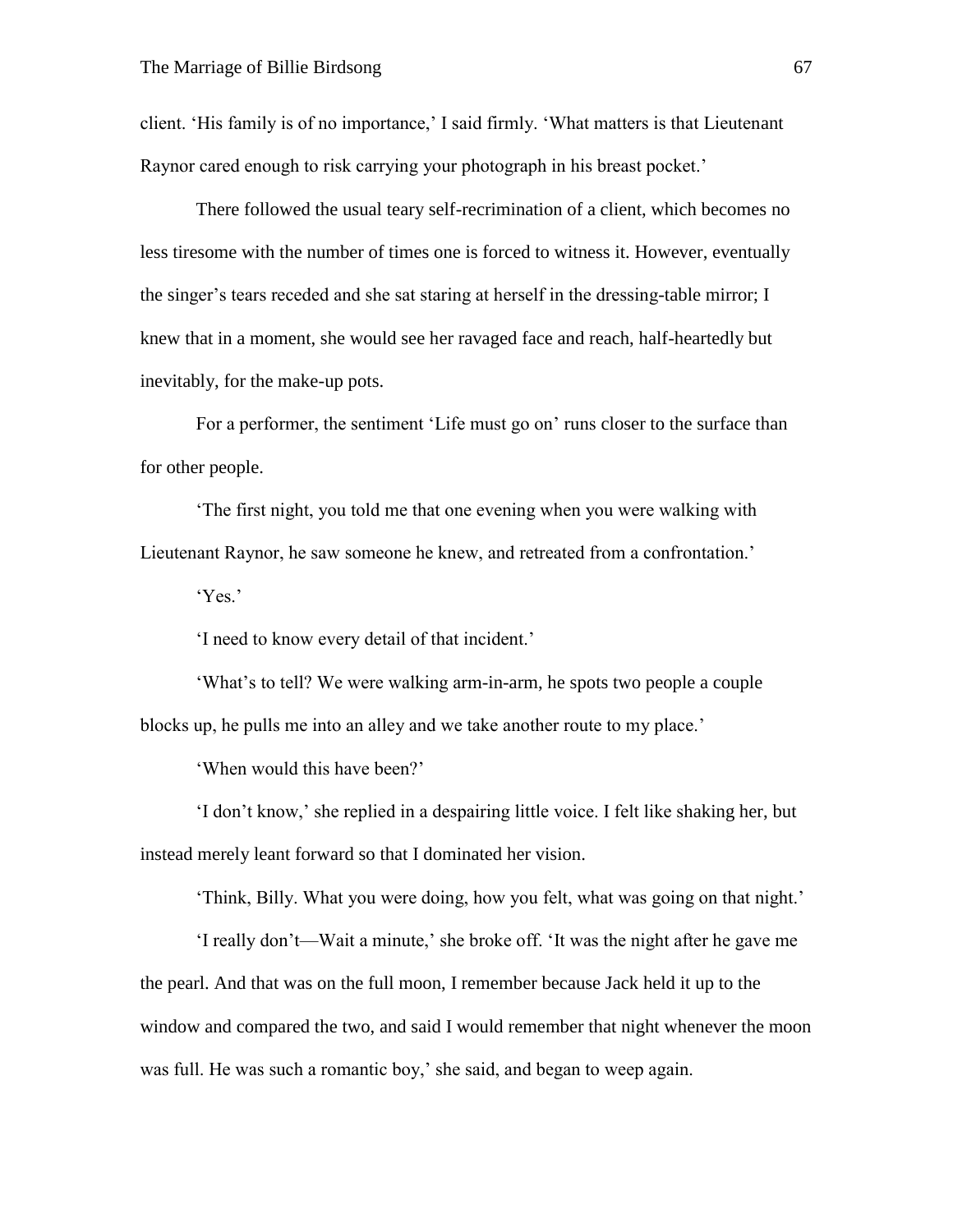Ruthlessly, I pressed on. 'So he gave you the necklace on the Sunday?'

'Monday,' she said, and blew her nose.

The moon had been at its fullest on the Sunday night, but I did not think the singer would have perceived the difference. 'Monday, then. So you saw these other people on the Tuesday night?'

'That sounds right.'

'What did they look like?'

'I only caught a glimpse.' Her hand sought out a piece of cotton wool, and absently dabbed it into the jar of cold cream.

'Men or women?'

'Well, that's the thing. There was a man and a figure in a dress. It was night and there was a street-light, but it was behind them, so between the fact that I only had a glance before Jack pulled me off the street and the fact that I couldn't see their faces, I can't be sure. But afterwards I thought maybe the woman was a kid who used to work with me, a few years ago when I was just getting started.'

'A boy?'

'Right. Very pretty face but couldn't sing worth a plugged nickel, and two left feet when it came to dancing. As soon as I could afford better, I let him go. But I hadn't seen him in years, and I can't be at all certain it was him.'

'What was his name?'

'He called himself Merry, Merry Whisker was it? No, Winkle. Merry Winkle. I probably have a photo of him in my scrapbook at home, if you like.'

'That would be extraordinarily helpful.'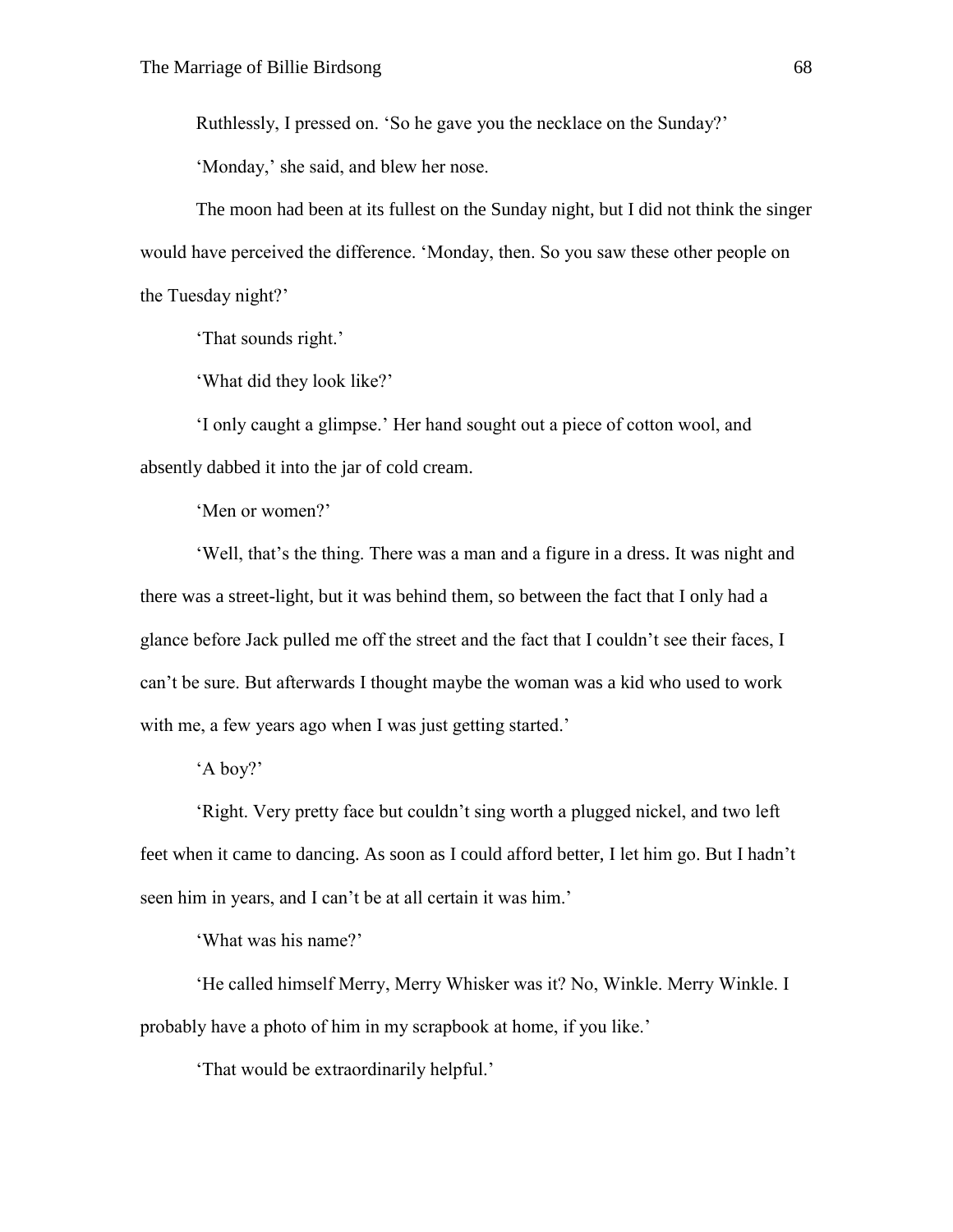'I'll send it to the hotel, shall I?'

'Thank you. What about the man? Old or young?'

'I really couldn't see him—'

'I understand, but impressions can be remarkably accurate.'

'Well, young then.'

'Tall or short?'

'Short,' she answered immediately. 'That much I did see, that Merry, if it was Merry, was taller than him.'

'Clothes?'

'Against the light that way, he was just an overcoat and a hat. No uniform, if that's what you're after.'

'And when you call to mind the attitudes of their persons, how they walked and the manner in which they moved, what would you say was their relationship? Brothers? Friends?'

'Frankly, they looked like a pro and her john. A professional. Which is why I even remember it, because once it came to me that it looked like Merry, I thought how sad his life must be.'

'I see. Where precisely did this take place?'

By this time I had been in San Francisco slightly over a month, and bore in my mind a clear map of her primary streets and districts. When Billy Birdsong told me the name of the street on which she and Raynor had been walking, the approximate crossstreet, and in what direction the other two had been seen, I knew precisely where the encounter had taken place. I got from her a description of 'Merry Winkle' and questioned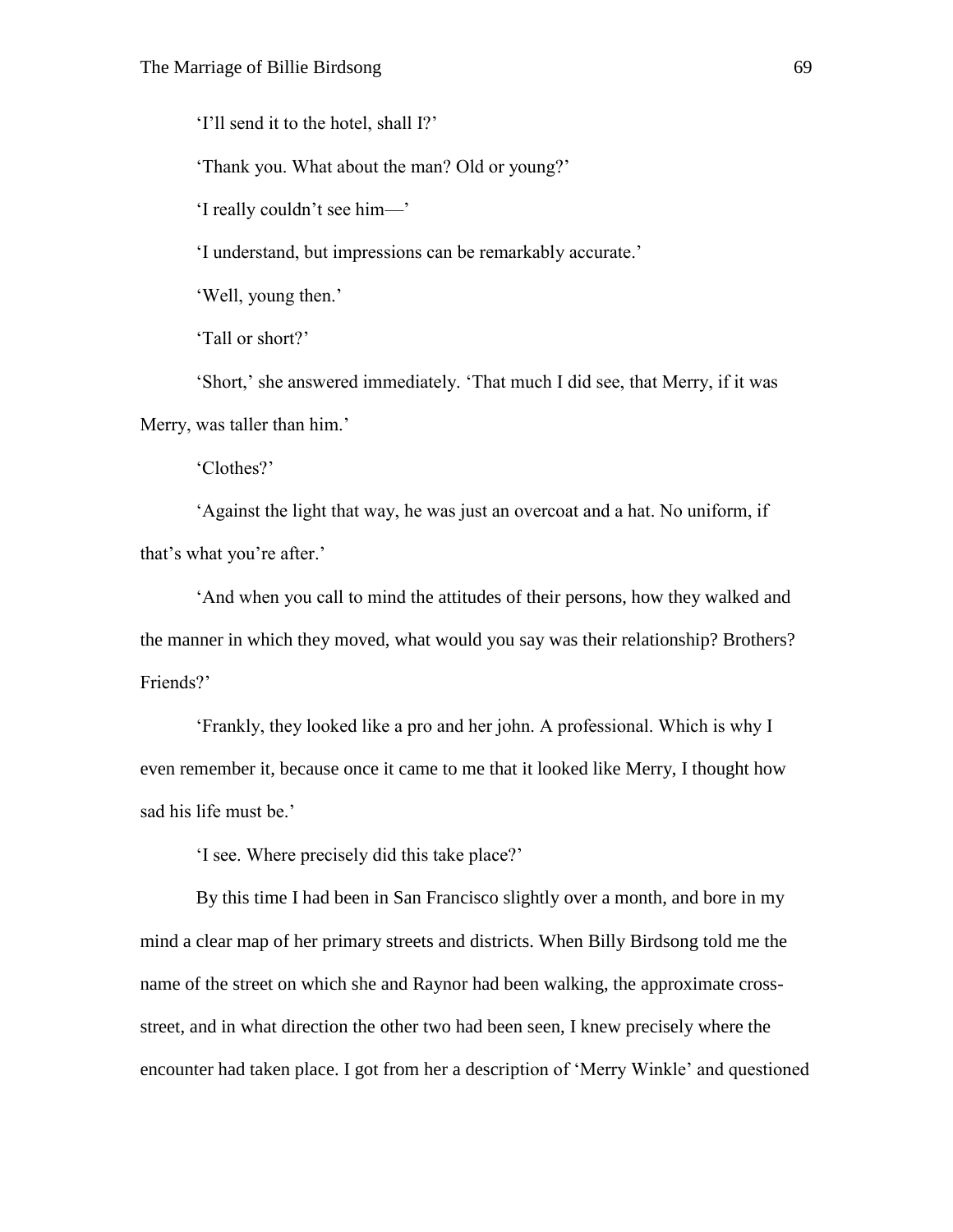her further for some minor detail of dress or person, but she had nothing else, and soon her eyes began to tear up again. I summoned her dresser from the hall-way outside, and asked the woman to accompany Miss Birdsong home.

Outside of the Blue Tiger, young Ledbetter hovered at my elbow, the very picture of impatience. 'What happened?' he demanded. 'Why were you talking to her for so long? And what are we doing now?'

I raised my eyes, then looked past him at the night-time street. 'I believe,' I said slowly, 'that I need to find a male prostitute.'

His dropped jaw said that I had succeeded in amazing him, yet again.

## **V**

Martin Ledbetter was only somewhat reassured when he found that it was a specific prostitute I sought, and not for any carnal purposes.

'Er, you don't know who he is?'

'I know a possible *nom de nuit*, if that be the proper phrase, and I know more or less where he plies his trade. I am relying on you, Mr Ledbetter, to lead me to him.'

As we made our way in the direction of the sighting, I explained the situation: acquaintance of Jack Raynor seen with a person who might be a failed dancer with transvestite proclivities, where seen, accompanying whom.

'And you think I know him?'

'I should doubt it, as your circle is somewhat more exalted than his. However, you may know the sorts of places someone of that sort would ply his trade. A street corner, do you think, or inside an establishment?'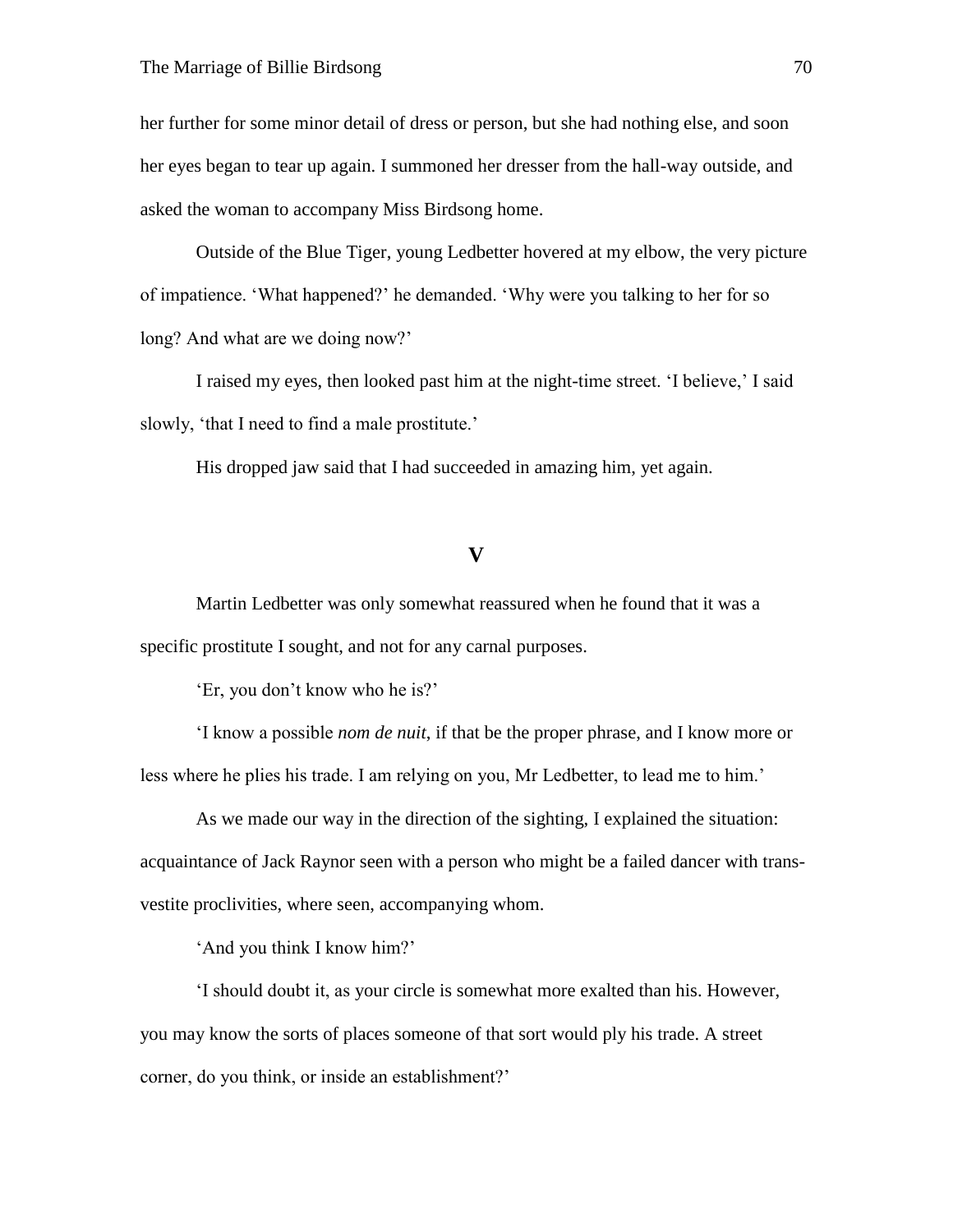'Did his, er, client know he was a trans-vestite?' Ledbetter asked.

'That,' I told him, 'is indeed the question.'

It was now close to three o'clock in the morning, and I had my doubts that we would find the person in question still lingering at a street-corner or inside a speakeasy. Ledbetter knew the area as well as I had thought, and one or two of the denizens claimed some degree of recognition to my description of the person we sought, but in the end, the hour was too far advanced, and the hypothesis was not to be proved that night. I should have to return on the morrow, when the working girls, and boys, are fresh.

However, this did not mean that my work was done.

'You perhaps should go home, Ledbetter,' I suggested. 'You look as if you could use some sleep.'

'The night is young,' he protested, although a moment before he had been stifling a yawn.

'Very well, perhaps you could recommend an all-night diner, at which we might while away an hour. Preferably along the water-front.'

He located a small building, little more than a hut with greasy windows, that nonetheless was warm and smelt pleasingly of fresh coffee and bacon. The other patrons were either early labourers on their way to work or revellers endeavouring to sober themselves for the trip home; I reflected with amusement that my companion and I fit with either category.

The coffee and breakfast fare restored us both to a second wind, and provided a layer of insulation against the damp air when we went out of the door at a quarter to five.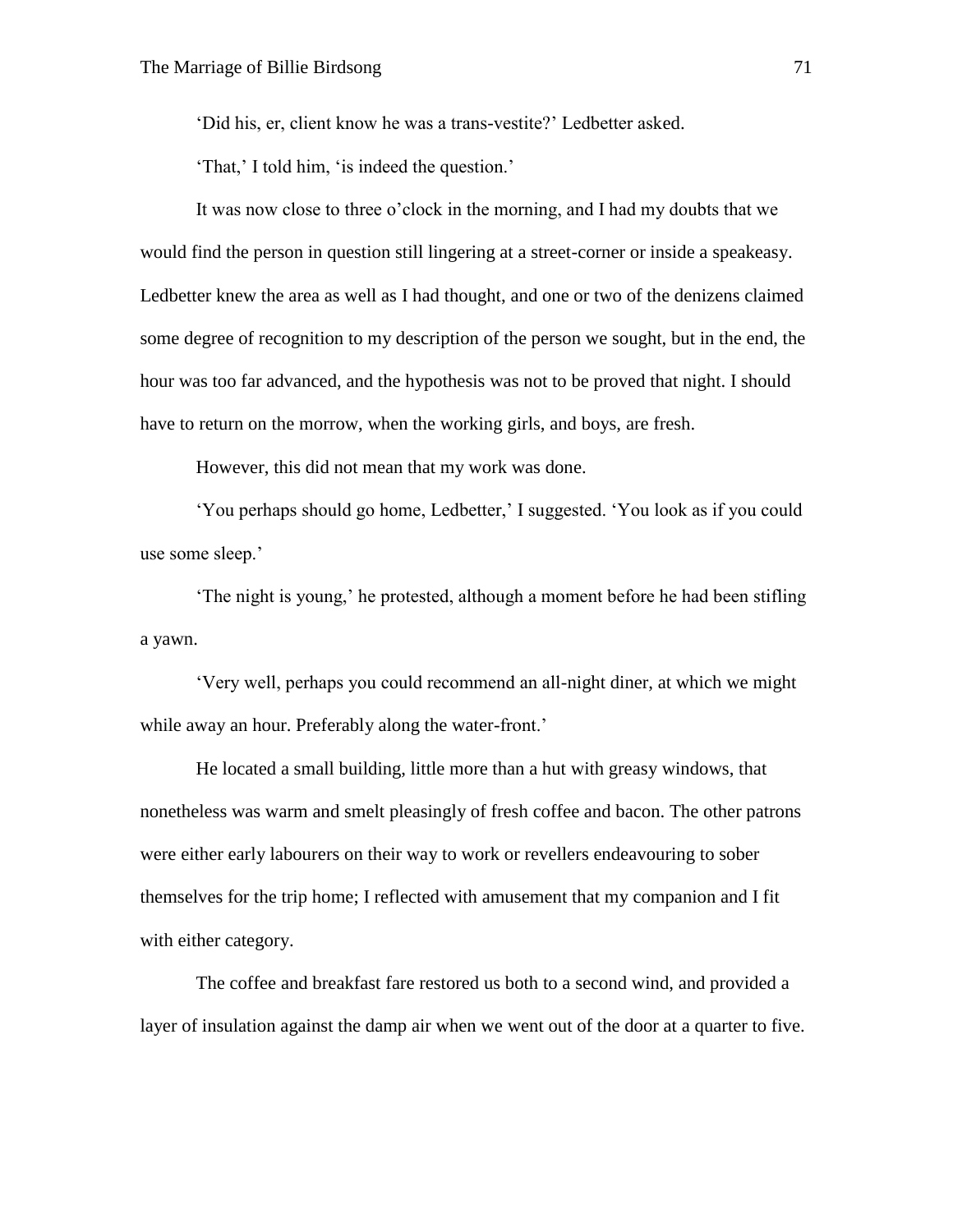My valiant young guide paused in the doorway to get his cigarette alight, then asked, 'Where to now?'

'Fisherman's Wharf,' I told him absently, occupied with studying the figure he cut. 'I say, wait here for a moment.'

I went back inside, and within two minutes had made the necessary arrangements, returning with a hat in my hand. 'Put this on,' I told him. He took it with fastidious fingers, wrinkling his nose at the pomade stains that darkened its interior. Admittedly, it was not a very nice hat, but it was the only one in the diner that was neither a cloth working-man's cap nor a tall formal article such as the one I wore. All we required was the silhouette.

He lowered it with distaste onto his slick hair; I studied the effect, and nodded. 'You may take it off if you prefer, and save it until it is needed. Come now, dawn will be here shortly.'

'Why are we going to Fisherman's Wharf?'

'We seek an informal water-taxi service.'

'But the hire-boats are down closer to the Ferry Building.'

'Miss Birdsong lives on the southern slopes of Pacific Heights. When Raynor left her flat in latter weeks, he was in the habit of turning due north. This would lead him directly up the hills; if he were heading for the ferry, he would turn east, as he was wont to do in earlier days, in order to avoid the steep climb. I believe that in the early days he was dependent on the ferry to take him across the Golden Gate. Later, he made other arrangements.'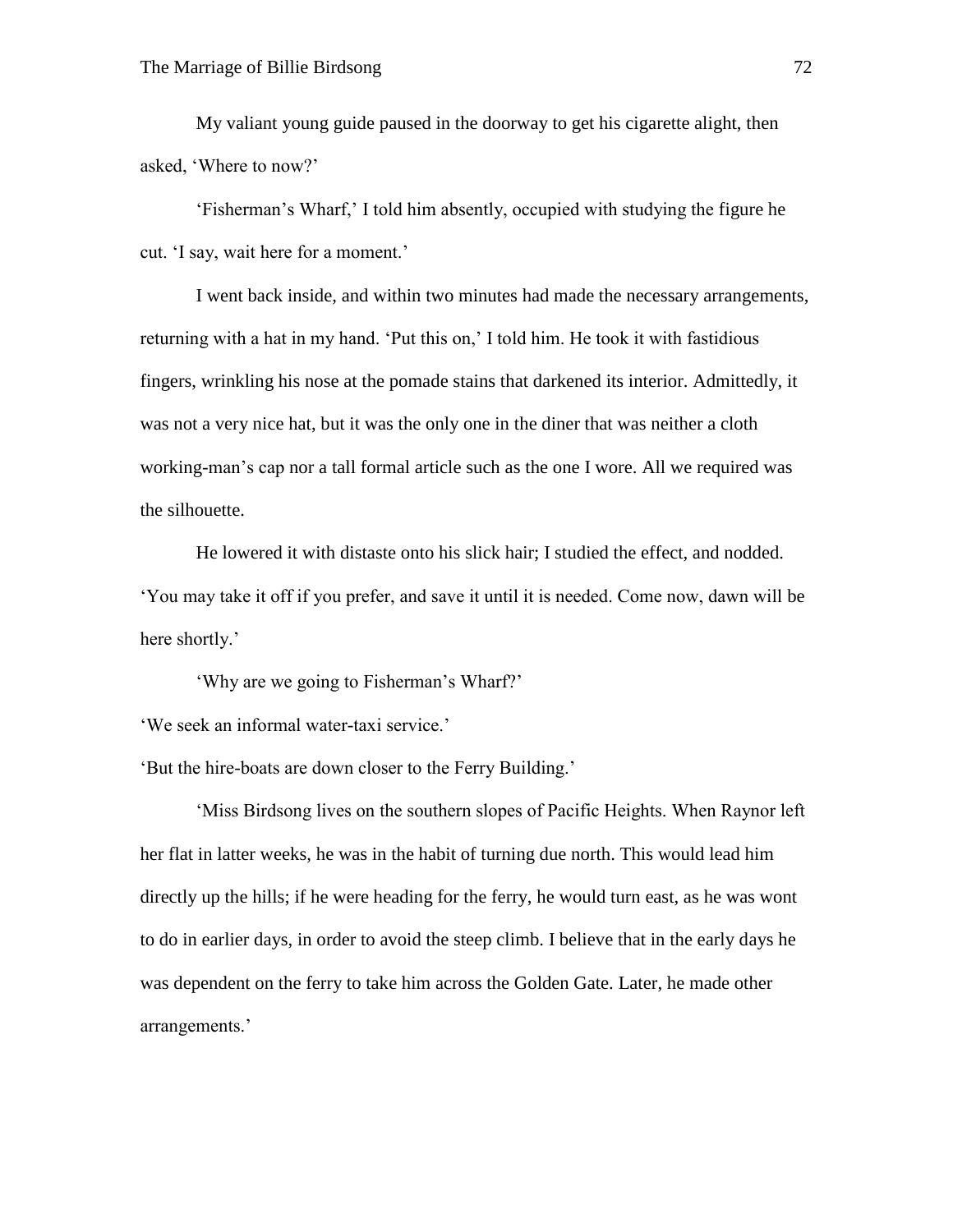As dawn approached, this area of the water-front had become a hive of activity. Italian was the language of choice among San Francisco's fishing fleet, and the boats were built and rigged along a more or less Mediterranean pattern. However, as we stood and studied the bustle, I noticed that in the less desirable corners of the mooring areas were one or two boats with a touch of exoticism to their lines and sails. I was not surprised to see that the men moving about on the decks were similarly alien. I turned to Ledbetter, half dozing as he leant against a wall.

'I want you to put on the hat, button up your overcoat, and walk along the wharf to where that blue boat is just putting out. When you get there, take a dollar bill out of your pocket and hold it high in the air. Just stand there with it raised until I tell you otherwise.'

'Er,' he began.

'You haven't a dollar,' I said for him, and reached for my note-case.

I remained in the shadows, watching the reaction to Ledbetter's movements. Most of the fishermen were too busy to pay him any attention; one of two glanced at him curiously, and kept glancing, attracted by the money in his hand. But as I had thought, once the furthest boats noticed his figure, the entire crew of one of the alien boats stood and stared. After a minute, I saw a figure slip from the boat onto the dock and trot in Ledbetter's direction, only to slow, pause, and, after much peering and hesitation, retreat.

I quickly left my post and gathered up my young assistant, hurrying him along lest the boat leave its moorage before we could speak with the captain.

'Can I take off this damned hat now?' Ledbetter panted behind me.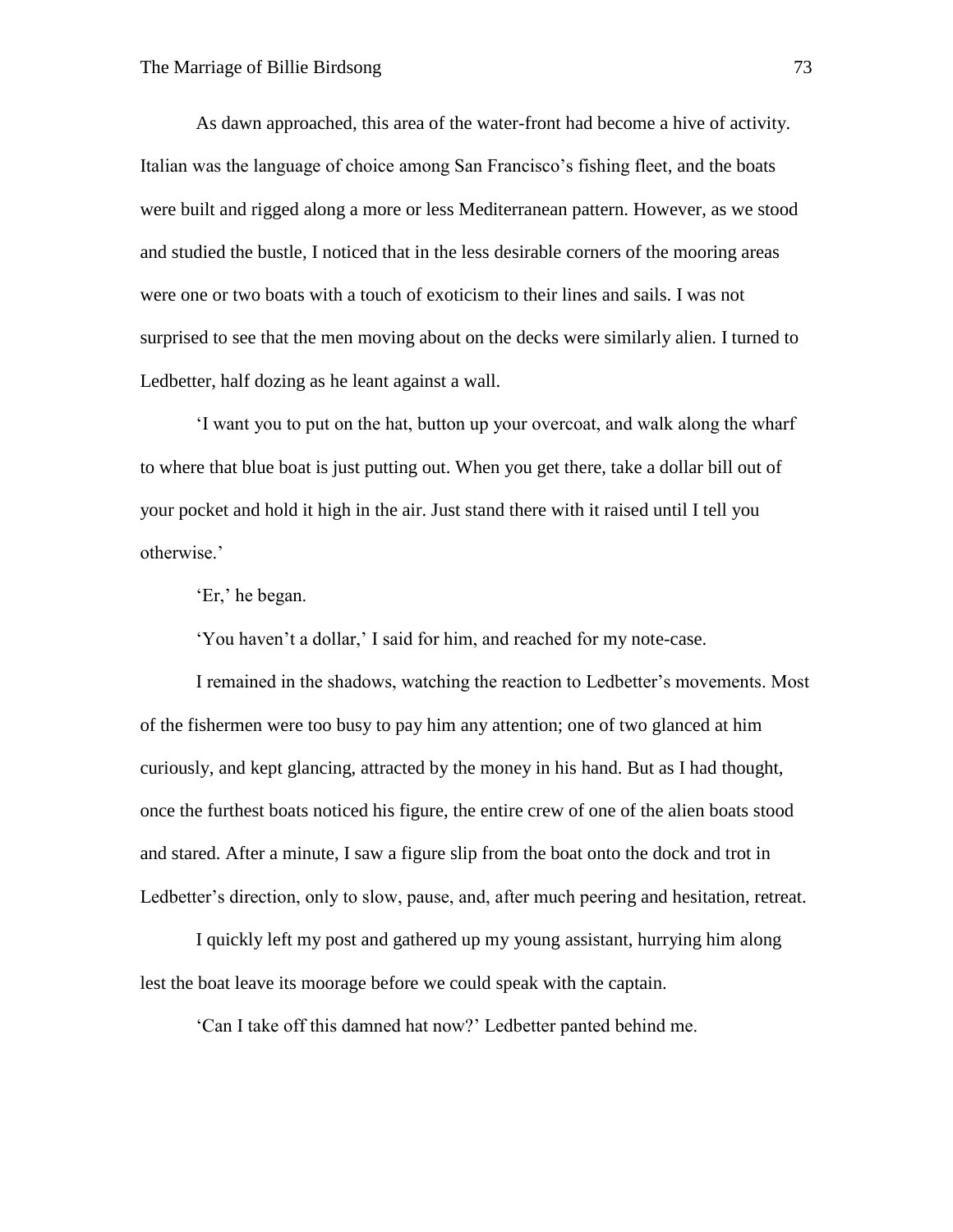'We are finished with it,' I answered, and heard a faint plop as it landed in the water.

When we were within speaking distance of the boat, which was rapidly casting off to depart, I said loudly, 'We are nothing to do with the police. I will pay you for the answer to a question.'

The crew continued its rapid movements, but one figure stopped to listen. I came to a halt at the edge of the boards and called, 'Please, I will pay. I just need to ask about the man who had you take him across the Bay in the mornings.'

The boat drifted farther away, but then the man spoke some words over his shoulder and the vessel's outward progress slowed. After a moment, the anchor went down, and the man climbed into the small boat to row himself back within talking distance. He stopped twenty feet away, his oars playing in the water to keep him in his place. I squatted down onto my heels.

'What you want know?' he asked.

'About three weeks ago, a young man with light hair made an arrangement with you to carry him across the Bay several mornings a week.'

The fisherman did not answer, but neither did he deny it. I went on. 'Where did you take him?'

All I needed, in fact, was mere confirmation, but the question would do as well as any other.

He studied me, looked more closely at my companion, then grunted, 'Fo't Barry. He go Barry dock, near lighthouse.'

'Why did he come to you rather than ask one of the Italians?'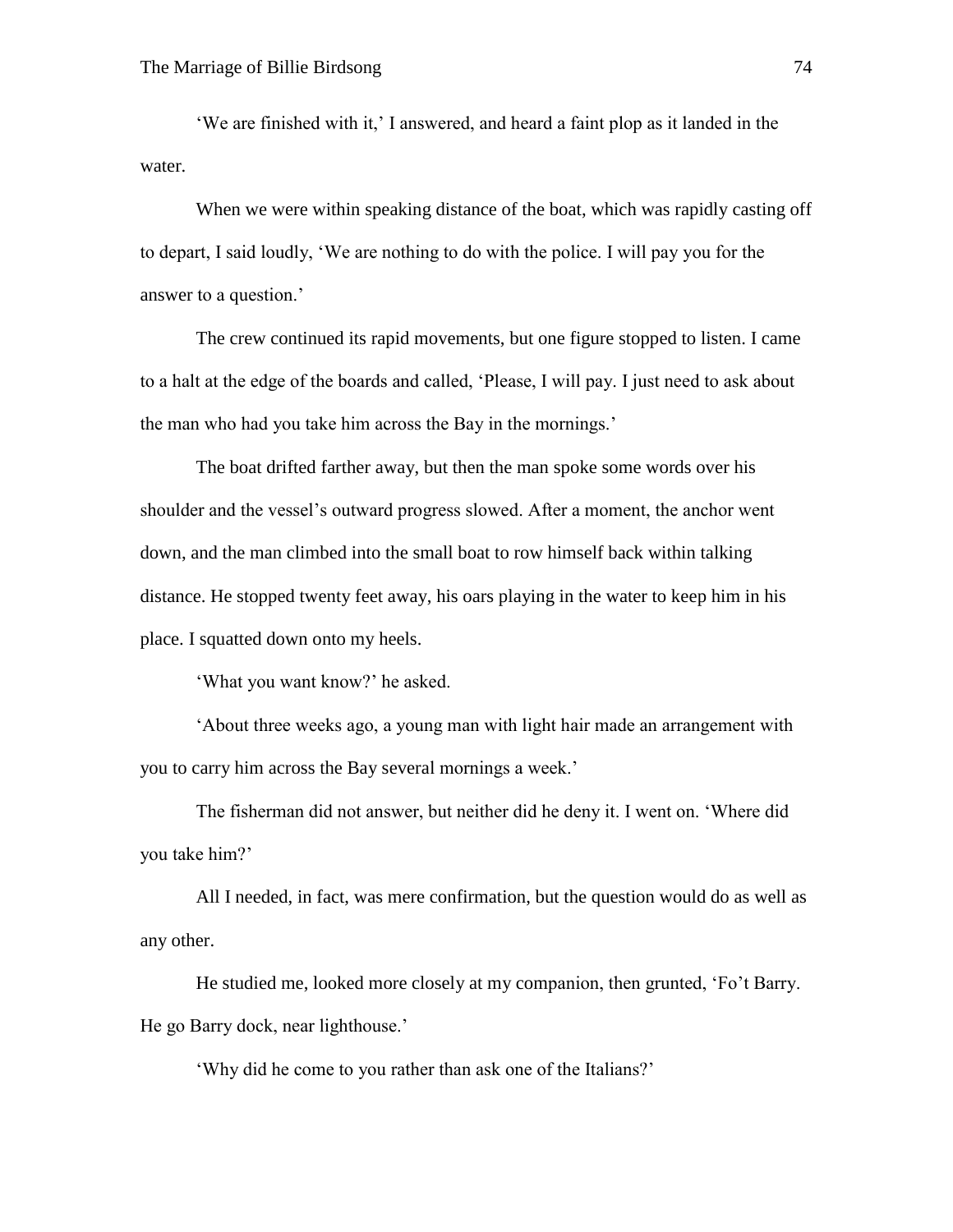The man shrugged. 'He speak some Chinee. Live in Manila, know Chinee there. Mebbee like Chinee. Who know?'

'Who indeed,' I agreed. 'Thank you, I hope I have not unduly delayed your day's work.' I looked around and spotted an empty tin that, according to the label, had once held pineapple. I pushed a five-dollar bill into it, stepped on its open end to secure the money, and tossed it under- hand into the skiff at the man's feet. He nodded, then pulled at the oars, taking himself back to his boat.

With age, a man's bones become weary, and stiffen with a night's fog; I will admit that I regretted the lack of taxi ranks in this part of town, and that I was relieved beyond all proportion when Ledbetter spotted a cab driving in the direction of the Ferry Building, and whistled it to a stop.

I had not paused to reflect how very long my day had been until I was walking down the corridor to my room minutes later. My overcoat felt as if it were lined with lead, and my fingers fumbled with key, then buttons, and finally laces. Then when I sat down on my piled clothing to remove my shoes, I heard the rustle of paper beneath me. I pulled my coat from the pile and felt for its inner pocket, then sat upon the edge of the bed to look yet again at the second item I had removed from the dead man's person.

Ten hours later, I woke half-dressed, inadequately blanketed, and with the letter still in my hand. An hour after that, bathed, shaved, and fed, I took up the envelope, which was addressed to 'Joseph Raynor' at a post office box, and slid out the letter. It bore the imprint of a law office in Los Angeles, dated the week before Raynor was last seen, and read:

Dear Sir: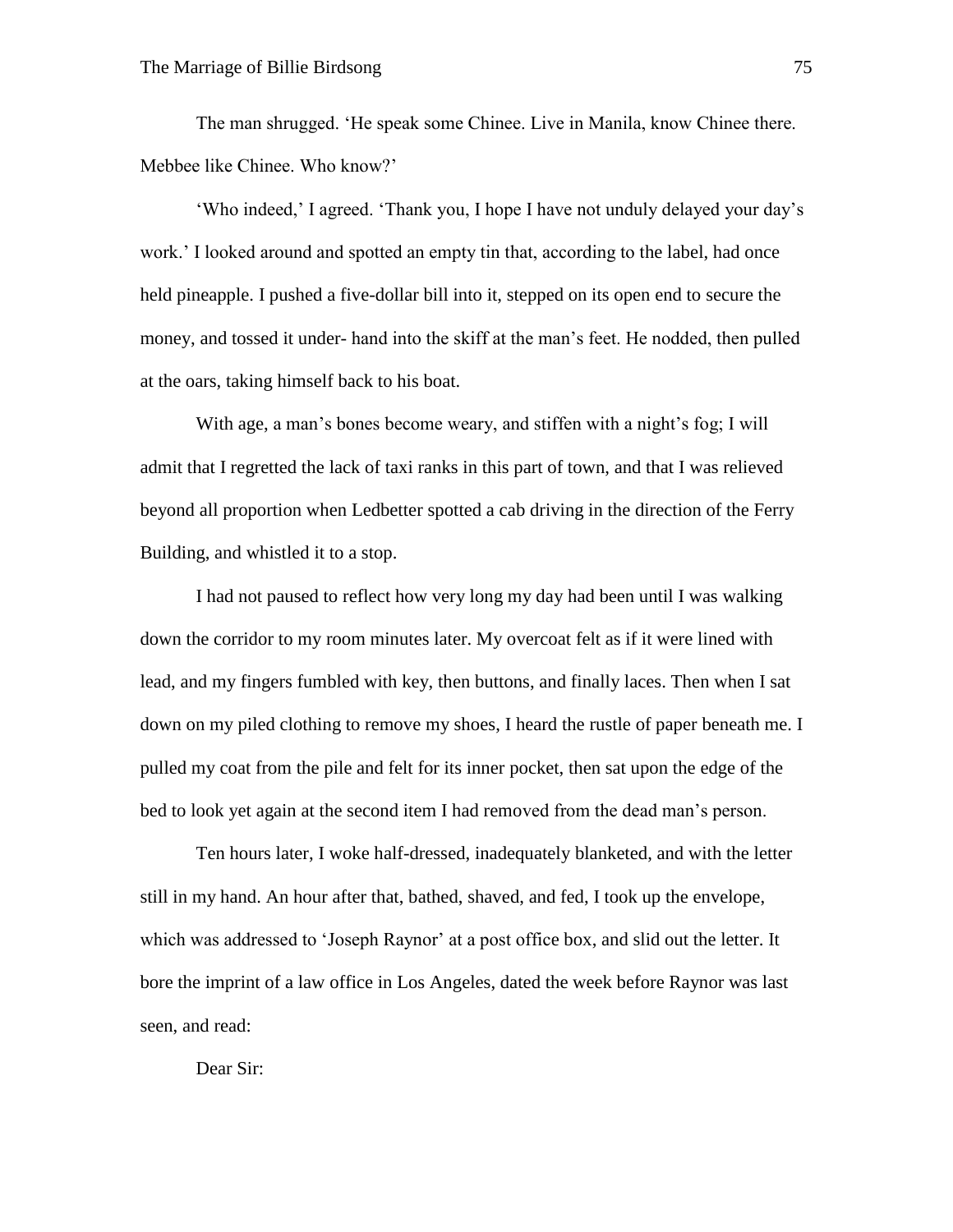I received your letter, and the payment, which as you noted, serves to assure me that this is no stunt. You will understand, I think, that working in proximity to the area's growing moving-picture industry, we are well used to stunts.

However, taking your inquiry as a serious one, I would have to agree that, setting aside for the moment the question of criminal charges, the solidity of the contract would appear to depend heavily on sympathetic and closemouthed servants and, in the event of ill health, a doctor of similar characteristics. I cannot tell you what the status is in foreign parts, although I can direct you to colleagues if you wish.

I do not, however, believe it possible to avoid a lawsuit entirely. It is true, as you suggest, that personal possessions can legally be left to whomever one wishes, be it man, woman, or four- legged creature. Family inheritances would be a different matter, and if it came before a court, might well create an enormous string of legal difficulties. Speaking personally, I would relish tackling such a matter, but I can certainly understand that the person or persons involved in such an inevitably drawn-out court battle would do much to avoid it.

Please let me know if you would like my help in making the arrangements you mentioned in your letter. However, I would urge you to come and talk to me first about the potential for prosecution this course of action could conceivably open you up to, with permanent effects on your future.

Yours,

Samuel Kapinsky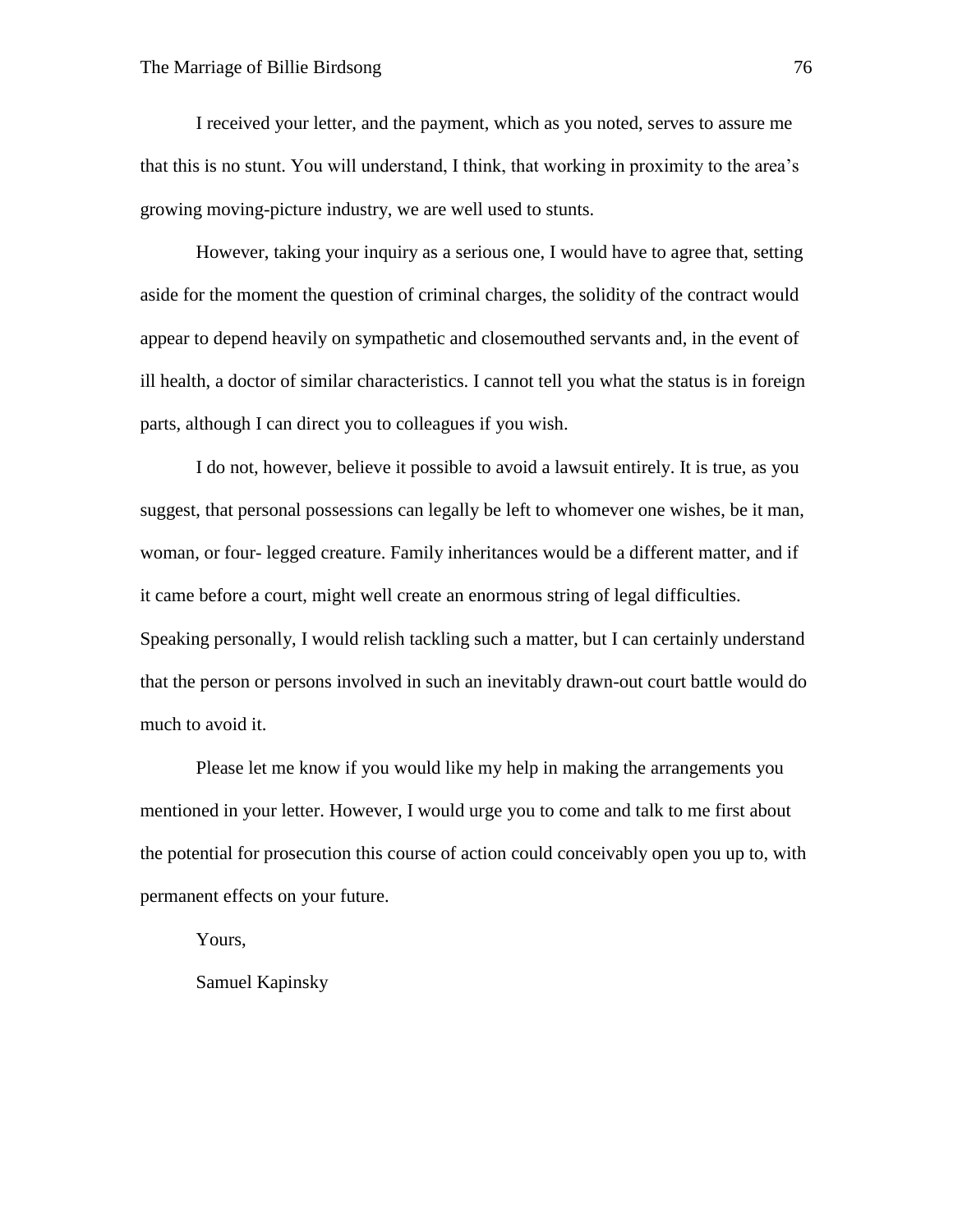I went downstairs to compose a wire to Mr Kapinsky, then deposited the letter in the hotel's safe, and made ready for a third crossing of San Francisco's Golden Gate.

I presented myself to the major's office, as arranged, at three o'clock in the afternoon. As I had feared, his superior had laid ham-fisted claim to the investigation; as I had hoped, Morris was not happy about it.

'Don't know why we have to turn it over to him,' he grumbled when first I appeared. 'I was doing perfectly well.'

'Disruptive, eh?' I asked in sympathy.

'Exactly! Disruptive, that's the very word. Man thinks I should bring the whole day's schedule to a halt so he can talk to everyone on the post. Idiot.'

'I don't suppose I could be of service?' I suggested. 'Just to move him in the right direction and help him solve the case more quickly?'

'You'd do that?' Clearly, Captain Sigerson's long-ago and fictional experiences weighed more with the major than any so-called superior's qualifications. I hastened to agree with him.

'Certainly. I owe it to the family to conclude this sad business as soon as possible.' To say nothing of owing it to myself to finish here before one of the bereaved family could arrive and tell the major that they had not sent any lawyer.

'Very well,' Morris declared. 'See what you can do. I'll give you an officer to help you, what about—'

'What about that young corporal you left with me yesterday?' I suggested smoothly. 'Seems a sensible lad.'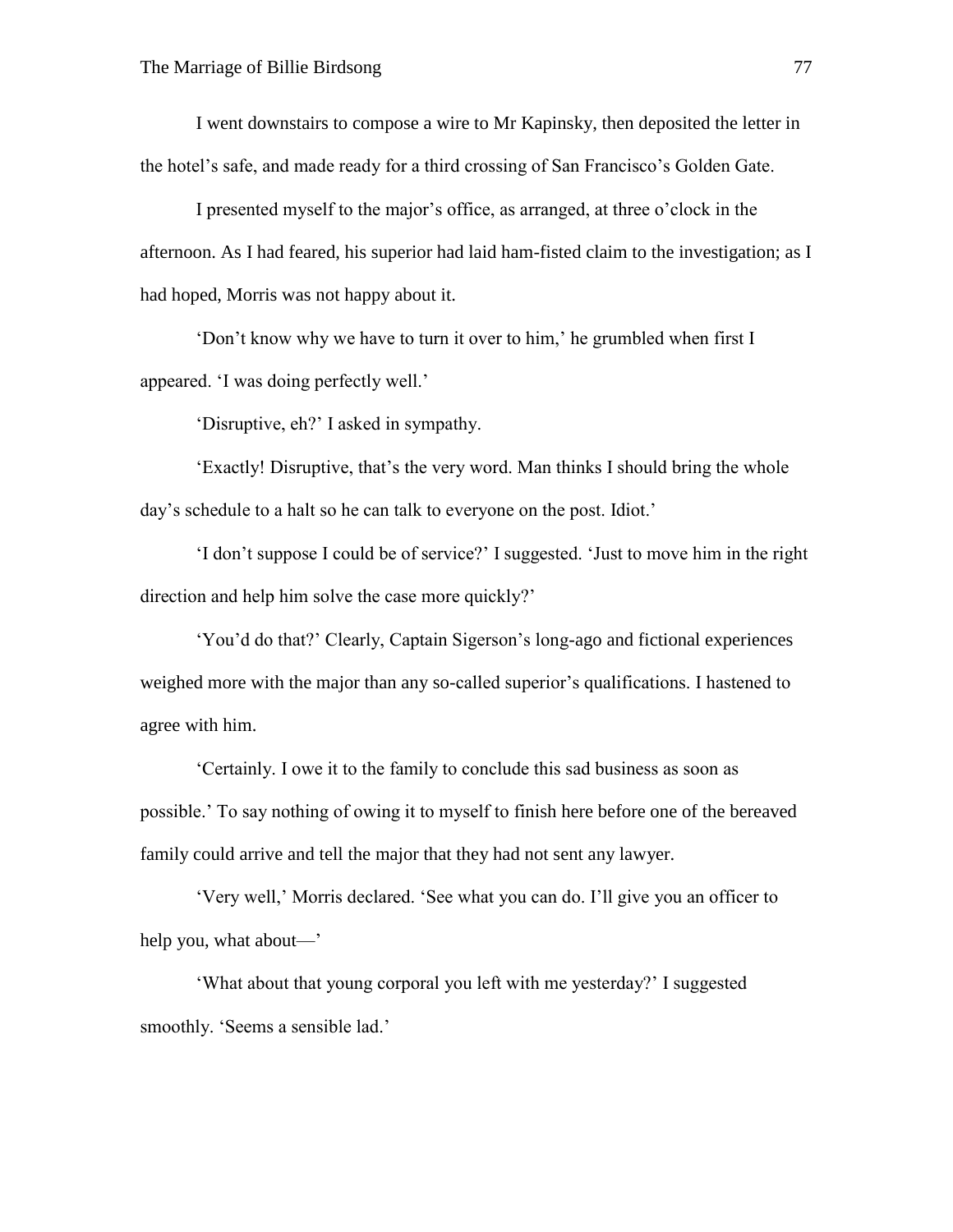'But Lieutenant Halston is free today while they're clearing up the shooting range. He knew Raynor, might be able to answer some questions.'

The last thing I wanted was a friend of the dead officer. 'All I need is a man in a uniform, so as not to be continually stopped for an explanation,' I assured Morris. 'Corporal Larsen will be fine. If he can be spared.'

He did not bother to respond to the preposterous notion that a corporal might be urgently needed elsewhere, merely raised his voice to call, 'Baxter!' The door opened and the adjutant looked in. 'Get Corporal Larsen. He's to be seconded to this gentleman until further notice, on or off the base.'

Baxter saluted and closed the door. Before the major could move on to the next item on his calendar, I asked him what he'd thought of his dead lieutenant.

'What do you mean, what did I think of him? He was a competent officer, but like I told you, he hadn't been here long enough to get to know him.'

'Do you think he looked upon the Army as a permanent career?' I asked.

At that, he sat back in his chair. 'You know, when he first got here I'd have said yes, even though he was about as sickly as I've seen a man. But later on, I don't know. His heart seemed to go out of it. Maybe just the malaria; fever does wear a man down after a while.'

'You sound as though you would have been disappointed, had he left the services.'

'I thought he had the makings of a first-class officer. Not just an everyday officer, and he'd have been wasted in peace-time, but given another war, Raynor could have made a hell of a name for himself. Had that kind of quirky way of looking at things that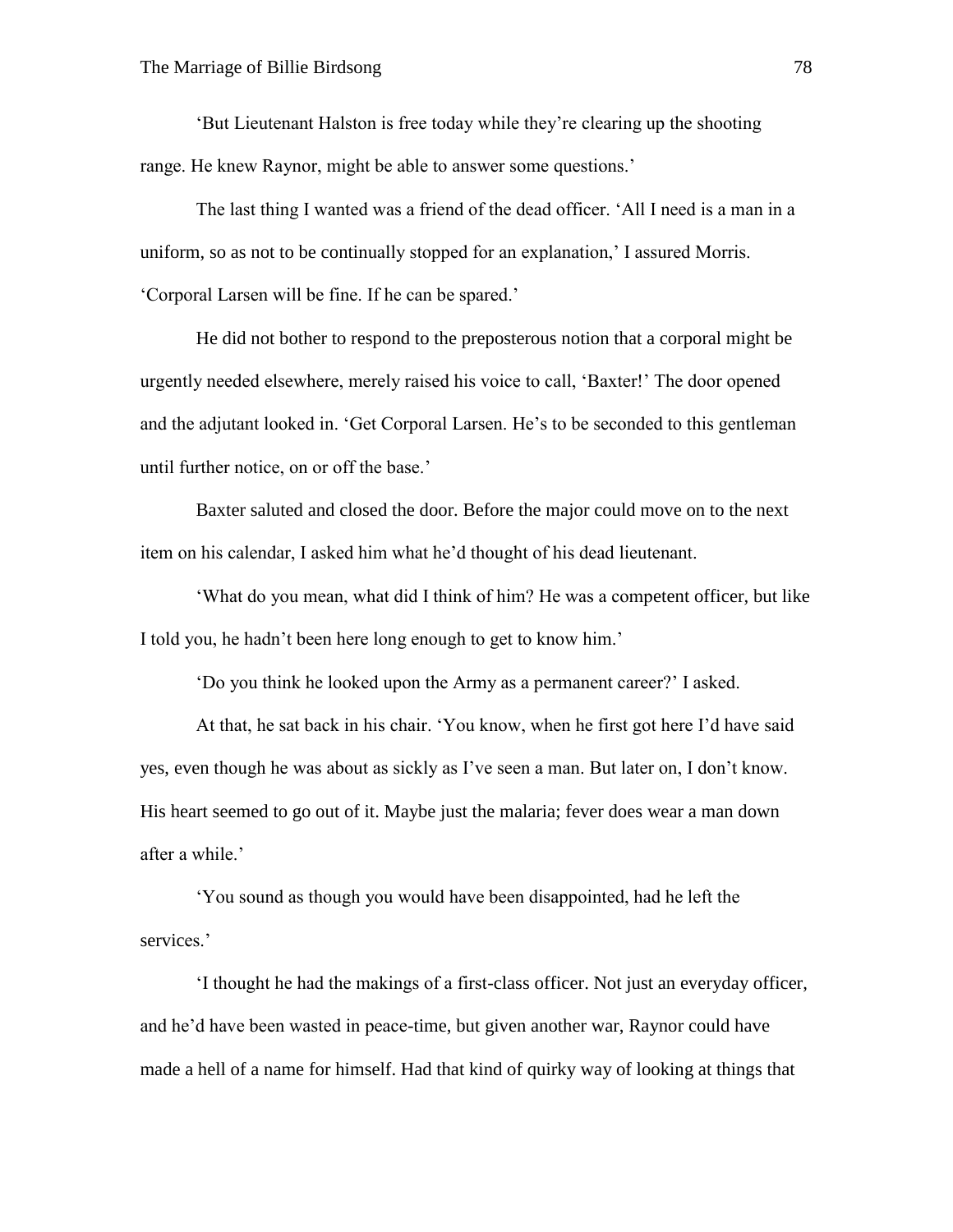all the great commanders of history have had. The ability to rewrite the rules of warfare, if you follow me. 'Course, as I say, in peace-time that could make for terrible problems. Sort of like your own country's Major Lawrence. If he'd spent his career drilling the ranks, he'd have ended up drinking himself to death, or putting a gun in his mouth. Instead, he goes out into the desert and finds the Arabs, and takes off like a rocket. That was Raynor all over. All he needed was a good war.'

It was an unexpected insight, revealing and perceptive. I did not tell the major that the peace-time ranks were precisely where Lawrence had put himself, for indeed, I thought Morris was right about the man. Morris's judgement, nonetheless, added another piece to my understanding of Jack Raynor: Idiosyncratic military minds also have a tendency to make bitter enemies.

I thanked the major and left him to his paperwork, and in a very few minutes, Larsen came pounding up at double-time, red of face and as alarmed as one might expect at a summons to the commanding officer. He looked greatly relieved when he received his orders, but also puzzled, not understanding quite what my position here was.

'Larsen,' I explained, 'the major wants you and me to try and solve Raynor's murder before the police can.'

That, he understood.

The major's key and his relayed command to the soldier standing guard over Raynor's quarters opened the door. Before we could walk through it, a door down the corridor opened and a young officer with black hair and hazel eyes looked out, the slippers on his feet and a slim book in his left hand indicating that we had disturbed his rest. He propped the hand with the book against the door frame as he leant out, the three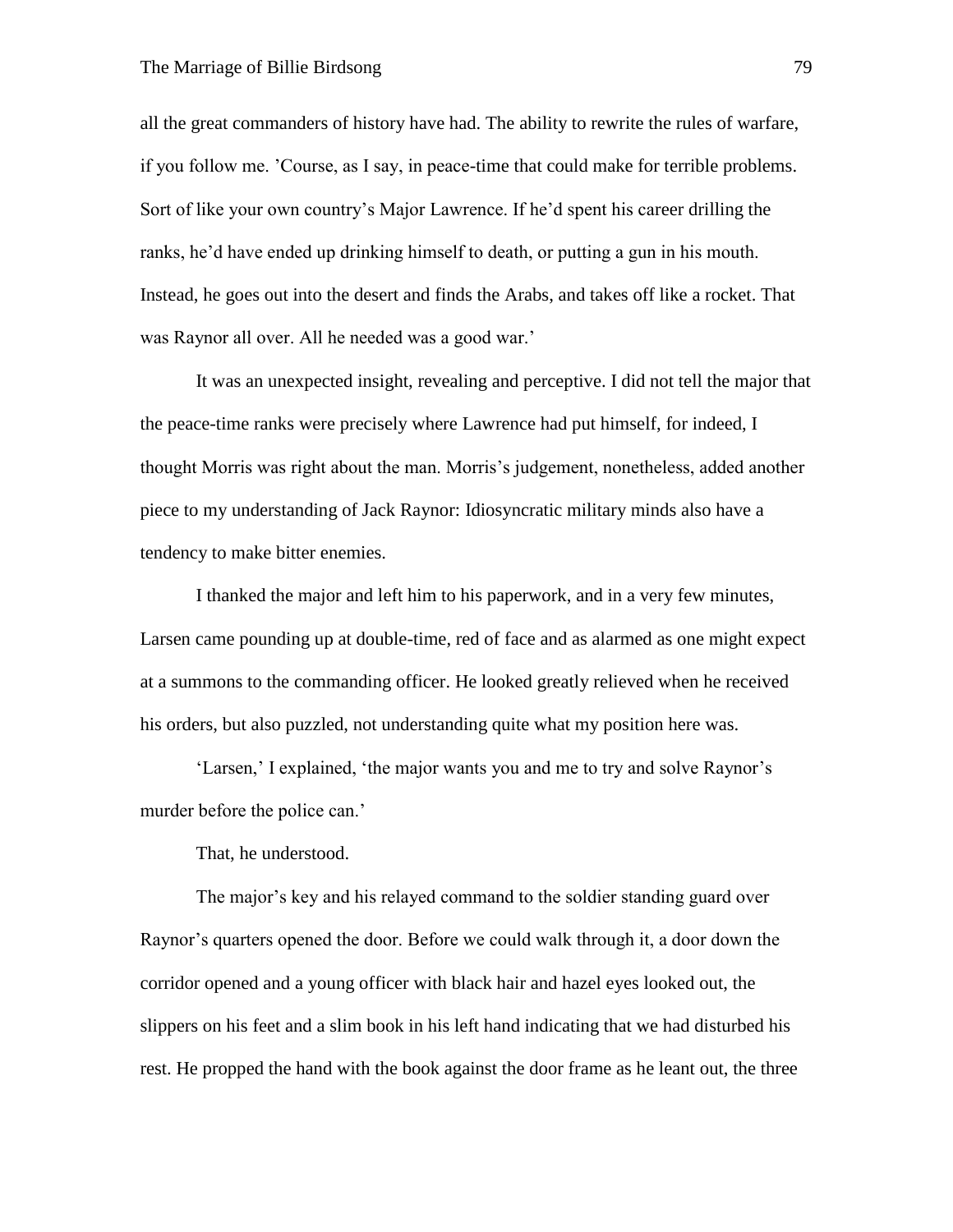fingers draped across the volume's cloth cover showing the scars and embedded gravel of an old injury. He looked at the three of us curiously.

'What's up?' he asked, his question directed, I thought, at the guard. 'Orders from Major Morris, sir. This gentleman's the Raynor family lawyer.'

The brown head nodded and his door closed as he went back to his reading. I appreciated this confirmation of the major's efficiency: Clearly, the guard had been a continuous presence here.

Once inside, Corporal Larsen stood with his back to the door, looking around him uneasily.

'Sir, what are we looking for?'

'Anything the Presidio men might have overlooked,' I told him, settling at the desk for a look at those tantalising envelopes: If Jack Raynor had a fiancée for whom he was contemplating the purchase of wedding bands, there would surely be letters.

A less experienced investigator might assume that the two items Raynor had carried on his person, the Birdsong photograph and the enigmatic letter from the Los Angeles lawyer, had been in his breast pocket because he attached a high degree of emotional import to them. I knew, however, that their presence over his heart could as easily be due to any number of factors, from a recent receipt to a general disinclination to leave problematic documents where others might find them; indeed, he may even have had them with him the night he died because he planned to tear them into a thousand tiny pieces and set them free on the wind from the Pacific—such romantic notions were not unheard of, in a man in his situation. But he was, I had no doubt, genuinely fond of the singer, no matter what his plans for marriage might be; clearly, despite the lawyer's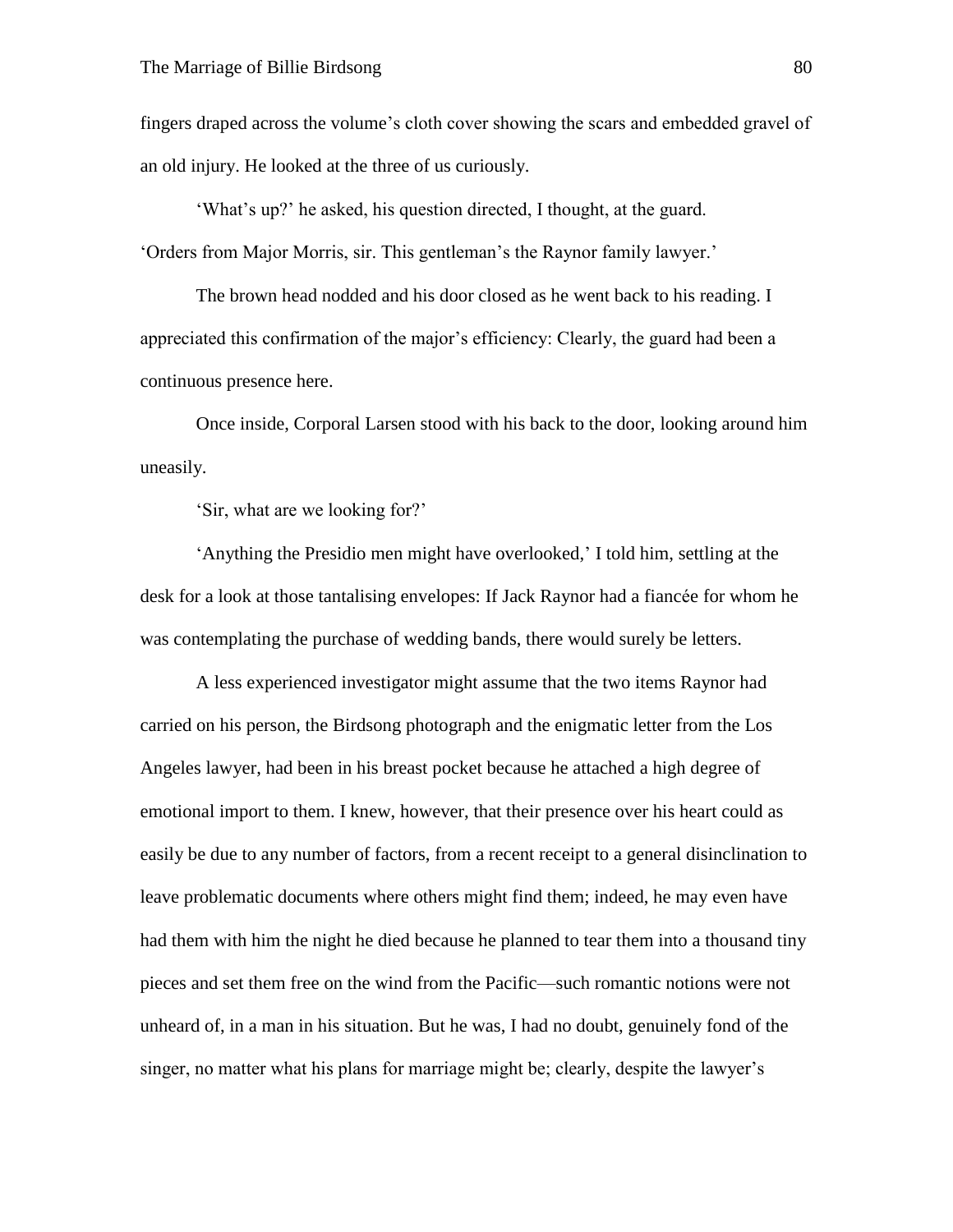cautiously enigmatic wording, Raynor intended to leave Birdsong something in his will in the face of potential family objections.

Still, however problematic the signed photograph of a trans-vestite singer and a lawyer's letter might be, there would be no reason for Raynor to conceal his love notes from a fiancée. I expected to find them. I did not.

Instead, the three letters in the drawer were from his mother, his brother, and his sister.

The mother possessed what appeared to me an excessive interest in the game of whist, and furthermore assumed a similar obsession on the part of her son. Only at the very end did she add the lines, 'I would of course adore seeing you this summer, if you decide to come home for a time, and we can talk about your plans for the future at that time. If only California wasn't so very far away!'

The brother's letter addressed Jack Raynor's summer plans with slightly more detail, all of which underscored Major Morris's unvoiced fears about the renewal of his lieutenant's contract with the United States Army. The brother, whose name was given as Edward, seemed most concerned with Jack's possible desire for the summer house, which Edward hoped to use for the entire month of August.

It was the sister's brief note that hit the nail square:

Dearest Jack,

As you asked, I haven't said anything to the family, although really I think you're being a little silly about this. If you love this girl, then we surely will, and there's no need to go straight back to California. You know how Mummy adores planning a party, she's going to be so disappointed if you go to a registry office.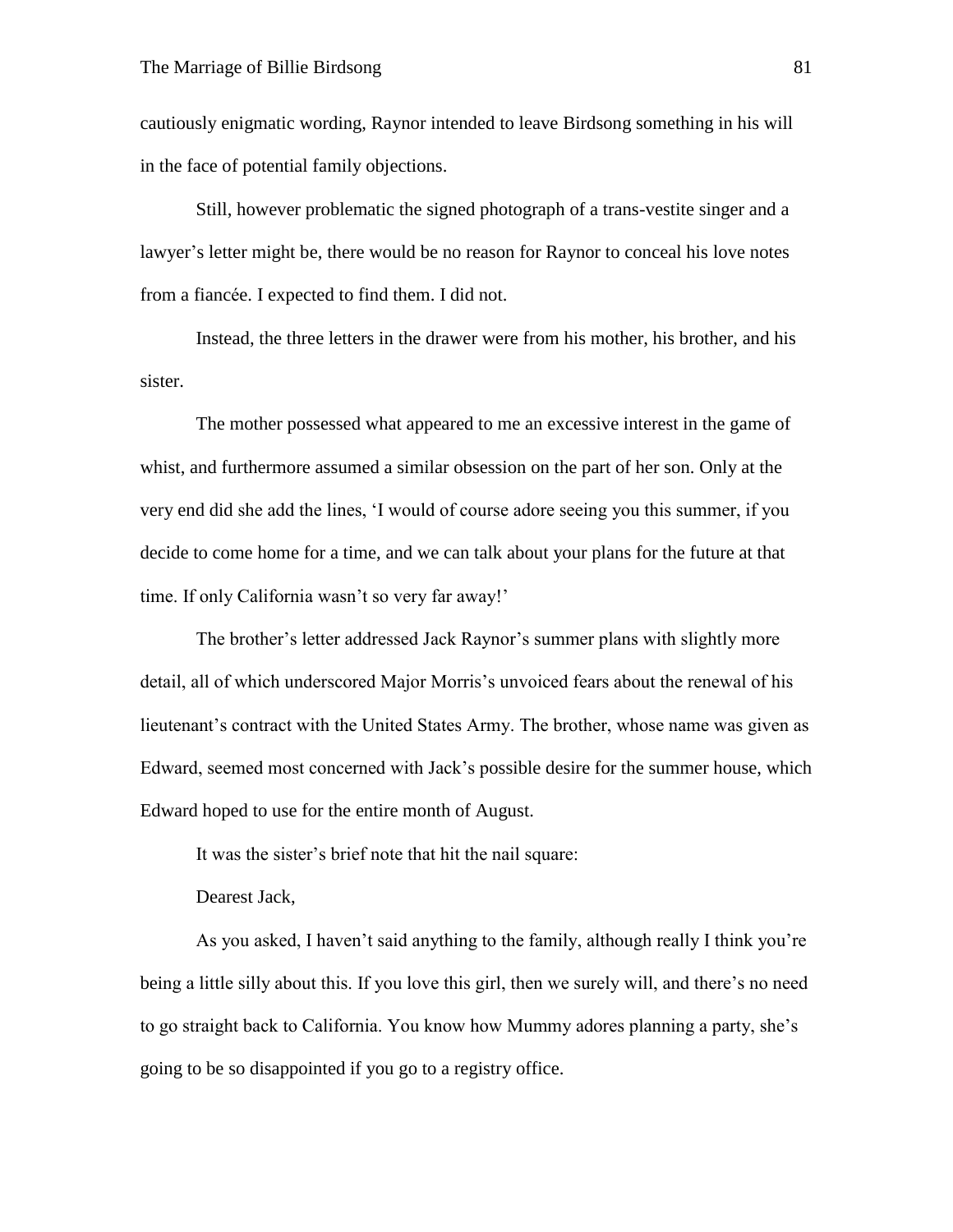But you know best, and I can't argue that Mummy's getting any better as she gets older. The other day she had Eddy's wife in tears because little Iris had dirt on her dress after playing outside! I'd live in California, too, if I could!

Kisses always,

Your loving sister Caroline

'Does it seem to you unusual that Lieutenant Raynor only has three letters in his desk?' I asked the corporal, who had begun picking hesitantly through the officer's cupboard.

'I've only kept two letters in six years,' the lad told me. 'Not a lot of room for keepsakes in this life, even for an officer.'

I had not expected a sensible answer—I never expected a sensible answer from my assistants, with one shining exception—but I had to agree, the lad had it right. The rest of Raynor's quarters gave the same impression, of a tidy man who dealt with things as they came up, then rid himself of encumbrances.

Which left me with the question: Had Billy Birdsong become one of those encumbrances?

My missing-person mystery was now clearly two, possibly separate, mysteries: Who had killed Lieutenant Jack Raynor? And, what was I to tell the singer about her lover's intentions?

**VI**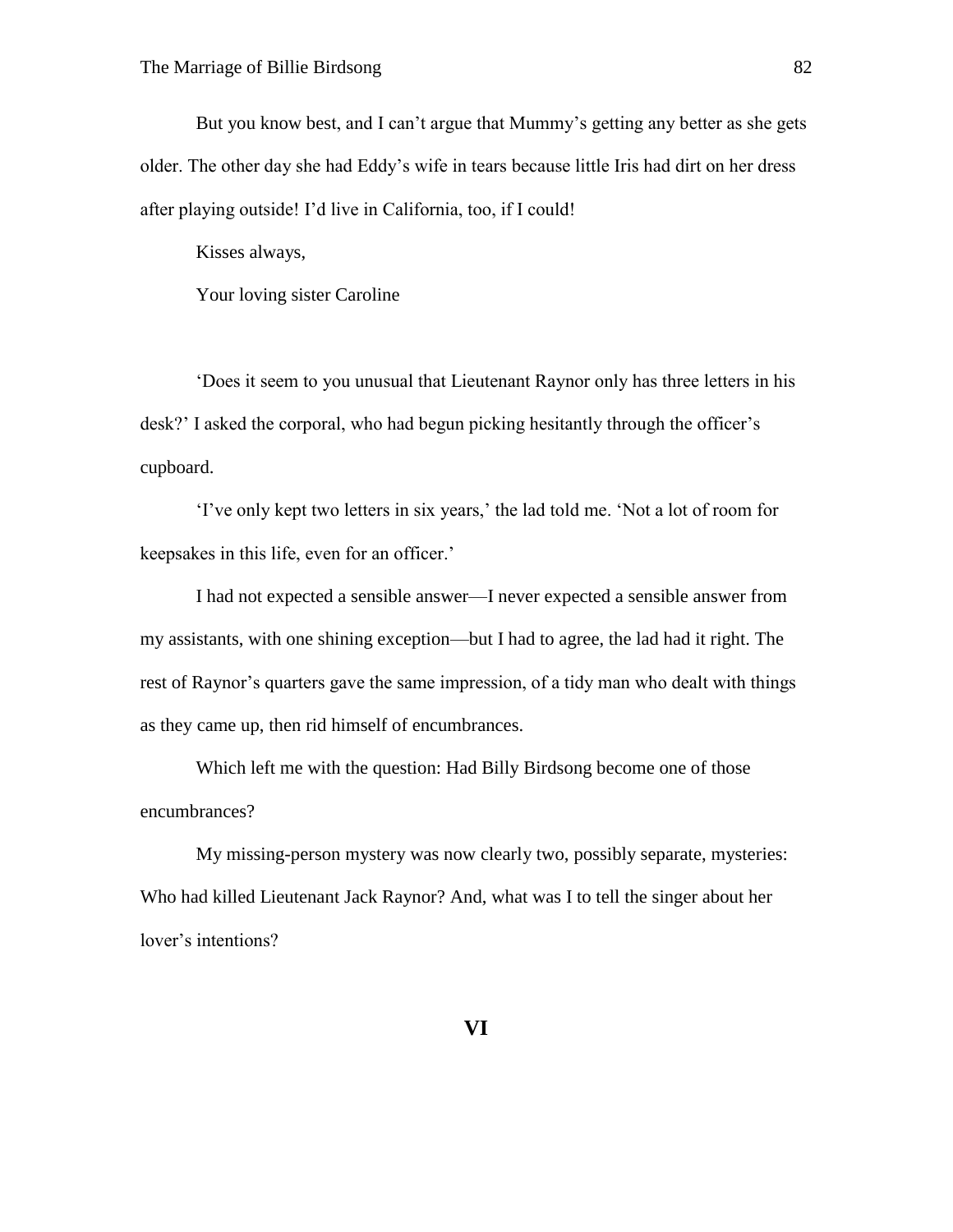I did not go to the Blue Tiger that night, but I was not surprised, when I entered the speakeasy where we had left off the previous night, to find Martin Ledbetter leaning one elbow against the filthy bar, a cautious handkerchief resting between fabric and wood. He made his customary glass-raising gesture; I noted that he not only had sufficient funds to purchase his own drink, he'd had his hair cut and wore a crisp new shirt.

'How long have you been here?' I asked when I had ordered my own drink.

'Just a few minutes,' he replied; the slight difficulty he had with the letter s made clear that he had not begun his evening here. 'No sign of Mr Winkie.'

'Winkle,' I corrected him. He made a peculiar noise half-way between a snort and a giggle, then frowned at his glass accusingly. I picked it up, and mine, and led him to a minuscule table in a corner of the near-deserted establishment. We nursed those drinks, then two more, but before I was driven to a choice between permanent liver damage and being forced to leave, a man in a dress came into the bar.

His appearance answered a question: Other than the clothing, Merry Winkle had made no attempt to disguise himself as a female. A customer would have had to be blind, deaf, and dead drunk before making a mistake of gender. When I stood beside him at the bar, I could see that he had even neglected to shave that day.

'I'd like to buy the lady a drink,' I told the man behind the counter. The 'lady' turned to look at me, turned farther to stare in open disbelief, and only then remembered to assume a coquettish simper. I cut him off before he could launch into his spiel.

'Would you by chance be known as Merry Winkle?'

'I might, honey, if you're interested in a little company.'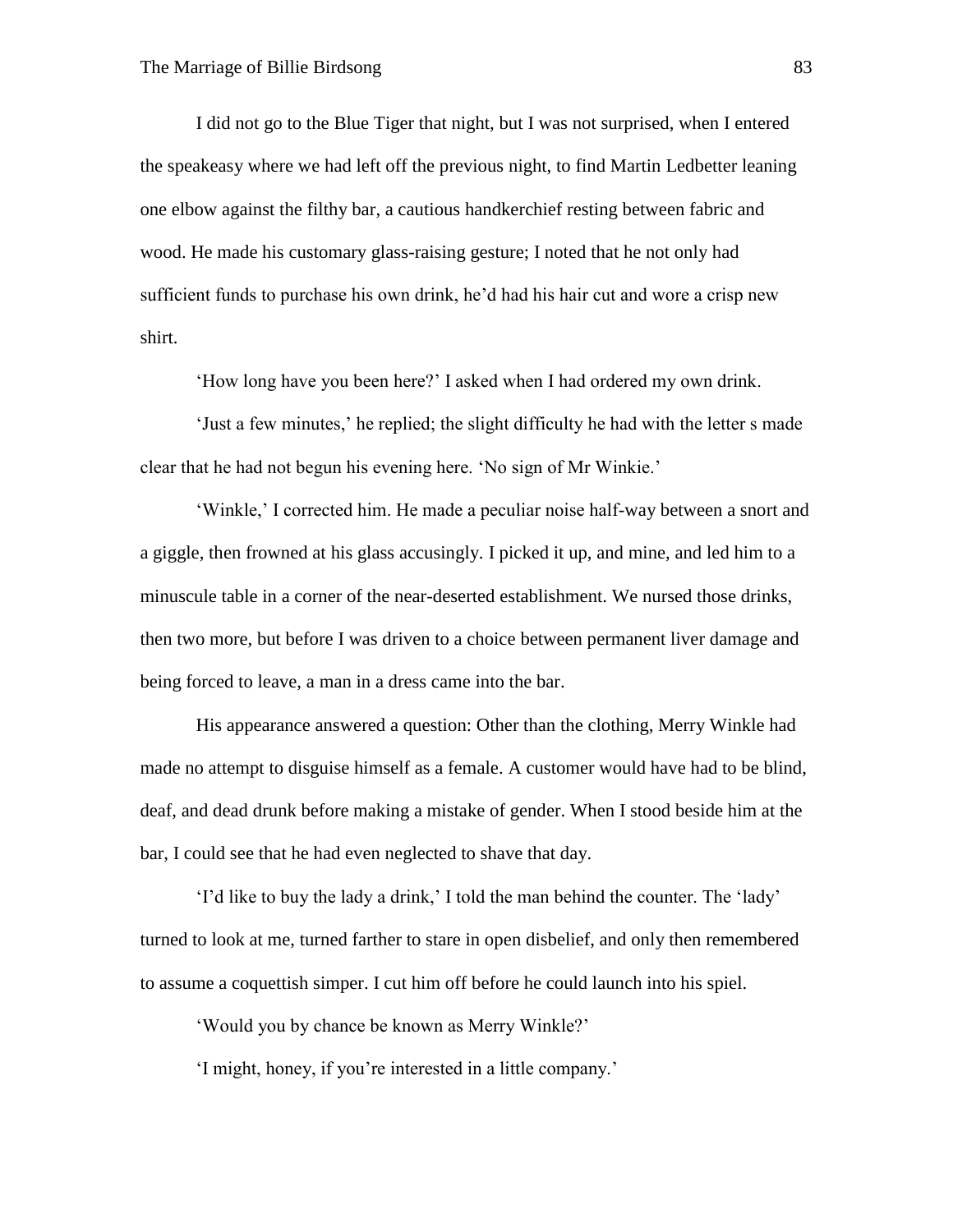'I am very interested in a little conversation, if that can be arranged? I shall of course pay you for your time.'

'Don't care what you call it, honey, I've got the time. Oh, and you've got a pretty friend, too.'

'Er,' Ledbetter said from my shoulder.

'Actually, it is mere conversation I require,' I told Winkle. 'Perhaps we might sit down with our drinks?'

It took some time to convince the man that in this case, 'conversation' was not synonymous with some variation on his usual professional activities, and he was still looking more than a little uncertain when Ledbetter went to fetch him another drink. I placed a dollar coin on the table, which he slipped into his flat bodice, then began.

'Mr, er, Winkle.'

'Look, I haven't used that name in a long time. Why don't you just call me Winfield?'

'Mr Winfield, then. Nine days ago, on a Tuesday night, you were seen with a client, walking along Market Street.'

He shrugged. 'You can see me most evenings, walking along Market with a client. Except Sundays,' he corrected himself, adding piously, '"Remember the Sabbath and keep it holy."'

Young Ledbetter narrowly avoided choking on his beer, and I opened my mouth, then decided this was not the place for a lecture on the difference between Sabbath and Sunday. 'Most commendable of you, Mr Winfield. However, you had a client that night, a man somewhat shorter than you, who was probably a soldier.'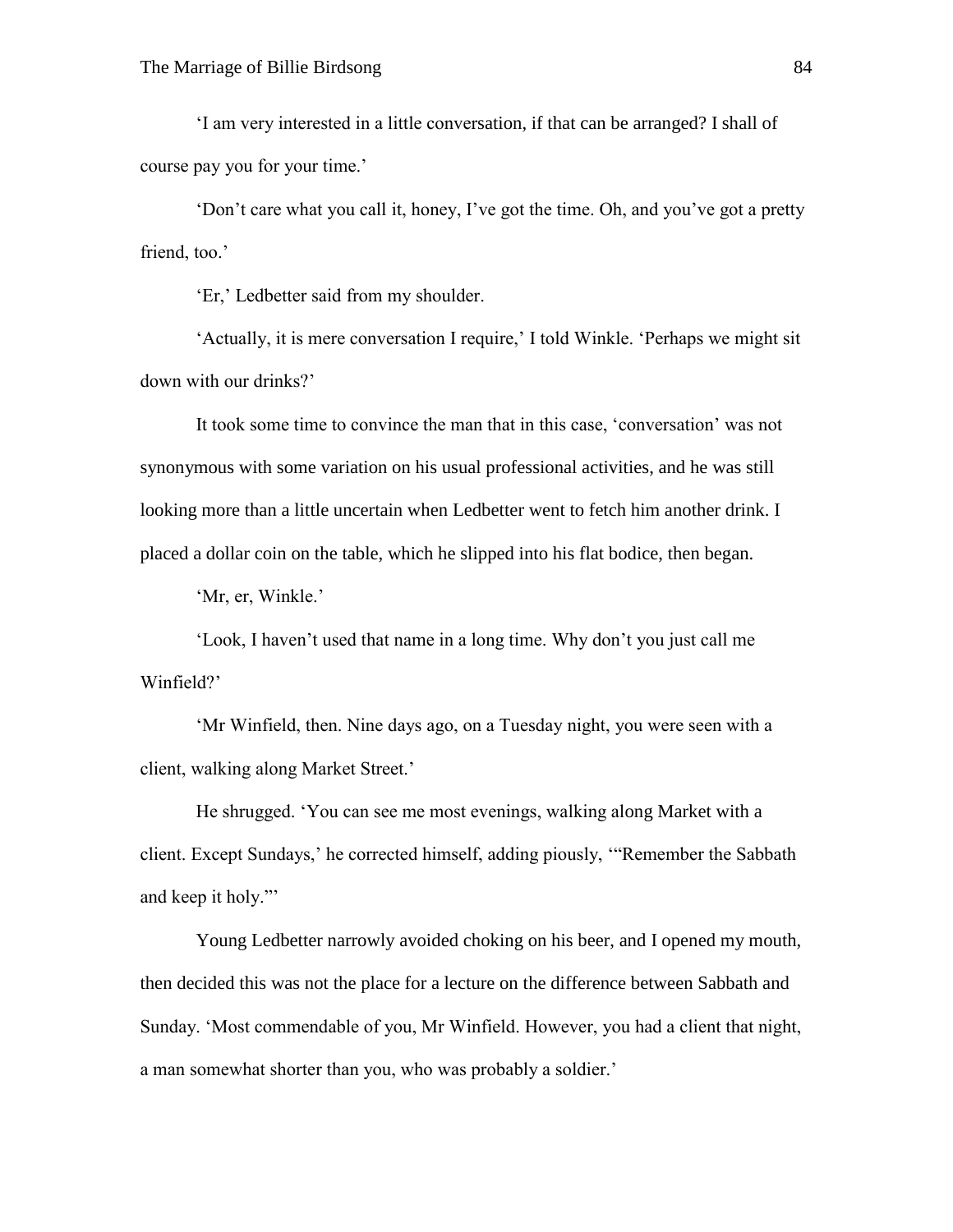Winfield laughed, revealing a mouthful of teeth that explained the state of his breath. 'They're all soldiers and sailors, honey. Anyway, who is it says he saw me?'

I hesitated, loath to bring my client into this. 'Just a singer, who was going home late from the cabaret.'

'Well I—Wait a minute. You don't mean Billy Birdsong?'

'Do you know her?' I answered noncommittally.

'Sure I know her, I used to sing in a revue when she was first hired. I had an accident, broke my foot. If I hadn't, I'd be on the stage like she is now. I'd've been the one to go off to France and get famous. I sing, too, you know.'

'I can tell from the timbre of your voice,' I replied. 'So you noticed Miss Birdsong one evening two weeks ago?'

'Her and a fancy man. She pretended she didn't see me, but she did, and she ran away down an alley before she had to talk to me.'

'Do you remember who you were with that evening?'

'Oh yeah. He calls himself "Smith", like I'd believe that. I call him Smitty. He's a regular, shows up about once a week. Although, come to think of it, he hasn't been by in a while.'

'Since that night, perhaps?'

'Damn! Excuse my French, but you're right. Wonder if it scared him off? If it did, it's mixed blessings. The man's a real bastard.'

'In what way?'

Winfield played with his drink, then fortified himself with a deep swallow. 'My regulars are what you might call a "specialised clientele." Not quite honest enough with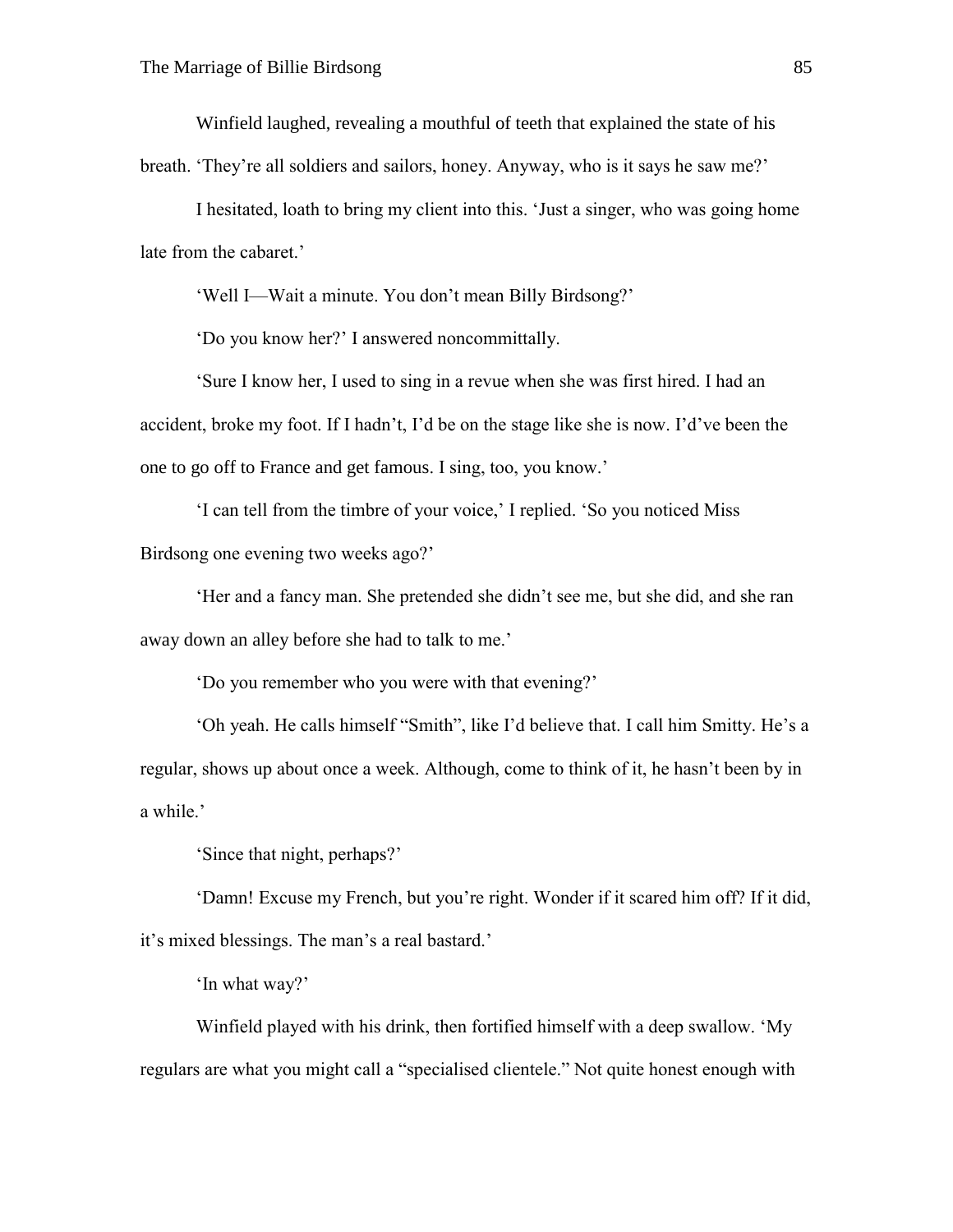themselves to walk up to a boy on the street, or even in a place like this. Smitty likes to make a kind of game out of it, that he thinks I'm a girl until... Well, I don't think I have to spell it out for you.'

'Quite.'

'He's not the only one, looks nice and talks all polite and then when the door's shut you're something stuck to the bottom of his boot. I mean to say, I know I'm just a... . a... vessel, but don't know why that makes me any more scum than the men who use me.'

Ledbetter, who had just returned from another trip to the bar, stopped dead to stare at Winfield. The man in the dress saw the glass hovering above the sticky table, took it from Ledbetter's hand, and threw half of it down his throat.

However, it was a sentiment I had heard before, in other parts of the globe; I smiled in sympathy. 'Can you describe "Smitty" for me?'

'Little bit shorter'n me. Black hair, greeny-brown eyes, soldier's tan—face and hands, that is, pale under his clothes. Like a hundred others I've seen this year.'

'What about what they call identifying marks? A tattoo or scar, perhaps? An accent, a ring, an unusual pocket watch, the manner in which he combed his hair? Anything that stands out in your mind from a hundred others?'

'Smitty's not exactly what you'd call well endowed. Maybe explains something about his short temper,' Winfield added with a brief flare of bitterness.

I kept my face straight, not only at the unintended humour of this psychological revelation but at the thought of checking a line of suspects for that particular trait. I nodded encouragement; he played with his glass, thinking.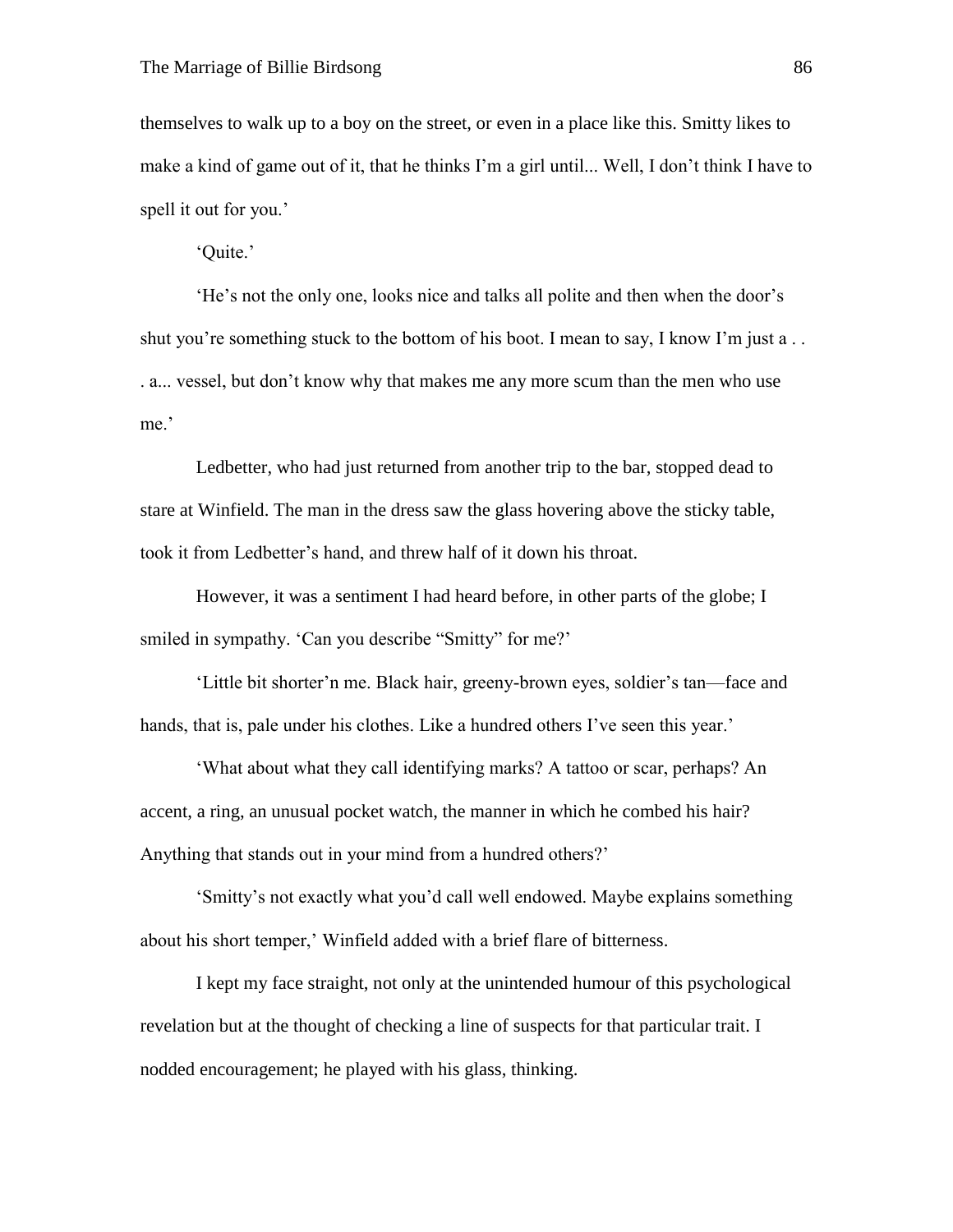'His finger!' Winfield raised his eyes to mine. 'The little finger of his, let's see, his left hand. It stuck out a little when he moved the other fingers, all stiff, like he'd broke it. And it had dark spots in it, like . . .'

'Like he'd crushed it, embedding bits of gravel under the skin,' I finished ungrammatically.

'Exactly. Why, you know him?'

'Not yet,' I said with satisfaction. A few minutes later, sure I had received all that Winfield knew, I gave the man enough money to allow him the rest of the evening off, if not the week.

I was smiling as we left the speakeasy, holding to myself the vision of a misshapen finger with gravel beneath the skin, draped across the front of a slim book, as Jack Raynor's neighbour, Lieutenant Gregory Halston, came into the corridor to see who was moving about next door.

I did not smile for long. Always, the proof of villainy is far more tedious than merely identifying the villain.

My young assistant—who, I reflected, might be one of the more unlikely Irregulars I had employed, but also one of the more effective—was in favour of rushing to board the last Sausalito ferry of the night and storming the fort then and there.

Instead, I was leading him in the opposite direction, while he positively hopped about with frustration.

'But we know who it is!' he protested, his voice ringing loudly through the silent canyons of the financial district. 'We need to go and catch him.'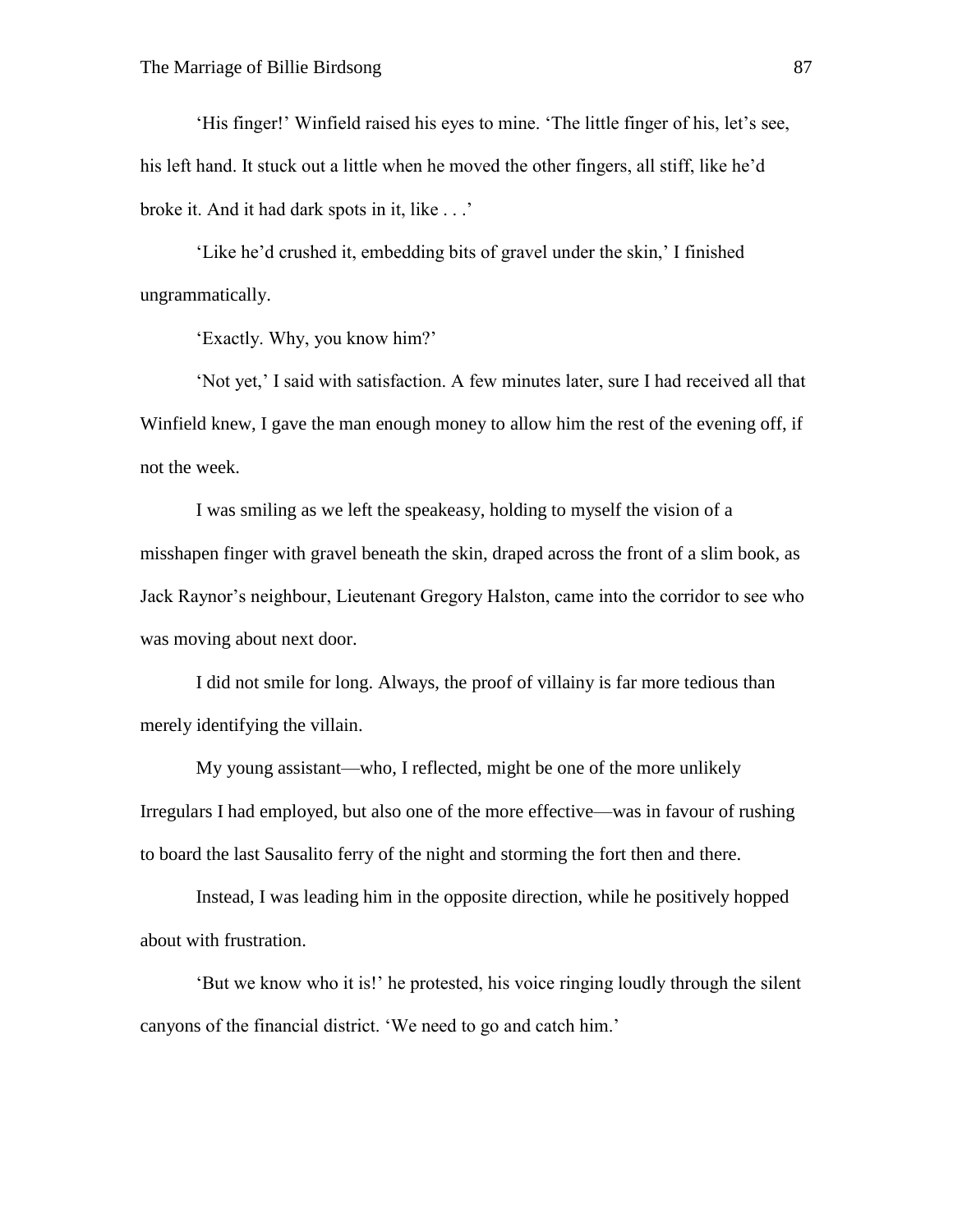We, I reflected, the smile returning briefly to my lips: We from a boy who had introduced himself by picking my pocket three nights before.

'And when we have caught him, what do we do with him?' I asked. 'Well, turn him over to the authorities,' he replied indignantly.

Such innocence and trust was, in its way, an encouraging sign. I stopped to look at Ledbetter's face in the light of the street-lamp, and found him looking at me with the enthusiasm and urging of a dog whose master held the ball. I had intended merely to take myself to my rooms and grimly contemplate the walls, but instead I found myself thinking, Why not? I placed my hand on his shoulder, and said, 'Mr Ledbetter, perhaps you might be of assistance by allowing me to review the case aloud.'

We adjourned to my rooms, ignoring the raised eyebrows of the doorman, the night desk clerk, and the elevator boy along the way. Inside, I turned up the lights and told him to help himself to a drink. When I came back from washing my hands, having exchanged my outer coats for a dressing-gown, he was sitting in a chair far from the desk.

'You really must learn to return drawers to their original state,' I advised him as I poured my own glass. I pulled open the offending drawer, saw with interest that he had merely looked, not taken, then closed it again and went to sit in the chair across from the furiously blushing, possibly reformed young thief.

'The man's name is Gregory Halston,' I began without preamble. 'He, too, is a junior officer stationed on Fort Barry, and as he has been there longer than Raynor, he is technically in a superior position.

'Either happenstance, or some unconscious awareness of a degree of similarity on the part of their commanding officer, brought these two young men together. And once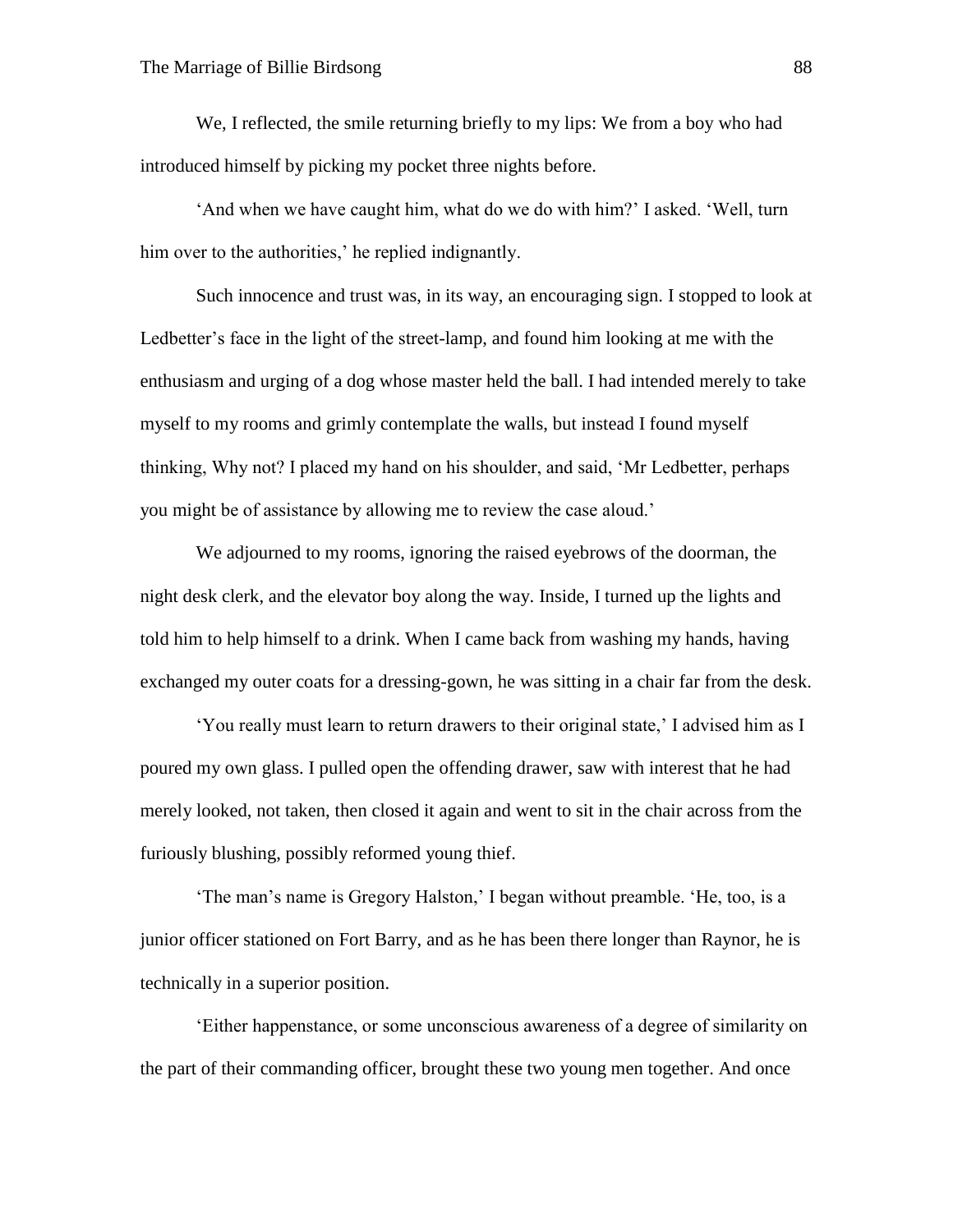they were assigned to the same post, they of necessity lived together, the only two officers in their half- deserted fort.

'Both men had a secret, the same secret, unbeknown to the other. I do not know if sodomy is a hanging offence in the United States Army, or merely cause for corporal punishment and dishonourable discharge, but once they had seen each other on the street, in similar circumstances, neither was in doubt.

'The two might have cast their eyes in opposite directions and agreed that the evening had never happened, uneasy but content that their blackmail was mutual, except for one thing: The following day a letter arrived, and Raynor determined to leave the Army altogether.'

'What letter?'

'From a legal gentleman in the southern part of the state. I believe Lieutenant Raynor made the fatal mistake of telling his neighbour and fellow officer his plans, possibly under the assumption that Halston would feel reassured at his future absence. Instead, it had the opposite effect: Halston panicked, believing that once Raynor was safely out, their mutual hold over each other would fail. Guilt,' I mused, 'has an interesting way of twisting one's thoughts.'

'So, Halston bashed him and hid him in the gun room. We need to go tell his commanding officer.'

'How do you propose that we approach that revelation? None of us on this side of the Gate would make the most solid of witnesses on the stand. I, after all, presented myself as a Raynor family lawyer, which I am not. Or perhaps you would like to go in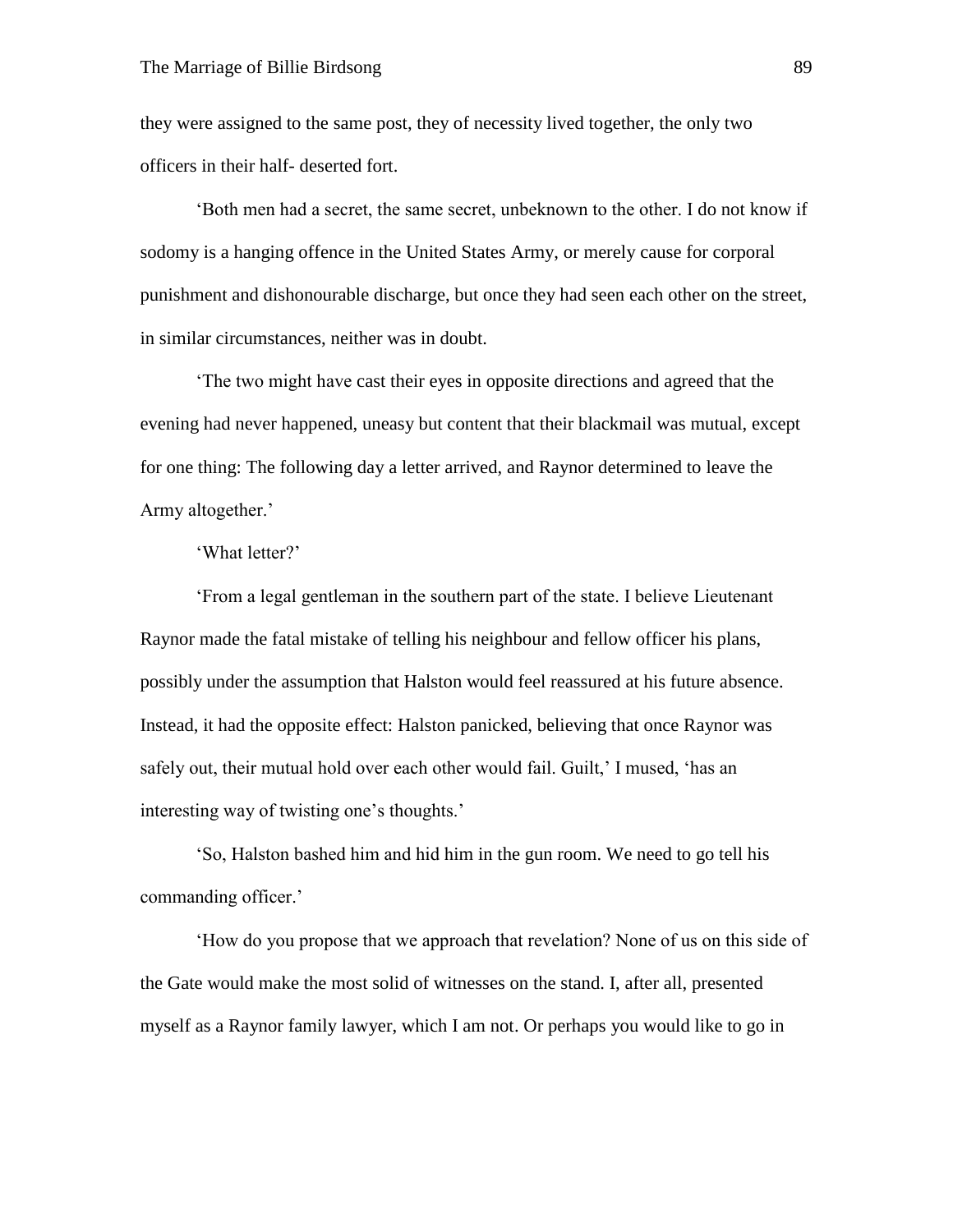my stead?' I allowed him to consider that distasteful turn of affairs, then added, 'Or perhaps Miss Birdsong?'

'So we can't pin the bastard down because none of us could testify?'

'There is little proof other than our word.'

'But, his hand!'

'Ah, so you wish to place Mr Winfield on the stand?'

'Yeah, he'd be just great,' Ledbetter admitted, and took a hefty swallow from his glass. 'Come on, now, there's got to be some kind of evidence. Detectives always find evidence.'

'A foot-print that matches the shoe of a man who spends many hours down on his knee before a target with a rifle. As do half the men on the base. The cryptic note of a meeting-place, which again could have come from any side. Letters leading to inescapable conclusions that would mortify a family and turn their wrath against your friend the singer? I believe Jack Raynor would prefer to go unavenged, than have that path of destruction.'

Ledbetter slapped his glass down on the table, sending the contents flying, although fortunately the glass was nearly empty. 'So he's got away with it?'

'I did not say that.'

He looked at me askance. 'You're going to sneak up on him and shoot him in the back?'

'Mr Ledbetter, what sort of fiction do you read?' I asked, more than a little shocked. 'Certainly not. We simply need a better grade of witness.'

'Do we have one?'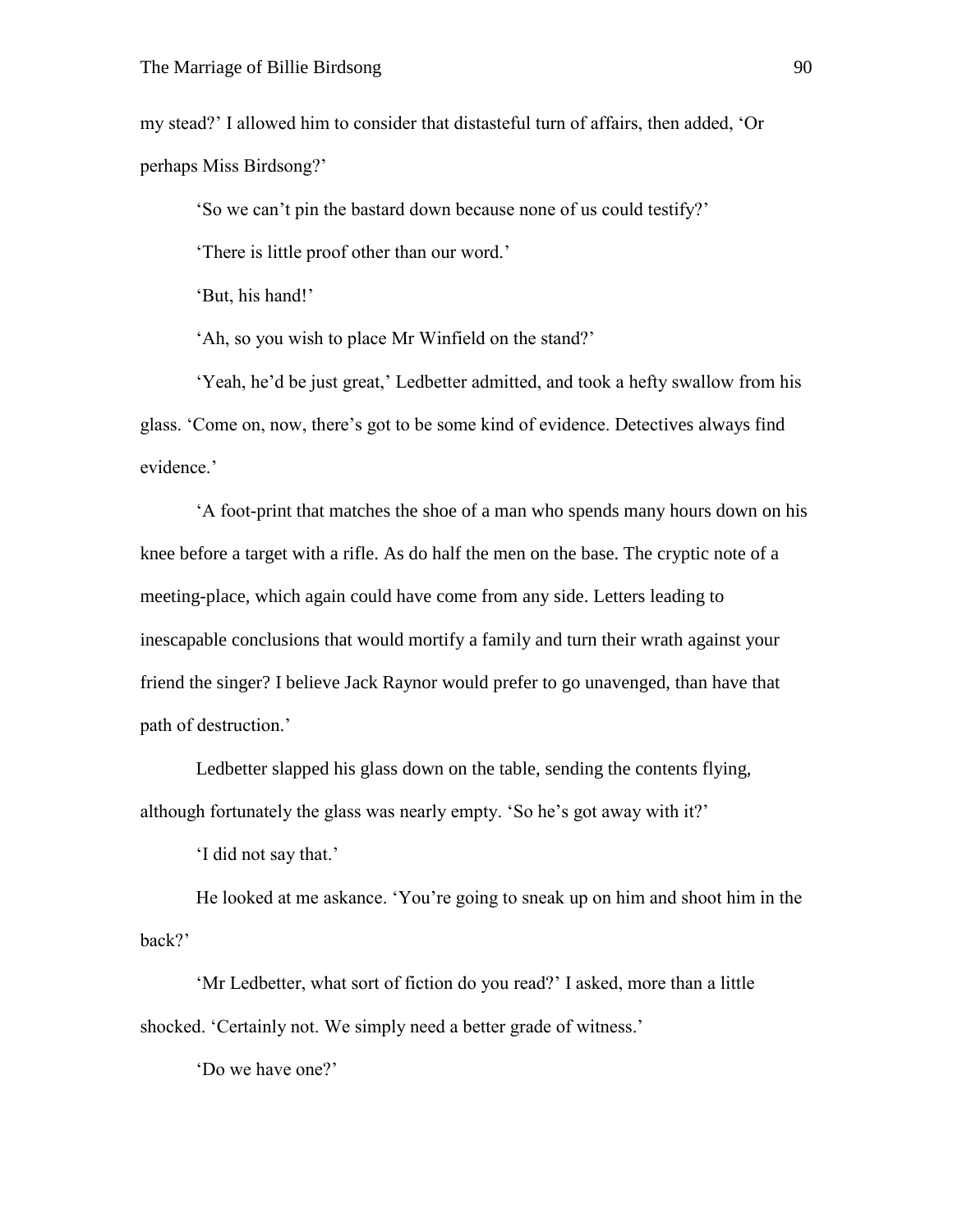'Not yet.'

'Damn it, you sound awfully complacent about all this.'

'Perhaps,' I said, 'because I have done this before.'

I waited, to see if he could work it out on his own. His eyes narrowed in thought, and after a minute, began to take on a twinkle of excitement. 'You want to set a trap for him.'

'Something of the sort.'

'A secret meeting at night,' he said, his words tumbling in excitement, 'like the one he and Raynor had! Say, this is as good as a Sherlock Holmes story!'

Indeed, the unnecessarily melodramatic twist he proposed was just the sort of thing Conan Doyle would have enjoyed, and my immediate impulse was to dismiss it out of hand. However, I held myself and considered, and on thinking it over, I decided that it was true: a parallel meeting by night could be, as Ledbetter might put it, just the ticket. I found myself smiling.

'Mr Ledbetter,' I told him, 'you are a man after my own heart.'

Now it was just a matter of suborning a major of the United States Army.

## **VII**

It was a curious sensation, to find myself the conservative and hesitant half of a pair, but young Ledbetter had the bit in his teeth now, and nothing would do but that we compose a deliberately mysterious note and arrange to deliver it to Lieutenant Halston before morning. I sat at the desk with a piece of anonymous white paper and, after a moment's thought, wrote the following: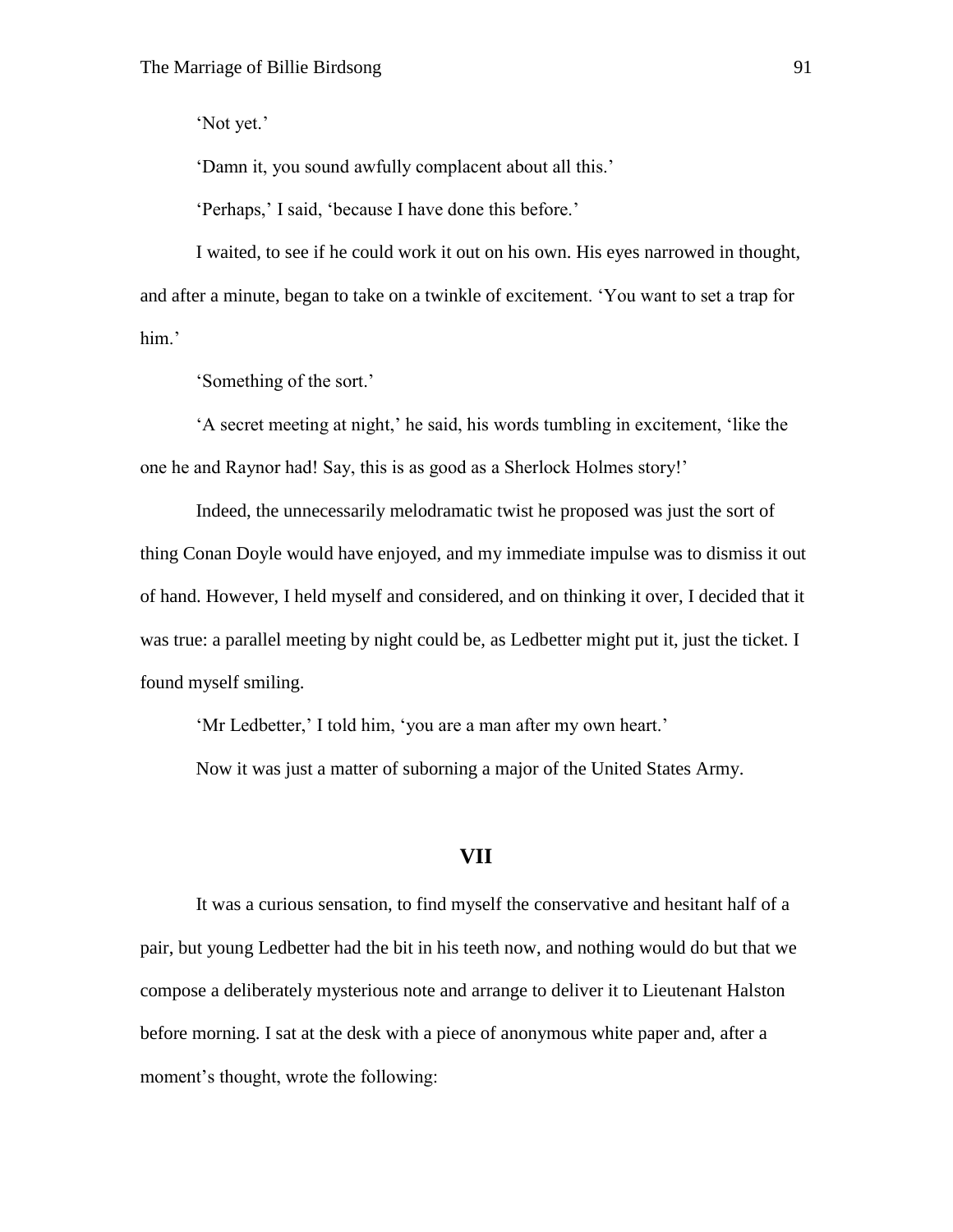Gregory Halston, you were seen that night, but 50 dollars in cash will purchase my continued silence. Tonight, at the same hour and place he died.

'Hey,' my novice accomplice exclaimed, 'you're pretty good at this.'

'I ought to be,' I told him, which served to remind him that, in truth, he had little idea who I was or on which side of the law I walked. I retrieved the note, and placed it in a plain envelope, writing Halston's name on the outside. 'I shall take this over to Fort Baker in the morning, and have it delivered to him.'

'Oh no, you can't just give it to him.'

'I could, actually, simply telling him that some person unknown to me had handed it to me as I approached the grounds. However, I did not intend to do so. I shall merely leave it anonymously with the fort postmaster.'

'Let me do it.'

'Your presence in the fort would take explanation, where I already have reason to be there. Don't worry, Ledbetter, I shall call on you for the evening's efforts.'

'You won't try to take this guy on all on your own?'

'By no means. It is a long-time habit of mine to depend on others when it comes to open warfare. And now, young man, you need to take yourself home and sleep through as much of the day as you can manage. I shall expect you at Fisherman's Wharf at tenthirty tonight. Dress warmly, in dark clothing, and be sure nothing you wear rustles or rattles.'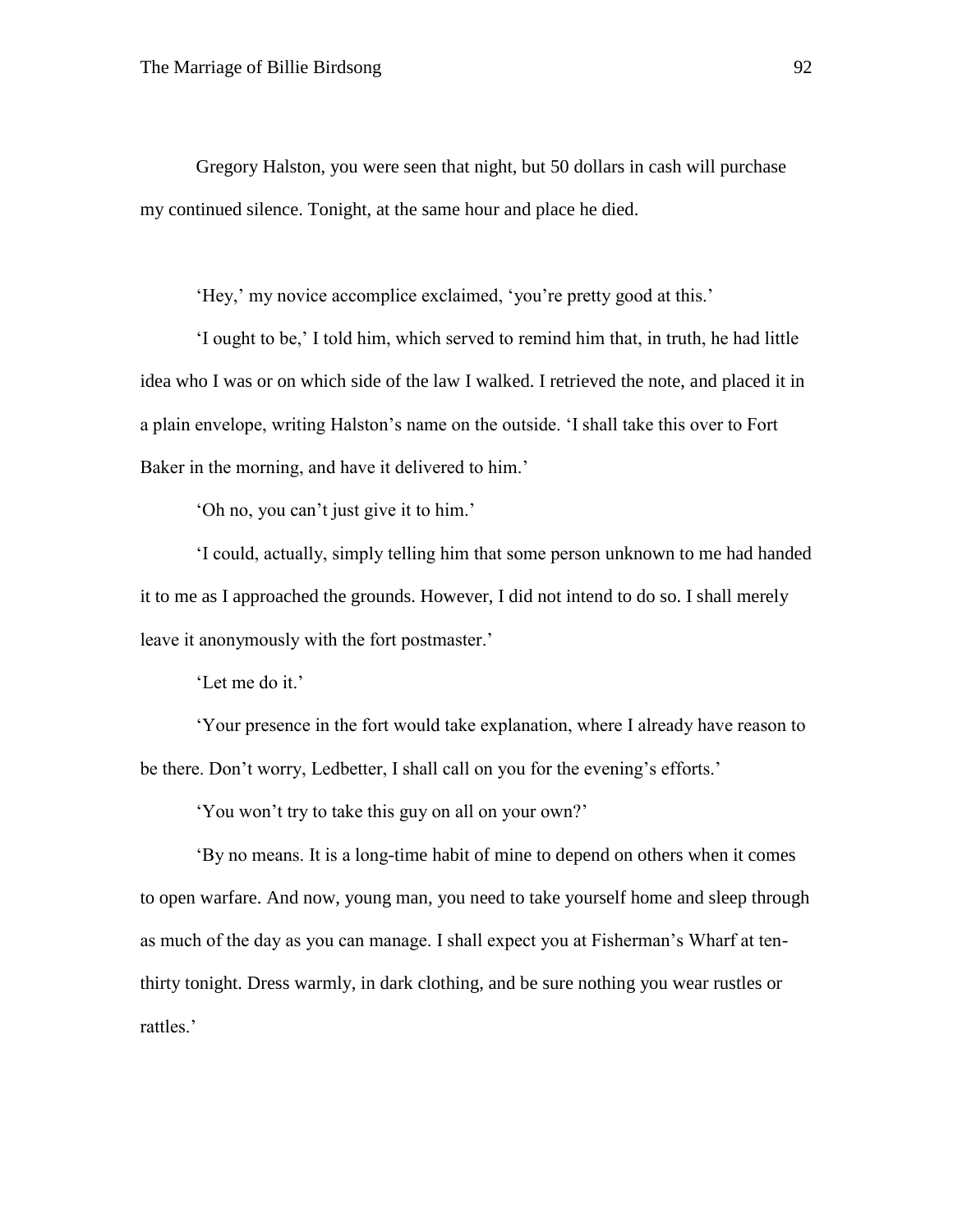He left me, reluctantly. I waited at the window until I had seen him pass down the street and round a corner, then resumed my outer garments and let myself out. By good fortune, a taxi driver was sleeping at the kerb, and interrupted his slumber to take me to Fisherman's Wharf. I arranged with him to continue his sleep there, as paid employment, and I was standing at the oddly-rigged fishing boat when the Chinese crew came up two hours later.

They were not pleased to see me at first, but the bills in my hand softened them considerably, and the promise of more bought me their services for all of Friday night.

Well pleased, I woke my snoring driver a second time and had him deliver me to the ferry terminus. At Fort Baker, I arranged for the letter to be given to Lieutenant Halston, concluded business with his commanding officer, and again crossed over to the city on the Bay.

Upon returning to the hotel, I tacked a note onto my door threatening violence to anyone who disturbed me, and slept through what remained of the daylight hours.

I woke, persuaded the hotel kitchen that I did require a meal at that hour, and dressed in the sort of clothing I had recommended to Ledbetter.

When the sun was well down on the horizon, the Chinese crew and I set out from the fishing boats and made north across the fierce currents. A small pier serving the emplacements at Fort Barry was tucked into a cove laid about with jagged rocks, with the Bonita lighthouse sitting at its outer edge and a single track of tramway leading straight up the cliff behind. As I rode the deck, in the fading light I noted the curious difference of colour in the ground on the right and left of the pier, brought together at a sharp fold of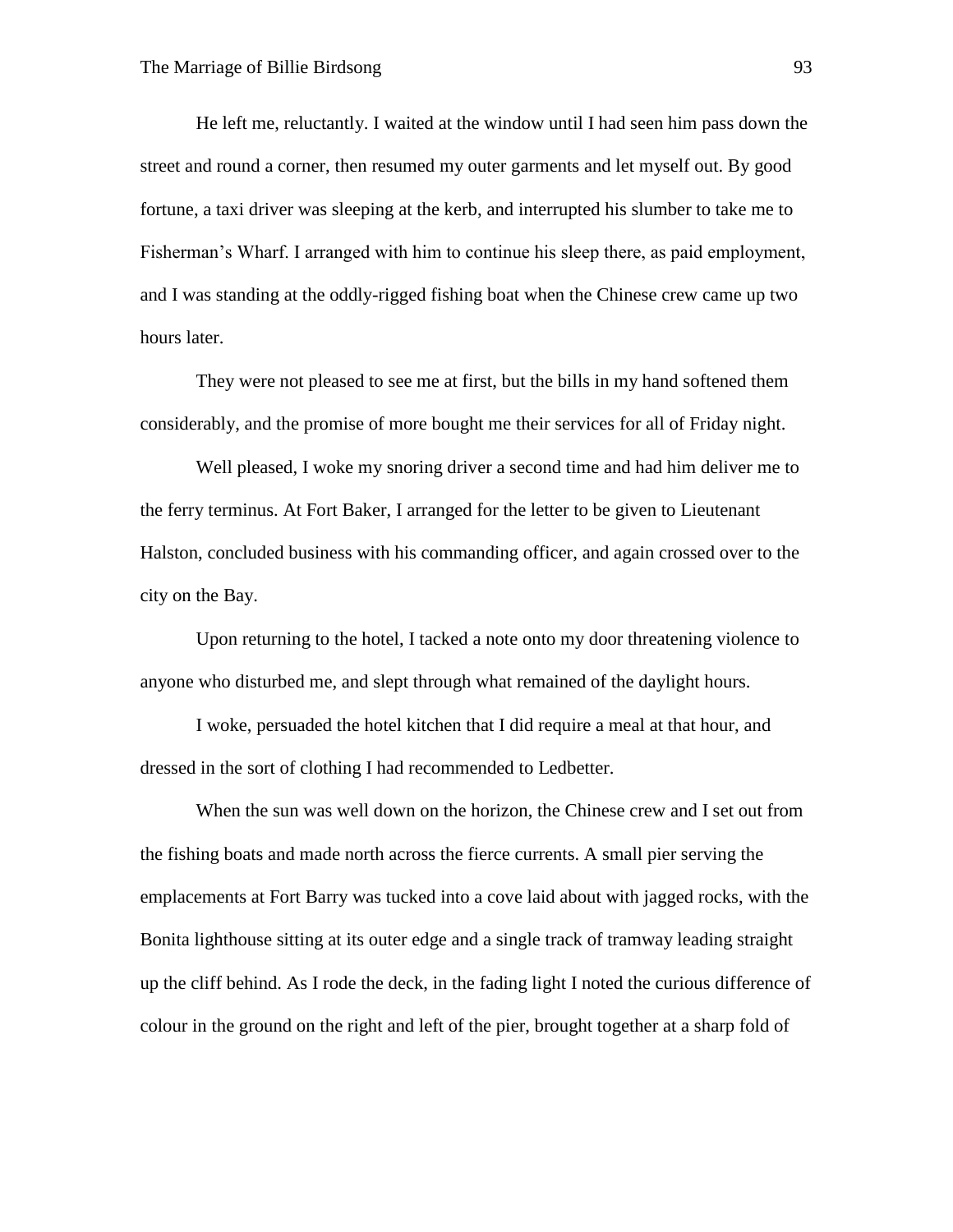earth. I speculated about the presence of a fault here, what it meant for the future of the city behind me. And then the light winked out, and all was darkening outline.

The crew negotiated the dangerous rocks of the small bay, the captain directing them with terse commands as the rush of waters attempted to drive us onto one set of rocks or another. When we reached the pier, it was nearly dark. I stepped off the boat onto the boards, turning back to accept two lanterns from one of the crew. The first I placed at the westernmost corner of the pier's end. The other I set fifty feet up its ramp. Then I went back to call across the intervening water at the captain.

'Do you want me to light them for a few minutes?'

'No, is fine,' he answered; the concentrated expertise with which he studied his surroundings assured me that he had a chance of making it in with nothing but those two lamps to mark his way. After all, smuggling, which required night-time markers such as my two lanterns, was a common occupation along this coast. I nodded.

'Eleven o'clock, then.'

'Yes.' And his engines reversed him into the cove and back to the shipping channel. When he had gone, I settled my rucksack onto my shoulders and set out up the steep slope of the track leading away from the pier.

The hours passed slowly, aided by a flask of tea (coffee being too liable to give one away by its stronger aroma). The night's blackness was complete, three days short of the new moon, and the wind dropped by the time I made my way back down to the pier at half past ten.

Ledbetter arrived at the arranged time, and the lamps I had lit brought the Chinese boat in with neat competence. I led my young friend up the hill and settled him into his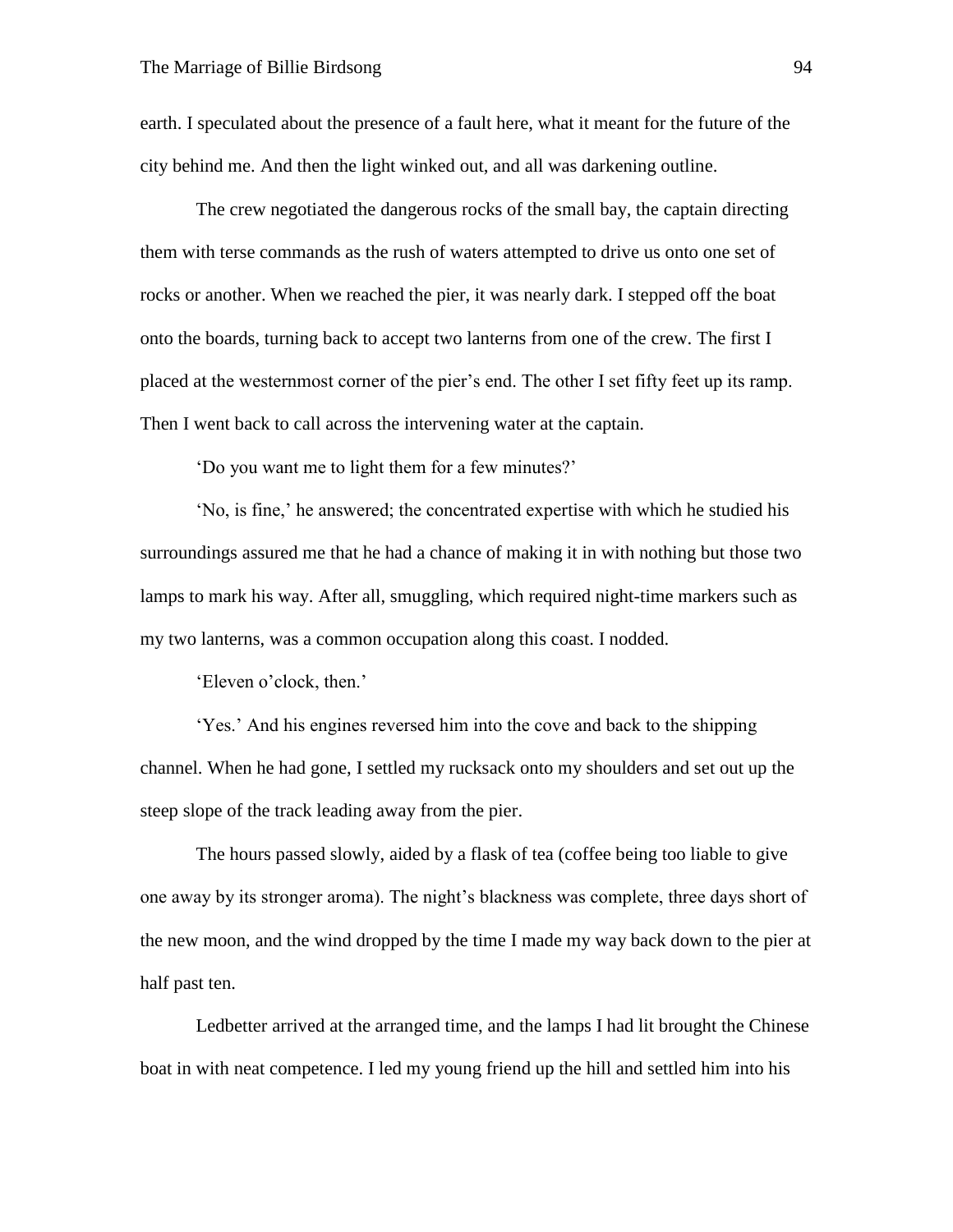position, adjuring him to absolute silence. Or more accurately, I told him that if he lit a cigarette or fiddled with the change in his pocket, I would throw him off the cliff.

We waited.

Waves pounded on the cliffs below, leaving faint stirs of white in the darkness as their crests broke. The lighthouse flared at its set pattern, silent for once with the absence of coastal fog. The occasional night bird rasped overhead, a fox yipped in the distance.

And at two o'clock in the morning, as the mists began to creep up over the hills, a voice spoke out of the darkness.

'Anybody there?'

'Lieutenant Halston,' I replied.

The sudden beam of a torch pinned me down, blinding me and, to a lesser but necessary degree, the man wielding it.

'You're that lawyer,' the young man said after a minute. 'You were searching Jack's rooms.'

'I was in Raynor's rooms, yes, although I am not a lawyer. It was necessary for me to tell your major something of the sort in order to gain access.'

'Why did you need to gain access?'

'When he died, Raynor had something of mine. In fact, I was following him that night, trying to figure out how to get it out of him, when I saw you and him, right here.' The story was thin to the point of breaking—how would I, a civilian, have skulked about the headlands unnoticed?—but I have found that a man's guilt often stands in the way of rational thought, and so it proved with Halston.

'That wasn't me.'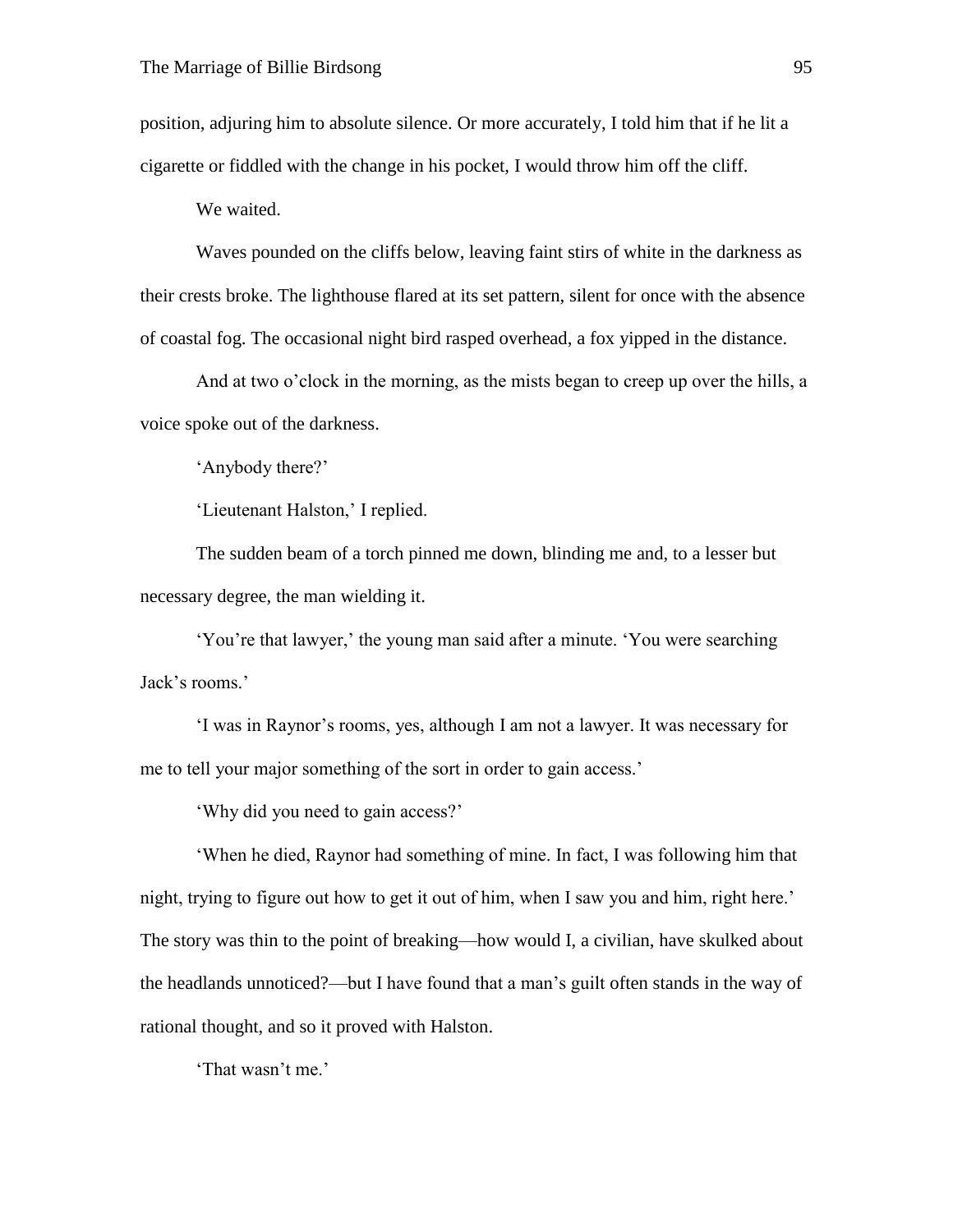I squinted against the light. 'There's another man of your build, rank, and voice living on the base?'

'Probably lots.'

'Is that what you told Jack, when you were trying to convince him that he hadn't seen you on the street in San Francisco with your friend Merry?'

Silence, with the waves beating at the shore. 'What do you want?' the lieutenant demanded.

'Merely the fifty dollars. Jack Raynor's death left me short of travelling money, and I need enough to get me home. Fifty should do it nicely.'

I thought for an awful moment that he would simply give me the money and walk away, but a man of Halston's sort understands that when fear and greed jostle for the upper hand, fear will never win out. When he spoke again, his voice was scornful.

'What did Jack have of yours?'

'The same thing he had that belonged to you.'

'He didn't have anything of mine.'

'He had your reputation in his hands.' Silence answered the charge.

'Lieutenant Raynor saw you with the person who calls himself Merry Winfield. An unfortunate fellow, who might have made something of a success on the stage had it not been for too great a thirst for drink and drug. Any superior officer would take one look at the fellow and condemn you out of hand. Raynor could have led your superiors to you, and that would have been the end.'

'I didn't—'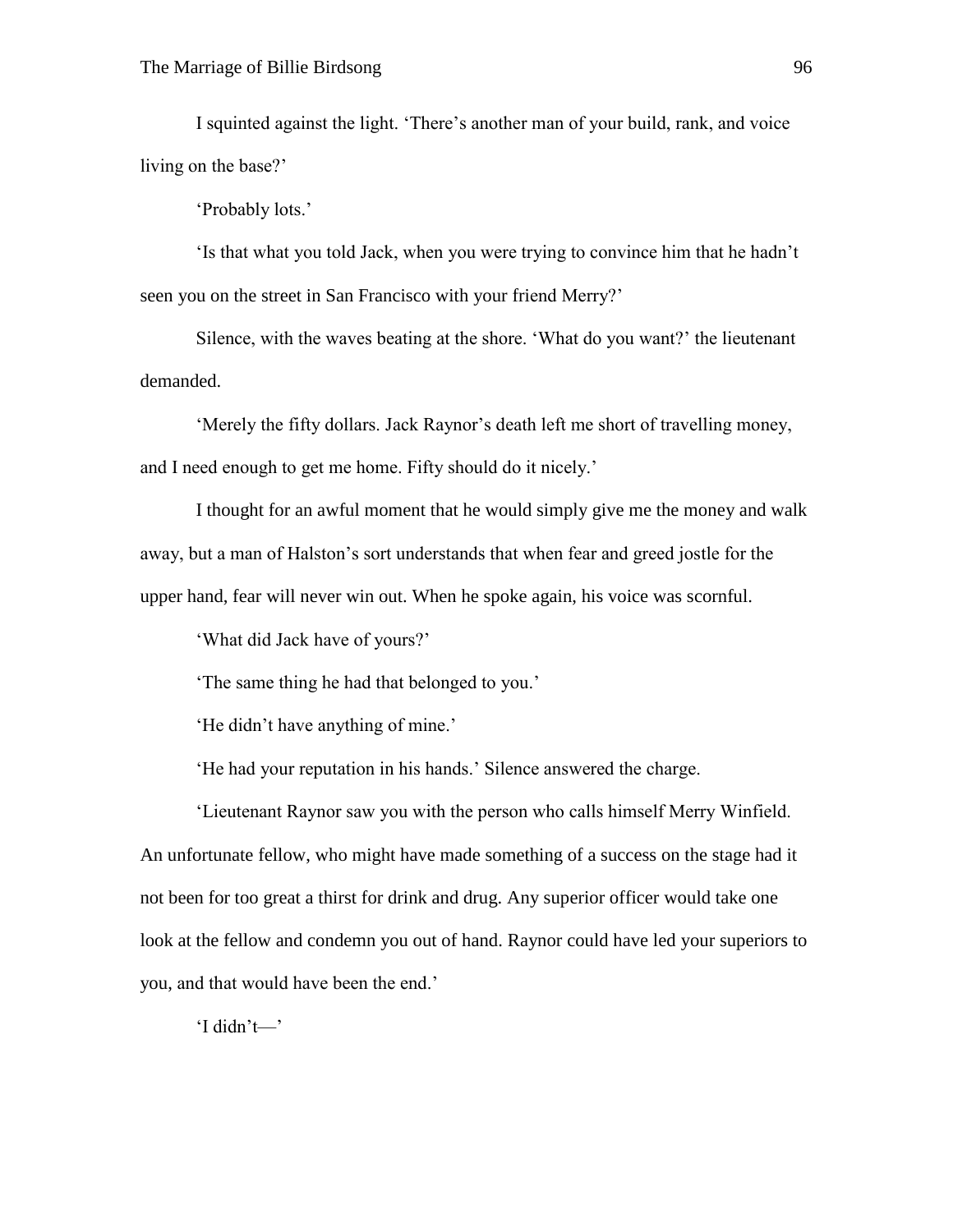'But the tragedy of this situation is, your friend Jack had no intention of turning you in.'

'He was leaving. Resigning his commission.'

'And he wished only for you to be happy for him.'

The torch-beam wavered, the waves and continuous breeze made the night seem alive, as we waited for Halston to decide what to do.

Then the beam held firm, and I prepared to throw myself to the side, for I knew what was to come: If Halston could not trust his friend, he would not trust me. He took a step back from me and his hand thrust inside the open front of his greatcoat. His arm went in, then drew out, and the speed with which he moved told me all I needed to know.

I gave a great shout and threw myself to the ground, and the hillside came alive.

With a click the lights we had strung from three hefty batteries came to life, centred on the man with the torch. They confused him, and he held up the gun, not to aim at me, but to shield his eyes. As it rose into full view, the United States Army moved onto the field of battle.

'ATTEN-HUT!' the major's voice bellowed out, the one command to which even an officer reacted with immediate and unthinking response. The lieutenant's back snapped up and his hand jerked down several inches. He caught himself in an instant and made to stretch out his arm again, but it was too late. Ledbetter tackled him from behind, and while they were struggling, Major Morris strode up and brought one large boot down on the scarred hand that was stretching out for the gun.

It was over.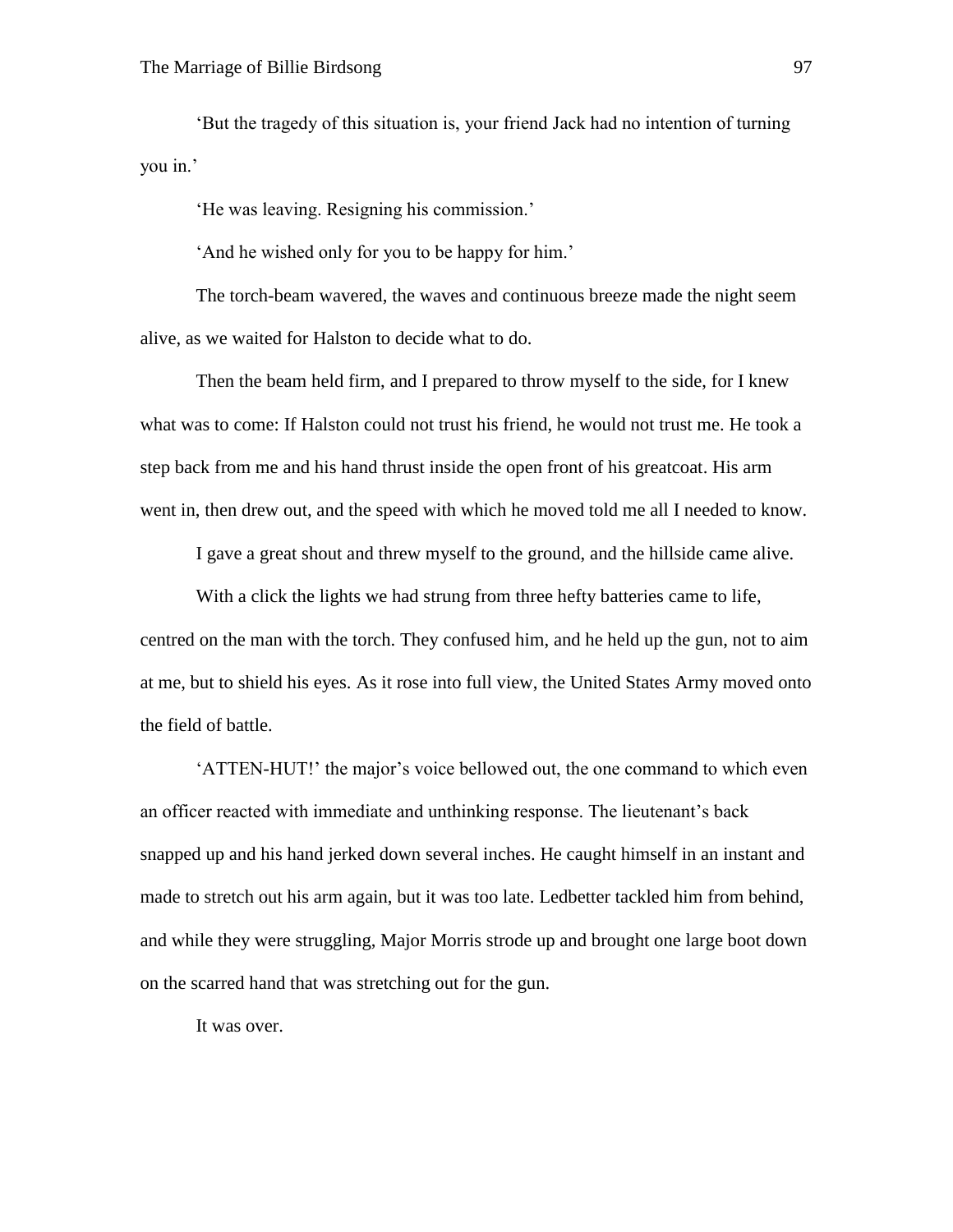No doubt in the end, the major altered the scenario somewhat to explain the actions of his black-haired lieutenant. A flimsy tale of rivalry over the affections of a young lady would provide a more satisfactory tale than one of fear, guilt, and the twisted secret lives of two young officers. It mattered not to me how the major constructed his case against Halston, so long as punishment was dealt. And as the major had personally witnessed his officer's guilt, as he had required of me when I went to him that morning, punishment would indeed be meted.

He sent us home on the launch, and with the eastern sky going light, our knock brought Billy Birdsong from her bed.

'Tell me again how it happened,' she implored half an hour later. Curbing my impatience, I reviewed in précis the lengthy tale I had recounted once already.

'Merry recognised you, and you him; Raynor saw Halston, and Halston him. Merry, who thinks you stole his deserved success, complained about you to Halston. And Halston believed you would do the same with Raynor, telling him who, and what, Halston had been walking down the street with. Which would leave Gregory Halston vulnerable.'

Billy Birdsong looked up sharply. 'Greg? You say his name is Greg?'

'Is that the name you were trying to recall?' I asked, but her face, crumpling in despair, had already told me the answer.

'Greg, yes, that was the name of Jack's friend! The only friend he ever mentioned to me. Jack said Greg was one of the blessings that made life possible, with long talks about books and music and life. How could he imagine that Jack would betray him?'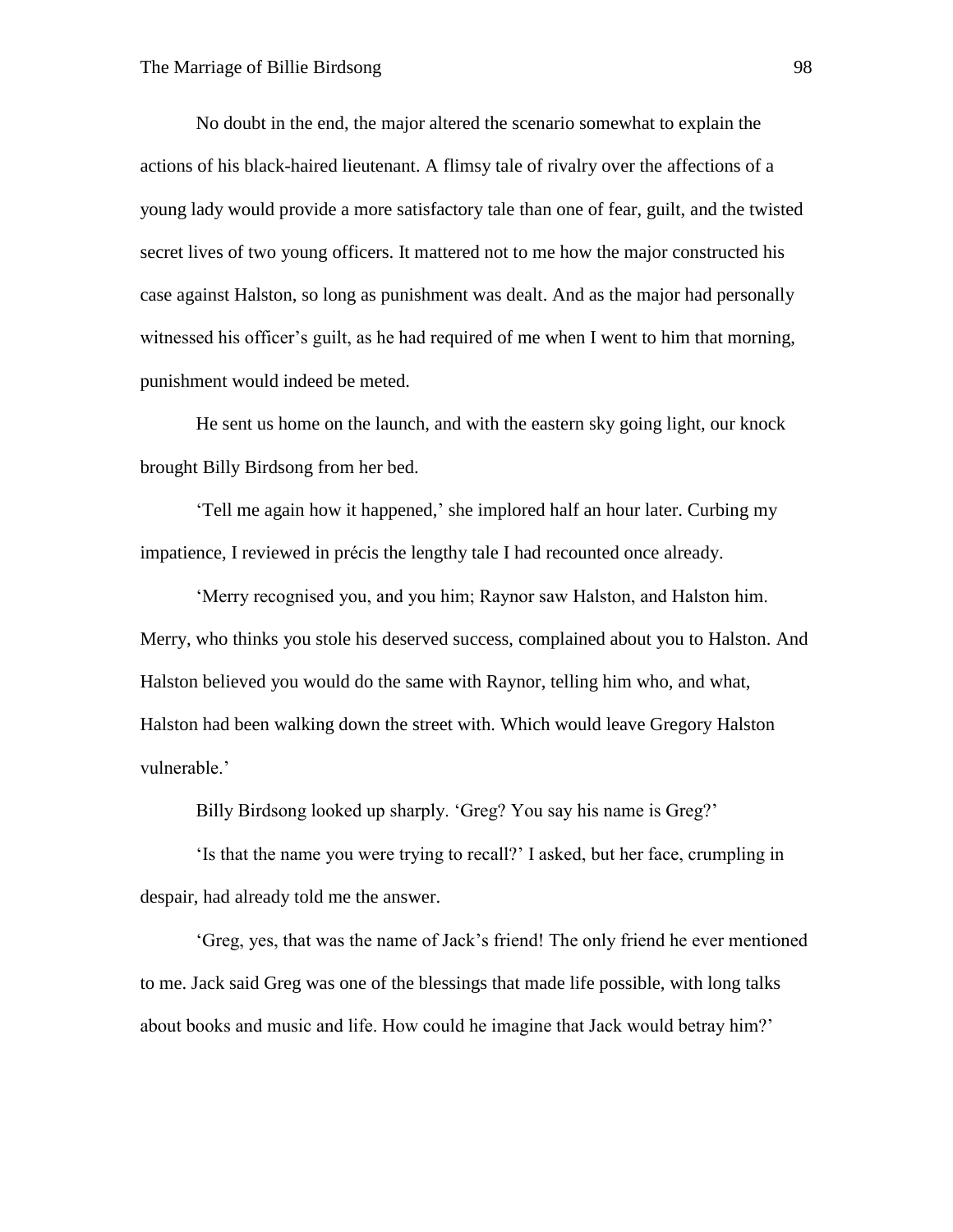'One sees what one is, and Halston saw someone with the potential to do him harm. His fears preyed on him, but did not come to a head until last Friday, when Raynor told him that he had decided to quit the Army and get married. With Raynor still in uniform, Halston was safe. But from the outside, anything Raynor said could put Halston behind bars, or worse.'

'Married?' she cried. 'Jack?'

I put up a hand to quiet her, and continued, for from here on, we were covering new ground.

'It was no surprise to me that Raynor had matrimonial aspirations. The jeweller who made your necklace told me that Raynor had been looking at wedding rings at the same time. And his commanding officer said that he thought Raynor had recently begun to contemplate leaving the Army. Then in Raynor's desk, I found two family letters referring to his previous mention of marriage.'

'No,' the singer moaned, tears gathering along her lashes. 'Oh, no. It was all a ...a farce? Oh, God, I thought Jack wasn't like the others. Do you know who she was?'

'She was you.'

The green eyes snapped up, the tears drying on the instant with astonishment. 'What?'

I smiled: The voice had been that of a man, not the singer's controlled contralto. I took from my pocket the two letters from the lawyer in Los Angeles. The first, couched in necessarily enigmatic terms lest other eyes see it, brought a small frown line into being between her eyes. The second, however, had arrived at my hotel as I slept that very afternoon, hand carried by special messenger from Los Angeles.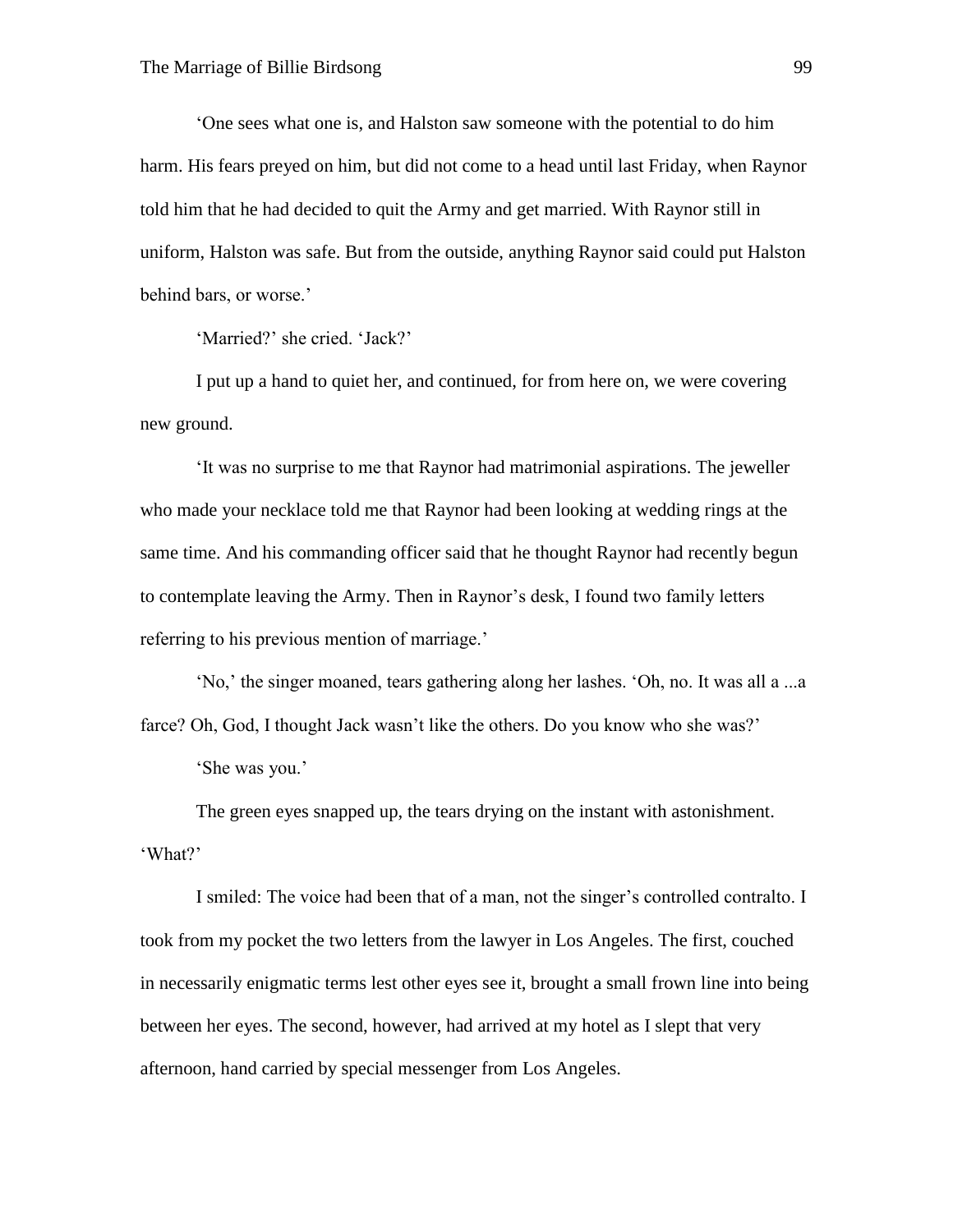Dear Mr. Sigerson,

I received your wire, and as you suggested telephoned the police to confirm its facts. Thank you for telling me of my client's unfortunate death.

I am sorry never to have met the man, who struck me even in his letter as a creative and forceful individual. As you suggest, his letter to me concerned the potential repercussions of an unconventional form of marriage. At first blush, I laughed it off as ridiculous, but when I had looked more closely at the actual wording on the books, I thought it might be open to a certain degree of interpretation. It is generally assumed that the legal contract we know as 'marriage' is drawn between a man and a woman. However, as with the case of the innkeeper you mentioned, there is no clear law against it.

Essentially, however, the simplest way ahead for the young man would have been simply to allow the world to assume that his wife was indeed a woman. He assured me that no casual acquaintance would know it to be otherwise, which is when I wrote to urge him to choose his servants, and especially doctor with great care, for any illness could bring disaster down on their heads.

The elements of the marriage contract that involves inheritance would have to be handled somewhat differently, for fear that after his death, the true nature of his spouse be brought to light, leaving her penniless and liable for prosecution to boot.

I hope this has helped to clarify the matter on which Mr. Raynor consulted me, and again, I thank you for your information. Please convey my condolences to Raynor's would-be fiancée, and assure her that the young man had every intention of caring for her as a wife.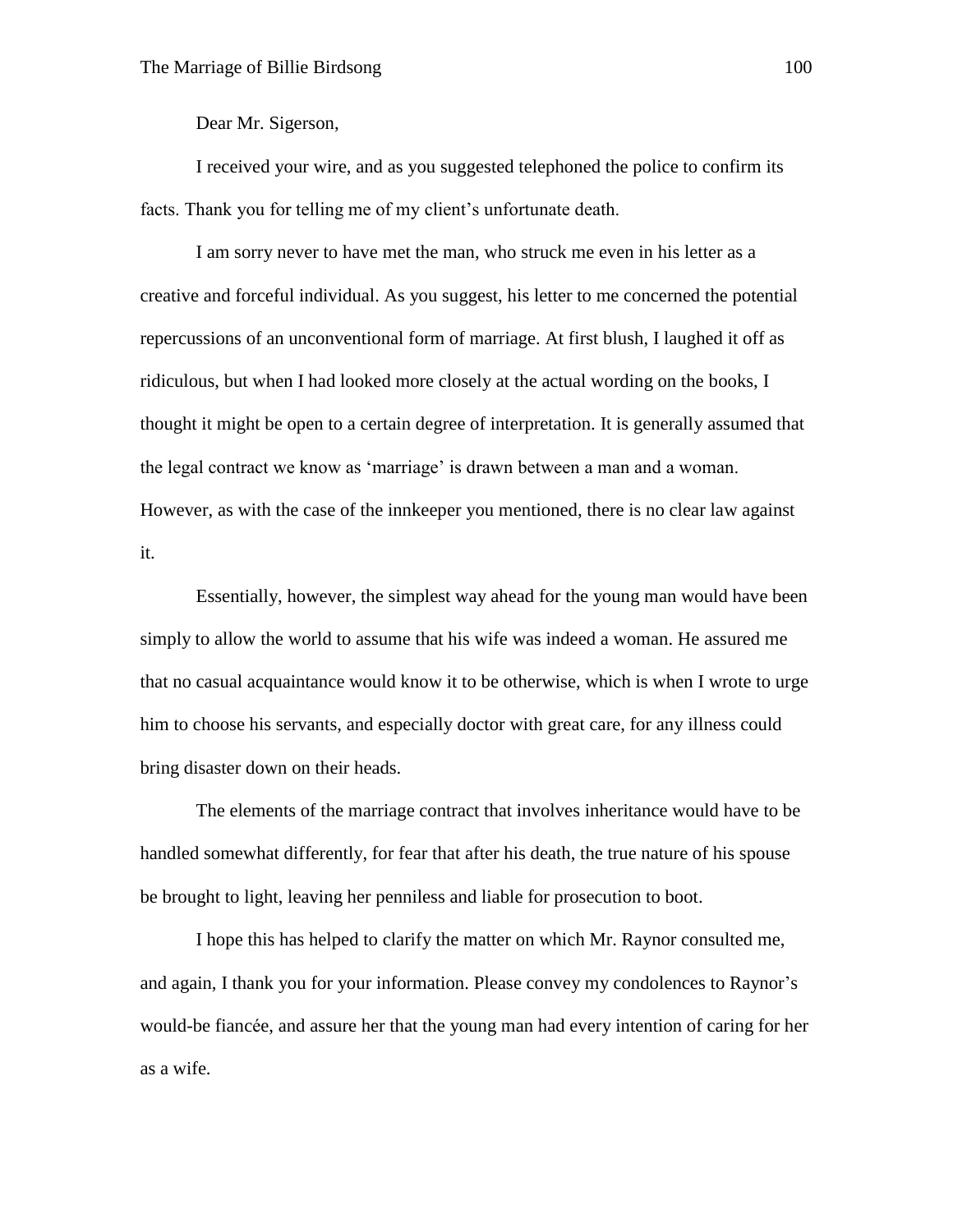Yours sincerely, Samuel Kapinsky

The singer read the letter again, running her thumb over the lawyer's signature. 'Fiancée?' she breathed in wonderment, 'Me?' and read it again. When she had done so, she looked up.

'Who is this innkeeper he mentions?'

'You yourself provided that clue, when you said that Raynor had an interest in local history, specifically in its eccentric characters. Including the stage-coach driver who ran an inn south of Santa Cruz.'

'Mountain Charley?'

'Charley Pankhurst, who died in 1879, at which time it was discovered that he was a she. It causes one to wonder how many other women have worn trousers, cut their hair, and quietly placed themselves on the voting registry.'

'But I don't understand—what that has to do with me?'

'You told me that one of Raynor's discussion questions was, What one thing would make you give up your life as it was? You told him, love. I should say he was about to take, as they say, the plunge, gambling that you would consider life with him as an alternative to the stage. After all, if Charley Pankhurst could sign a voting registry, why should Billy Birdsong not sign a marriage contract?'

'But that's not possible! Is it?'

'I have no idea. I think it likely Raynor himself did not know if Mr Kapinsky would have succeeded in identifying a legal loophole that would permit it. However, the letter suggests that Raynor intended to try. In either case, his sister's letter makes very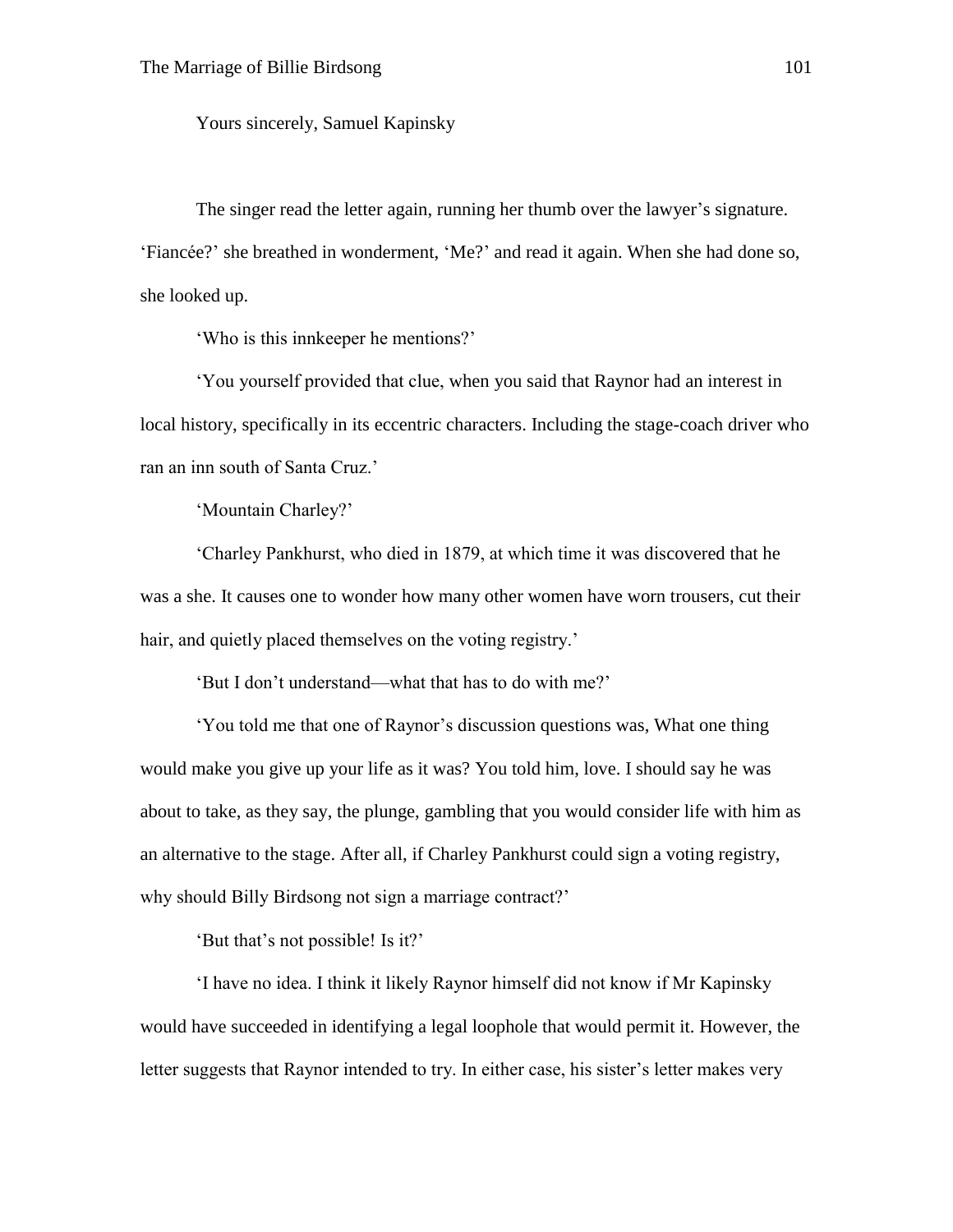clear that he was determined to proceed without benefit of law, were you willing to undertake the performance of a lifetime.'

When she and Ledbetter put their arms around each other's shoulders and began to weep copious bittersweet tears over the lawyer's letter, I took up my hat and left them to their romantic phantasies.

It was my opinion that, had Jack Raynor lived, it would have all ended in tears, mostly bitter, few sweet. Birdsong would have agreed to Raynor's proposal, telling herself that she was happy to trade her gay, free life for one of true love. But how long would it have been before the constraints of deceit ate into their bond? Even in the free air of California, the pair would have been constantly on guard, against doctors, servants, friends, family. Granted, everyone in California is from somewhere else, which means everyone in the state has had to re-invent themselves. But habits die hard, and a new identity that lies too far from the old can become an intolerable burden. Every man's death diminishes me, but some deaths create their own rightness.

As I strolled through the streets of San Francisco on that pleasant spring dawn, I grew aware that my spirits were more elevated than they had been before I set out on this case. I was, in fact, conscious of a veritable bounce in my step, and found that my throat was humming a little tune.

Yes, I would admit it freely: San Francisco had proved a most educational place, in the end.